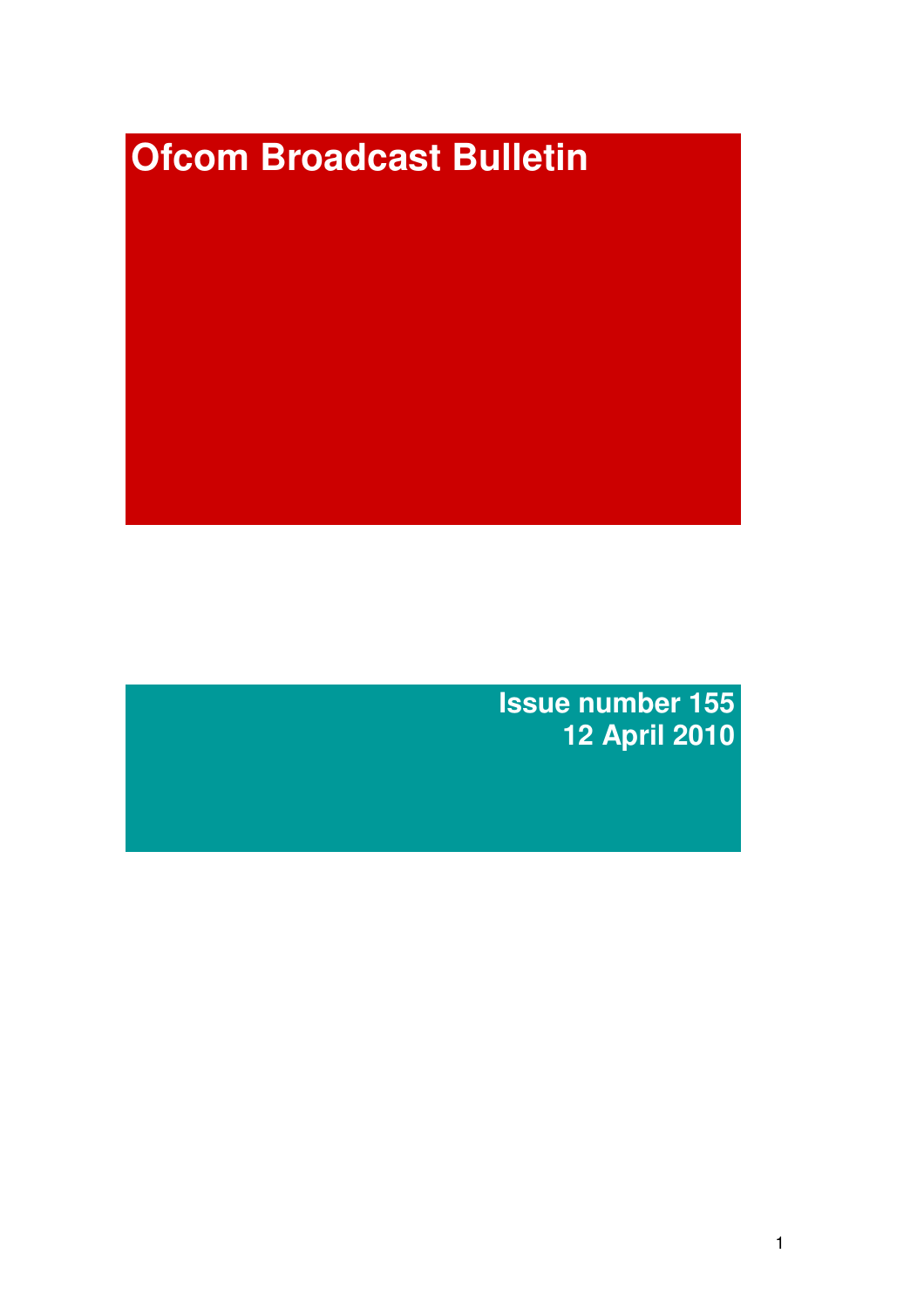# **Contents**

| <b>Introduction</b>                                                                                                                                                                                  | 4        |
|------------------------------------------------------------------------------------------------------------------------------------------------------------------------------------------------------|----------|
| <b>Standards cases</b>                                                                                                                                                                               |          |
| <b>In Breach</b>                                                                                                                                                                                     |          |
| <b>Steve Penk at Breakfast</b><br>The Revolution 96.2 FM, 14 January 2010, 06:00                                                                                                                     | 5        |
| Sponsorship of TEENick by 0800 Reverse<br>Nickelodeon, 7 September 2009 to 15 March 2010,<br>various dates and times                                                                                 | 12       |
| <b>Your Health</b><br>Sunrise TV, 28 December 2009, 15:15                                                                                                                                            | 19       |
| <b>Tritio Mattra</b><br>Channel i, 4 December, 12:00<br><b>Lux Super Star</b><br>Channel i, 29 December, 16:00                                                                                       | 21       |
| Good Copy, Bad Copy<br>Sky Arts 1, 3 February 2010, 11:30                                                                                                                                            | 23       |
| Provision of recordings - various programmes<br>Radio Holy Ramadan FM; 21, 24 and 29 August 2009<br>and 1, 2, 6 and 16 to 21 September 2009, various times<br><b>Associated Note to Broadcasters</b> | 24<br>25 |
| Resolved                                                                                                                                                                                             |          |
| 5 Live Breakfast - live performance<br>by Rage Against the Machine<br>BBC Radio 5 Live, 17 December 2009, 09:00                                                                                      | 26       |
| <b>Fairness &amp; Privacy cases</b>                                                                                                                                                                  |          |
| <b>Partly Upheld</b>                                                                                                                                                                                 |          |
| <b>Complaint by Ms Georgette Dede Djaba</b><br>Straight Talk, Voice of Africa Radio,<br>18 January 2009 (and repeated on 21 January 2009<br>and on or about 7 May 2009)                              | 29       |
| <b>Not Upheld</b>                                                                                                                                                                                    |          |
| <b>Complaint by Mr Eoin Murray</b><br>Cowboy Builders, Five, 22 January 2009                                                                                                                         | 38       |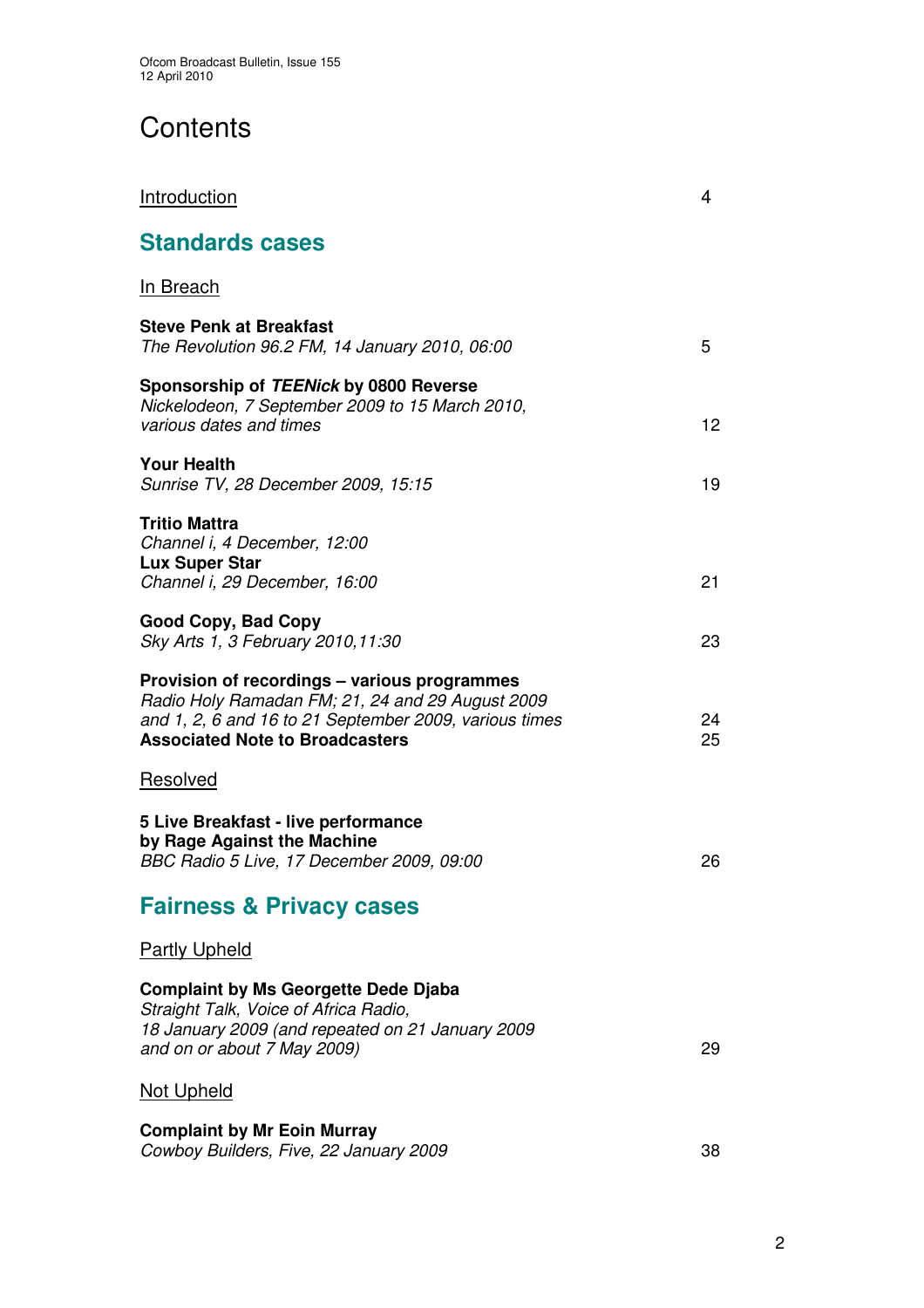**Complaint by Paris Smith Solicitors on behalf of Mr Massoud Yeganegy and Roxan Construction Limited** *Inside Out, BBC1 South, 21 January 2009* 69

## **Other programmes not in breach** 87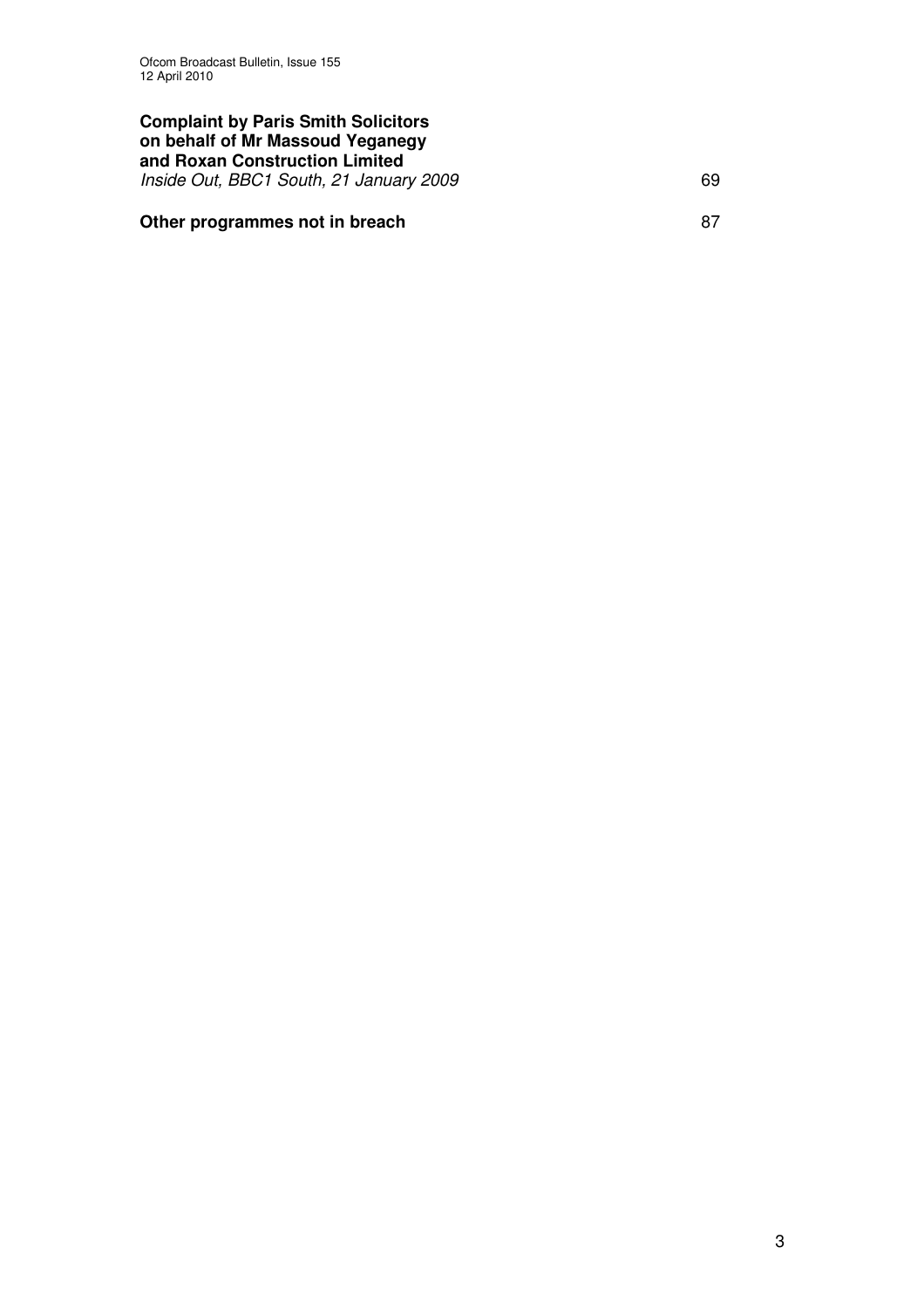# Introduction

The Broadcast Bulletin reports on the outcome of investigations into alleged breaches of those Ofcom codes which broadcasting licensees are required to comply. These include:

a) Ofcom's Broadcasting Code ("the Code") which took effect on 16 December 2009 and covers all programmes broadcast on or after 16 December 2009. The Broadcasting Code can be found at http://www.ofcom.org.uk/tv/ifi/codes/bcode/.

Note: Programmes broadcast prior to 16 December 2009 are covered by the 2005 Code which came into effect on 25 July 2005 (with the exception of Rule 10.17 which came into effect on 1 July 2005). The 2005 Code can be found at http://www.ofcom.org.uk/tv/ifi/codes/bcode\_2005/.

- b) the Code on the Scheduling of Television Advertising ("COSTA") which came into effect on 1 September 2008 and contains rules on how much advertising and teleshopping may be scheduled in programmes, how many breaks are allowed and when they may be taken. COSTA can be found at http://www.ofcom.org.uk/tv/ifi/codes/code\_adv/tacode.pdf.
- c) other codes and requirements that may also apply to broadcasters, depending on their circumstances. These include the Code on Television Access Services (which sets out how much subtitling, signing and audio description relevant licensees must provide), the Code on Electronic Programme Guides, the Code on Listed Events, and the Cross Promotion Code. Links to all these codes can be found at http://www.ofcom.org.uk/tv/ifi/codes/

From time to time adjudications relating to advertising content may appear in the Bulletin in relation to areas of advertising regulation which remain with Ofcom (including the application of statutory sanctions by Ofcom).

It is Ofcom's policy to describe fully the content in television and radio programmes that is subject to broadcast investigations. Some of the language and descriptions used in Ofcom's Broadcast Bulletin may therefore cause offence.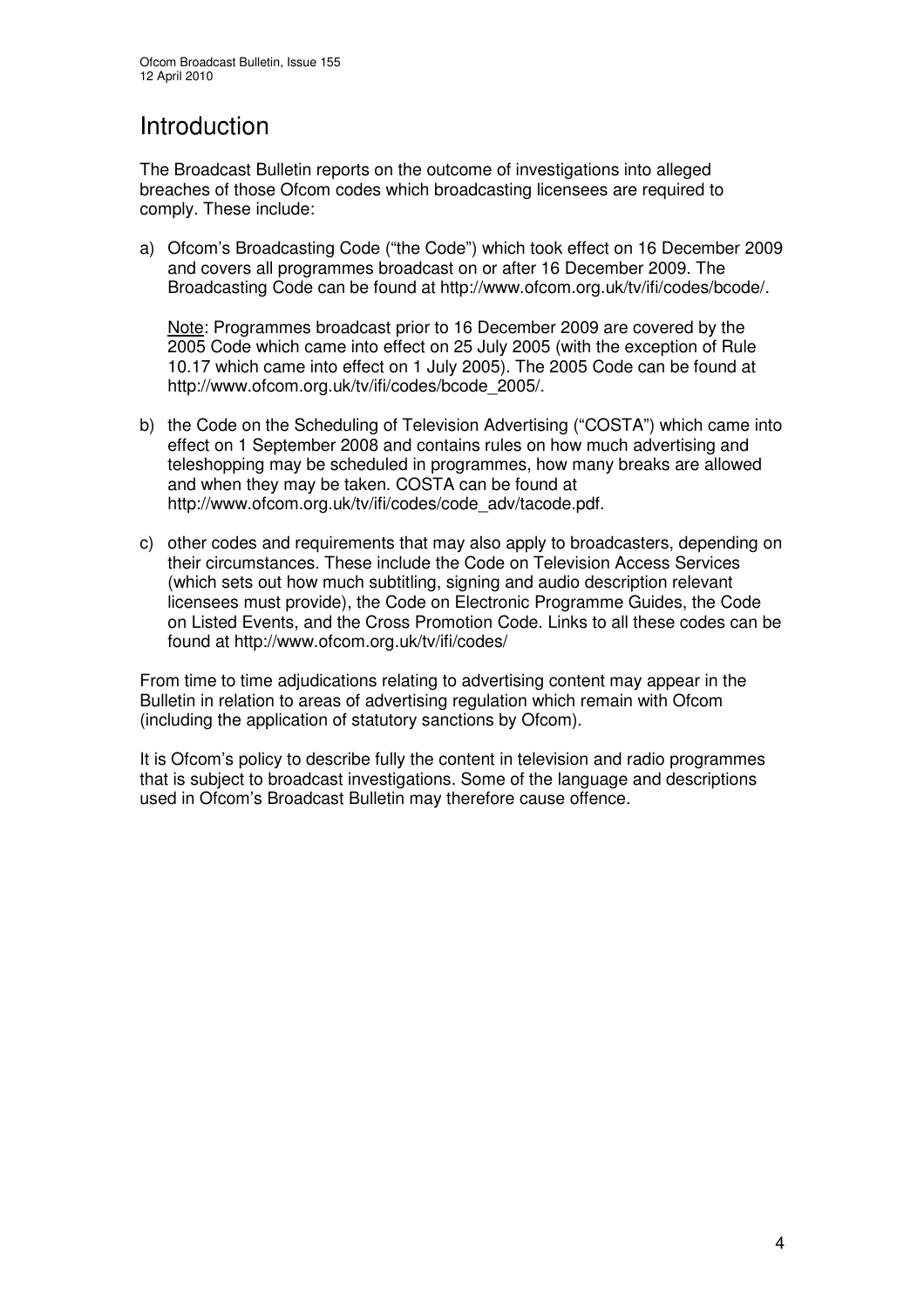# **Standards cases**

# **In Breach**

## **Steve Penk at Breakfast**

*The Revolution 96.2 FM, 14 January 2010, 06:00*

#### **Introduction**

The Revolution 96.2 FM ("The Revolution") is a contemporary-music radio station broadcasting to the Oldham area of Greater Manchester. Steve Penk broadcasts an early morning show every weekday on this station.

During the first hour of this edition of *Steve Penk at Breakfast,* it was reported that traffic on the local M60 motorway had been heavily disrupted due to police attending an incident. The presenter asked the production team to find out what had caused the disruption. It was then reported that the incident was caused by a woman threatening to jump from a motorway bridge ("the M60 Incident") $^1$ .

We noted that between 06:58 (the time when the programme first reported that a woman was threatening to jump from the bridge) and 08:34, Steve Penk made the following references to the M60 Incident.

[Presenter Steve Penk ("P") and the News Editor ("N")]:

At 07:02:

- N: *"Parts of the M60's closed this morning due to a serious incident. A woman's threatening to jump from the bridge above the carriageway, anti-clockwise between Junctions 21 and 19, near Heaton Park."*
- P: *"No, is that what it is?"*
- N: *"It is. Yes."*
- P: *"Threatening to jump?"*
- N: *"Yes, She's been there since half-past three this morning."*
- P: *"No."*
- N: "*Yes. Emergency services…"*
- P: *"So hold on, this could go on right through the peak rush hour then?"*
- N: *"It could do."*
- P: *"So the M60 could be closed for hours."*
- N: *"Oh, don't say that, hopefully not."*

<sup>&</sup>lt;sup>1</sup> According to later news reports, the woman in question did subsequently jump onto the M60 but survived, sustaining minor injuries.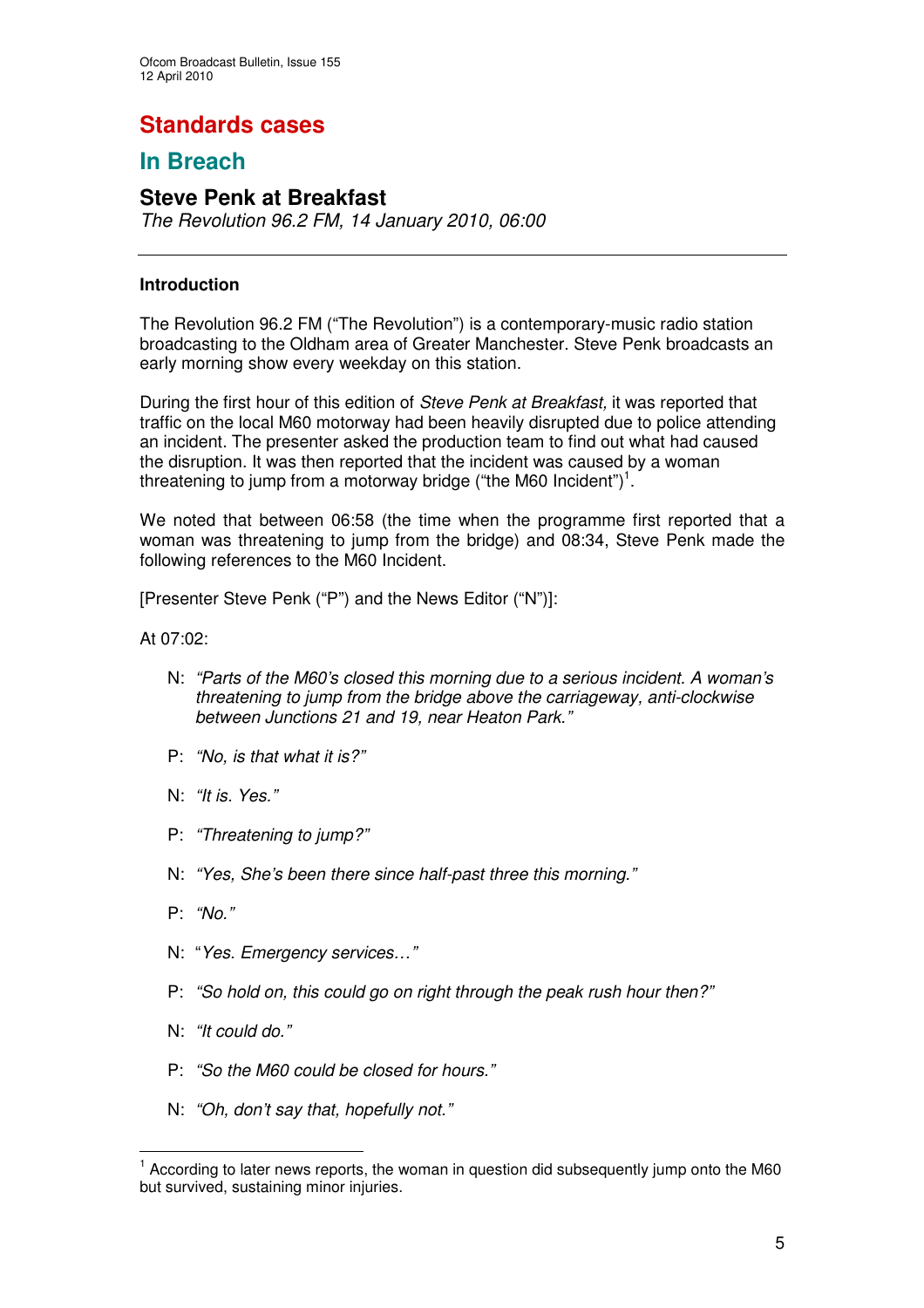- P: *"Well, it could be."*
- N: *"It could be. It's anti-clockwise between Junctions 21 and 19 near Heaton Park."*
- P: *"Oh dear."*
- N: *"So don't go that way, if you normally do."*
- P: *"OK."*

At 07:29

P: *"This morning, M60 anticlockwise. It's still closed because of a serious police incident between Junction 21 Hollingwood and Junction 19 Heaton Park. A diversion is in operation. We're hearing that it's somebody threatening to jump from one of the bridges, which is why the police have had to close the motorway. So, if you're wondering what the serious police incident is. That's what it is. It's the threat of a jumper. Clockwise between the same junctions one lane is closed, and the matrix sign is set to 30 miles per hour due to this same incident"*

At 07:33 the following exchange ("the 07:33 Exchange") was broadcast:

- P*: "Why don't they just suddenly inflate a giant bouncy castle below this woman?"*
- N: *"Er…they could do maybe. I think they're trying to… talk to her."*
- P: *"Get a load of mattresses…"*
- N: *"Yeah…I think they're trying to get her away from the side rather than tell her to go for it…"*
- P: *"Right…how inconsiderate though."*
- N: *"I knew you were going to say that."* [LAUGHTER]
- P: *"Why do it in the middle of the rush hour? If you're going to do it, do it at midnight, when it doesn't inconvenience so many other people trying to get to work."*
- N: *"Well apparently she's been there since half three, so…"*
- P: *"Well...*[INAUDIBLE]*… midnight then."*
- N: *"Well, I don't know, ask her?"*
- P: *"Am I not being sympathetic enough?"*
- N: *"Not really."*
- P: *"Well I'm only saying what everybody else is thinking."*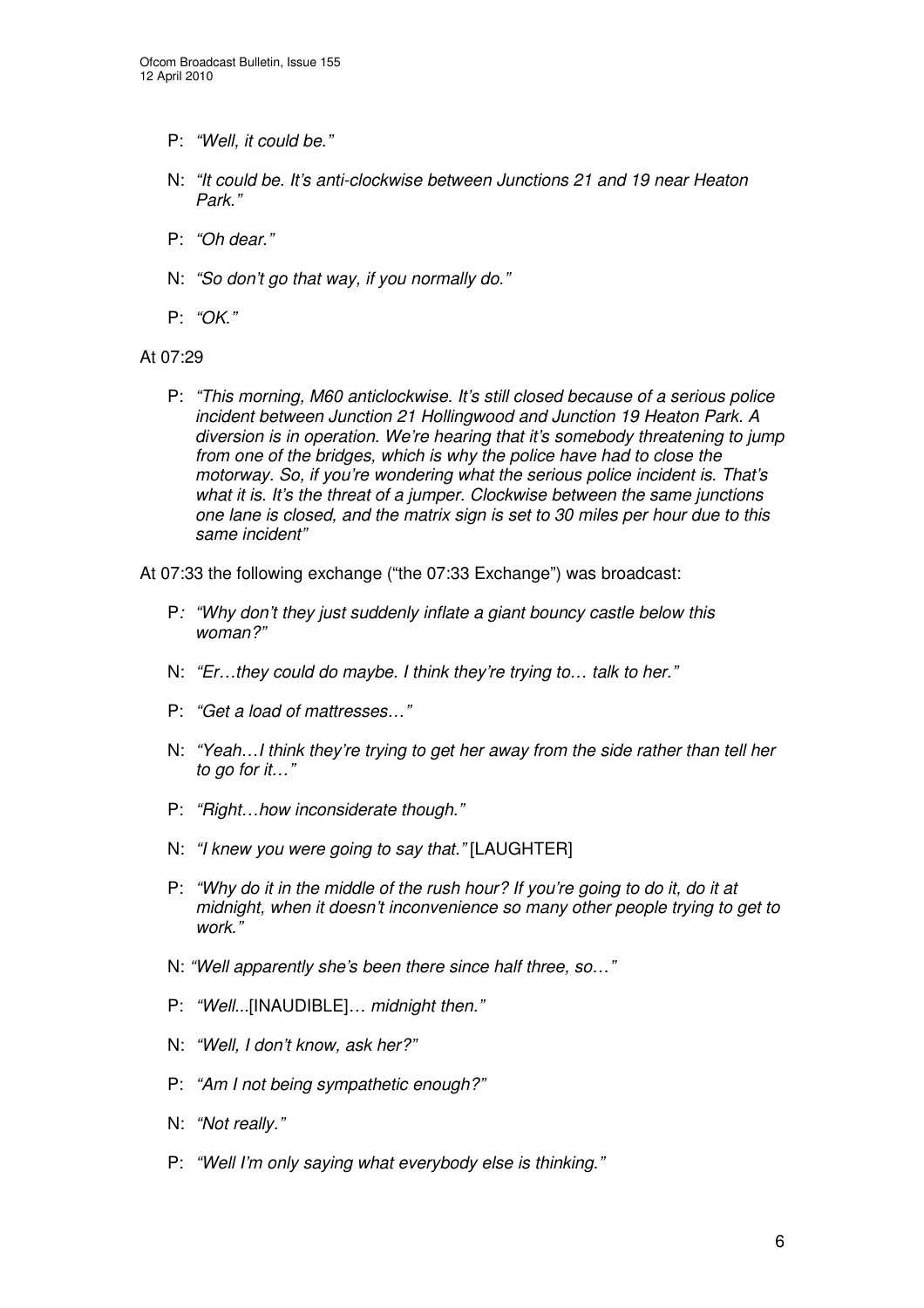- N: *"I know, but it's a very sensitive subject."*
- P: *"All those trying to get to work right now thinking, Ohhhh, come on!!*
- N: [LAUGHTER] *"You've got to approach this with care*.*"*
- P: *"Right, okay then."*
- N: *"You need to be sensitive."*
- P: *"People trying to get to work, a living to earn…"*
- N: [LAUGHTER] *"I do kind of agree with you, but erm, yeah, you need to be sensitive about it."*
- P: *"Yeah, you do….we have a responsibility."*
- N: *"We do, yes. So hopefully it'll all be sorted."*
- P: *"Exactly, exactly, you know, hopefully it will be."*
- N: *"…and they'll be able to get her down."*
- P: *"Inconsiderate though..."*
- N: *"Without any bouncy castles, or mattresses involved..."* [LAUGHTER]
- P: *"Just wheel in a giant trampoline."*
- N: [LAUGHTER] *"I don't think they'll do that either."*
- P: *"Video it and send it to Harry Hill, it's a win-win situation isn't it?"*
- N: *"Maybe, yes."*

At 07:52:

P: *"Now this incident on the M60 is causing an absolute nightmare. M60 anticlockwise, closed. This is because of a serious police incident: it's a woman threatening to jump from one of the bridges.* [References to traffic disruption]. *Trust me: the M60 right now – a no-no. Clockwise on the M60 between the same junctions, one lane is closed and matrix signs set to 30 miles per hour because of the same incident. It's just not great."*

Later on in the programme at 08:02 Steve Penk mentioned on air that the broadcaster had received two requests from people stuck on the motorway: for the song *Jumping Jumping* by Destiny's Child; and for *Jump* by Van Halen.

At 08:28, Steve Penk read out a number of texts he had received from listeners on the theme: *"Things you are fed up with"*. In this segment of the programme, he said the following:

*"So, the question this morning: 'Things you're fed up with'…Loads coming through: Amy says: 'Penkie, I'm fed up of cleaning my pet rabbit's cage every single week'. There are certain things in life that, you know, you can only do it*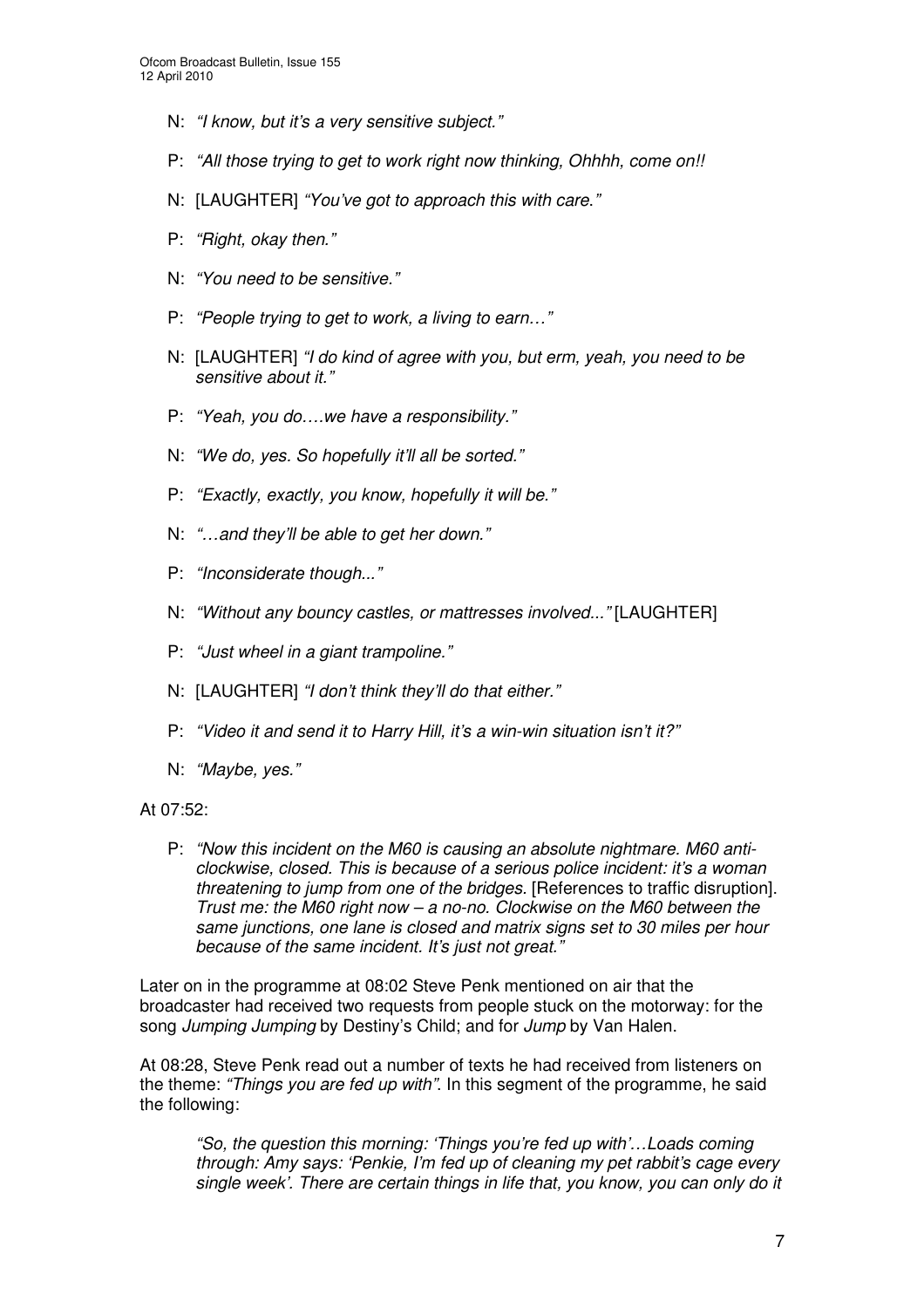*so many times, it drives you nuts. Tony Mack says: 'Penkie. I'm fed up of the health and safety jobsworths, all those health and safety people, and the dogooders'. I'm with you there, Tony, 100%. I'm with you. Now who else? Ant says: 'Steve, I'm fed up of whinging customers going on about the snow. Ant says: 'Just get on with it!'"*

Steve Penk then immediately played the song *Jump* which contains the chorus:

*"Ah, I might as well jump. Jump! Might as well jump. Go ahead jump. Jump! Go ahead, jump!"*

#### At 08:32:

P: *"One here from Al: 'I'm absolutely fed up of going to work. I've been thinking long and hard about it, driving in this morning, and I feel like Michael Douglas in that film 'Falling Down.' You know when he goes to the fast-food joint, and they won't serve him breakfast'. We've all have mornings like that. We all have a 'Michael Douglas' moment. They'll be a lot of people right now, stuck on the M60, who are having a 'Michael Douglas' moment. Thinking to themselves: 'Do you know what? I'm just going to leave the car here, and going."*

#### At 08:34:

P: *"Now, M60 this morning. It's a car park. It's closed because of a serious police incident between Junction 21, Broadway and Junction 19, Heaton Park.* [References to traffic disruption]. *The incident by the way is some woman threatening to jump off one of the bridges".*

#### At 08:52:

P: *"M60 anti-clockwise is closed this morning because of a serious police incident this morning between Junction 21, Broadway and Junction 19, Heaton Park.* [References to traffic disruption]. *It's just a nightmare.* [References to traffic disruption].

Ofcom received 57 complaints that, given the circumstances, the broadcast was offensive and insensitive. Complainants variously considered the playing of the song *Jump*: "showed complete lack of sensitivity to a horrific personal tragedy"; was insensitive to those who had been affected by suicide; stigmatised people who have mental health problems; and that the broadcaster empathised with the motorists inconvenienced by the M60 Incident, whilst not empathising with the woman who was threatening to jump on to the M60 on the morning in question.

Ofcom asked The Revolution 96.2 FM ("The Revolution") for its comments under Rule 2.3 (offensive content must be justified by the context) of the Code.

#### **Response**

The Revolution explained the sequence of events in relation to this particular matter.

• from 06:34 onwards various listeners alerted the broadcaster that the M60 had been closed;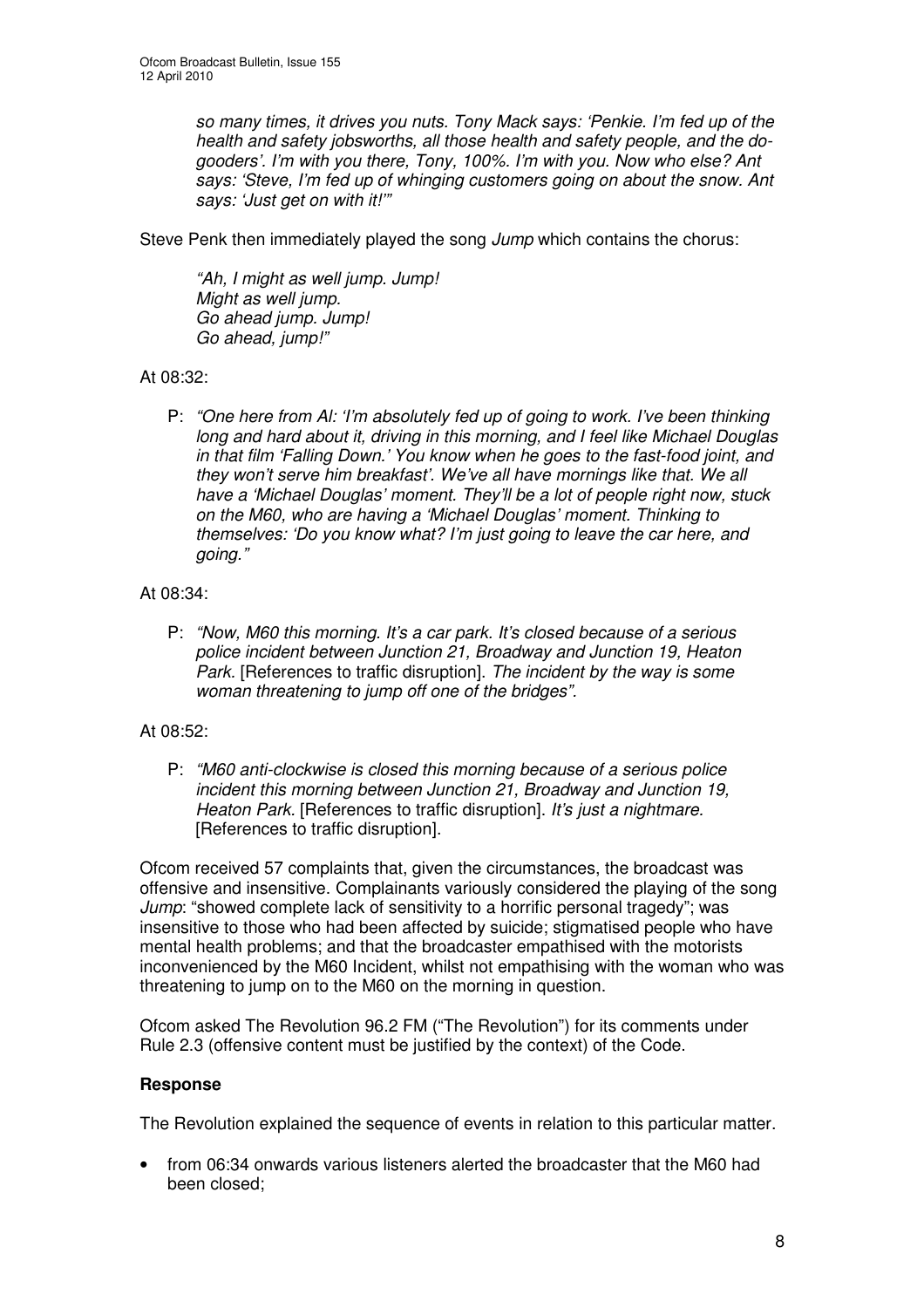- shortly before 07:00, the station received "an unconfirmed report from a listener that the incident involved a woman threatening to jump from a bridge". The broadcaster's News Editor immediately contacted Greater Manchester Police who confirmed that "this was the case";
- The Revolution said that it then sought guidance from the police on "how we should handle the story and they were advised that it would be quite appropriate to report the full facts, which we duly did";
- the broadcaster said it was then "inundated with messages from listeners stuck in the traffic" and according to the Revolution "the anger and frustration of listeners whose plans for the day had been thrown into disarray was palpable";
- at 08:00 and 08:14, two listeners sent text messages to the station, asking Steve Penk to play the track *"Jump"* by Van Halen. According to The Revolution, Steve Penk "thought very carefully about [these requests] and took the view that playing the track – and making a point of it – would have been insensitive, cheap and likely to cause offence". However, the broadcaster continued "Steve's intent was to 'subliminally' demonstrate to [the listeners] and [their] fellow sufferers that he had empathy with their predicament without causing widespread upset amongst the wider audience". The presenter therefore played the track *"Jump"* at 08:28. However, The Revolution said "no obvious reference was made to its significance".

In its comments, the broadcaster considered the above events to be "an excellent example of entertaining, engaging and highly interactive local radio presented by an 'edgy' but warm presenter totally 'in tune' with his audience". The Revolution added that it considered that the presenter's decision to play the track *"Jump"* was "dangerous" but the broadcaster considered that Steve Penk had shown professionalism by resisting any temptation to link the track being played with the M60 Incident. In addition, in relation to the 07:33 Exchange, the broadcaster said that "Steve Penk's irreverence was balanced by the comments made by our News Editor who was clearly attempting to remain respectful of the woman's plight".

The Revolution noted that the playing of the track *"Jump"* received coverage in the national press a few days after the broadcast. The broadcaster said that in light of the publicity that the incident had attracted in the press, in his show broadcast on 19 January 2010, Steve Penk decided to apologise "to anyone who had been upset or offended by the episode".

In summary, The Revolution said: "We acknowledge the issue of suicide is a sensitive area and, with the benefit of hindsight, Steve Penk accepts that it may have been inappropriate to attempt to derive humour from a serious incident which could, potentially, have ended in tragedy". However, the broadcaster said that the station had received many messages of support from listeners in this matter.

## **Decision**

Comedy and entertainment has a long tradition of tackling challenging and sensitive subjects as well as 'pushing boundaries'. In fact, no subject matter – including suicide – should be considered to be off limits. It is important and necessary, in line with freedom of expression<sup>2</sup>, that broadcasters can explore such issues. In this respect,

<sup>&</sup>lt;sup>2</sup> As enshrined in Article 10 of the European Convention on Human Rights.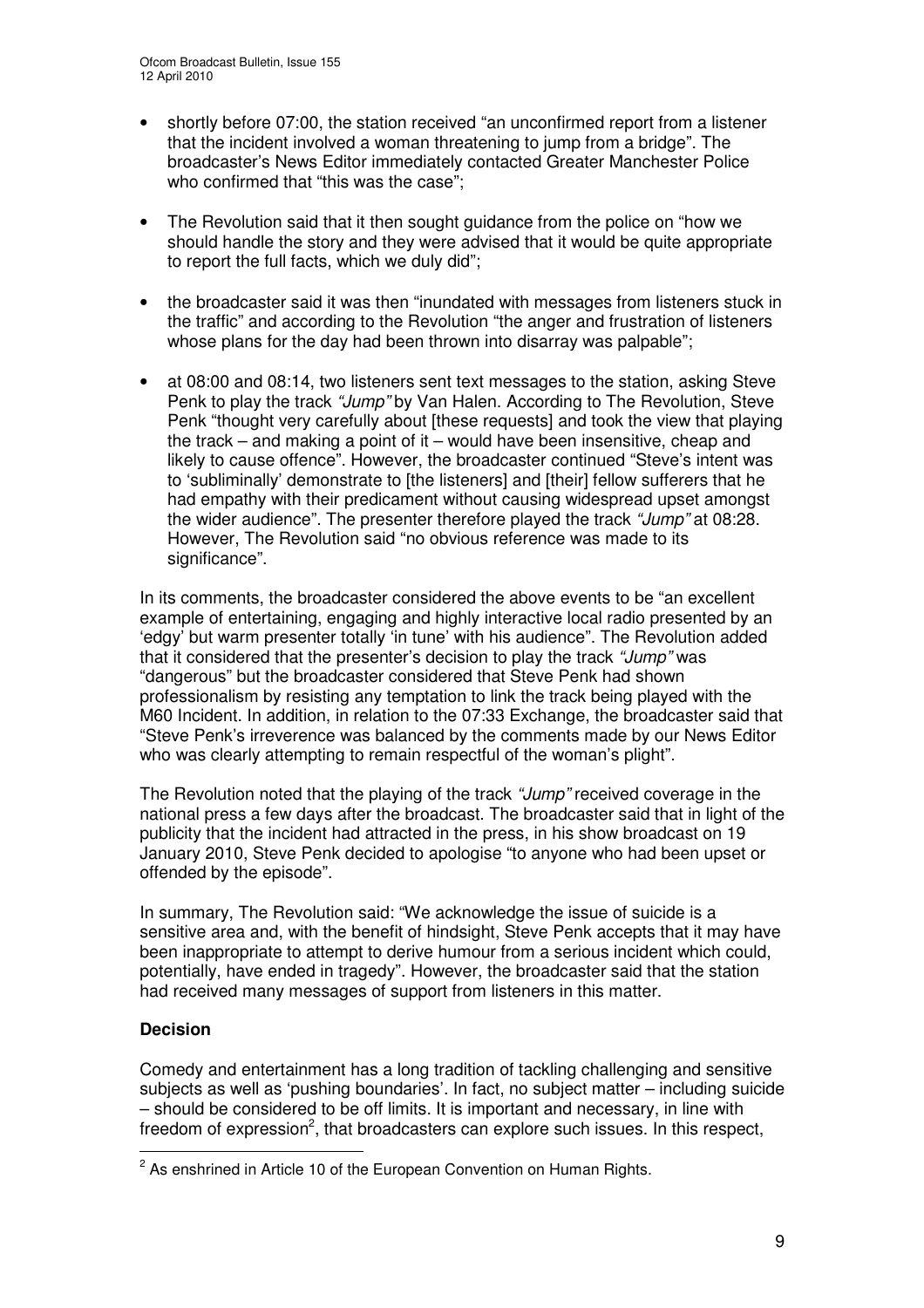Ofcom must regulate potentially offensive material in "the manner that best guarantees an appropriate level of freedom of expression"<sup>3</sup>. This is the broadcasters' right to impart information and the listeners' right to receive it. Ofcom must therefore seek an appropriate balance between its statutory duty to adequately protect members of the public from offensive material on the one hand, and the broadcaster's right to freedom of expression on the other, taking into account such matters as context. Broadcasters are free to include treatments, comedic or otherwise, of any issue, so long as they comply with the Code.

The fact therefore that material may be offensive to some is not, in itself, a breach of Ofcom's Code because the Code does not prohibit the broadcasting of offensive material – to do so would be considered an inappropriate restriction on a broadcaster's and the audience's freedom of expression. What the Code requires is that, in applying generally accepted standards, broadcasters must ensure that offensive material is justified by the context. Rule 2.3 states:

"In applying generally accepted standards broadcasters must ensure that material which may cause offence is justified by the context...Such material may include, but is not limited to, offensive language, violence, sex, sexual violence, humiliation, distress, violation of human dignity, discriminatory treatment or language..."

Ofcom recognises that many radio stations broadcast 'DJ-led' early morning programmes presented by popular presenters with a loyal listenership. In most circumstances, The Revolution's audience would have a good understanding of the irreverent content included in *Steve Penk at Breakfast*. Steve Penk is well-known for his style of humour, which he uses when broadcasting to, and interacting with, his listeners. The audience of *Steve Penk at Breakfast* is encouraged to contact the presenter, while the programme is on air, to make song requests and give their thoughts on a range of issues, including events in the local news.

As referred to above, while suicide itself can be a sensitive issue, this does not mean it cannot be a subject for comedy. In particular, humour often arises from black comedy and pathos, even when such humour is being displayed contemporaneously with events going on elsewhere. However, in general, the humour involved will tend to have a lesser potential to cause offence, the greater the time that has elapsed since the event which is the object of the humour has taken place. Whether a comedic treatment of an event and/or person complies with the Code depends on the context.

Throughout this programme there were repeated references to the M60 Incident. Ofcom recognises that the main reason for this repetition was the need to inform the audience about the traffic jam on the motorway. In some cases however – as set out above - the potential suicide attempt was discussed in a light-hearted manner even though it was an on-going and live incident at the time. While some listeners may have been frustrated to be caught in traffic (and contacted the station) most would have been aware that, in real time as the programme was being aired, there was a woman considering suicide. Under such circumstances, and given this context, Ofcom does not consider that the broadcaster applied generally accepted standards by, during the 07:33 Exchange, making references to *"a giant bouncy castle"*, *"mattresses"* and *"a giant trampoline"*.

 $3$  Section 3(4)(g) of the Communications Act 2003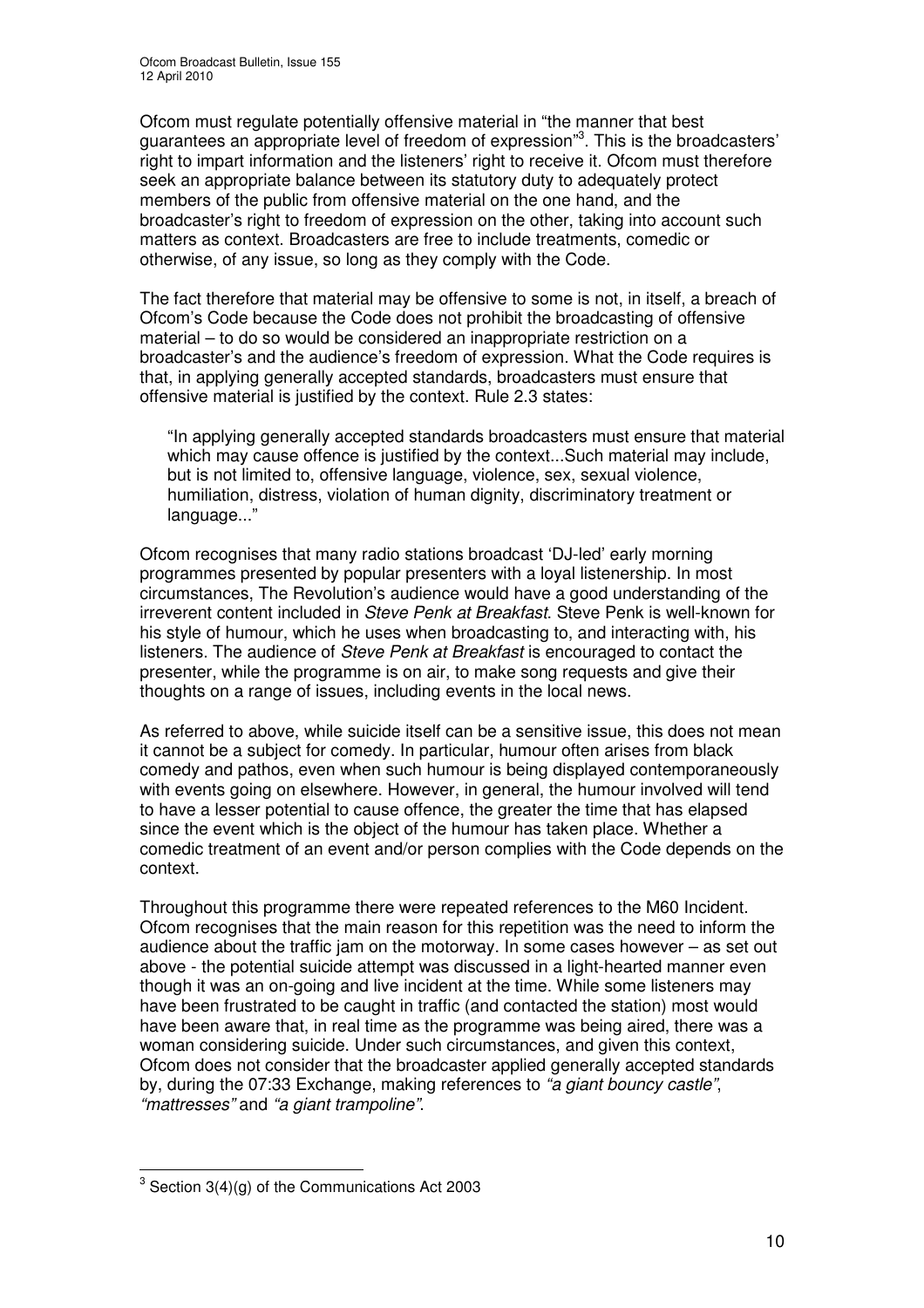Ofcom noted that the News Editor countered to some extent the offence that could have been caused by Steve Penk's comments. However her comments were not, in our view, enough to lessen sufficiently the potential for offence being caused, especially as the News Editor appeared to laugh at times at some of the comments made by Steve Penk during the 07:33 Exchange. The comments were not made in isolation or in the context of a comedy sketch or performance, but came directly off the back of a serious news item. Further, such comments as *"Video it and send it to Harry Hill, it's a win-win situation isn't it?"* added to the overall inappropriateness of the content – given it was an unfolding news item about a serious matter. At the time of these remarks, listeners would not have been aware of whether the woman was about to or had jumped, and if so, whether she had died. We noted during the 07:33 Exchange Steve Penk made repeated references, which he intended to be humorous, to the M60 Incident. We considered the cumulative effect of these repeated references would have increased the potential for offence in this case.

Complainants objected to Steve Penk playing the track *"Jump"*. There is no absolute prohibition on a broadcaster playing any particular song, as long as in doing so, the broadcaster complies with the Code. Ofcom recognised that the playing of this track had the potential to be tasteless and insensitive. This is in light of the serious nature of the M60 Incident, and the fact that Steve Penk had announced on air at 08:02 that he had received a request for this particular song. We noted that Steve Penk played the track nearly half an hour after announcing the song request, and he made no explicit reference to the M60 Incident, either before or after the track was played. However, given the fact that listeners over the course of the programme had been aware of Steve Penk's continuing comedic references to the M60 Incident, including his reading out the song request for the song *"Jump"*, we considered that the words Steve Penk used to introduce the song (*"Just get on with it*!*"*) may well have been construed by listeners as a direct link to the song request at 08:02 to play the song *"Jump"*. We considered, therefore, that this would have compounded the potential offence that would already have been likely to have been caused by the 07:33 Exchange, and the song request for *"Jump*".

We note that the station acknowledges that in hindsight "it may have been inappropriate to attempt to derive humour from a serious incident which could, potentially, have ended in tragedy".

Ofcom considered that the manner in which the potential suicide attempt was discussed on air on balance breached generally accepted standards and has therefore recorded a breach of the Code.

#### **Breach of Rule 2.3**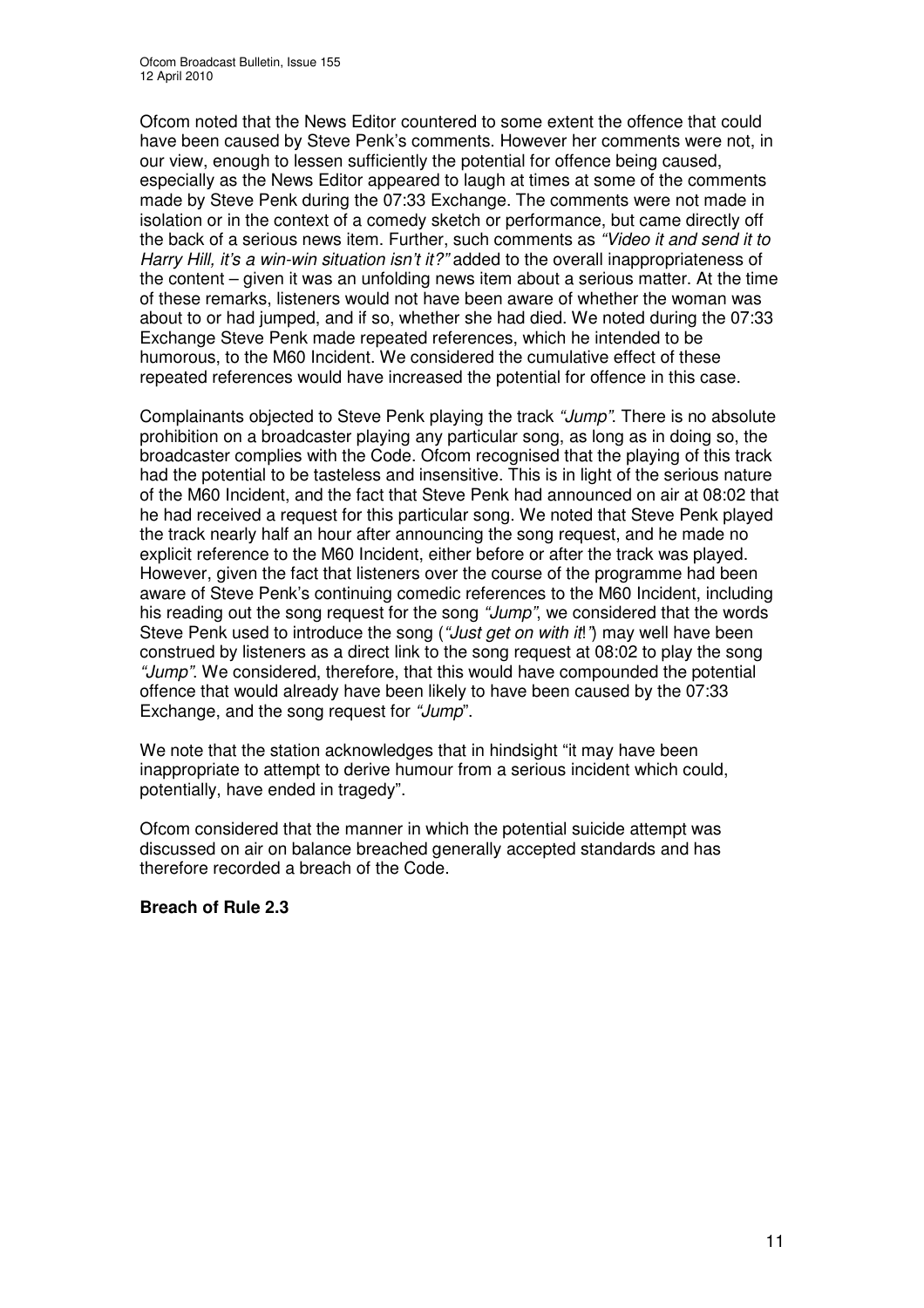# **In Breach**

## **Sponsorship of** *TEENick* **by 0800 Reverse**

*Nickelodeon, 7 September 2009 to 15 March 2010, various dates and times*

#### **Introduction**

0800 Reverse is a reverse charge service that allows telephone calls to be made to landlines. Although the service is free to the caller and uses a freephone prefix (0800), charges are applied to the account of the person accepting the call.

Three viewers complained about sponsorship credits for this service around programmes on Nickelodeon, a children's channel. The sponsored programming was in a strand of programming under the name *TEENick*, aimed primarily at girls aged nine to twelve.

The credits contained animated images of the words *"OUT OF CREDIT!"*, a mobile phone and a collage effect of different images, ending with the words *"0800 REVERSE – STAY CONNECTED TO HOME".*

The voiceover said "*No credit? No problem!...TEENick sponsored by 0800 Reverse*".

The complainants objected that the 0800 Reverse service is expensive for the recipient and that no call costs were indicated in the credits. In the complainants' view the cost might not be appreciated by teenagers and younger viewers and that the sponsorship was therefore unsuitable. One complainant said, in part: "As this programming is aimed at teenagers I believe this to be inappropriate. Teenagers are not of an age to make an informed decision regarding this service."

0800 Reverse's website indicates that, for example, a call under 30 seconds long from a mobile to a BT landline will cost the recipient £3.99. Every additional 30 seconds or fraction of a 30 second period will cost an additional 60p.

Ofcom noted that the Advertising Standards Authority (ASA) has twice upheld<sup>1</sup> complaints about television advertising for 0800 Reverse in which costs – though present in text – were not sufficiently legible. These complaints were upheld under the Broadcast Committee of Advertising Practice (BCAP) Television Advertising Standards Code ("the Advertising Code")

Sponsorship credits must conform to the requirements of the Broadcasting Code ("the Code") and, by virtue of Rule 9.3 of the Code, to the requirements of the Advertising Code. The Advertising Code contains particular, and detailed, rules on misleadingness and on advertising to children.

Ofcom sought Nickelodeon's comments on the sponsorship credits under Rule 9.3 of the Code, with reference to Rules 5.1.1 and 5.1.2 (misleadingness), and Rule 7.1.1 (children's inexperience) of the Advertising Code. These rules state:

<sup>1</sup> See http://www.asa.org.uk/Complaints-and-ASA-action/Adjudications/2007/1/0800-Reverse-Limited/TF\_ADJ\_42109.aspx and

http://www.asa.org.uk/Complaints-and-ASA-action/Adjudications/2007/10/0800-Reverse-Pty-Ltd/TF\_ADJ\_43341.aspx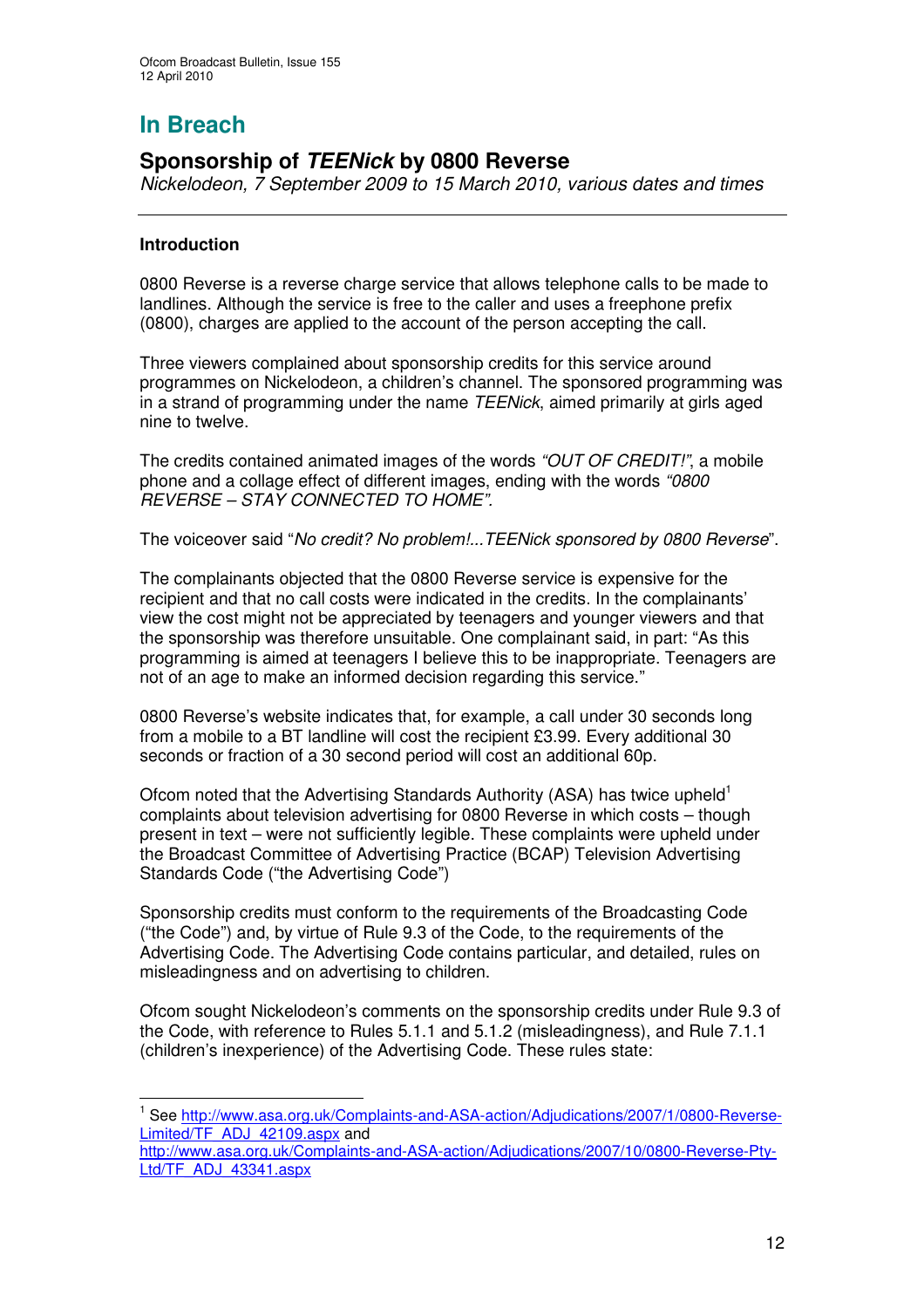"Sponsorship on radio and television must comply with both the advertising content and scheduling rules that apply to that medium". (Rule 9.3 of the Code)

"No advertisement may directly or by implication mislead about any material fact or characteristic of a product or service". (Rule 5.1.1 of the Advertising Code)

"No advertisement may mislead by omission about any material fact or characteristic of a product or service or advertiser". (Rule 5.1.2 of the Advertising Code)

"Advertising must not take advantage of children's inexperience or their natural credulity and sense of loyalty". (Rule 7.1.1 of the Advertising Code)

#### **Response**

Nickelodeon explained that in light of recent scrutiny of sponsorship credits by Ofcom, and a number of Ofcom published decisions in relation to the requirement to ensure sponsorship credits do not contain advertising messages<sup>2</sup>, it had sought to minimise the amount of product information so as to avoid the credits adopting advertising-like qualities.

The broadcaster pointed out that the credits contained little information about the product and that the primary aim of the credits was to highlight the sponsorship arrangement.

Nickelodeon referred to the guidance notes to Section Nine of the Code<sup>3</sup>, which states in relation to the content of sponsorship credits, that "...pricing information included in a sponsorship bumper will normally be considered to be an advertising message".

Nickelodeon said that had pricing text been included, the sponsorship credits would have resembled advertising. Further, the information would have had to be given great prominence as the credits were each only 10 seconds long, in which case the credits would in the broadcaster's view have inevitably been deemed to be advertising.

Nickelodeon argued that as it considered that no text information could be included in the sponsorship credits, for the reasons given above, the ASA's decisions were not relevant.

Generally, the broadcaster said that the sponsorship credits were not misleading. The 0800 prefix indicates that the call is free to the person dialling. The person receiving the call is told the name of the caller, asked whether they wish to accept the

 $2$  See Rule 9.13 of the Code: "Sponsorship must be clearly separated from advertising. Sponsor credits must not contain advertising messages or calls to action. In particular, credits must not encourage the purchase or rental of the products or services of the sponsor or a third party."

<sup>&</sup>lt;sup>3</sup> See http://www.ofcom.org.uk/tv/ifi/guidance/bguidance/section9\_2009.pdf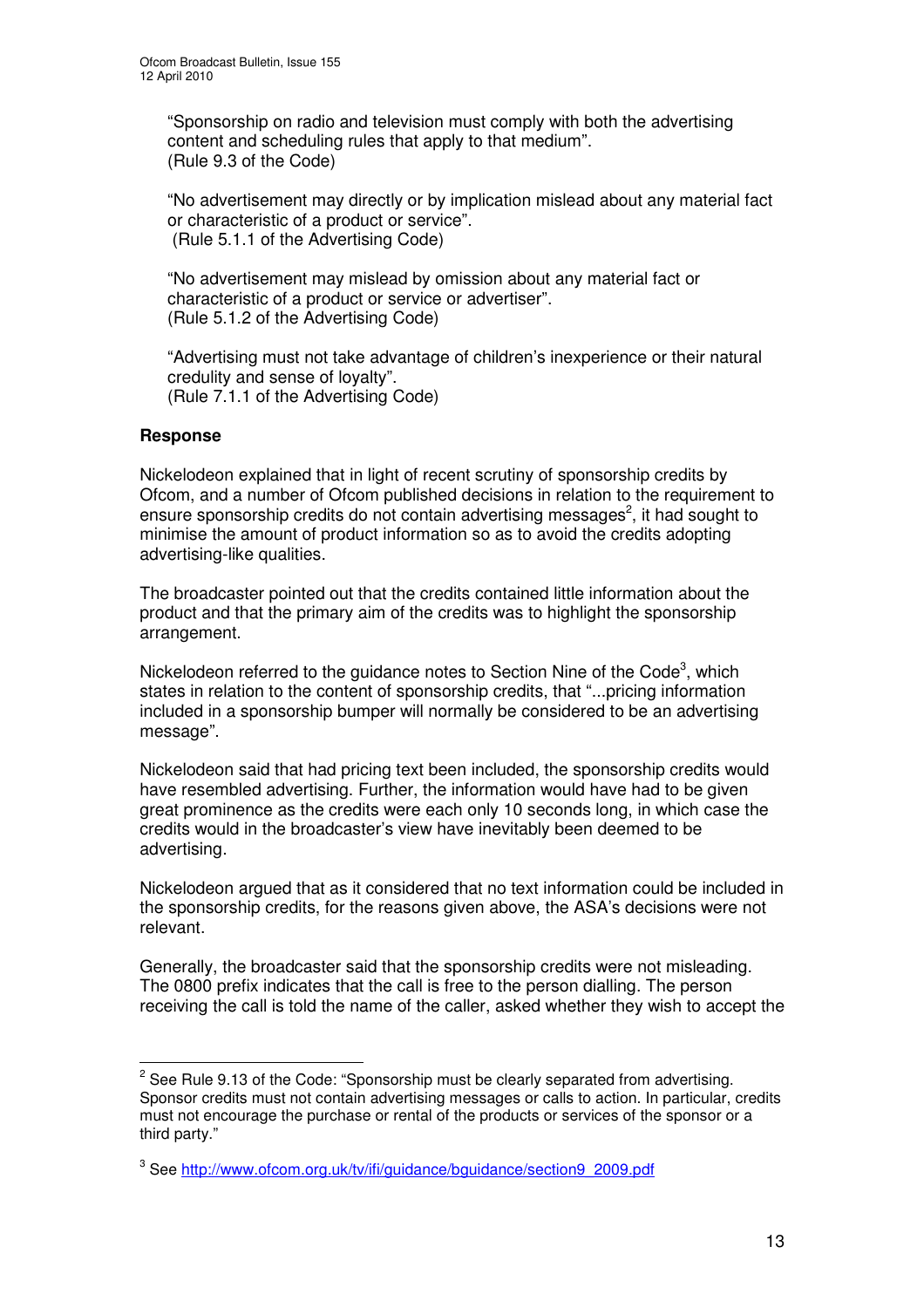call and told that a charge will apply. No call can be connected without the recipient's permission.

Nickelodeon said that the service is aimed at allowing children to make contact with parents. Nickelodeon considered 0800 Reverse appropriate as a sponsor of TEENick, a programme block designed for girls of nine to twelve years of age. The broadcaster did not believe that this age range of children "...has particular financial independence and would, in all likelihood, have to rely on their parents/guardians for mobile phone credit. The significant factor in whether to use the service would be that the child has no credit but still needs to make a call." It considered that the service was, therefore, invaluable for children who need to contact home and could provide peace of mind for parents and guardians.

For the reasons detailed above, Nickelodeon did not consider the sponsorship to breach the Code.

#### **Decision**

Ofcom acknowledged that Nickelodeon had omitted price information from the sponsorship credits in good faith, to ensure that they remained distinct from advertising, and were therefore compliant with Rule 9.13 of the Code. 4

As noted by the broadcaster, Ofcom's guidance on the application of Rule 9.13 of the Code states that price information in sponsorship credits will normally be considered to amount to an advertising message. However, and importantly, the guidance goes on to state the following:

"Mandatory price information (such as the cost of premium rate services) is acceptable provided it does not form part of an advertising message. Any price information that is not mandatory will normally be considered an advertising message".

'Mandatory' in this context will generally mean either that a pricing disclosure is required by statutory provision or through a recognised code of practice. Such mandatory price information is permitted in sponsorship credits to ensure viewers are adequately protected from potential harm, and to ensure compliance with relevant advertising regulations. However, to ensure compliance with Rule 9.13 of the Code, such pricing information must not form part of an advertising message (for example, the pricing information could not be described in a promotional way, e.g. "*only* £1 a call").

Ofcom considers that decisions made by the enforcers of such codes about products or services are mandatory. As the ASA regulates the content of broadcast advertising on behalf of Ofcom, its decisions should therefore be regarded as mandatory in this respect.

In its two previous adjudications regarding advertisements for 0800 Reverse, the ASA considered the pricing information was not sufficiently legible or prominent and therefore judged that the advertisements were misleading. These decisions are in Ofcom's view sufficient to demonstrate that price disclosures should have been treated as necessary in credits for the 0800 Reverse service.

<sup>&</sup>lt;sup>4</sup> See footnote 2.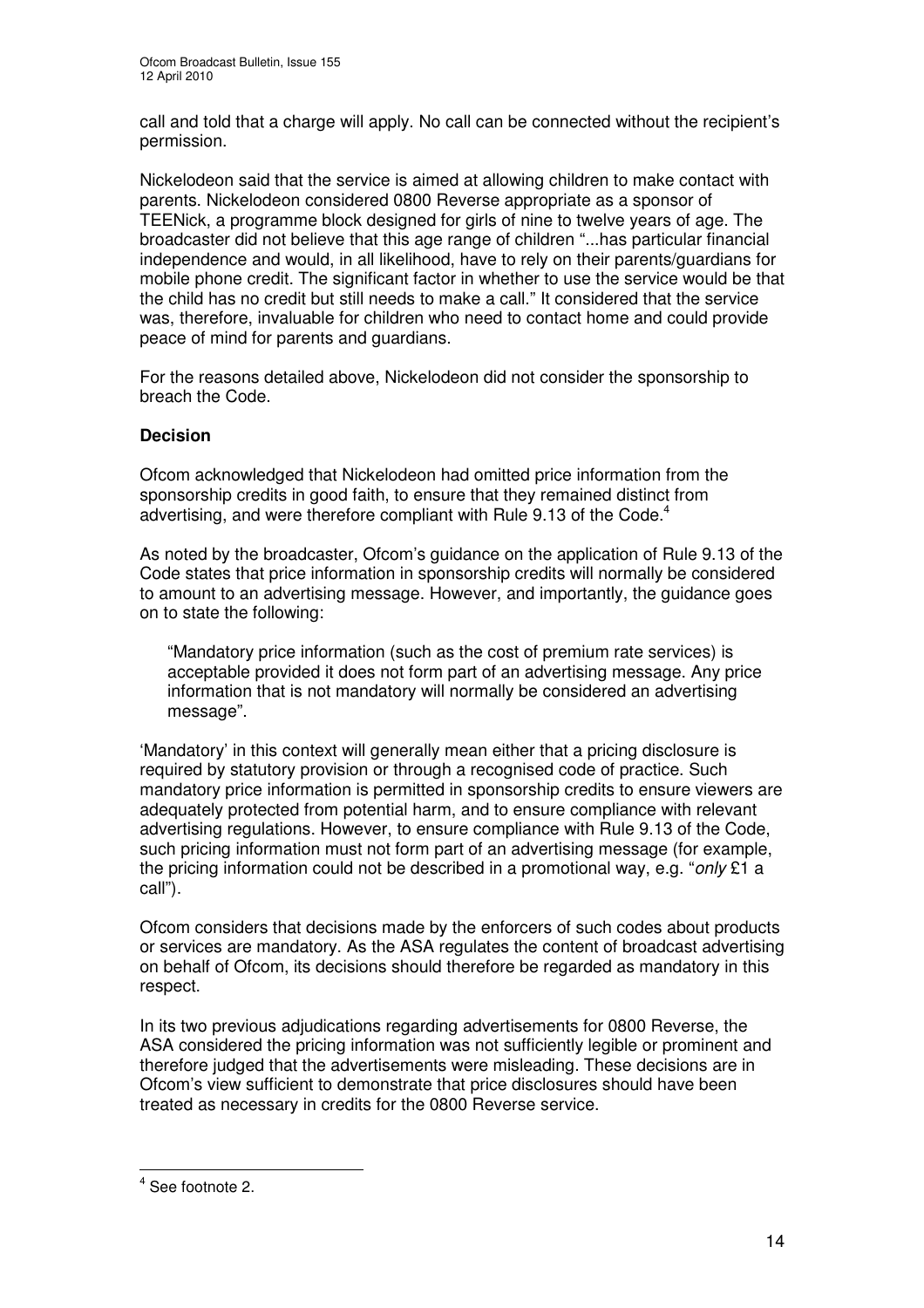As such, Ofcom found that the omission of the pricing information had the potential to mislead viewers about the service, namely that it involves a significant cost to the recipient which should have been made clear. Ofcom therefore found the sponsorship credits in breach of Rules 5.1.1 and 5.1.2 of the Advertising Code.

Furthermore, Ofcom took into account the age range of the intended audience (nine to twelve) and the fact that, in the absence of any pricing information, the freephone prefix of the service had the potential to mislead younger viewers that the service may be free. Therefore Ofcom also found the sponsorship credits in breach of Rule 7.1.1 of the Advertising Code.

Accordingly, the sponsorship credits were also in breach of Rule 9.3 of the Code.

#### **Breaches of Rules 5.1.1, 5.1.2 and 7.1.1 of the BCAP Television Advertising Standards Code**

**Breach of Rule 9.3 of the Code**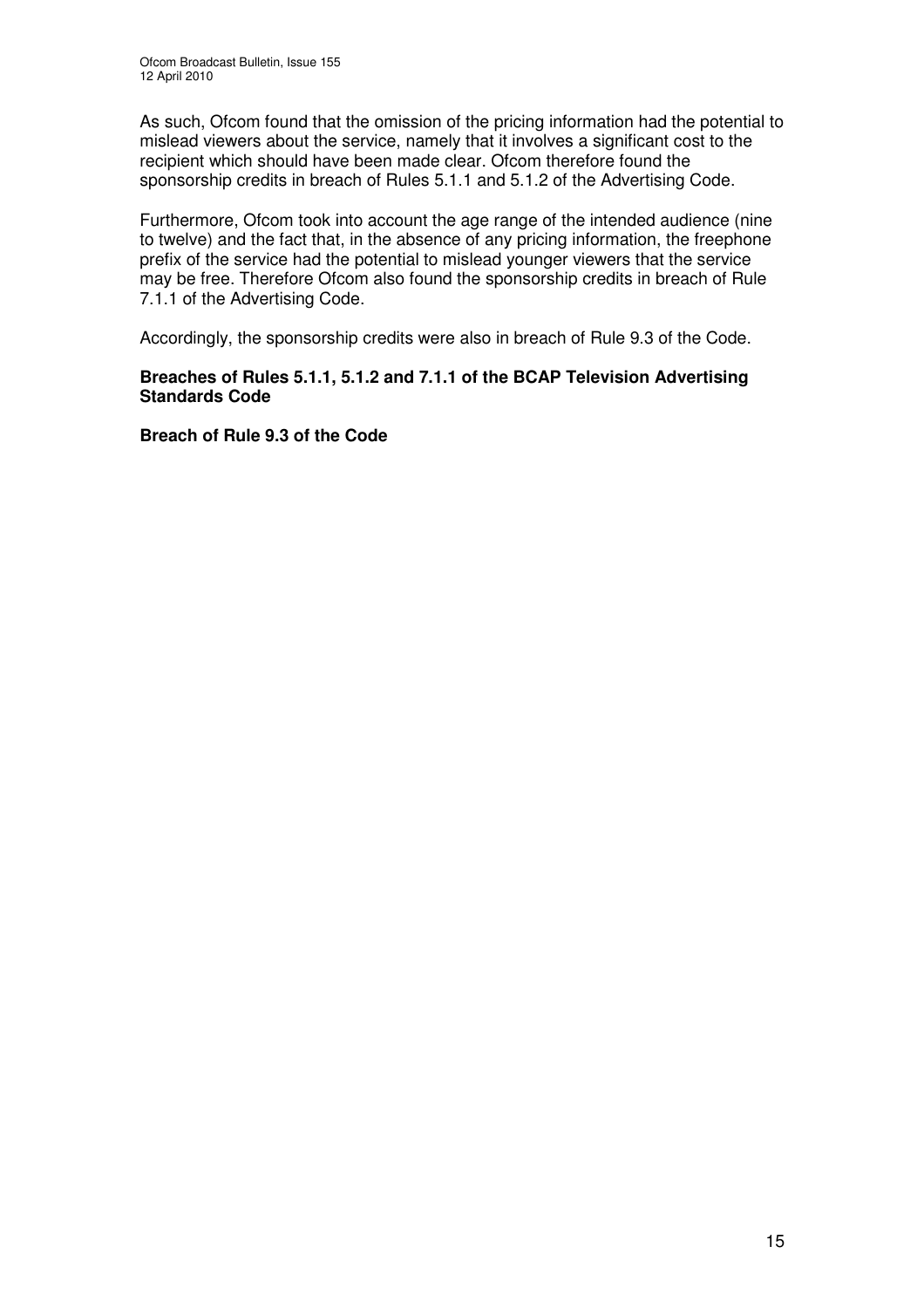# **In Breach**

**Your Health** *Sunrise TV, 28 December 2009, 15:15*

#### **Introduction**

Sunrise TV is a general entertainment channel for the UK Asian community. *Your Health* is a regular phone-in programme, broadcast in Hindi and provides homeopathic advice.

A viewer was concerned that a presenter and studio guest "were … extensively advertising the [guest's] clinics in Luton and Birmingham and giving details of their opening times."

Ofcom noted from a translation of the broadcast that the studio guest initially said that he provided home visits. He later asked a viewer who had been put through to the studio to call Sunrise TV again (off-air) for his contact telephone number, so he could discuss the matter raised by the caller in more detail and decide whether it was most appropriate for him to make a home visit or for the caller to seek other advice.

The guest also stated on-air the opening times of his Luton clinic and reiterated that he made home visits. He added that, although he was not at that clinic every day, there was always somebody there to handle calls. He then told viewers that he was at his Birmingham clinic from midday on Thursdays.

We therefore sought the broadcaster's comments with regard to the following Code rules:

- 10.3 Products and services must not be promoted in programmes. This rule does not apply to programme-related material. (See Rule 10.6); and
- 10.4 No undue prominence may be given in any programme to a product or service.

#### **Response**

Sunrise TV acknowledged that the programme's presenter and regular "expert" always needed to exercise "caution and discretion" when dealing with callers. It added that, "sometimes, in order that accurate advice [was ultimately] given", personal information was required. Callers were therefore advised to call the studio to obtain the expert's contact number, as this protected their privacy.

The broadcaster said that the location and opening times of the expert's clinics had been provided following on from a previous caller, "who had commented about how difficult it was to get in touch with [him]." It added that "the presenter led a brief discussion allowing [the expert] to explain that he was not always available personally because he operated out of two centres and undertook other visits."

Sunrise TV stated that it did not believe the programme breached the Code. It considered that "the show [recognised] boundaries in terms of the personal information ... suitable for broadcast, in order that participants in the programme [were] protected from giving information, which in hindsight, they may not wish to be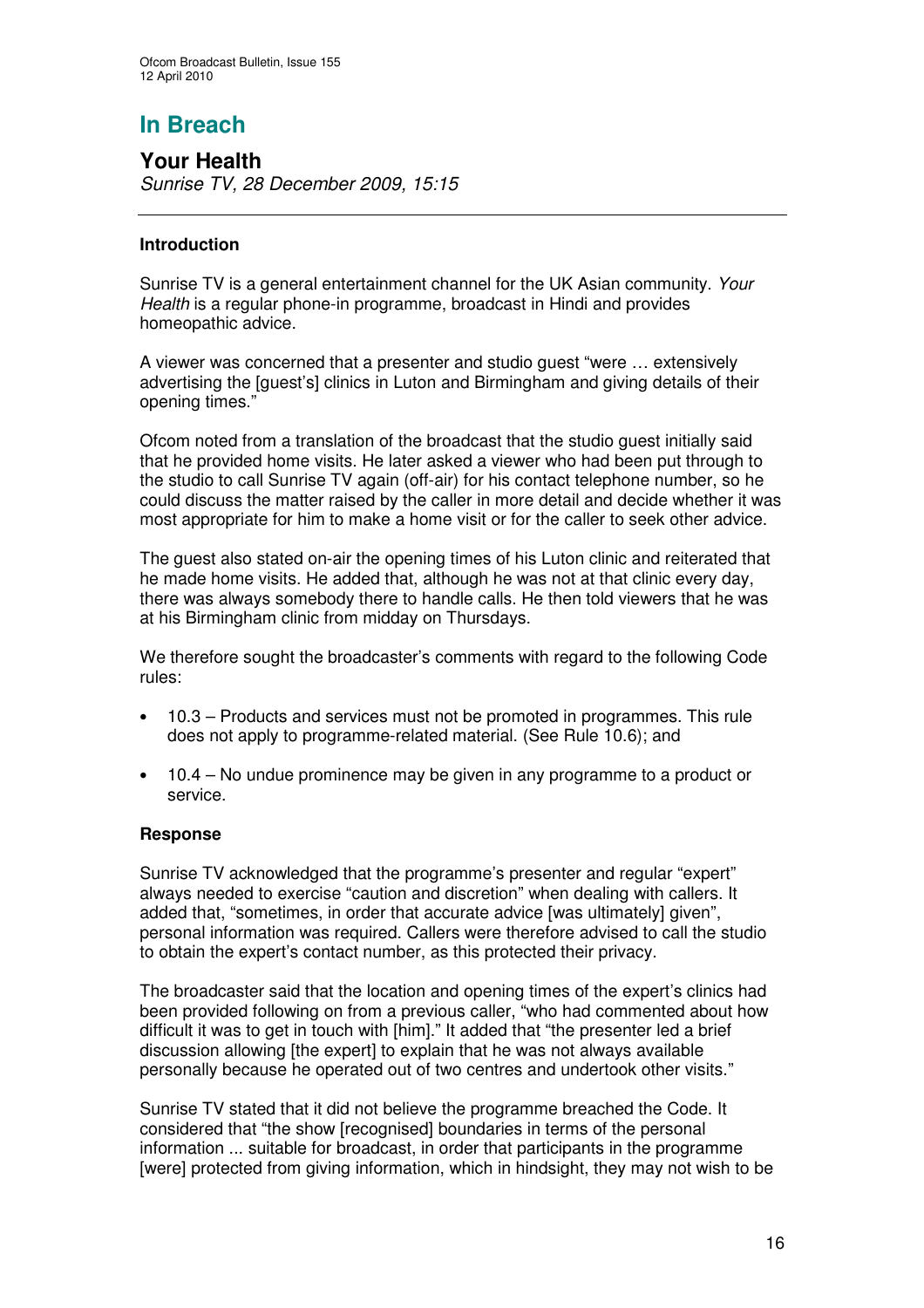broadcast." The broadcaster said this relied on the presenter and the expert exercising judgement and providing an optional avenue for callers to follow up.

Sunrise TV added that the programme had created significant interest from viewers, some of whom had chosen to follow up their interest. It considered that viewers' interests were "central to the credibility of the programme and to provide them with background information regarding the operation of [the expert's] Clinics was necessary, given the comment from the caller."

The broadcaster said that Sunrise TV recognised its obligations both under the Code and to its viewers, adding that it believed "the principles applied by the Ofcom Code to protect viewers interests [were] consistent with its own desire to provide programmes that address the needs of the Asian audience in a contemporary format."

#### **Decision**

The Code prohibits broadcasters from promoting, or giving undue prominence to, products and services in programmes. This is to ensure, among other things, that there is clear separation between programmes and advertising.

Where editorially justified, programmes may refer to products and/or services. In the context of a phone-in programme in which a studio guest is speaking in the capacity of an expert, there is clear editorial justification for introducing that guest to the audience and referring to their field of work or expertise, or their affiliation to a particular company or institution. However, special care needs to be taken to ensure there is sufficient editorial justification to include further detailed references to those interests within the programme.

In this instance the studio guest broadcast details of his private homeopathic practice and invited callers to call the studio (off-air) for his contact details – in Ofcom's view, indirectly soliciting a private consultation.

Ofcom noted Sunrise TV's point that the guest had detailed the availability of his services at clinics in Luton and Birmingham in response to a caller's comment concerning how difficult it was to contact him. Ofcom also noted that, later in the broadcast, the guest offered to give advice to a caller, if they stayed on the line in the commercial break that was to follow (as opposed to soliciting indirectly a private consultation).

Nevertheless, the guest stated at the outset of the programme that he provided free home visits, which Ofcom considered promotional, and for which there appeared to be no editorial justification. Further, in Ofcom's view, there appeared to be little editorial justification for promoting the locations and hours of his private surgeries.

The programme therefore promoted, and gave undue prominence to, the studio guest's private clinics, in breach of Rules 10.3 and 10.4 of the Code.

#### **Breaches of Rules 10.3 and 10.4**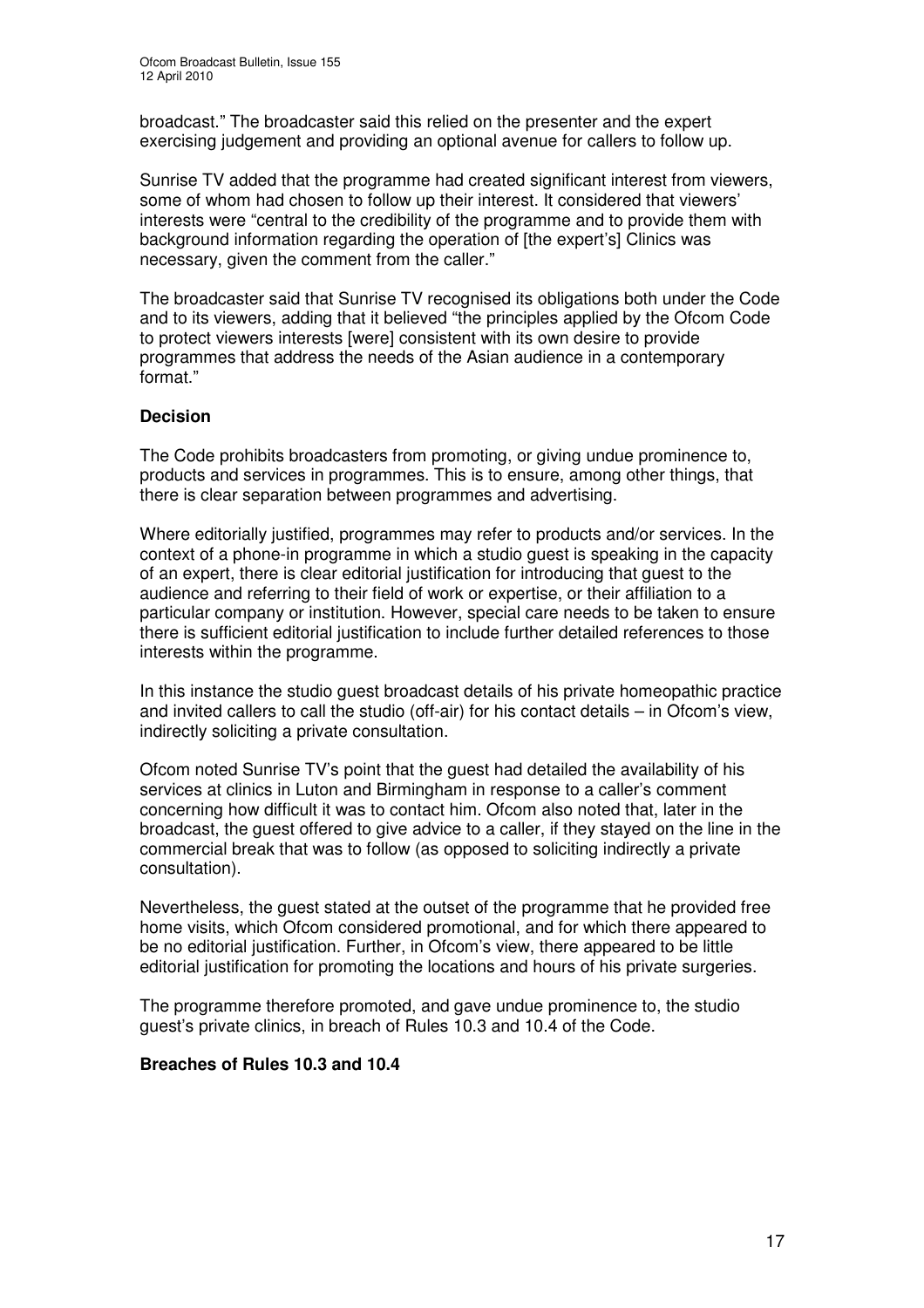Ofcom Broadcast Bulletin, Issue 155 12 April 2010

## **In Breach**

## **Tritio Mattra**

*Channel i, 4 December 2009, 12:00*

## **Lux Super Star**

*Channel i, 29 December 2009, 16:00*

#### **Introduction**

Channel i is a Bangladesh language television station licensed for UK broadcast. The channel takes much of its content from its parent company, Channel i in Bangladesh, although the UK-based channel is a stand-alone organisation.

Ofcom received a complaint that *Tritio Mattra*, a discussion programme, incorporated visual references to the company Grameen Phones, within the body of the broadcast: the company's name and logo were on the set behind and in front of the panellists as well as being included in captions indicating the names of the participants.

Separately, Ofcom was contacted by a viewer about *Lux Super Star*, a model talent show, which included visual references to Lux within the programme. The references took the form of branding on set, behind and in front of the judges, as well as on a large screen behind the presenter and models.

Ofcom noted that in both cases the companies in question were credited in the broadcasts as sponsoring the programmes. Ofcom therefore asked Channel i to comment under Rule 9.5 of the Code which states:

"There must be no promotional reference to the sponsor, its name, trademark, image, activities, services or products or to any of its other direct or indirect interests. There must be no promotional generic references. Non-promotional references are permitted only where they are editorially justified and incidental."

In our initial correspondence with Channel i, the broadcaster informed us that the content of these programmes (and others) was re-transmitted from its Bangladeshi parent company without being checked to ensure compliance with the Code.

Ofcom expressed its concern about this situation and also asked Channel i to comment further about the suitability of its compliance procedures.

#### **Response**

Channel i said that while the programmes included sponsor credits, these had not been arranged by the UK licensed broadcaster, but by its Bangladesh-based parent company. Channel i in the UK said it did not receive any revenue or payment for the sponsor references within either programme. However, it acknowledged the programmes should not have included the references to the sponsor.

The broadcaster also said it did not edit any of the programmes, but recorded the live feed from Channel i in Bangladesh and re-broadcast it for its UK audience. Channel i said it had made arrangements for its compliance to be handled by a third-party company, but said ongoing difficulties with the channel's launch led to this arrangement being terminated. The broadcaster said following this, Channel i complied its own output, checking some – though not all – of its programmes.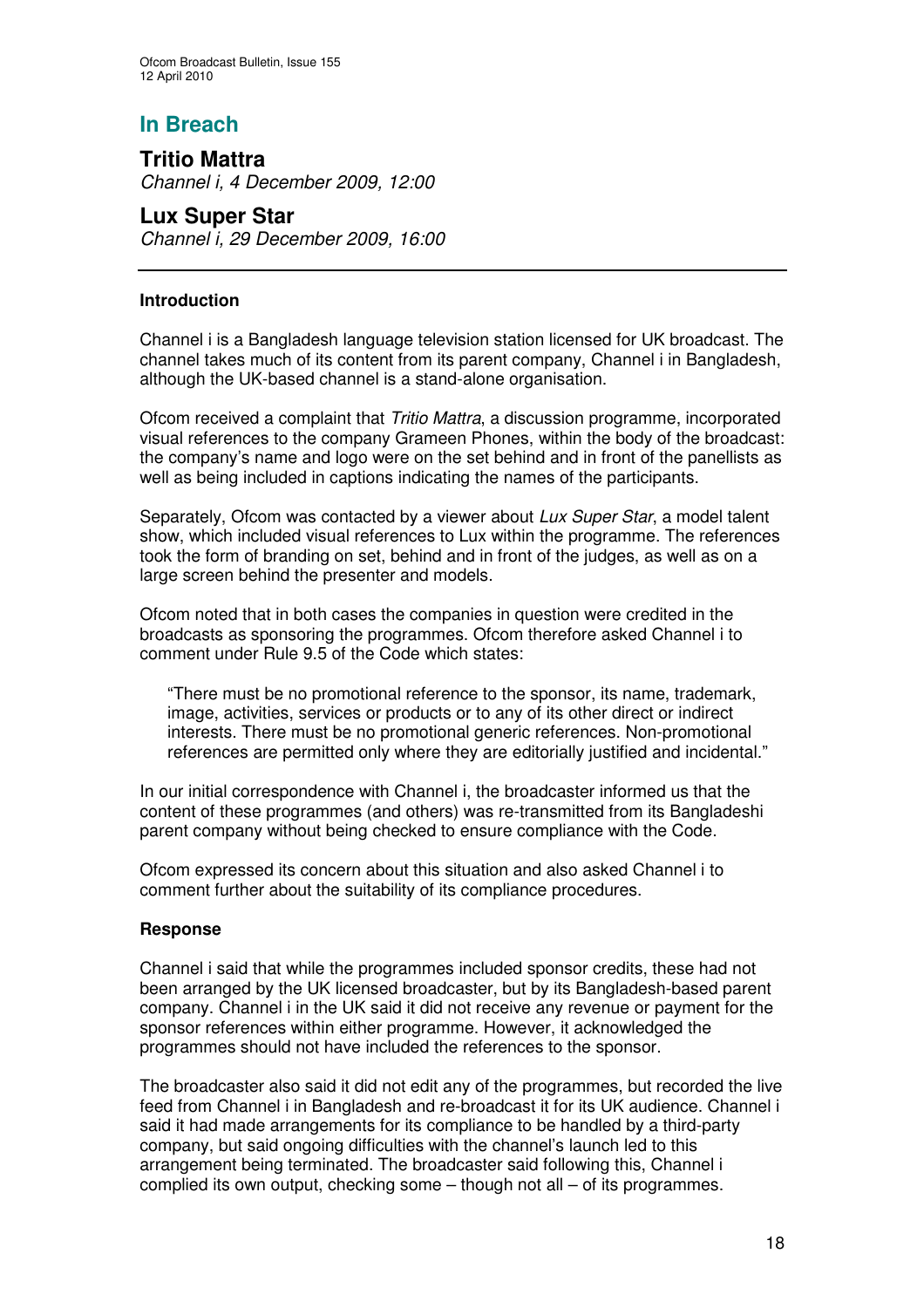Having been informed of the channel's obligations under its Ofcom licence to ensure sufficient compliance measures are in place to properly check and edit programmes, Channel i said these programmes (and others identified by the channel) are now being checked prior to broadcast to obscure any similar commercial references. The broadcaster also said additional compliance staff had been employed to ensure its content complies with the Code.

#### **Decision**

The Code states that a sponsored programme is a programme that has had some or all of its costs met by a sponsor with a view to promoting its own or another's name, trademark, image, activities, services, products or any other direct or indirect interest.

While Channel i in the UK did not benefit from these sponsor arrangements as they took place with its Bangladeshi parent company, this would not have been known to UK viewers and both programmes appeared to be sponsored. Therefore Section Nine of the Code applies.

Rule 9.5 of the Code prohibits any promotional reference to the sponsor, its name, trademark, image, activities or products. This rule also prevents non-promotional sponsor references within the programme that are not editorially justified and incidental. In this case, the sponsor references in *Tritio Mattra* and *Lux Super Star* had resulted from the sponsorship arrangement that had been put in place in Bangladesh. The references could therefore not be described as incidental. Further, Ofcom could not find any editorial justification for the inclusion of the references. Both programmes were therefore in breach of Rule 9.5.

Furthermore, Ofcom was particularly concerned that Channel i had not checked the programmes before broadcasting them. We note that the broadcaster had initially made arrangements for a third party to conduct its compliance checks, but this arrangement had to be cancelled. However, Channel i admitted that, when it started to comply its own output, it did not check that all its programmes were complying with the Code.

The station took its output from Channel i in Bangladesh, where different broadcast regulations apply. Channel i in the UK should have been aware of this and its compliance obligations as required by its Ofcom licence to broadcast.

We note the measures the broadcaster has now put in place after these matters were brought to its attention. Ofcom expects the broadcaster to be more vigilant in ensuring compliance with the Code and does not expect any similar recurrences in the future.

#### **Breach of Rule 9.5**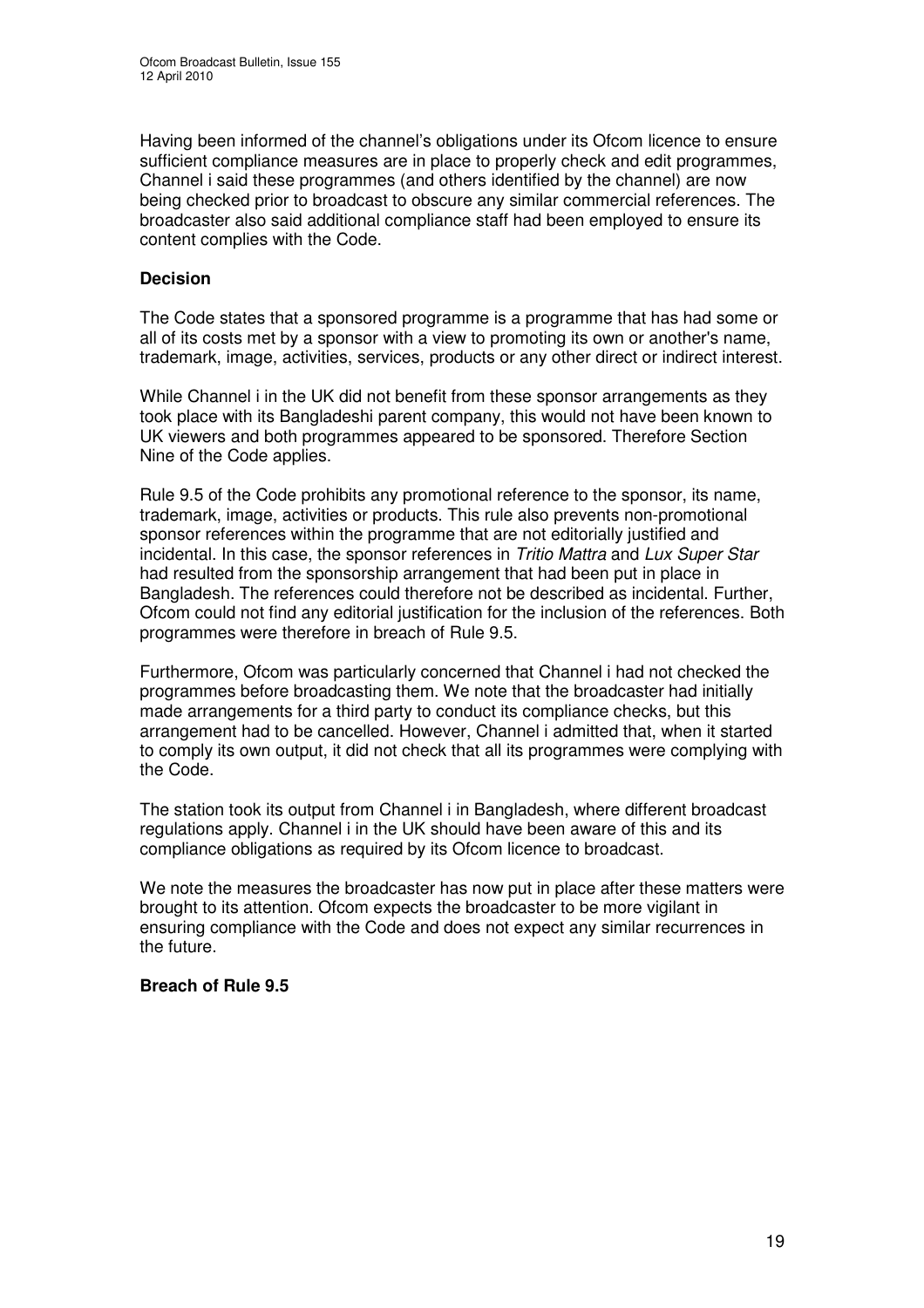# **In Breach**

**Good Copy, Bad Copy** *Sky Arts 1, 3 February 2010, 11:30*

#### **Introduction**

*Good Copy, Bad Copy* was a documentary about the impact that technological advances, such as file sharing, have had on copyright legislation and enforcement.

During the programme the following extract from a letter was shown on a computer screen and voiced in a computerised voice:

*"…go fuck yourself"*

Ofcom received one complaint from a viewer who considered this language to be inappropriate given the programme's morning scheduling. Ofcom asked the broadcaster to comment with regard to Rule 1.14 (the most offensive language must not be broadcast before the watershed).

#### **Response**

Sky explained that in line with its procedures the programme was reviewed prior to transmission. The reviewer had identified a number of instances of offensive language in the programme and these were 'bleeped' out in preparation for its broadcast. Unfortunately, the sequence highlighted by the complainant went undetected and so was included in the version that went to air due to human error.

The broadcaster apologised for this mistake and has made its compliance staff aware of the issue and emphasised the need for vigilance when reviewing material for broadcast. It also masked the offending phrase and visuals for future broadcasts of this programme.

#### **Decision**

Ofcom research indicates that the word "fuck" and its derivatives are an example of the most offensive language. Rule 1.14 states that the most offensive language must not be broadcast before the watershed.

Ofcom noted Sky's apology and the reminders issued to its compliance staff. In this case, however, Ofcom was concerned that Sky's compliance procedures did not pick up the obvious use of the word "fuck" (broadcast in sound and appearing on-screen for approximately three seconds) in this pre-recorded programme. Ofcom has therefore found the broadcast in breach of Rule 1.14.

#### **Breach of Rule 1.14**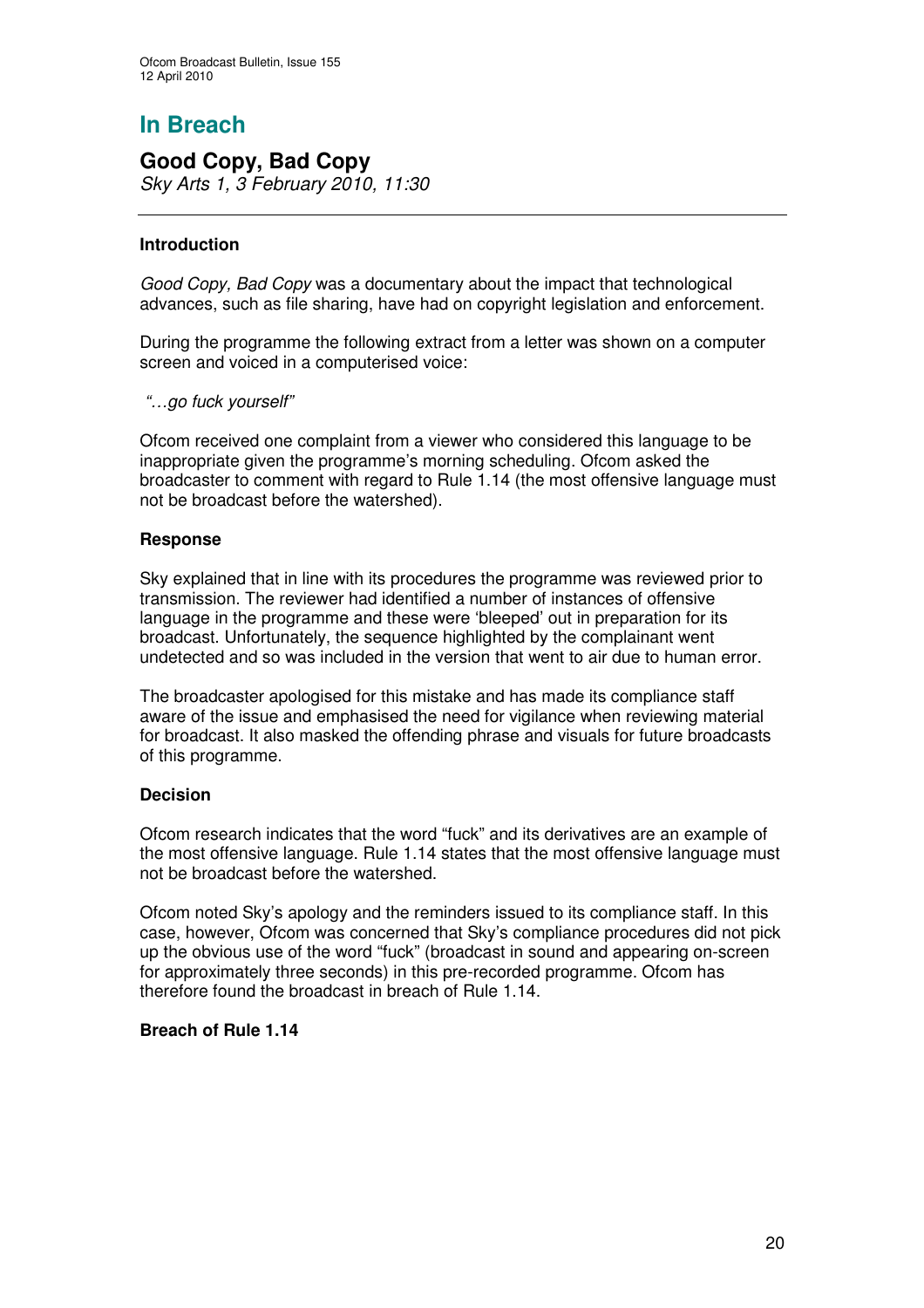# **In Breach**

## **Provision of recordings – various programmes**

*Radio Holy Ramadan FM; 21, 24 and 29 August 2009 and 1, 2, 6 and 16 to 21 September 2009, various times*

#### **Introduction**

Radio Holy Ramadan FM was a radio service in Bradford, broadcast for a month during Ramadan (from 21 August 2009 to 21 September 2009) and provided under a restricted service licence held by an individual ("the licensee").

Ofcom received two complaints alleging that Radio Holy Ramadan FM promoted products and services in programming (editorial) on six occasions, contrary to the requirements of the Code.

Despite Ofcom's request for copies of the recordings of the relevant broadcasts, these were not produced to Ofcom.

Given the nature of the allegations and the potential implications – if the allegations were founded – for the service to affect competition (for advertising revenue) within the local radio market, Ofcom also requested recordings of other material, broadcast on 17 and 18 September 2009, in order to monitor a selection of output of the service, Radio Holy Ramadan FM.

However, despite representations on the licensee's behalf asserting that these recordings had been sent to Ofcom, neither of them was received.

In the light of this, Ofcom subsequently requested recordings of material broadcast on 16, 19, 20 and 21 September 2009.

However, again, none of these were received.

We therefore sought the licensee's comments with regard to its obligations under condition 8(2) of its licence to broadcast, which states:

- "…the licensee shall:
- (a) make and retain, for a period of 42 days from the date of its inclusion therein, a recording of every programme included in the Licensed service together with regular time reference checks:
- (b) at the request of Ofcom forthwith produce to Ofcom any such recording for examination or reproduction."

#### **Response**

After Ofcom first requested the recordings relating to the complaints we had received, a representative of the licensee said he had despatched them.

After the request for recordings of material broadcast on 17 and 18 September 2009, the licensee's representative again said he had despatched them. He added that he had also re-despatched Radio Holy Ramadan FM's original (logged) recordings, in response to Ofcom further pursuing the material in question.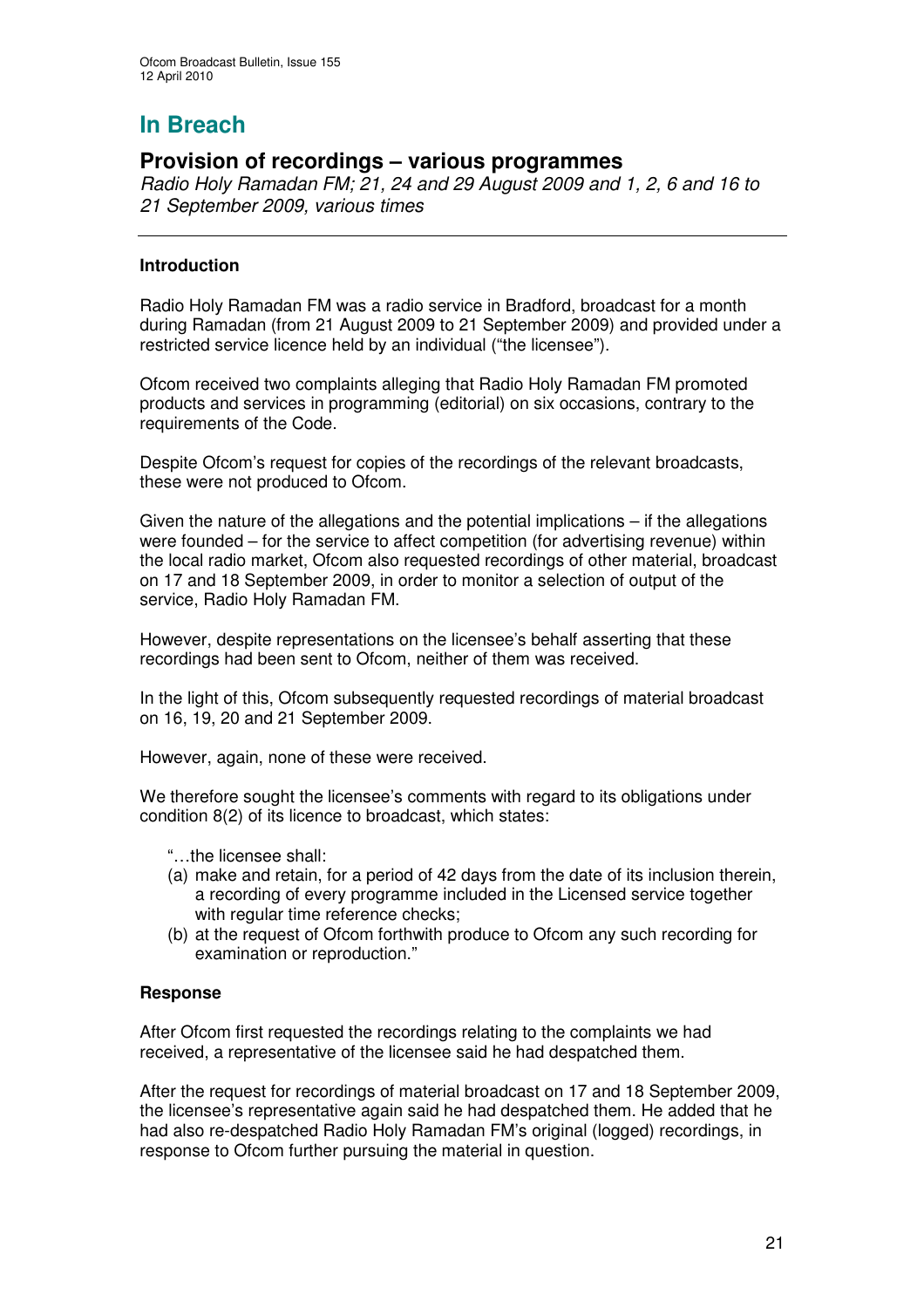In relation to Ofcom's final request to produce recordings of material broadcast on 16, 19, 20 and 21 September 2009, the licensee's representative made no comment on his failure to provide these.

Finally, the licensee's representative told us that he was out of the country and would contact us on his return to the UK. However, he provided no date (or likely date) for his return and we have heard nothing further from him (or the licensee).

#### **Decision**

It is a condition of all radio licences that the licensee adopts procedures for the retention of recordings and produces recordings to Ofcom forthwith on request.

In this case, Ofcom made a number of requests for recordings of the Radio Holy Ramadan FM service over a period of three months. However, they were not produced to Ofcom in accordance with the licensee's obligations.

In response to the communication from the licensee's representative, when he was abroad, Ofcom extended its deadline for the production of the required recordings by a further fortnight. We asked him to ensure that, if necessary, he arranged for someone else involved with the licensed service to make arrangements for the recordings to be produced on the licensee's behalf. However, despite this, no recordings were received.

All Ofcom's requests for recordings were made during the 42 day period in which the licensee was obliged under his licence to retain recordings. However, none of the recordings requested by Ofcom have ever been produced and the licensee has failed to provide any evidence of their despatch to Ofcom.

The licensee's representative has not commented on the matter of the repeated failure to produce recordings to Ofcom, with regard to licence condition 8.

Given the absence of any recordings, Ofcom has been unable to assess the material broadcast by Radio Holy Ramadan FM against the requirements of the Code. This failure to provide recordings was a serious breach of licence condition, which will be held on record (see note to broadcasters, below).

#### **Breach of Licence Condition 8, Part 2 General (Retention and Production of recordings)**

#### **Note to Broadcasters:**

Ofcom is entitled to take a licensee's record into account when considering any future application for a broadcasting licence by a person who has previously been a licensee (or any other person or body with whom that person is associated). This is because, when considering whether to grant a broadcasting licence, Ofcom takes into account, on the basis of all the information available, the applicant's ability to comply with all relevant licence conditions.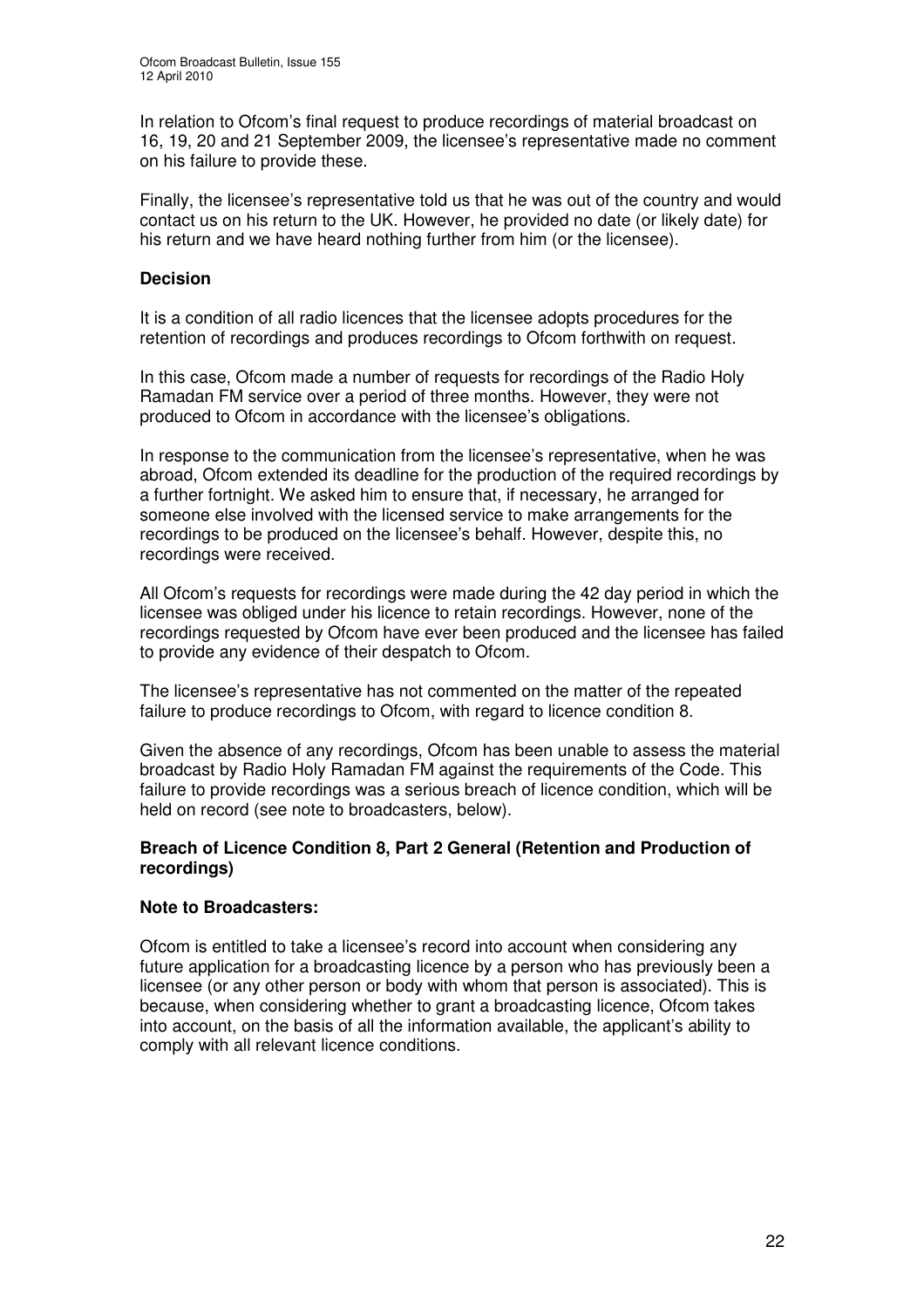# **Resolved**

## **5 Live Breakfast – live performance by Rage Against the Machine**

*BBC Radio 5 Live, 17 December 2009, 09:00*

#### **Introduction**

Radio 5 Live's *Breakfast* programme is broadcast on weekdays between 06:00 and 10:00 and features news, sport, weather and money reports. This edition of the programme included a live interview with the United States alternative rock band Rage Against the Machine. At approximately 09:00, the band were interviewed in a live link with the United States. The band were on the programme to discuss a Facebook campaign to make their song 'Killing In The Name', which was originally released in 1992, Christmas number one in the UK. The campaign was set up to protest against the success of *X Factor* singles in the UK Christmas charts and prevent recent *X Factor* winner, Joe McElderry, from reaching number one. After the interview the band performed the song live. During the performance the band's singer, Zack de la Rocha, repeated the phrase *"Fuck you, I won't do what you tell me"* four times before the song was faded out by the show's producers.

While the song was being faded out presenter Shelagh Fogarty was heard saying:

*"Get rid of it".*

She then said:

*"Sorry, we needed to get rid of that because that suddenly turned into something we were not, well we were expecting it and asked them not to do it, but they did it anyway – so buy Joe's record."*

Ofcom received a complaint from a listener who considered this language was offensive and unsuitable for the time of transmission. Ofcom asked the BBC for its comments on the programme with regards to Rule 2.3 (material that may cause offence must be justified by the context).

#### **Response**

The BBC accepted that the language used by the band "was neither appropriate nor justified on a morning programme on Radio 5 Live". It stated that presenter Shelagh Fogarty apologised at the time the language was broadcast and this apology was repeated later in the programme by her co-presenter, Nicky Campbell. In addition the editor of the programme issued a further public apology on his blog and a full apology was given to the 32 people who complained directly to the BBC.

Although the BBC accepted that the language was inappropriate for broadcast at this time, it highlighted that the band agreed to give a rare interview to the programme to discuss the campaign against the Joe McElderry single. It continued that "the producers were aware that the [original version of the] song contained very strong language." The live nature of the programme was explained to the band members and their representatives on three separate occasions before the broadcast. The BBC had asked the band and its management for an assurance that they would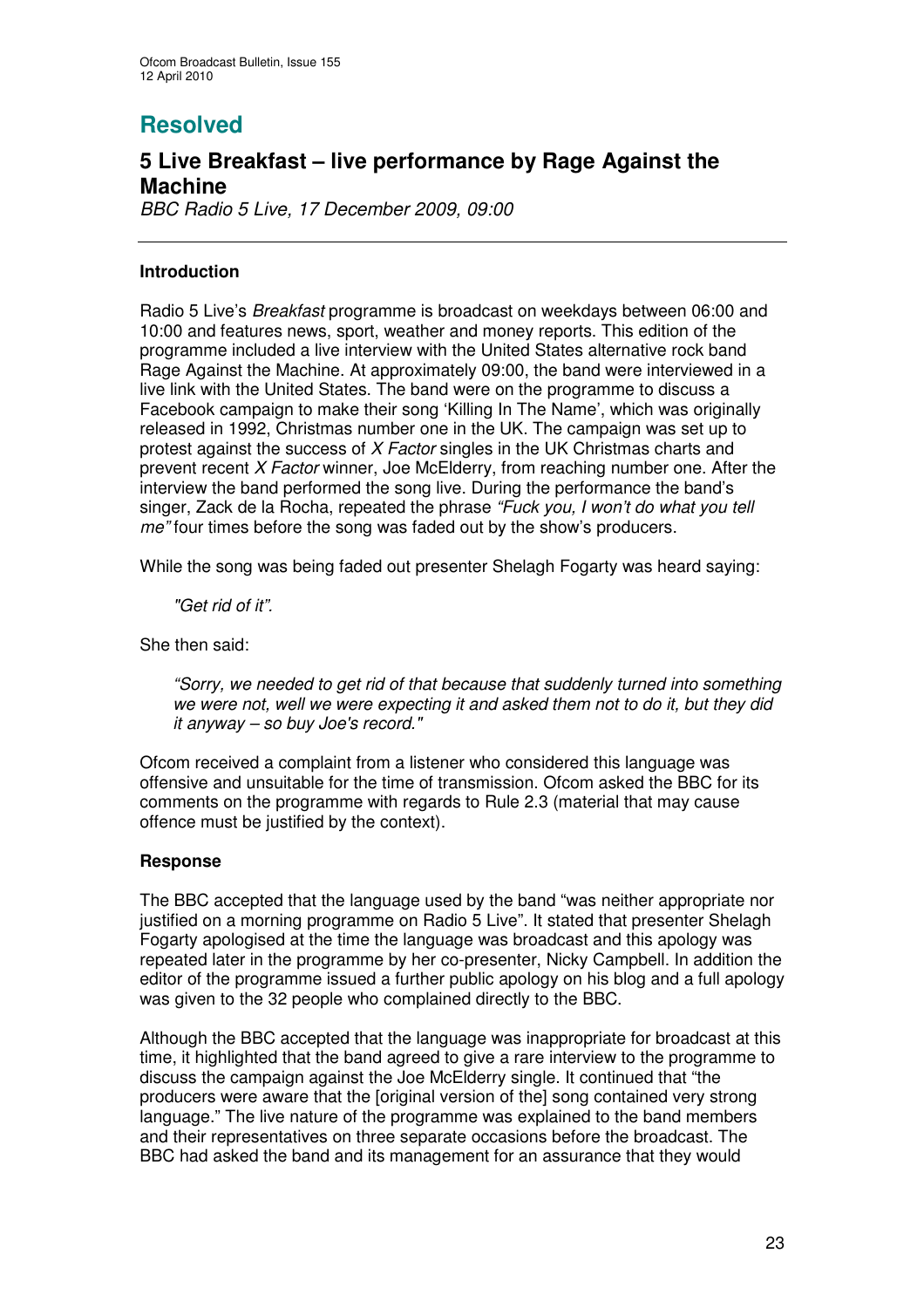change the original lyrics and not use strong language on-air. It said that a specific assurance was given by the band on each occasion.

The BBC said that "in the live interview beforehand, the band members responded to Mr Campbell's questions in a considered and measured manner" and gave no indication that they would not respect their assurances to not swear. In addition, "the first few f-words were in fact changed when the band performed live".

The broadcaster said that while it accepted there was a degree of risk in asking the band to perform live, reasonable steps were taken to minimise this risk. It added that "there was considerable public interest in the battle for the Christmas number one and it was felt that a rare opportunity to hear the band play live was editorially justified". The BBC said that Radio 5 Live is a news, sport and entertainment station aimed at adults of all ages and backgrounds.

#### **Decision**

Ofcom research<sup>1</sup> on offensive language identified that "fuck" and its derivatives were considered by audiences to be among the most offensive language.

Ofcom considered whether the offensive language used in the broadcast was justified by the context. In judging context, Ofcom took into account factors such as the nature of the service and programme, the fact that it was a live broadcast, the time of broadcast, and audience expectations.

Ofcom first noted that Radio 5 Live is a news, sport and entertainment station aimed at adults and that the performance by Rage Against the Machine was broadcast at 09:00 during school term time. Ofcom therefore considered that children were not particularly likely to have been listening to this broadcast. Ofcom took account however of the broadcaster's admission that the programme "was neither appropriate nor justified on a morning programme on Radio 5 Live".

Ofcom acknowledges that there was editorial justification for having the band on the programme, given the well publicised story concerning the Facebook campaign to get their song 'Killing In The Name' to Christmas number one. Ofcom also acknowledges that the producers took measures before the live performance to prevent strong language from being broadcast. Further, Ofcom notes that during the interview with the band and the first section of the song performance, the band had refrained from using strong language and this therefore gave comfort to the producers that they would comply with the BBC's requests not to do so. Ofcom also took into account that the apologies made during the programme would have gone some way in mitigating any offence caused of the language used.

Ofcom considered, however, that the language was likely to have gone beyond the expectations of the audience for a programme of this type and at this time. It was concerned that the programme's producers were well aware in advance that the original lyrics contained very strong language. In addition, the very nature of the song was about refusing to conform to society's expectations, as suggested through the lyrics *"Fuck you, I won't do what you tell me".* Yet despite this, the band's singer was able to repeat the lyrics *"Fuck you, I won't do what you tell me"* four times before the song was faded out by the producer. This last point is of particular concern in view of

<sup>&</sup>lt;sup>1</sup> "Language and Sexual Imagery in Broadcasting: A Contextual Investigation", September 2005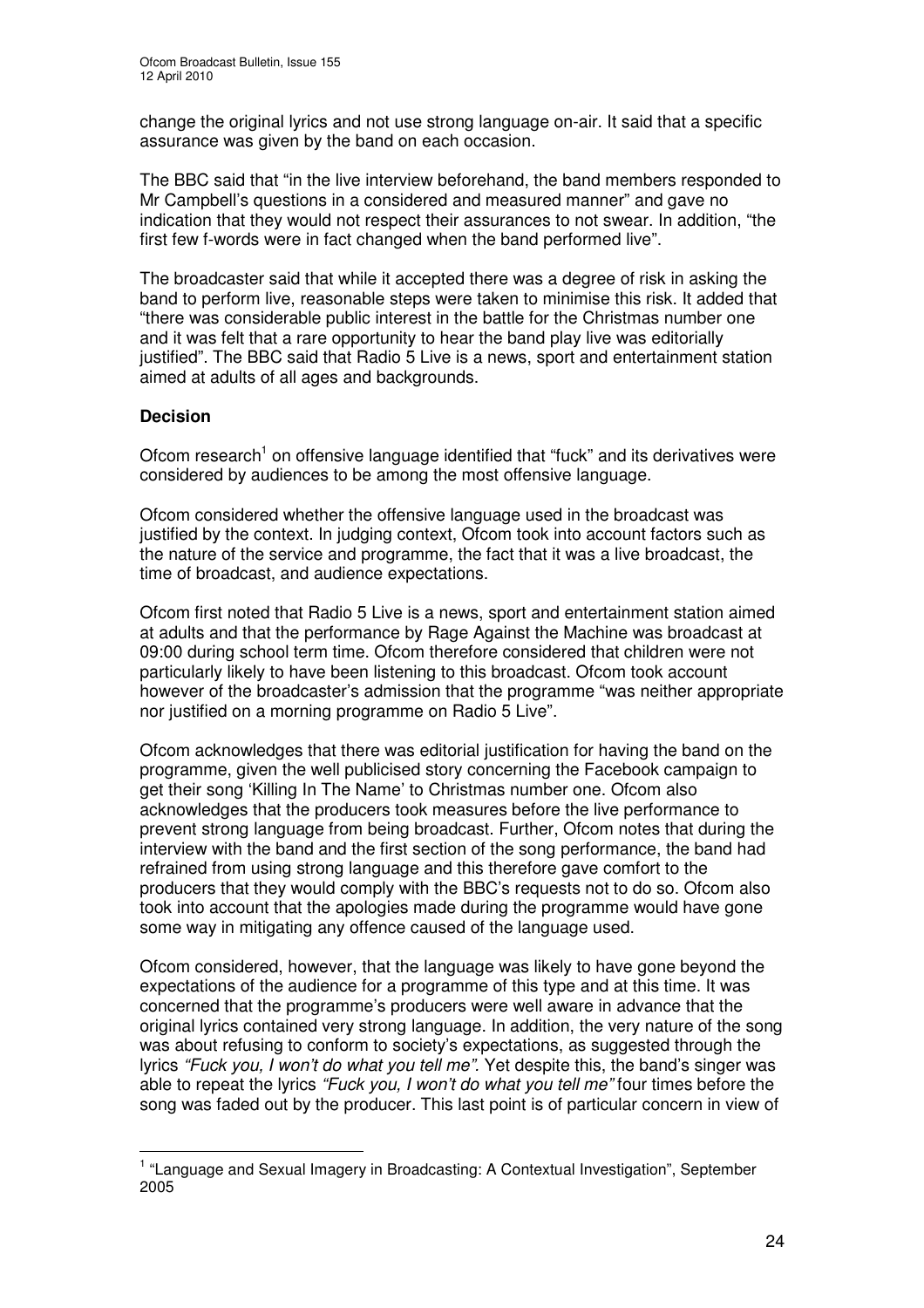the fact that the producers had full control over the output since it was provided over a live feed from the United States.

However, given the measures taken by and assurances given to the broadcaster before the broadcast, the conduct of the band during the interview and start of the song performance, and the apologies issued, we consider that on balance this particular case should be resolved.

Ofcom recognises that it is important that broadcasters are able to exercise the editorial freedom to transmit material live that has an element of risk attached. There could be a disproportionate restriction on broadcasters' and viewers' freedom of expression<sup>2</sup> if broadcasters were required, when transmitting live, only to interview individuals or broadcast material where there was perceived to be absolutely no risk of offensive language being used. However, when broadcasting live, a careful balance needs to be struck between a programme's editorial freedom to feature material where there is an acceptable risk it might potentially contain offensive content, and a requirement to take all appropriate measures to minimise or avoid unnecessary offence being caused.

Broadcasters should note, for example, that when appropriate before live interviews and performances, it is important for them properly to brief interviewees about the need to avoid offensive language, they must be vigilant during the broadcast itself for any potential breaches of the Code and where necessary take timely action during the broadcast to prevent them. In addition, broadcasters should consider carefully whether it would be appropriate to pre-record material or interviews where there is a material risk of breaching the Code if the output were broadcast live.

#### **Resolved**

 $2^{2}$  As enshrined in Article 10 of the European Convention on Human Rights.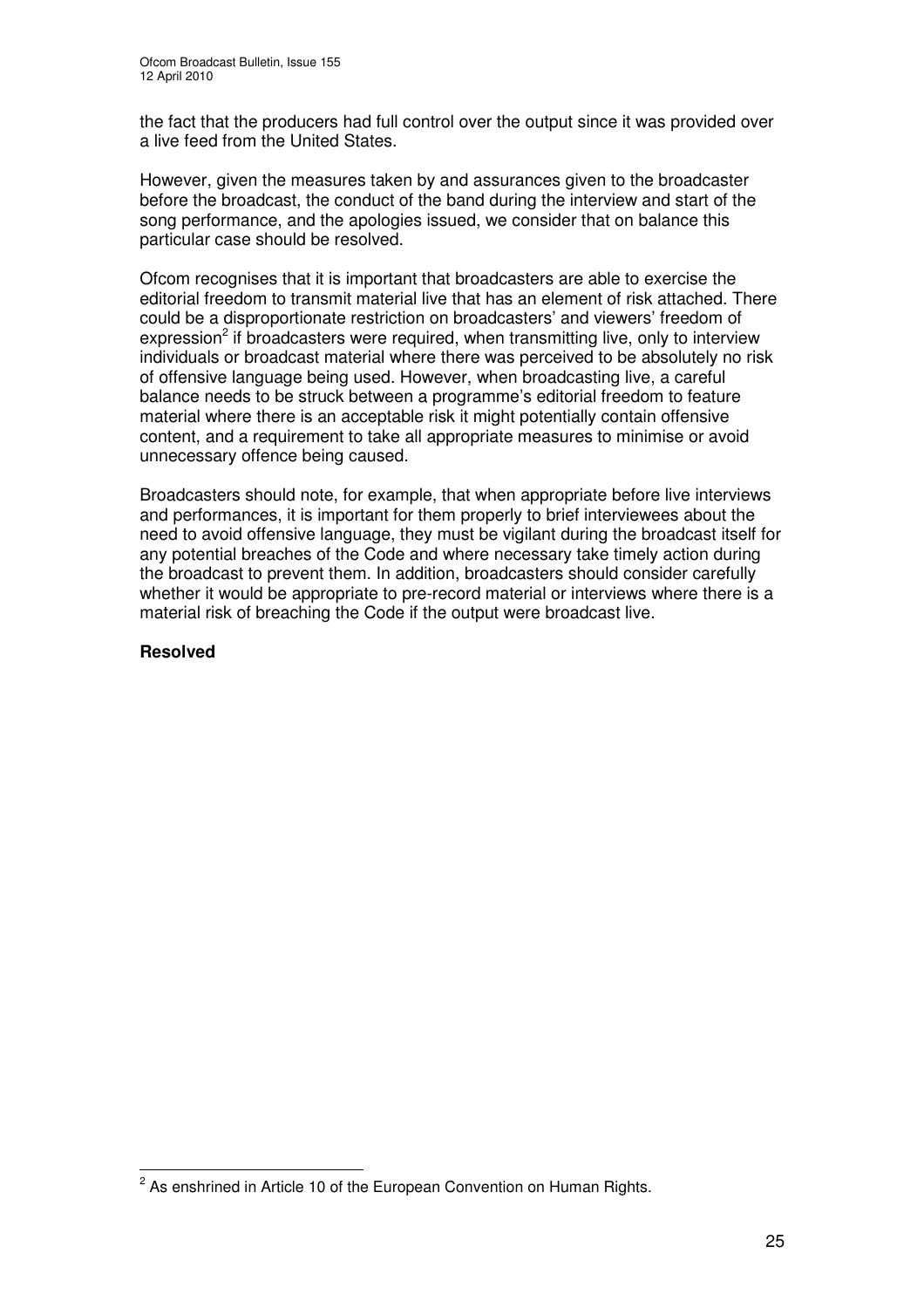# **Fairness and Privacy Cases**

# **Partly Upheld**

## **Complaint by Ms Georgette Dede Djaba**

*Straight Talk, Voice of Africa Radio, 18 January 2009 (and repeated on 21 January 2009 and on or about 7 May 2009)*

**Summary:** Ofcom has upheld part of this complaint of unfair treatment and unwarranted infringement of privacy made by Ms Djaba.

This edition of the current affairs talk show was broadcast shortly after Presidential elections in Ghana and featured live discussion between the studio guests, Ms Georgette Djaba and Mr Kwame Agbodza, who were affiliated with opposing Ghanaian political parties. Listeners also phoned in to give their views. During the programme, Ms Djaba and Mr Agbodza argued on a number of occasions and could be heard continuing to argue in the background.

Ms Djaba complained that she was treated unfairly and that her privacy had been unwarrantably infringed in the programme as broadcast.

In summary, Ofcom found the following:

- Although Ms Djaba did not appear to have received prior information about the subject of the programme or the identity of the other studio guest, this did not result in unfairness to her.
- The derogatory comments made by Mr Agbodza that Ms Diaba's father was a *"thief"* were unfair to Ms Djaba both in the live programme broadcast on 18 January 2009 and in the repeats broadcast on 21 January 2009 and on or about 7 May 2009.
- Ms Djaba's privacy was not infringed by the broadcast of the background commotion in the studio, as no information of a sensitive or personal nature about Ms Djaba was broadcast and, as a result, Ms Djaba had no legitimate expectation of privacy in relation to the information broadcast.
- Ms Djaba had no legitimate expectation of privacy in relation to an allegation of criminal behaviour made against her father and her privacy was not therefore infringed by the broadcast of that information.

#### **Introduction**

On 18 January 2009, Voice of Africa Radio ("VOAR") broadcast an edition of *Straight Talk*, its live current affairs talk show which invites listeners to phone in and contribute to studio discussions. The programme was broadcast again on 21 January 2009 and on or about 7 May 2009.

This edition of the programme paid tribute to the first legally elected Prime Minister of the Republic of the Congo, Mr Patrice Lumumba, on the 49th anniversary of his murder. The programme also discussed current affairs in Africa and, following the recent Presidential elections there, in Ghana in particular. Mr John Atta Mills of the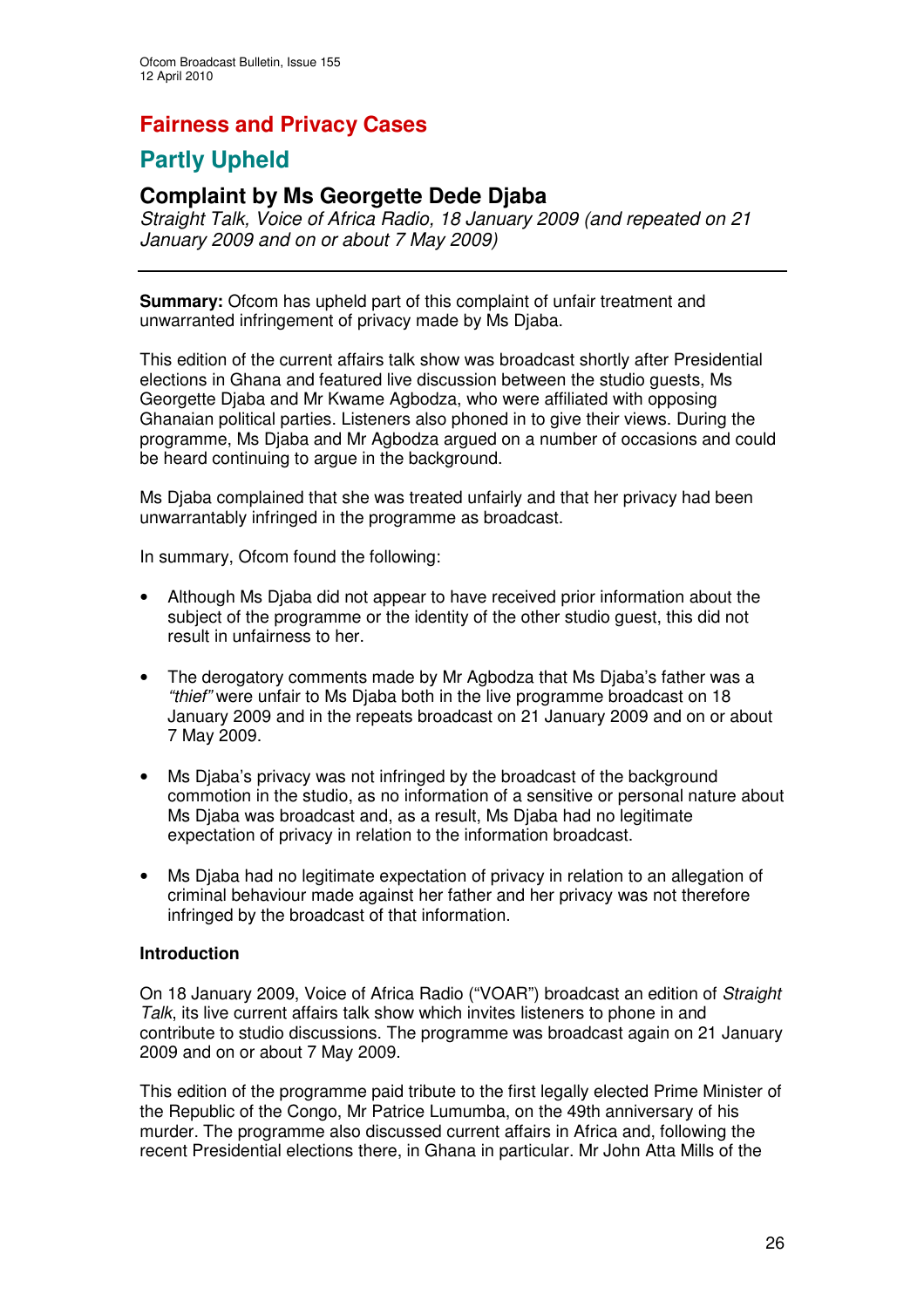National Democratic Congress ("NDC") had just been elected President of Ghana, taking over from the former New Patriotic Party ("NPP") President.

The programme was hosted by founder and director of VOAR, Mr Space Attuquaye Clottey, and his guests in the studio were Mr Kwame Agbodza and Ms Georgette Dede Djaba, both of whom have Ghanaian origins, but have differing political affiliations. Ms Djaba is a member of the UK branch of the NPP and Mr Agbodza is a member of the NDC.

The programme started with a tribute to Mr Patrice Lumumba and with news from Africa. There then followed discussions with the studio guests with input from listeners, most of whom supported the views of one or other of the studio guests and a number of whom expressed their views in robust and personal terms.

During the discussion, a heated exchange took place between Mr Agbodza and Ms Djaba in which Mr Agbodza claimed that Ms Djaba's family stole money from Ghana, an allegation vehemently denied by Ms Djaba.

Later in the programme, Mr Agbodza and Ms Djaba argued again on a number of occasions and their arguments could be heard continuing in the background.

Ms Djaba complained to Ofcom that she was treated unfairly in the programme and that her privacy was unwarrantably infringed in the programme as broadcast.

#### **The Complaint**

#### **Ms Djaba's case**

In summary, Ms Djaba complained that she had been treated unfairly in the programme as broadcast in that:

- a) The producer of the programme, Mr Clottey, failed to provide Ms Djaba with the topics of conversation in advance, despite her request for the information and his promise to provide them. He also failed to provide her with the name of the other studio guest, so she was unable to prepare by researching his background and political affiliations.
- b) She was insulted, humiliated and discriminated against. In particular, Ms Djaba said that:
	- i) Mr Agbodza called her *"insane"* and her father a *"thief"*.
	- ii) Mr Agbodza and unscreened callers insulted, denigrated and publicly humiliated her.
	- iii) Mr Agbodza used language that was discriminatory to her and Mr Clottey treated her less favourably than Mr Agbodza. Both of them on grounds of her gender, political beliefs, tribal affiliations and disability.
	- iv) No adequate steps were taken by Mr Clottey (who was laughing and making fun of the situation) to moderate or control the programme, intervene, demand an apology or retraction from Mr Agbodza or warn Mr Agbodza and callers that her privacy was being infringed and that there was no need for personal insults.
- c) Ms Djaba did not consent to the programme being repeated, in fact she specifically asked for it not to be broadcast again.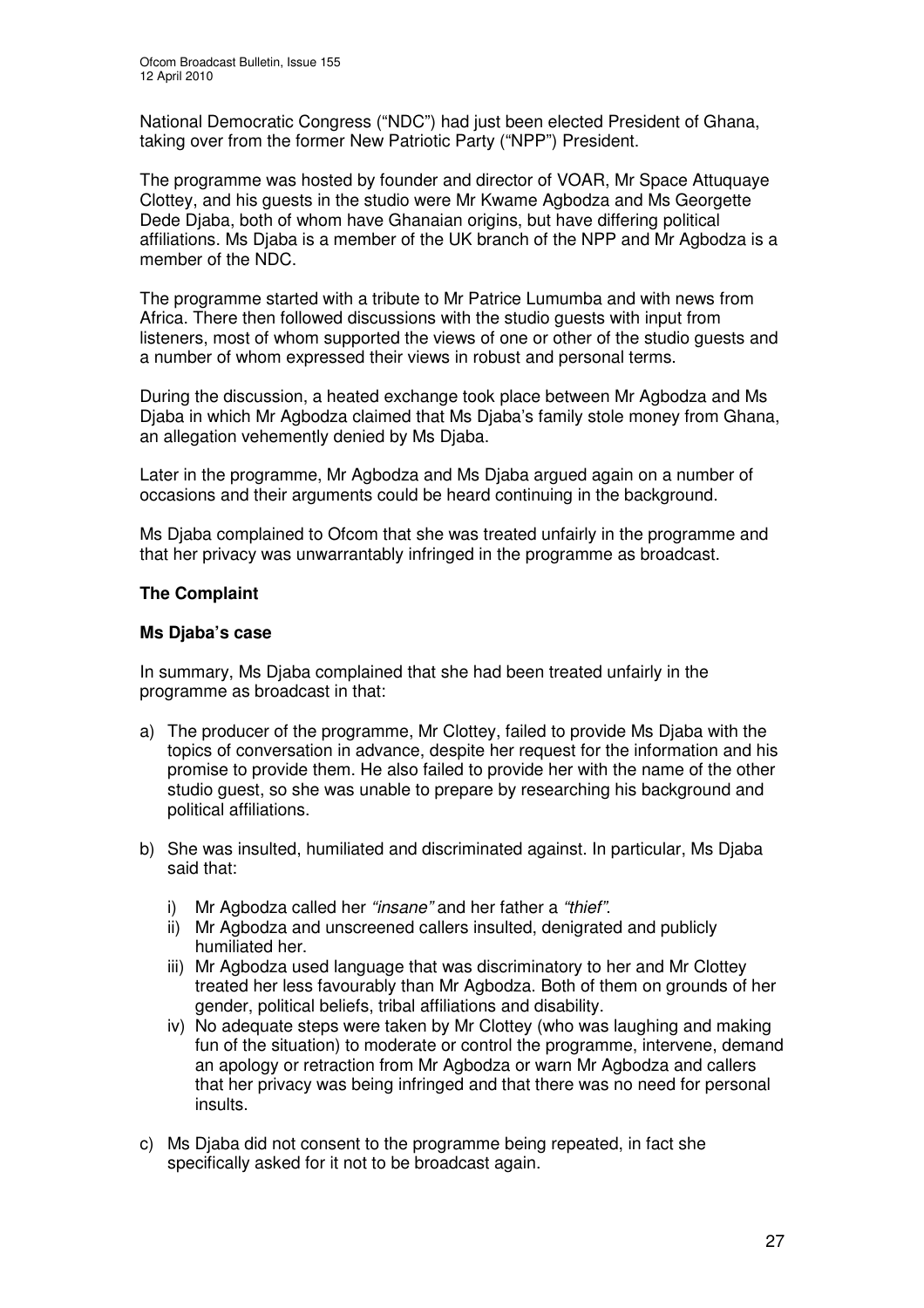In summary, Ms Djaba complained her privacy had been unwarrantably infringed in the programme as broadcast in that:

- d) Mr Clottey did not inform Ms Djaba that her microphone was on at all material times and that listeners could hear what appeared to be a commotion in the studio.
- e) Mr Agbodza made personal, negative references about Ms Djaba and her father, including referring to her as *"insane"* and her father as a *"thief"*.

By way of background. Ms Diaba said that she appeared as a quest on the programme as a social commentator and had a reasonable expectation that private and family matters would remain private.

#### **Voice of Africa Radio's case**

In summary, VOAR responded to Ms Djaba's complaint as follows:

VOAR said that it wished to apologise to Ms Djaba for how she felt about her encounter with Mr Agbodza.

VOAR said that it believed that Ms Djaba was treated fairly and in accordance with Ofcom's guidelines. VOAR said that the presenter and the producer had tried to calm the situation both on air and in the studio by playing music and jingles. VOAR said that Ms Djaba had also appeared on *Straight Talk* the week before, on 11 January 2009, and became involved in arguments on that occasion as well.

VOAR said that it was unfortunate for Ms Djaba to say that she was denied knowledge of the topics or the guests on the show. VOAR asked, if that had been the case, as a leading legal practitioner, why did she participate in the programme? VOAR said that Ms Djaba had been under no obligation to participate in the programme whatsoever.

VOAR denied Ms Djaba's complaint of discrimination. VOAR said that it had over 15 female presenters, 5 female staff and regular female guests every day in its studio and on air. VOAR also said that *Straight Talk* had regular female guests and that, as a truly Pan-African organisation, tribalism and nationalism were never and would never be part of VOAR's makeup. VOAR also denied that Mr Clottey and Mr Agbodza had made fun of Ms Djaba on grounds of disability.

#### **Decision**

Ofcom's statutory duties include the application, in the case of all television and radio services, of standards which provide adequate protection to members of the public and all other persons from unfair treatment and unwarranted infringement of privacy in, or in the making of, programmes included in such services.

In carrying out its duties, Ofcom has regard to the need to secure that the application of these standards is in the manner that best guarantees an appropriate level of freedom of expression. Ofcom is also obliged to have regard, in all cases, to the principles under which regulatory activities should be transparent, accountable, proportionate and consistent and targeted only at cases in which action is needed.

Ms Djaba's complaint was considered by Ofcom's Executive Fairness Group. In reaching its decision, Ofcom considered all the relevant material provided by both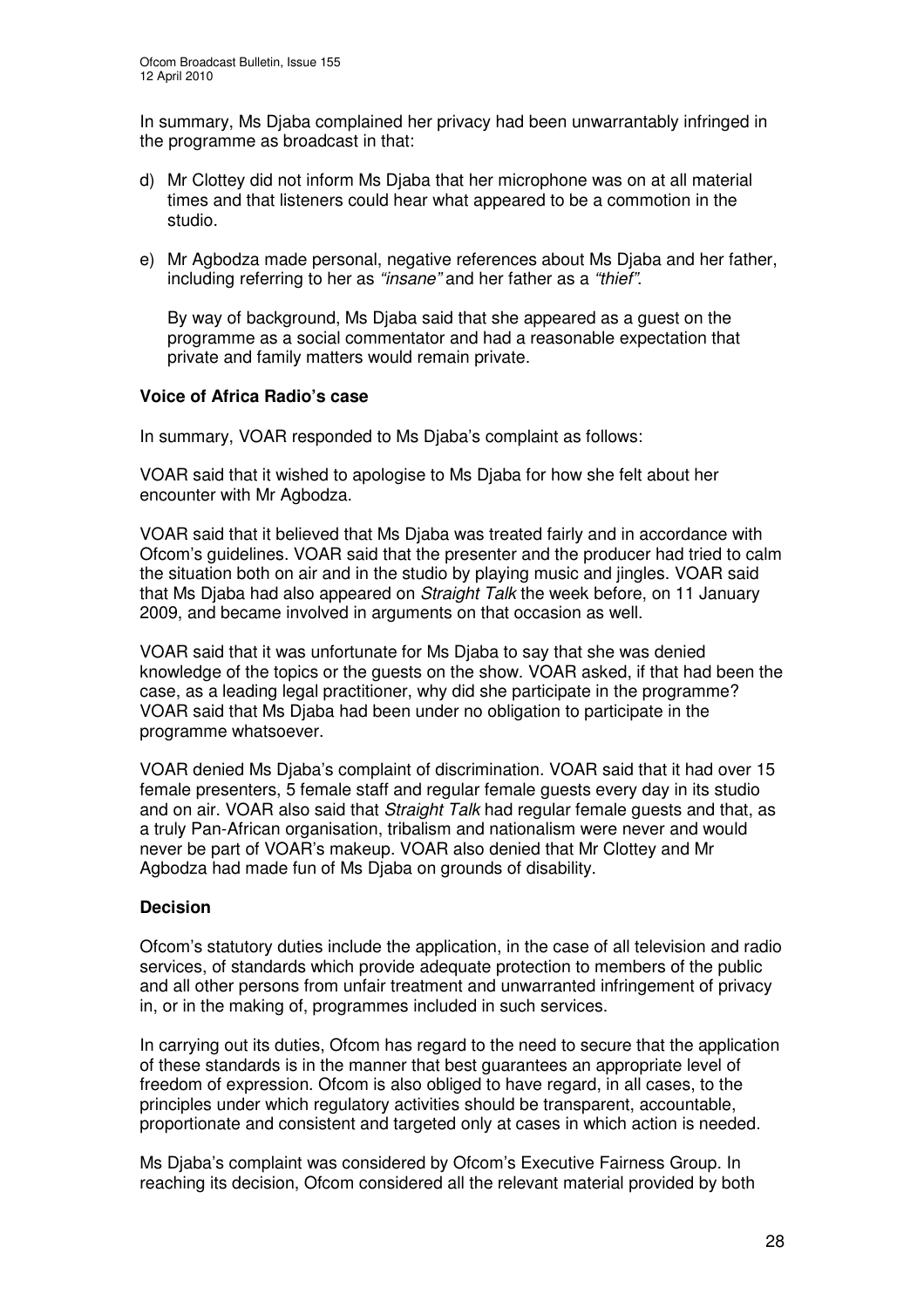parties. This included a recording of the programme as broadcast and both parties' written submissions. In its considerations, Ofcom took account of Ofcom's Broadcasting Code ("the Code").

#### *Fairness*

When considering complaints of unfair treatment, Ofcom has regard to whether the broadcaster's actions ensured that the programme as broadcast avoided unjust or unfair treatment of individuals and organisations, as set out in Rule 7.1 of the Code. Ofcom had regard to Rule 7.1 when reaching its decisions on the individual heads of complaint detailed below.

a) Ofcom first considered the complaint that Ms Djaba was not provided with the topics of conversation or the name of the other studio guest in advance, so she was unable to prepare by undertaking research.

Ofcom took account of Practice 7.3 of the Code which provides, amongst other things, that where a person is invited to make a contribution to a programme, they should normally be told what the programme is about, why they have been asked to contribute, the areas of questioning and the nature of other likely contributions.

Ofcom noted that in response to the complaint, VOAR did not deny that Ms Djaba had not been informed of the topics of conversation beforehand or the name of the other studio guest.

Ofcom therefore proceeded to consider whether VOAR's failure to comply with the provisions of Practice 7.3 resulted in unfairness to Ms Djaba in the programme as broadcast.

Ofcom noted that Ms Djaba would have wished to research the proposed main topic of conversation for the programme, Mr Lumumba, and would also have wanted to have undertaken some background research on the other studio guest on the programme, Mr Agbodza. However, as a result of VOAR's failure to inform her of the main topic for the programme or who the other studio guest would be, she was unable to do so.

Ofcom took the view that Ms Djaba was well informed about both UK and Ghanaian politics and noted that she described herself in the programme as a social commentator, that she is a practising solicitor, has previously stood as a candidate in UK local elections and is an active member of the UK branch of the NPP. Ofcom therefore considered that Ms Djaba was an experienced advocate and not unfamiliar with the sort of robust political debate that ensued in the programme. Ofcom also noted that Ms Djaba had appeared on a previous edition of *Straight Talk* and so was aware of the nature and format of the programme and generally what to expect, albeit not the specific topics of the programme broadcast on 18 January 2009. In the circumstances, Ofcom considered that if Ms Djaba thought that she would be seriously disadvantaged by the lack of information provided by VOAR, she could have decided not to appear on the programme that day.

In any event, having listened to the programme, Ofcom noted that while initially there were a number of questions about Mr Lumumba, the topic of conversation for most of the part of the programme for which Ms Djaba was present related to Ghana and the situation following the recent Presidential elections there. In Ofcom's view, Ms Djaba demonstrated that she was well informed about Ghana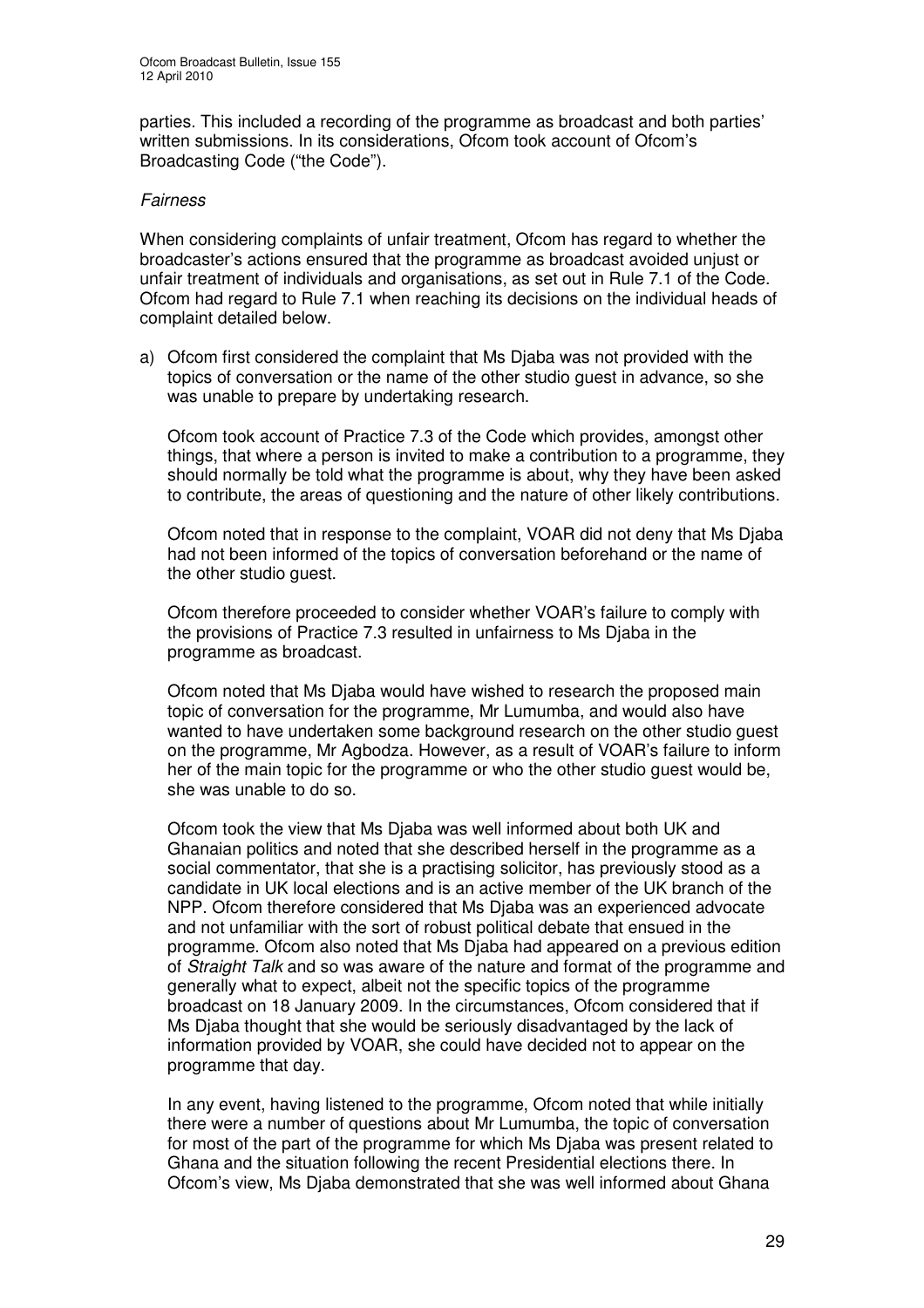and Ghanaian politics and she was able to converse robustly and eloquently on that topic.

Taking all the above factors into account, while Ofcom considers that it would have been preferable for VOAR to have provided Ms Djaba with the information she requested to enable her to prepare more thoroughly for the programme, Ms Djaba did not appear to be disadvantaged in debating the issues that arose during the course of the programme. In Ofcom's view therefore, the lack of prior information from VOAR did not result in unfairness to Ms Djaba.

b) Ofcom next considered Ms Djaba's complaint that she was treated unfairly as she was insulted, humiliated and discriminated against in the programme.

Ofcom considered each of the instances of unfairness specified by Ms Djaba in her complaint at sub-heads i) to iv) below. In relation to each of the sub-heads and the programme overall, Ofcom took particular account of whether the broadcast programme was consistent with the broadcaster's obligation to ensure that material facts had not been presented in a way which was unfair (as outlined in Practice 7.9 of the Code).

i) Ofcom considered the complaint that Mr Agbodza called Ms Djaba *"insane"* and her father a *"thief"*.

On listening to the programme, Ofcom did not find that the programme as broadcast included a remark by Mr Agbodza that Ms Djaba was *"insane"*.

However, in relation to the complaint that Mr Agbodza called Ms Djaba's father a *"thief"*, Ofcom noted that the following exchange occurred between Ms Djaba and Mr Agbodza approximately an hour and three quarters into the programme:

| Mr Agbodza:              | "You are in this country because you think this is better than<br>your country. So the caller who said you are not an African is<br>right." |
|--------------------------|---------------------------------------------------------------------------------------------------------------------------------------------|
| Ms Djaba:                | "I'm here because I came as a refugee. Rawlings sent me here<br>OK. I came as a refugee. We were tortured."                                 |
| Mr Agbodza:<br>Ms Djaba: | "No, no, your parents stole money. Your parents stole money."<br>"Stole where? Stole where?"                                                |
|                          | Mr Agbodza: "From Ghana."                                                                                                                   |
| Ms Djaba:                | "What money?"                                                                                                                               |
| Mr Agbodza:              | "From Ghana."                                                                                                                               |
| Ms Djaba:                | "Rawlings apologised to my Dad in 1999."                                                                                                    |
| Mr Agbodza:              | "I wasn't there."                                                                                                                           |
| Ms Djaba:                | "We've never stolen any money."                                                                                                             |
| Mr Agbodza:              | "You stole money. You stole money."                                                                                                         |
| Ms Djaba:                | "Tell me what we stole."                                                                                                                    |
| Mr Agbodza:              | "You are a product of their booty. You are a product of their<br>booty."                                                                    |
| Ms Djaba:                | "Rawlings confiscated our assets for 30 years and gave them<br>back."                                                                       |
| Mr Agbodza:              | "How did your father come about those assets?"                                                                                              |
| Ms Djaba:                | "He is a businessman."                                                                                                                      |
| Mr Agbodza:              | "A businessman – Oh, so that's it is it – Business! Business!<br>Listen, I'm not interested in this crap. Can we go on the<br>programme?"   |
|                          |                                                                                                                                             |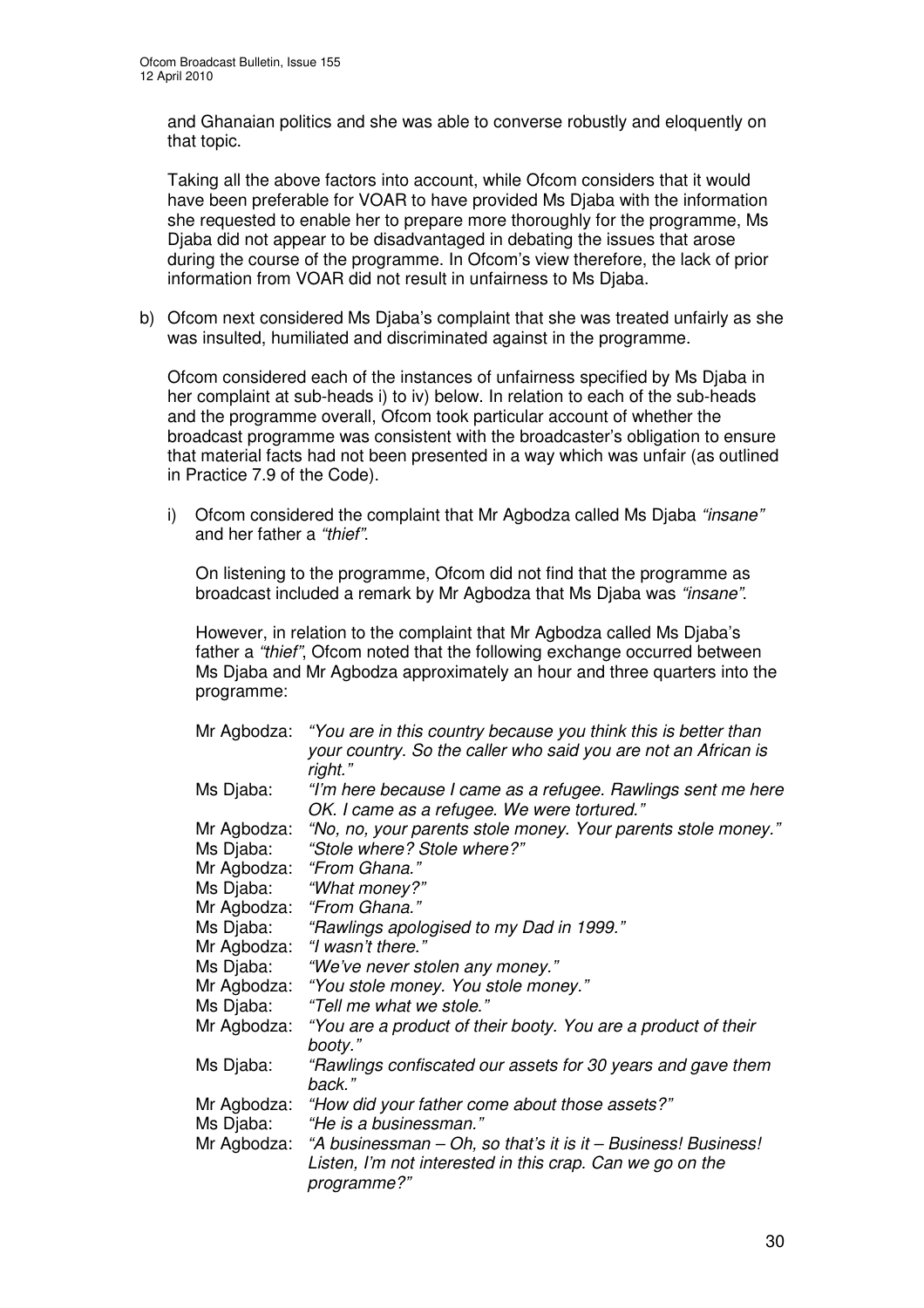| Ms Djaba:   | "This is the problem with the NDC. You confiscated people's  |
|-------------|--------------------------------------------------------------|
|             | assets. I said Rawlings said sorry. Why don't you ask him?"  |
| Mr Agbodza: | "I don't remember Rawlings saying sorry."                    |
| Ms Djaba:   | "Ring him now and ask. He said sorry."                       |
| Mr Agbodza: | "We are talking about Congo."                                |
| Ms Djaba:   | " I've not been personal. How dare you say my father's a     |
|             | thief?  You're a damn fool. You said my father stole money   |
|             | from Ghana. When? When?                                      |
|             | My father's helped Ghana."                                   |
| Mr Agbodza: | "The first time I heard of you  on radio I had an impression |
|             | that you have a problem. I want to give you                  |
|             | You do not have any right to tell me what I said."           |

In Ofcom's view, the derogatory comments made by Mr Agbodza went well beyond robust political debate and such strong personal comments made about Ms Djaba and her family by Mr Agbodza were unfair to her. Ofcom took account of the fact that *Straight Talk* was a live programme, however, in transmitting a live programme, Ofcom considered that it was incumbent on VOAR to have clear and effective measures in place to ensure no unfairness resulted either to callers to the programme or to the studio guests. Ofcom took the view that the statements made by Mr Agbodza were unambiguous references to alleged theft by Ms Djaba's father, and it noted that Mr Agbodza was allowed to repeat the allegation a number of times without any intervention from Mr Clottey or anyone else at VOAR.

Given that Mr Agbodza was able to make these comments uncorrected, Ofcom considered that VOAR did not have systems in place to ensure that Ms Djaba was not treated unfairly in the programme and that the presenter did nothing to moderate the exchange. In Ofcom's view this represented a serious failure on the part of VOAR to ensure that its broadcast did not result in unfairness to Ms Djaba.

In all these circumstances, Ofcom found that the inclusion of this allegation of theft in the programme broadcast on 18 January 2009 without VOAR providing any basis for it was unfair to Ms Djaba.

Ofcom noted that the unedited programme was broadcast by VOAR on at least two further occasions, on 21 January 2009 and on or about 7 May 2009, despite Ms Djaba's request that the programme should not be re-broadcast. Ofcom found that the inclusion of the allegation in those repeats was unfair to Ms Djaba and steps could and should have been taken to edit the programme prior to its re-broadcast.

ii) Ofcom considered the complaint that Mr Agbodza and unscreened callers insulted, denigrated and publicly humiliated Ms Djaba.

Ofcom noted that robust views were aired by callers to the programme and by both the studio guests, however, in Ofcom's view, with the exception of the exchange referred to at sub-head i) above, the comments did not insult, denigrate or publicly humiliate Ms Djaba and went no further than might have been expected in a live political phone-in debate. Ofcom noted that while a number of callers to the programme took issue with Ms Djaba and her views many of the callers were supportive of her.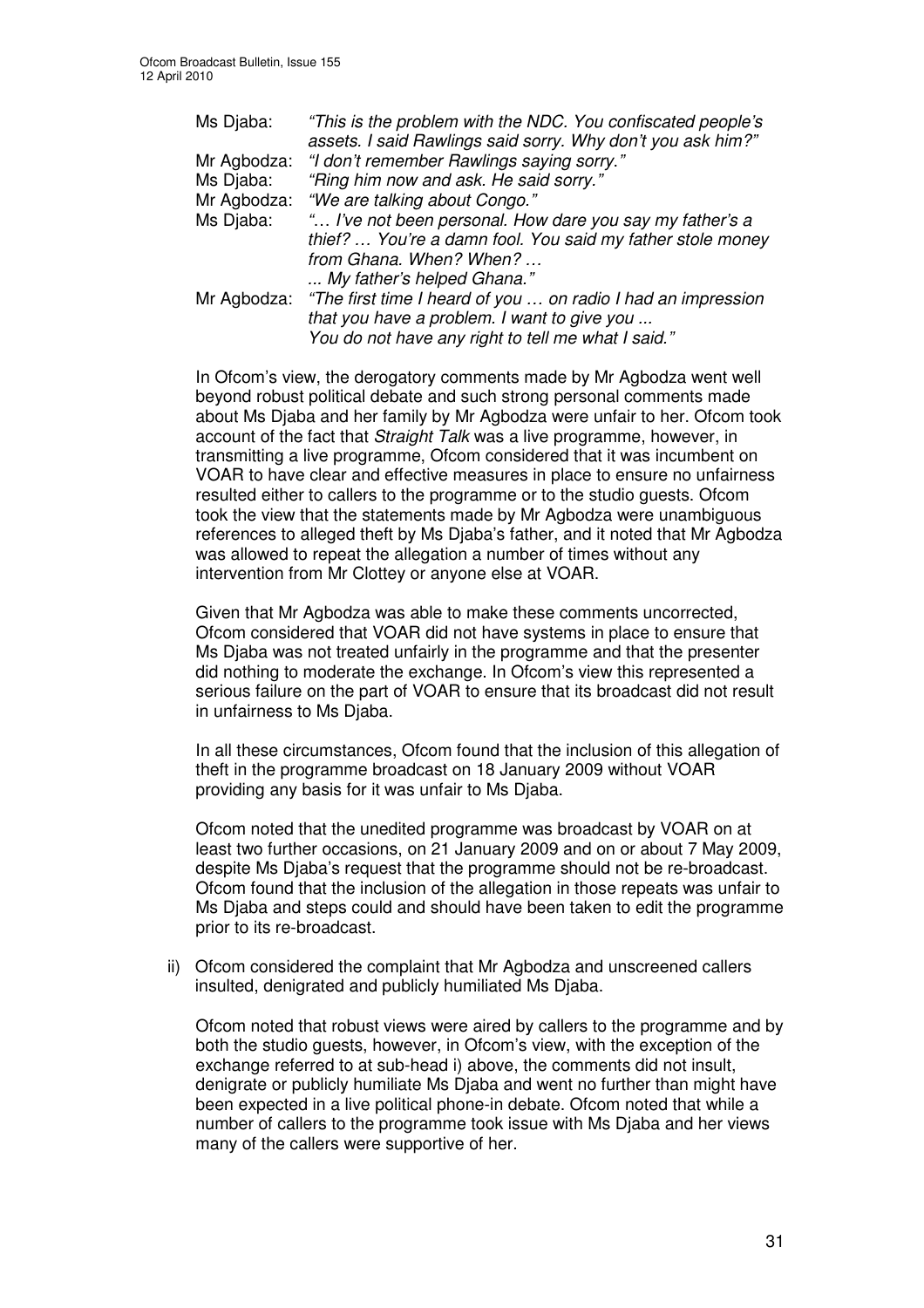As a result, Ofcom was satisfied that Ms Djaba was not treated unfairly in this respect.

iii) Ofcom considered the complaint that Mr Agbodza used language that was discriminatory to Ms Djaba and that Mr Clottey treated her less favourably than Mr Agbodza. Both of them on grounds of her gender, political beliefs, tribal affiliations and disability.

While Ofcom noted that there were robust exchanges of views between the studio guests, in Ofcom's view, Ms Djaba was not treated less favourably than Mr Agbodza. Ofcom took into account that both studio guests were provided with opportunities to express their views and respond to points made by the other studio guest and/or callers to the programme. Ofcom also took into account that both studio guests were provided with an opportunity to sum up at the end of the programme. While Ofcom noted that the exchanges were often heated and that tempers appeared to flare, Ofcom did not identify any instance of discrimination against Ms Djaba by Mr Clottey or Mr Agbodza on grounds of her gender, political beliefs, tribal affiliations or disability.

Ofcom was therefore satisfied that Ms Djaba was not treated unfairly in this respect.

iv) Ofcom considered the complaint that no adequate steps were taken by Mr Clottey (who was laughing and making fun of the situation) to moderate or control the programme, intervene, demand an apology or retraction from Mr Agbodza or warn Mr Agbodza and callers that Ms Djaba's privacy was being infringed and that there was no need for personal insults.

With the exception of the incident considered by Ofcom at sub-head i) above, in Ofcom's view, while there was certainly a lively debate both in the studio and from callers to the programme, Ofcom did not consider that it went further than might have been expected in a programme of that nature. Ofcom also noted that Mr Clottey did take steps to moderate on a number of occasions and that when things got particularly heated in the studio, station idents and/or advertisements were broadcast. In addition, while Ofcom noted that Mr Clottey did laugh at the fact that a concerned listener had apparently called the police to the studio, in Ofcom's view he had not generally been making fun of the situation.

Ofcom was satisfied therefore that Ms Djaba was not treated unfairly in this respect.

c) Ofcom next considered Ms Djaba's complaint that she did not consent to the programme being repeated, in fact she specifically asked for it not to be broadcast again.

Ofcom noted that there is no general requirement for broadcasters to obtain the consent of participants before re-broadcasting programmes and that it would not be unfair, per se, for a programme to be re-broadcast without the consent of and/or against the specific wishes of a participant. In this case, Ofcom was not informed of any agreement entered into by Ms Djaba that there would be no repeats of the programme nor how the repeats resulted in unfairness to her. Ofcom was satisfied therefore that repeating the programme, even against Ms Djaba's wishes, was not unfair.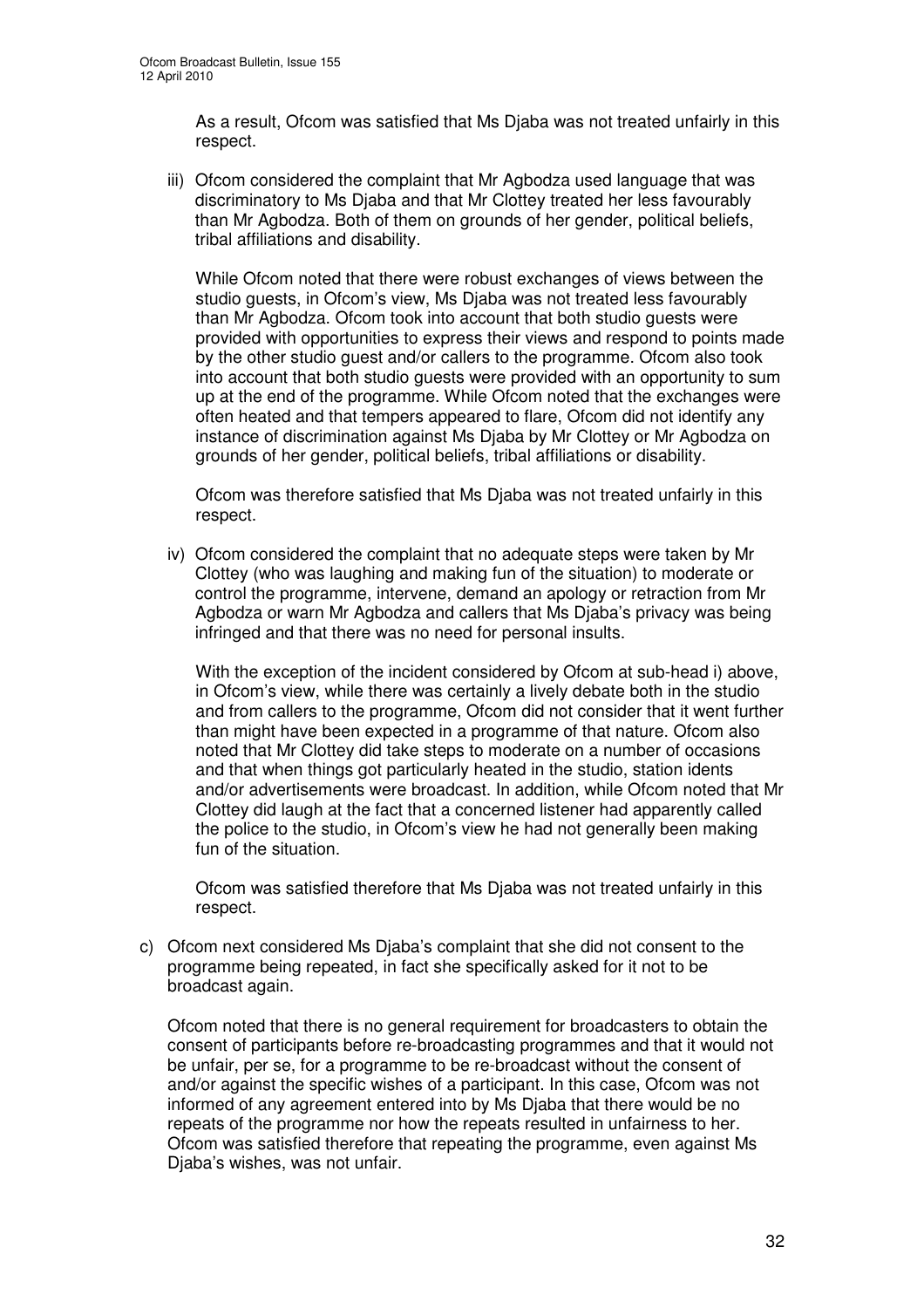Ofcom then considered whether the re-broadcast of any of the content of the programme resulted in unfairness to Ms Djaba. As noted at decision heads a) and b) above, with the exception of the decision at head b)i) above, in Ofcom's view, the content of the programme did not result in unfairness to Ms Djaba either when the programme was broadcast live or when it was re-broadcast on 21 January 2009 and on or about 7 May 2009.

Ofcom was satisfied therefore that, other than already noted at decision head b)i) above, Ms Djaba was not treated unfairly in this respect.

#### *Privacy*

In Ofcom's view, the line to be drawn between the public's right to information and the citizen's right to privacy can sometimes be a fine one. In considering complaints about unwarranted infringement of privacy in relation to the broadcast of a programme, Ofcom must consider two distinct questions. First, has there been an infringement of privacy? Secondly, if so, was it warranted? This is in accordance with Rule 8.1 of the Code which states:

"Any infringement of privacy in programmes or in connection with obtaining material included in programmes must be warranted".

d) Ofcom considered Ms Djaba's complaint that Mr Clottey did not inform her that her microphone was on at all material times and that listeners could hear what appeared to be a commotion in the studio.

In considering whether or not Ms Djaba's privacy had been infringed in relation to the broadcast of the vocal arguments between her and Mr Agbodza that could be heard continuing in the background, Ofcom took account of the fact that the definition of surreptitious recording in the Code includes a party deliberately continuing a recording when the other party thinks that it has come to an end. Ofcom also took account of Practice 8.13 of the Code which states that surreptitious recording should only be used where it is warranted.

Ofcom first determined whether Ms Djaba had a legitimate expectation of privacy in relation to information included in the background commotion and broadcast in the programme. In Ofcom's view, if Ms Djaba legitimately expected that on occasions throughout the programme her microphone was switched off, then she would have had a legitimate expectation that private information, that is information of a personal or sensitive nature, disclosed on such occasions would not be broadcast unless it could be picked up on other open microphones in the studio. Ofcom had insufficient evidence to determine whether VOAR deliberately continued to record and broadcast what Ms Djaba said when she thought her microphone was switched off and therefore whether VOAR had surreptitiously recorded Ms Djaba's words. However, in Ofcom's view, as no information of a personal or sensitive nature about Ms Djaba was disclosed in the broadcast of the background commotion, Ofcom concluded that Ms Djaba did not have a legitimate expectation of privacy in relation to the broadcast of the background commotion.

Having concluded that Ms Djaba did not have a legitimate expectation of privacy in this regard, Ofcom found that her privacy was not infringed in the programme as broadcast. It was therefore not necessary for Ofcom to further consider whether any infringement of privacy was warranted or not.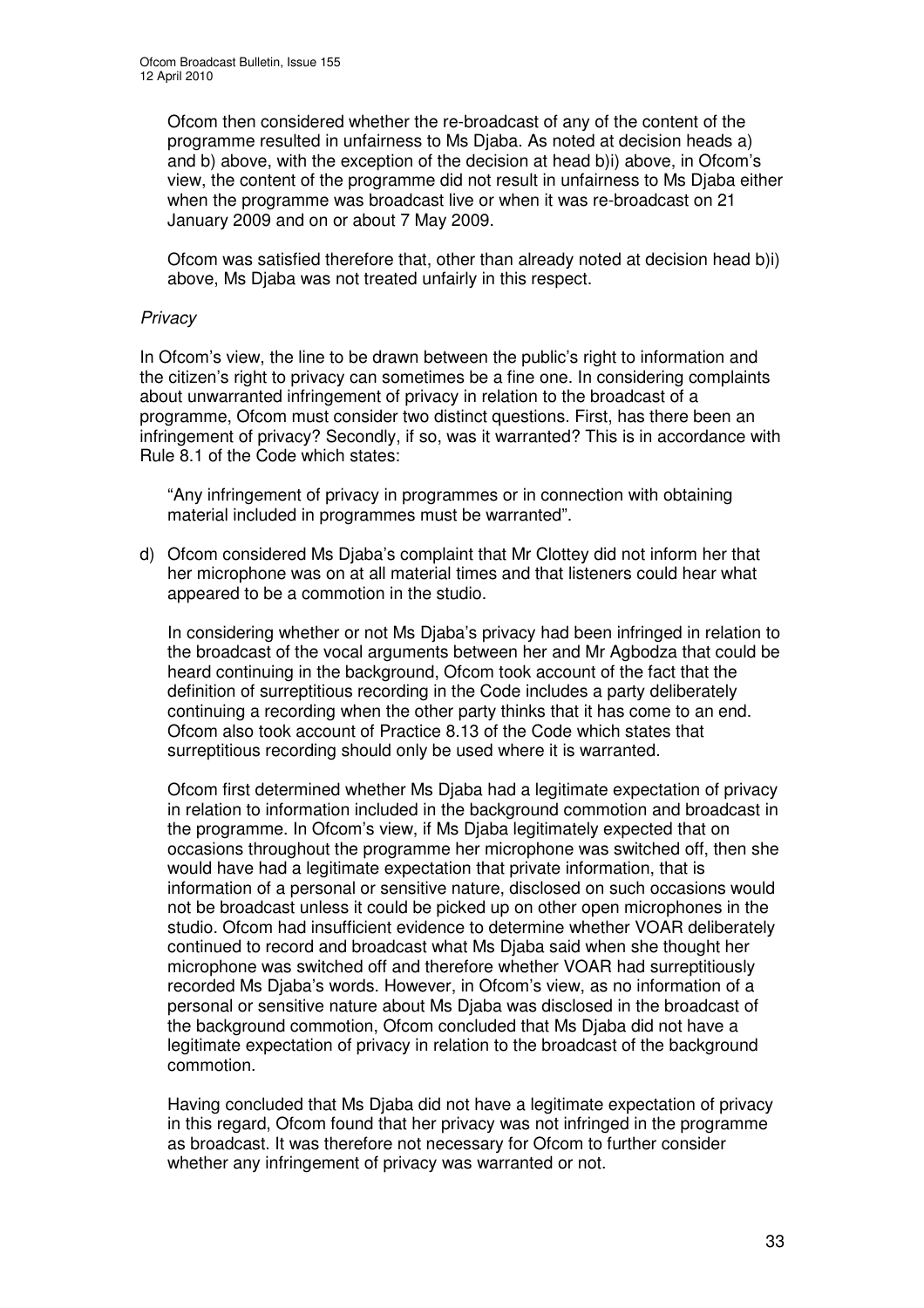Ofcom concluded therefore that Ms Djaba's privacy was not unwarrantably infringed in the programme as broadcast in this regard.

e) Ofcom considered Ms Djaba's complaint that Mr Agbodza made personal, negative references about her and her father, including referring to her as *"insane"* and her father as a *"thief"*.

As set out at decision head b)i) above, Ofcom could find no reference to the word *"insane"* in the programme as broadcast.

In considering whether or not Ms Djaba's privacy had been infringed in relation to the allegation of theft against her father, Ofcom first determined whether she had a legitimate expectation of privacy in relation to the allegation made in the programme as broadcast.

Ofcom considered that allegations of criminal behaviour are not a private matter and such an allegation against Ms Djaba's father would not relate to Ms Djaba's private life. For this reason, Ofcom concluded that Ms Djaba did not have a legitimate expectation of privacy in relation to the disclosure in the broadcasts of the allegation of criminal behaviour by her father.

Having concluded that Ms Djaba did not have a legitimate expectation of privacy in this regard, Ofcom found that her privacy was not infringed in the programme as broadcast. It was therefore not necessary for Ofcom to further consider whether any infringement of privacy was warranted or not.

Ofcom concluded therefore that Ms Djaba's privacy was not unwarrantably infringed in the programme as broadcast in this regard.

**Accordingly, Ofcom has upheld part of Ms Djaba's complaint of unfair treatment and unwarranted infringement of privacy in the broadcast of the programme. The broadcaster has been found in breach of Rule 7.1 of the Code.**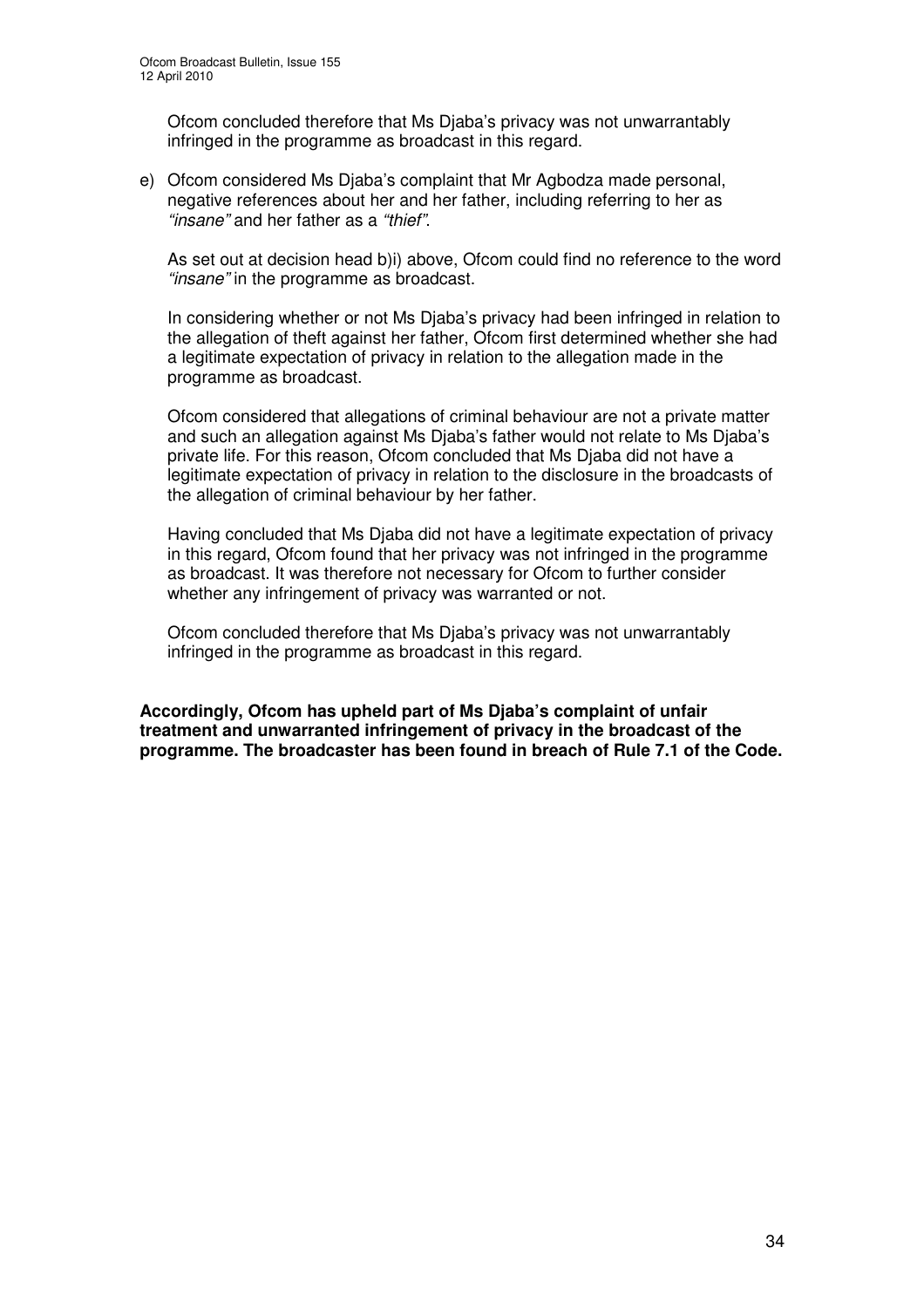# **Not Upheld**

## **Complaint by Mr Eoin Murray**

*Cowboy Builders, Five, 22 January 2009*

**Summary:** Ofcom has not upheld this complaint of unfair treatment made by Mr Eoin Murray.

The programme investigated building work that Mr Murray and his workers had undertaken on properties in the South West of England. Criticisms were made about Mr Murray and the standard of his work. Opinions from various building experts who inspected one of Mr Murray's sites were included in the programme to illustrate the presenters' conclusions that Mr Murray was a "cowboy builder".

In summary Ofcom found the following:

- The broadcaster took reasonable steps to satisfy itself that material facts were not omitted or misrepresented in such a way as to be unfair to Mr Murray. Viewers' opinion of him would not have been significantly altered by including other material about Mr Murray's building work or by including more details about the various disputes he had had with his clients.
- Mr Murray was given many opportunities to respond to the allegations in the programme but failed to provide a written response within a reasonable timescale. It was therefore fair for the programme makers to obtain a response by way of a doorstepped interview.
- The result of Mr Murray's interview was fairly represented in the programme.
- The interview with the owners of a timber merchants was not unfairly edited as their dealings with Mr Murray both personally and in respect of credit were unsatisfactory and this was fairly summarised in the programme.

#### **Introduction**

On 22 January 2009, Five broadcast an episode of its series *Cowboy Builders,* in which the programme's presenters Ms Melinda Messenger and Mr Dom Littlewood report on people who have experienced problems with workmen. In the series, Ms Messenger, a property developer, focuses on the makeover of the properties featured and Mr Littlewood, a "consumer champion", confronts the builders in question and tries to resolve the disputes. The programme was introduced:

#### *"It's time to run the cowboys out of town".*

The programme featured three couples; Mr and Mrs Wozencroft, Mr and Mrs Manley and Mr and Mrs Arnold, all dissatisfied with the work of the same builder, Mr Eoin Murray. Mr and Mrs Wozencroft hired Mr Murray to build a rear extension to their house and the work was left unfinished due to a dispute over money and the standard of workmanship. Mr Manley was unhappy with the anti-slip pathway built by Mr Murray which was intended to assist him due to the loss of his legs whilst on duty in Iraq, and Mr and Mrs Arnold employed Mr Murray to build their loft conversion resulting in disputes over time and money.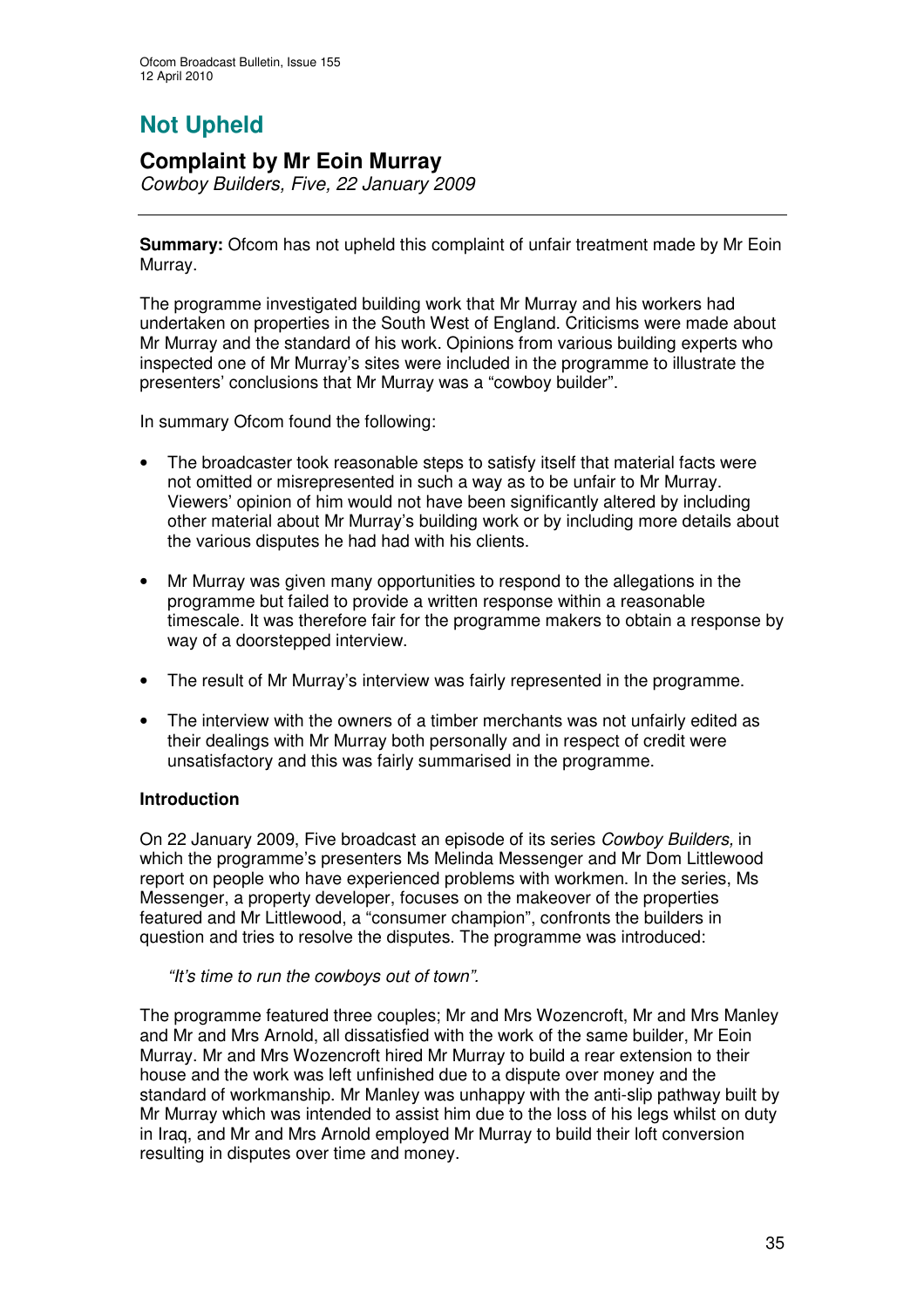As part of the investigation into Mr Murray's business practices Mr Littlewood interviewed Mr Murray's former sales manager about Mr Murray's approach to business finances as well as owners of a building supplies company and a timber company Mr Murray had dealt with. All three were very critical of Mr Murray.

Mr Littlewood said in the programme that the programme makers had written to Mr Murray in order to meet him but Mr Murray had not taken up their offer. In order to put the allegations to Mr Murray, Mr Littlewood explained that he had arranged to meet him on the pretence of obtaining a building quote. Mr Littlewood was shown hiding in a room then surprising Mr Murray, questioning him about some of the issues raised in the programme and asking him to waive the £27,000 that he was still trying to obtain from Mr and Mrs Wozencroft. Mr Littlewood summarised responses he had received from Mr Murray throughout the programme, and footage of Mr Murray being interviewed appeared toward the end of the programme.

Mr Murray complained to Ofcom that he was treated unfairly in the programme as broadcast.

#### **The Complaint**

In summary, Mr Murray complained that he was treated unfairly in the programme as broadcast in that:

a) The programme was ill-researched, imbalanced and inaccurate. Mr Murray said that material facts were omitted in the programme in a way that was unfair to Mr Murray. In particular:

In relation to Mr and Mrs Wozencroft:

- i) The work was not completed as Mr and Mrs Wozencroft owed him money. They did not pay him £78,000 as stated in the programme. There were further inaccuracies in the programme about monies owed. Had Mr and Mrs Wozencroft paid him, the leaking flat roof would have been rectified and the alleged tanking problem would be non-existent.
- ii) The description of the tanking problem in the programme was not accurately presented. The expert report that Mr Murray had obtained said the damp problems were more likely to have come from the flat roof than from a failure in applying the tanking.
- iii) Criticisms of the electric work carried out at Mr and Mrs Wozencroft's home were incorrect. For example, the claim in the programme that an isolating switch on the "damp and dangerous wall" was potentially live was a gross misrepresentation of the truth, because Mr Wozencroft knew there was no fuse in the fuse box.
- iv) Mr Wozencroft was aware that the sanitary ware and units in the utility room and kitchen were not included in the written and agreed contract, but this was presented inaccurately in the programme as another criticism of Mr Murray's work.
- v) Criticisms of the joist work and partition work were incorrectly portrayed. The programme makers knew of these inaccuracies prior to broadcast, but exaggerated faults and did not present the full picture.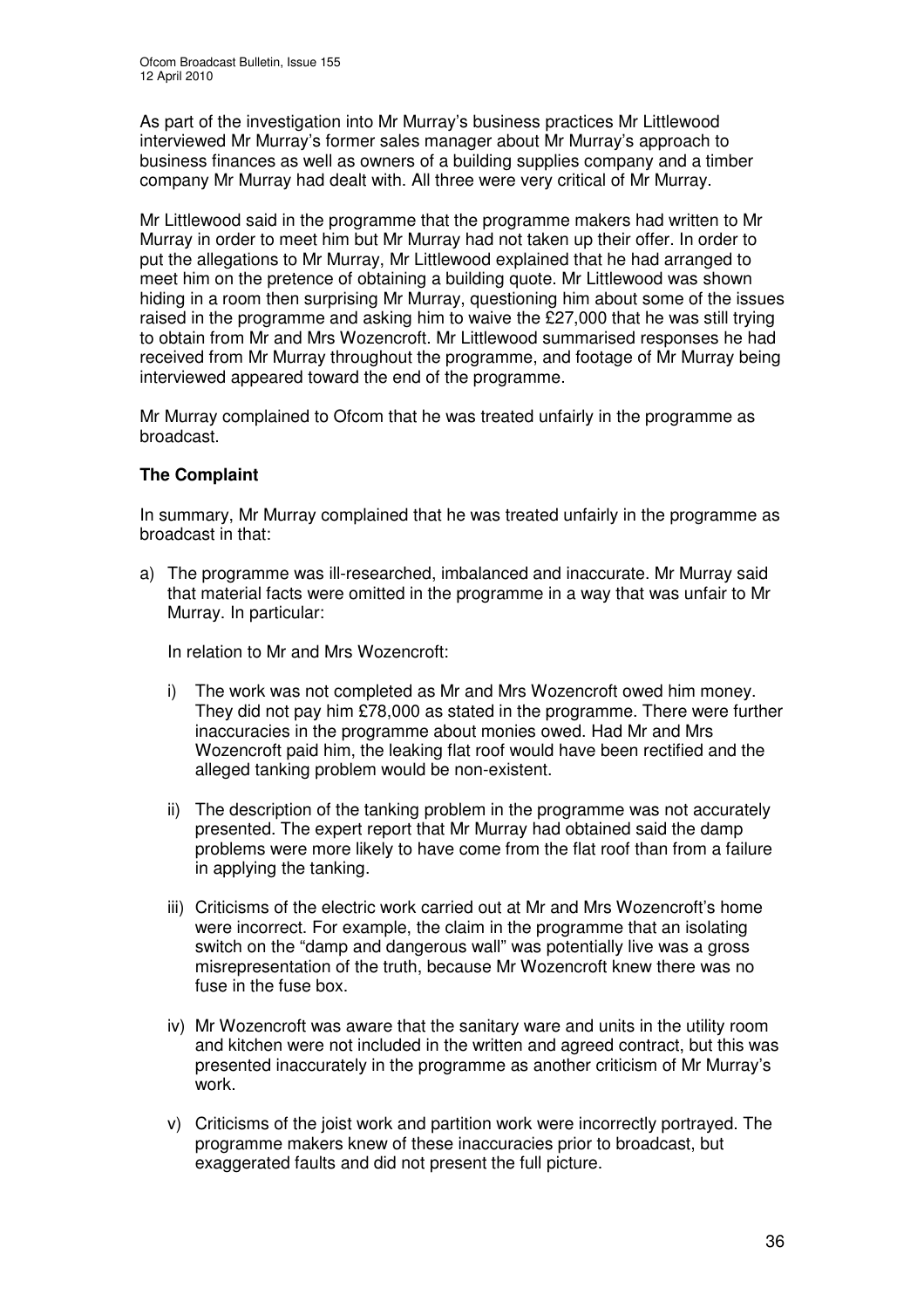- vi) Criticisms of the flat roof work were unfairly portrayed in that it was implied that Mr Murray had used the incorrect finish on the roof when, according to the contract, Mr and Mrs Wozencroft were to finish this part of the work themselves with specialist tile work. The suggestion in the programme that it was dangerous because of the lack of balustrade was exaggerated as it was kept safe by two lockable patio doors; there was no danger to the children or reason for them to go near to or on the balcony.
- In relation to Mr and Mrs Arnold:
- vii) Mr and Mrs Arnold's project was described as *"yet another unfinished project"* but it was finished by Mr Murray with the filming taking place in the actual room he had built and completed. This was not mentioned.
- viii)With respect to the *"dangerous windows"* and the claim that because of these the project had not been "signed off" by the Building Inspector, the window installation company repeatedly attempted to carry out remedial works but there were at least five failed appointments and the company could not gain access to do the work. Mr Murray wrote to Mr and Mrs Arnold to this effect but this was omitted from the programme.
- ix) The roof work was completed in seven weeks not four months, as reported in the programme. Proof of this was at the local Building Control offices.
- x) The programme did not mention that Mr and Mrs Arnold's ability to pay Mr Murray was under question. They stated in the programme that they had the money and suggested that this was proved by a bank statement. In fact the bank statement shown in the programme was 18 months old and in reality, a payment had to be made by Mr Arnold's father and the offer of a motor home given because of Mr and Mrs Arnold's financial difficulties. These facts were omitted.

In relation to Mr and Mrs Manley:

- xi) A reference by Mr and Mrs Manley to Mr Murray's aggression and bad language was taken out of context. Mr Murray regretted comments he made but they were spoken after Mr Manley had been very aggressive with his family. Mr Manley was banging his fists on the table and shouting when Mr Murray "blurted out" his comment.
- xii) The pathway that was criticised was just a small part of a much larger job for Mr and Mrs Manley which they were entirely satisfied with, but this was not mentioned in the programme. Furthermore, the insurance company that paid for the pathway works has never taken action against Mr Murray for any "faulty" work he carried out.

In relation to the building suppliers:

- xiii)The interview with building suppliers who said they refused to deal with Mr Murray because of his poor business record was incorrect as he had invoices dated from 2005 to 2008, which proved he was not cut off from trading with them.
- b) Mr Murray was not offered an appropriate opportunity to respond. He had agreed to a controlled interview with his solicitor but was "doorstepped" for an interview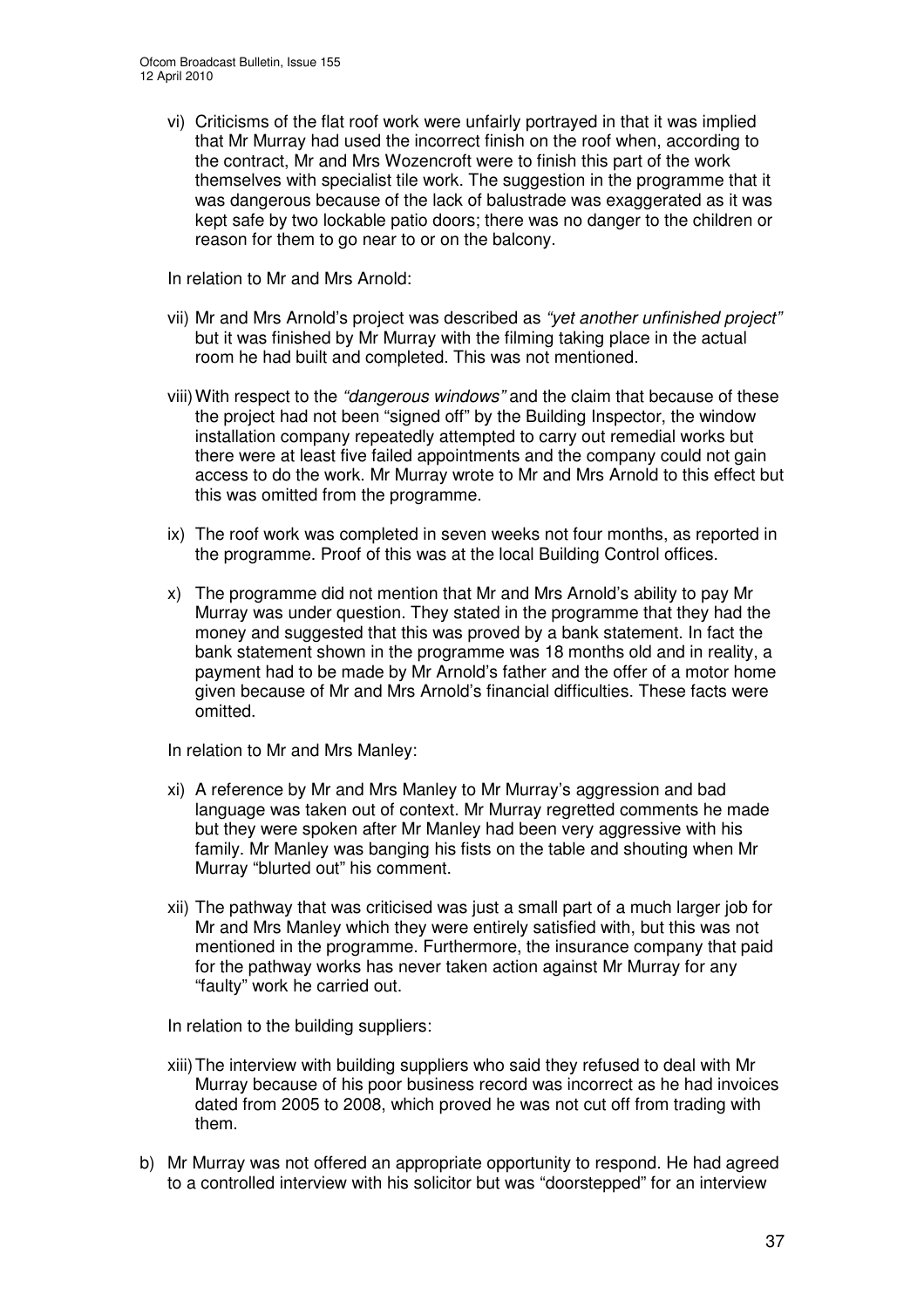instead. There were implications that he was a violent and dangerous man as Mr Littlewood had a security guard on hand when he surprised Mr Murray with this interview, under the guise of obtaining a building quote. In tricking him, the implication was that Mr Murray was hard to get hold of and uncooperative.

- c) The programme was unfairly edited. In particular:
	- i) Mr Murray's opportunity to respond to the accusations made about him was unfairly edited. Despite answering all of the questions asked of him in a 50 minute interview it was reduced to three minutes in the programme as broadcast. This resulted in his responses to the accusations and inaccuracies not being fully explained.
	- ii) The interview with the owners of the timber company was unfairly edited in that the positive points that were made were omitted from the programme. The claim that he still owed them over £16,000 was inaccurate as this was brought about by their supply of sub standard timber, resulting in cost to Mr Murray to remedy the job.

## **Five's First Statement**

In summary, Five responded to Mr Murray's complaint of unfair treatment as follows:

a) In response to Mr Murray's complaint that he was portrayed unfairly in the programme, Five said that:

#### Mr and Mrs Wozencroft

i) In response to the complaint that the work was not completed as Mr and Mrs Wozencroft owed him money, they did not pay him £78,000 and there were further inaccuracies in the programme about monies owed, Five said the contract was based on a quote for £78,940 plus VAT, the work was to be completed within 12 weeks, i.e. by December 2007, and Mr Murray would be paid every two weeks, 'based on a measure of works completed as agreed'. Five said that Mr and Mrs Wozencroft had receipts from Mr Murray for £78,000 and copies were provided to Ofcom. Mr Murray's email to Mr and Mrs Wozencroft of 5 February 2008 confirmed that £75,000 had been paid to him and on 8 February 2008, an additional £3000 was paid by Mr and Mrs Wozencroft for which they received a receipt from Mr Murray's son.

Five said that by June 2008, a dispute had developed between Mr and Mrs Wozencroft and Mr Murray which led to him withdrawing his workers from the project. There appeared to be problems emerging from the work and there was disagreement between what Mr Wozencroft believed Mr Murray had assured him about work done free of charge (by way of compensation because of defects), and that which was to be charged as 'extras'. Five said that Mr Murray had insisted that an additional £27,499.95 was needed to complete the job which included outstanding VAT and a price for extras that needed to be done. This was disputed by Mr Wozencroft which led to the work coming to a standstill and no further money being paid. The allegation that Mr Murray was pursuing Mr and Mrs Wozencroft for an additional £27,000 was made clear in the programme and this was not disputed by Mr Murray in his interview with Mr Littlewood, although Mr Murray said this was in respect of "work done", despite the conflicting opinions of both parties.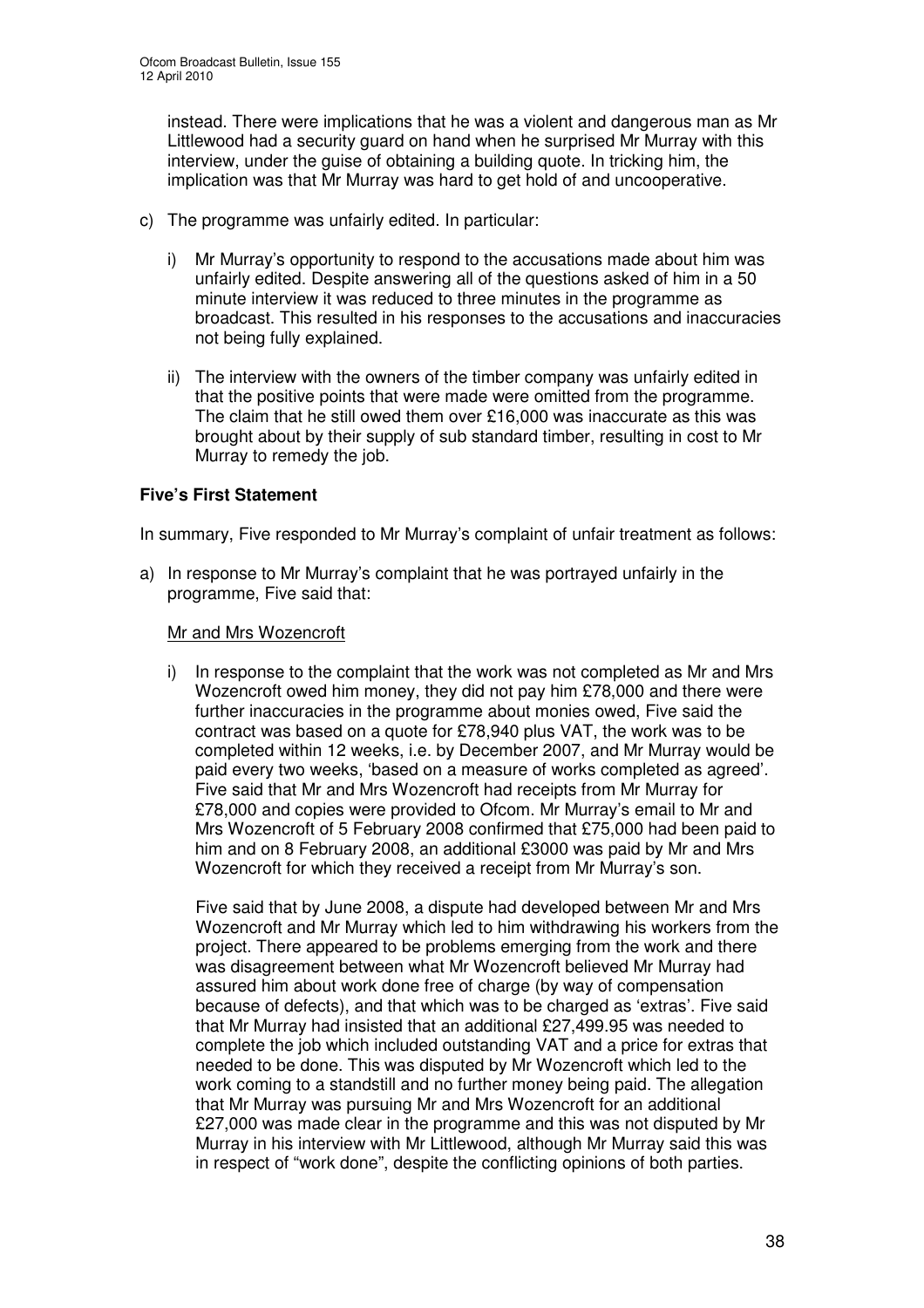With regard to Mr Murray's assertion that had he been paid the outstanding money he would have rectified the problems that emerged with the flat roof and the alleged tanking problem, Five said that Mr Murray should have remedied the problems with the flat roof anyway under basic principles of contract law. It said that the standard of Mr Murray's work was so poor that there were a number of life threatening faults which should have been rectified regardless of any further money being paid. Five said that it was unrealistic for Mr Murray to suggest that the tanking and other problems with the work were caused by Mr and Mrs Wozencroft's failure to pay the extra £27,000. It said that Mr Murray had been given an opportunity to respond to the disputes regarding money to be included in the programme in Five's letter to him dated 27 November 2008. However, Mr Murray failed to respond.

Five said that the programme accurately reflected the facts of the situation and Mr Murray's response when interviewed by Mr Littlewood. It said that Mr Murray was given adequate opportunity to respond and that there was no omission of material facts in a way which was unfair to him.

ii) In response to the complaint that the description of the tanking problem was not accurately presented, Five said it was made clear in the programme that the flat roof was a cause of the damp problems and that the tanking installed by Mr Murray was inadequate and also an additional cause. Damp test meter readings were taken by the programme's expert builder and featured in the programme and it was found that many of the areas of high damp readings were in parts of the property not under the flat roof. Some of the readings were on the back wall of the playroom away from the flat roof, indicating that the roof could not have been the sole cause of the damp. Subsequent to a specialist damp proofing report obtained by the programme makers, Five said it was evident that the tanking system on the walls and floors was nonexistent or severely failing and the consequences of this were pointed out in the programme as potentially '*alarming*' to the whole construction.

Having taken advice from independent experts, Five asserted that the description of the tanking problem in the programme was accurate and that Mr Murray was not treated unfairly in this regard. Mr Murray failed to provide any evidence he said he had to dispute the programme's allegations. In any event, Five said that Mr Murray was responsible for both elements of the project, and therefore the damp problems were caused by his poor workmanship either way.

iii) In response to the complaint that criticisms made of the electric work were incorrect, Five said that each of the allegations made in the programme was accurate, highlighted by clips showing exposed wires with visible damp issues. The independent electrician hired by the programme makers concluded that exposed live wires were potentially fatal and he was duty bound to make the cables safe having seen them. Five said a full electrical survey it had carried out concluded that the overall assessment of the electrical works was "unsatisfactory". With regard to Mr Murray's reference to the isolating switch that had no fuse in the fuse box so could not be "live", Five said that Mr Wozencroft had stated in the programme that he did not know whether the electrics in the extension were live, which was the case at the time. In conclusion, Five said that the programme's criticisms of the electrical work carried out were fair and accurate.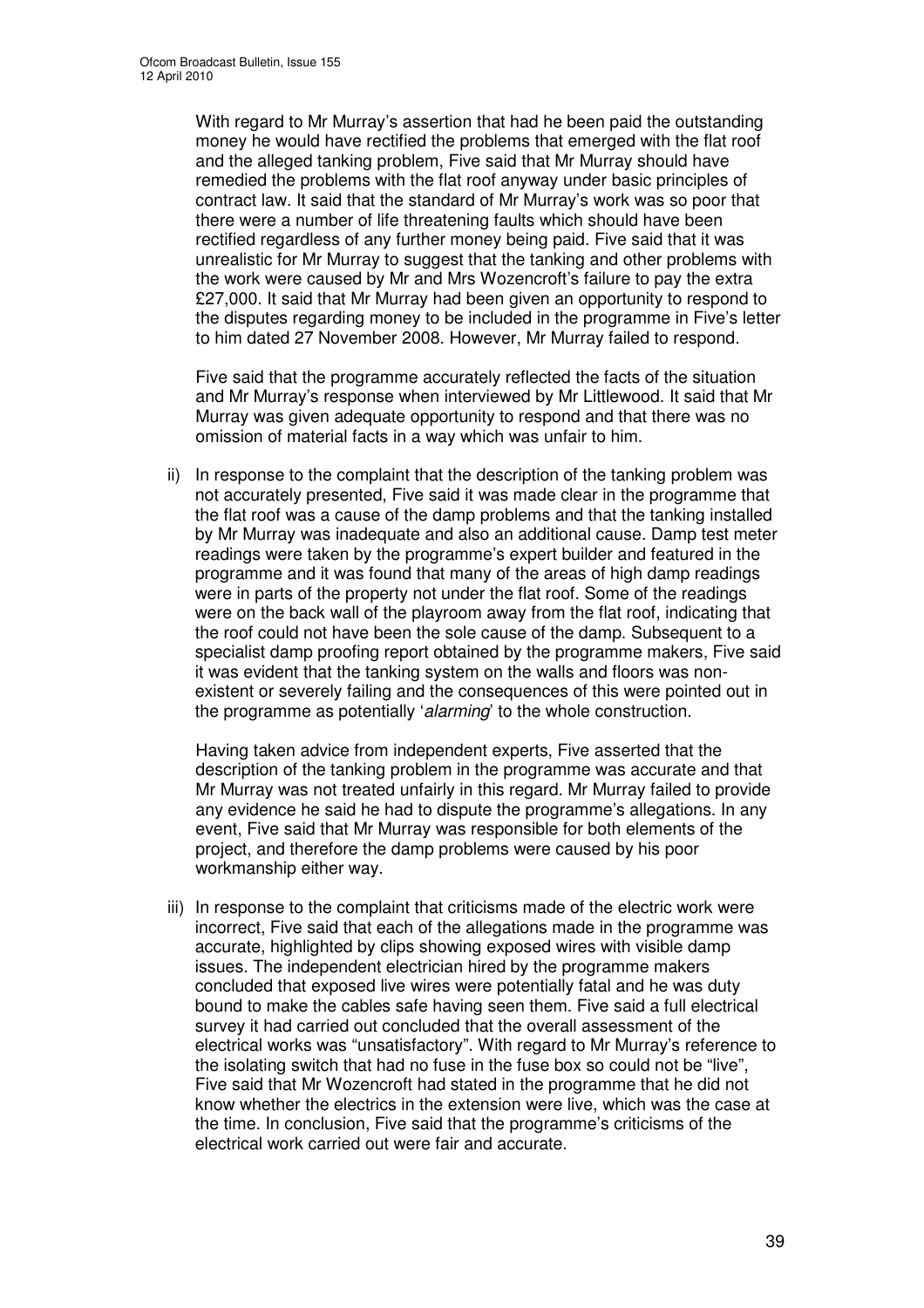- iv) In response to the complaint that the sanitary ware and units in the utility room and kitchen were not included in the written and agreed contract but that this was presented inaccurately as a criticism of Mr Murray's work, Five denied this. It said there was no suggestion in the programme that Mr Murray was responsible for these areas and he was not treated unfairly in this regard.
- v) In response to the complaint that criticisms of the joist and partition work were incorrectly portrayed, Five said that any criticisms made of this work were an accurate reflection of the true picture. The programme makers instructed structural engineers to inspect the extension after their builder discovered that the first floor of the extension was not properly supported. Five said the surveyor's concern that the extension might have to be demolished and the conclusion that this did not in the event need to happen was made clear in the programme, as was the fact that the first floor of the extension needed to be properly supported. Five said that according to the surveyors, the quality of the workmanship was "very poor" and a summary of their findings was included fairly in the programme.

Five said that the allegations made in the programme about the joists were accurate, based on the evidence of structural engineers. It said Mr Murray was offered an opportunity to respond to the allegations when asked about these in his interview with Mr Littlewood. However, as he denied the allegations without any supporting evidence, this was not included in the programme. Five said Mr Murray was made aware that his comments would not be included in their letter to him of 27 November 2008, which set out the allegations and responses that were to be included in the programme, but he failed to reply.

vi) In response to the complaint that criticisms of the flat roof work were unfairly portrayed in that it was implied that Mr Murray had used the incorrect finish on the roof when according to contract Mr Wozencroft was to finish this part of the work himself, the programme's inclusion of comments by its builder that the wrong type of felt had been used and that any installation of tiles or further finishing would not have rectified this was accurate. With regard to the complaint that the dangers of lack of balustrade were exaggerated as it was kept safe by two lockable patio doors, Five said there was no exaggeration of the position as the contract stated that the balcony would be fitted with rails that met safety standards and Mr Murray had failed to provide these. It was therefore irrelevant that there were lockable patio doors in place.

#### Mr and Mrs Arnold

- vii) In response to the complaint that this was described as "yet another unfinished project", Five said that the programme did not refer to the project in this way. Mr and Mrs Arnold said that the roof was exposed to the elements for four months, they were unhappy with Mr Murray working for them, that he was aggressive towards Mrs Arnold and her mother and that even though they paid Mr Murray £23,500, Building Control failed the work. Therefore this head of complaint was unfounded and it was not unfair to Mr Murray not to point out in the programme that filming took place in a room that Mr Murray had built and completed.
- viii) In response to the complaint that the programme's claim that "dangerous" windows" caused the project to fail Building Regulations and that the programme omitted to mention the window company's attempts to carry out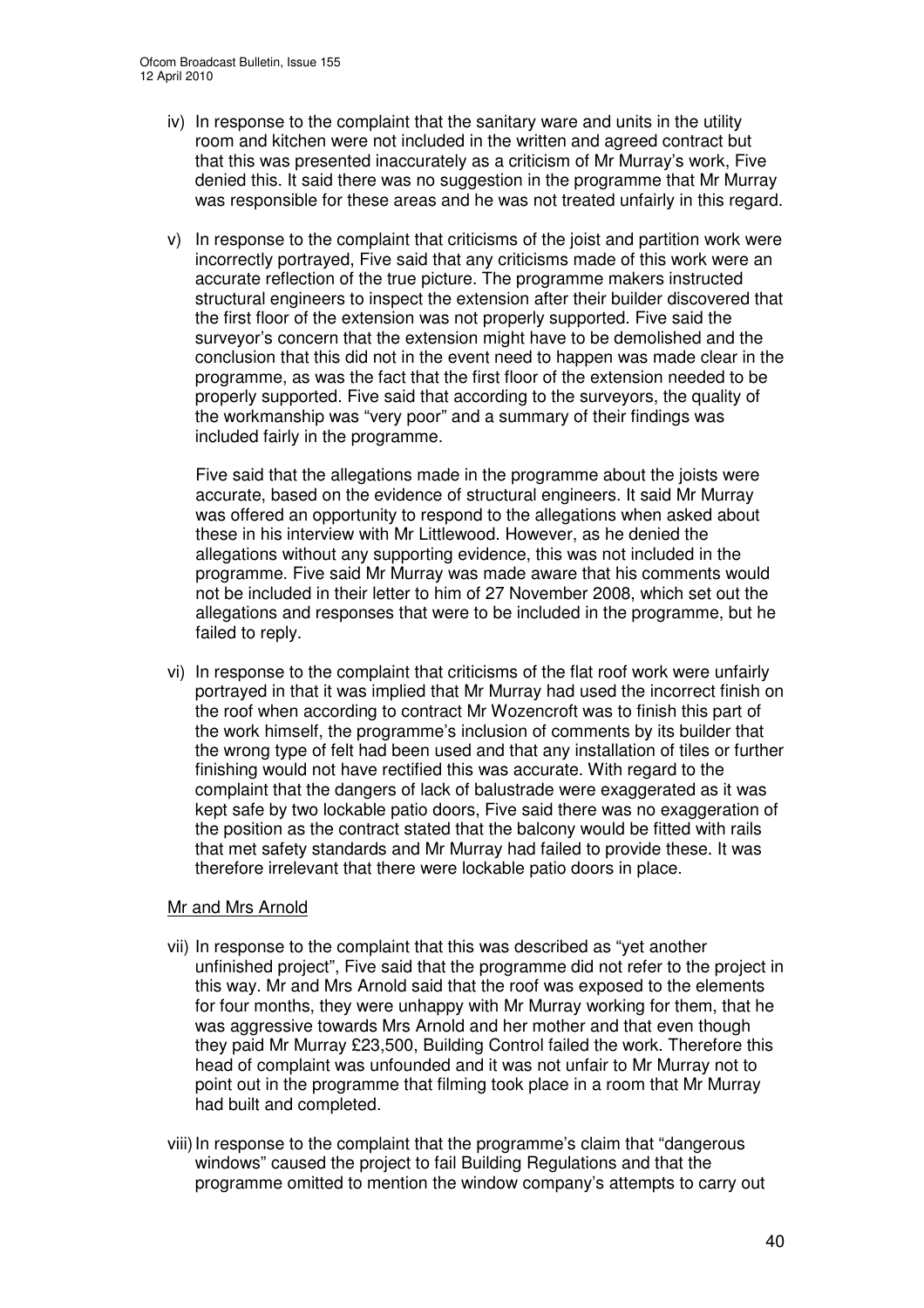remedial works, Five said the programme made clear that the Building Inspector's reasons for not passing the work included unsafe windows. Five said the programme did not state that the dangerous windows alone were the reason the project was not "signed off" by the Building Inspector. Five said that Mr Murray did not make the programme makers aware of his claim that the window installation company could not gain access to the house to carry out remedial works prior to broadcast of the programme, despite being given ample opportunity to do so and being made fully aware of the allegations to be made about him in the programme.

- ix) In response to the complaint that the roof work was completed in seven weeks not four months, as reported in the programme, and that proof of this was at the local Building Control offices, Five said that the programme makers were informed on 13 March 2009 by the Devon Building Control Partnership that they had no record of how long Mr and Mrs Arnold's roof was left off for and as far as they were concerned this was still an unfinished project. Five noted that in Mr Murray's invoice to Mr and Mrs Arnold dated 19 January 2006, that is, four months after Mr Arnold said Mr Murray took the roof off, Mr Murray stated that his men would return to site to complete the roof and windows to the dormer the following week, which indicated the roof work could not have been completed within seven weeks as Mr Murray claimed.
- x) In response to the complaint that the programme did not mention that Mr and Mrs Arnold's ability to pay Mr Murray was under question, that the bank statement shown in the programme was 18 months old, that Mr Arnold's father had to pay and that a motor home was offered in part payment, Five said that it was made clear in the programme that according to Mr Murray any delays were caused by Mr and Mrs Arnold not having enough money to pay for the job. As regards Mr Arnold's father having to pay Mr Murray, Five said this was Mr Arnold's money not his father's and that's why this matter was not included in the programme. With regard to Mr Murray's claim that the motor home had to be offered in payment because of Mr and Mrs Arnold's financial difficulties, according to the original building quote provided by Mr Murray it was always intended that the van would form part of the payment for the works. As such, this did not provide evidence of any financial difficulties on the part of Mr and Mrs Arnold. Five said therefore that the payment terms were irrelevant.

#### Mr and Mrs Manley

xi) In response to the complaint that a reference by Mr and Mrs Manley to Mr Murray's aggression and bad language had been taken out of context in the programme, Five said that Mr and Mrs Manley's statements in the programme indicated that Mr Murray made this comment on the telephone. Although Mr Murray was fully aware that this comment would be referred to in the programme by way of the programme makers' letter to Mr Murray dated 27 November 2008, he had failed to explain what he now alleged was the context of the comment (i.e. that it was made in Mr and Mrs Manley's home following an argument), until after the programme had been broadcast. Five said that had Mr Murray made his side of the story clear before broadcast, this could have been included in the programme, if appropriate. Five said that even if the programme was inaccurate in this regard, Mr Murray clearly made a highly inappropriate and offensive comment to Mr Manley which would not be acceptable in any circumstances.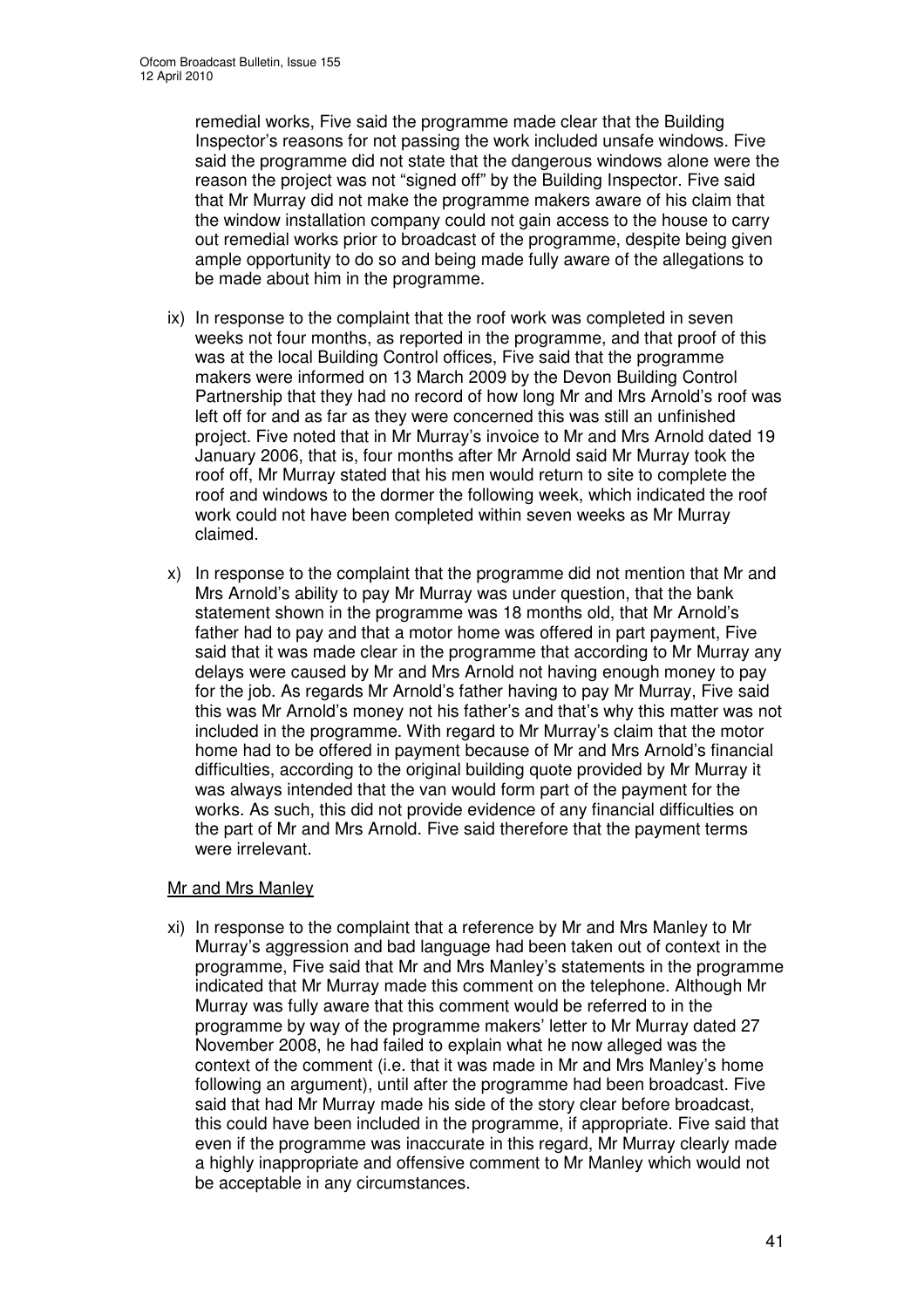xii) In response to the complaint that the pathway was criticised but was part of a much larger job for Mr and Mrs Manley which they were entirely satisfied with, Five said that Mr and Mrs Manley were unhappy with a number of other aspects of Mr Murray's work, but these additional complaints were not included in the programme. With regard to the assertion by Mr Murray that the insurance company that paid for the pathway works had never taken action against him for any "faulty" work he carried out, Five said the reason the company did not ultimately issue proceedings against Mr Murray was that, given the costs involved in relation to the amount claimed, they took a commercial decision not to pursue the claim. Five said that, in any event, the allegation in the programme that the anti-slip pathway laid by Mr Murray's workers was not adequate was the truth. However, the programme did include Mr Murray's explanation that he had to lay the path in bad weather, even though he advised against it, that he apologised for the work and that he offered to pay for a specialised company to fix it.

## The Building Suppliers

- xiii) In response to the complaint that the building suppliers' claim in their interview that they refused to deal with Mr Murray because of his poor business record was incorrect because Mr Murray had invoices dating from 2005 to 2008 which proved he was not cut off from trading with them, Five said that Mr Murray had failed to produce any proof of invoices to support his claim before the programme was broadcast. It said that according to the timber suppliers interviewed in the programme, they last traded with him in April 2006 when he was trading as Sovereign Property Designers. They briefly traded with Mr Murray when trading as Thistle Building and Design Services but quickly fell out with him and instructed their lawyers to pursue Mr Murray for outstanding monies.
- b) In response to the complaint that Mr Murray was not offered an appropriate opportunity to respond, and that he had agreed to a controlled interview with his solicitor but was "doorstepped" for an interview instead, Five said it issued Mr Murray with repeated requests for a response to the allegations that were to be made in the programme, but Mr Murray did not provide any substantive response or even indicate when he would be in a position to respond. The programme makers took the view that as serious allegations were being made against Mr Murray and he appeared unwilling to cooperate with their reasonable enquiries, he should be interviewed without further warning. Mr Murray consented to this interview and was questioned for more than 50 minutes. Five said that at no stage did Mr Murray agree to a controlled interview with his solicitor and there is no correspondence or evidence of phone conversations to prove this.

With regard to the complaint that there was an implication that Mr Murray was a violent and dangerous man as Mr Littlewood had a security guard on hand when he surprised Mr Murray with this interview, Five said that it was the programme makers' standard procedure to have a security guard present. Mr Murray was not seen acting aggressively or in an intimidating way and viewers were told that the security guard was there as a precaution only. Therefore Five said there was no implication that Mr Murray was violent or dangerous. Five said that if the implication in tricking Mr Murray to meet Mr Littlewood was that he was uncooperative and hard to get hold of, the programme makers had made numerous attempts to get a substantive response from Mr Murray but he was not forthcoming, so it was not unfair to portray Mr Murray in this way.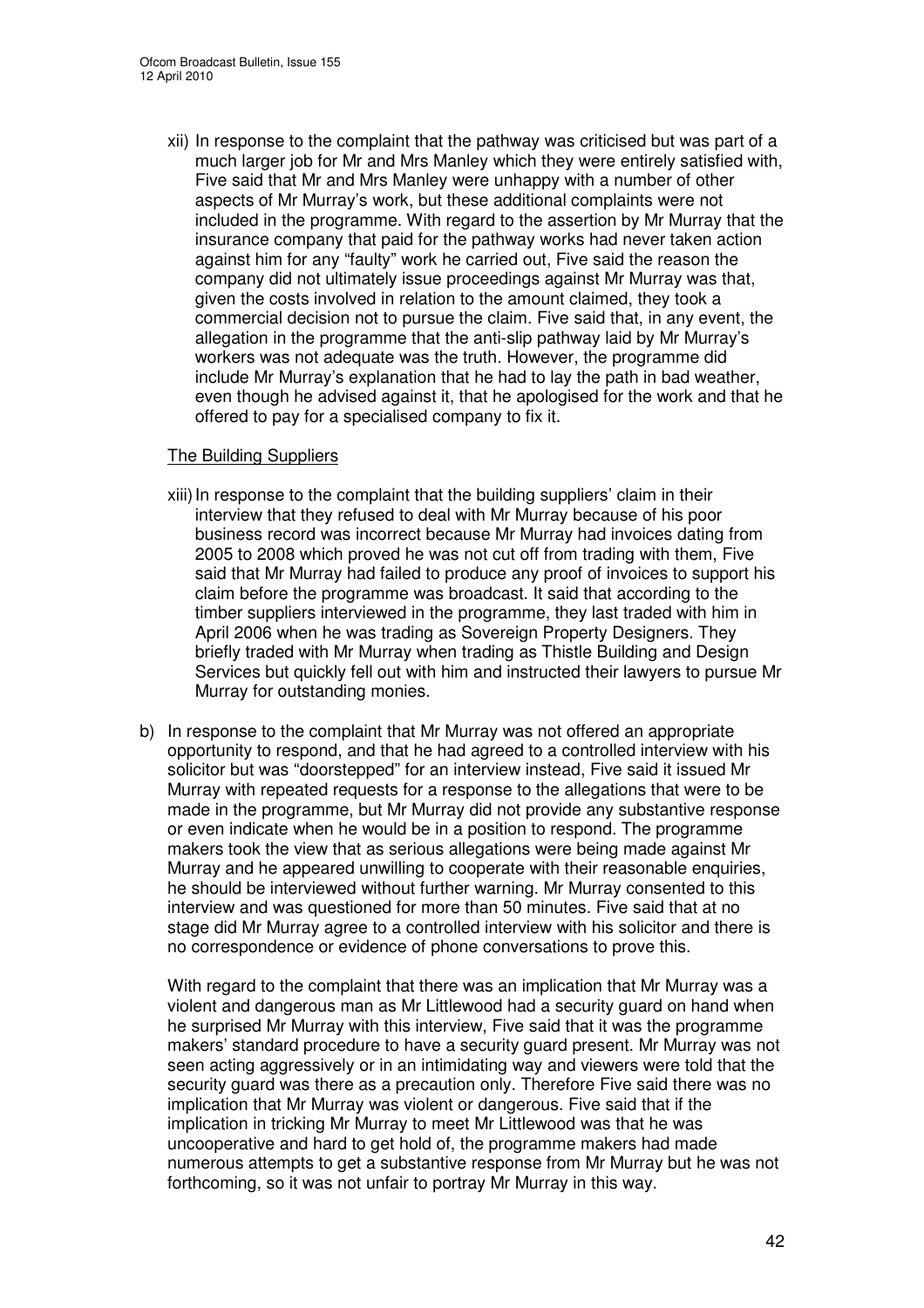- c) i) In response to the complaint that Mr Murray's opportunity to respond to the accusations made about him was unfairly edited, Five said that all relevant points and comments made by Mr Murray in his interview and letters were used in the programme, either in the form of clips from the interview or in the commentary. Furthermore Five said that Mr Murray was made aware by letters sent what was to be included in the programme and declined to respond.
	- ii) In response to the complaint that the interview with the owners of the timber yard was unfairly edited in that positive points that were made were unfairly omitted from the programme, Five said that the detail contained in the programme was an accurate reflection of the responses given by the owners of the timber yard during the interview. This was that Mr Murray wound up his business and did not pay the £16,000 that he owed them, that he was intimidating and that they would not do business with him again. Five said it was not unfair to Mr Murray not to include a point made by one of the timber yard owners that Mr Murray had only ever been pleasant to her as the point she was making during the interview was that Mr Murray was an unpleasant man who was rude, intimidating and scary and that she had experienced this first hand when listening to calls between Mr Murray and her father. It was further explained by the owners of the timber yard that, in relation to the £16,000 owed to them, which Mr Murray claimed was in respect of defective timber, only a small amount of the timber supplied to Mr Murray was defective and this was worth less than £100. In any event, Five said that Mr Murray failed to provide a response to the allegations regarding the suppliers that he was told would be included in the programme in their letter to him dated 27 November 2008. If he had, the programme makers could have made reference to this in the programme.

# **Mr Murray's Comments**

- a) i) Mr Murray said that the programme claimed that Mr and Mrs Wozencroft had paid £78,000 to him to build their extension; however, he said this was incorrect as they had not paid the contract value of the extension of £78,000 plus the VAT. They had only paid £68,000 plus VAT and outstanding from the contract was £15,000 plus VAT plus payment for the extras. Therefore he said it was incorrect to say that "Murray claims they owe him another £27,000 for additional works that weren't included in the original quote". With regard to the leaking flat roof, Mr Murray said that Mr Wozencroft had agreed to complete some of the work from the original quotation to keep the cost down and one such area was the completion of the flat roof to be tiled by Mr Wozencroft; he said this was not mentioned in the programme.
	- ii) Mr Murray said that even though the programme said that water was leaking through the flat roof due to the incorrect felt finish being laid, in fact the leak was due to lead flashing not having been fitted because Mr Wozencroft had refused to pay for works already done and Mr Murray's builders had to stop the job. He said an offer given to Mr Wozencroft to return for one day to fit the flashing was refused. Mr Murray said the presenter's statement that *"damp is seeping into the extension through the ground"* was not proven. Furthermore, the programme makers had not taken sufficient steps to prove that the damp proof membrane (the tanking) had failed or taken into account that water was seeping in from one corner of the extension from above (due to the lead flashing problem). In addition, he said even if the tanking had failed there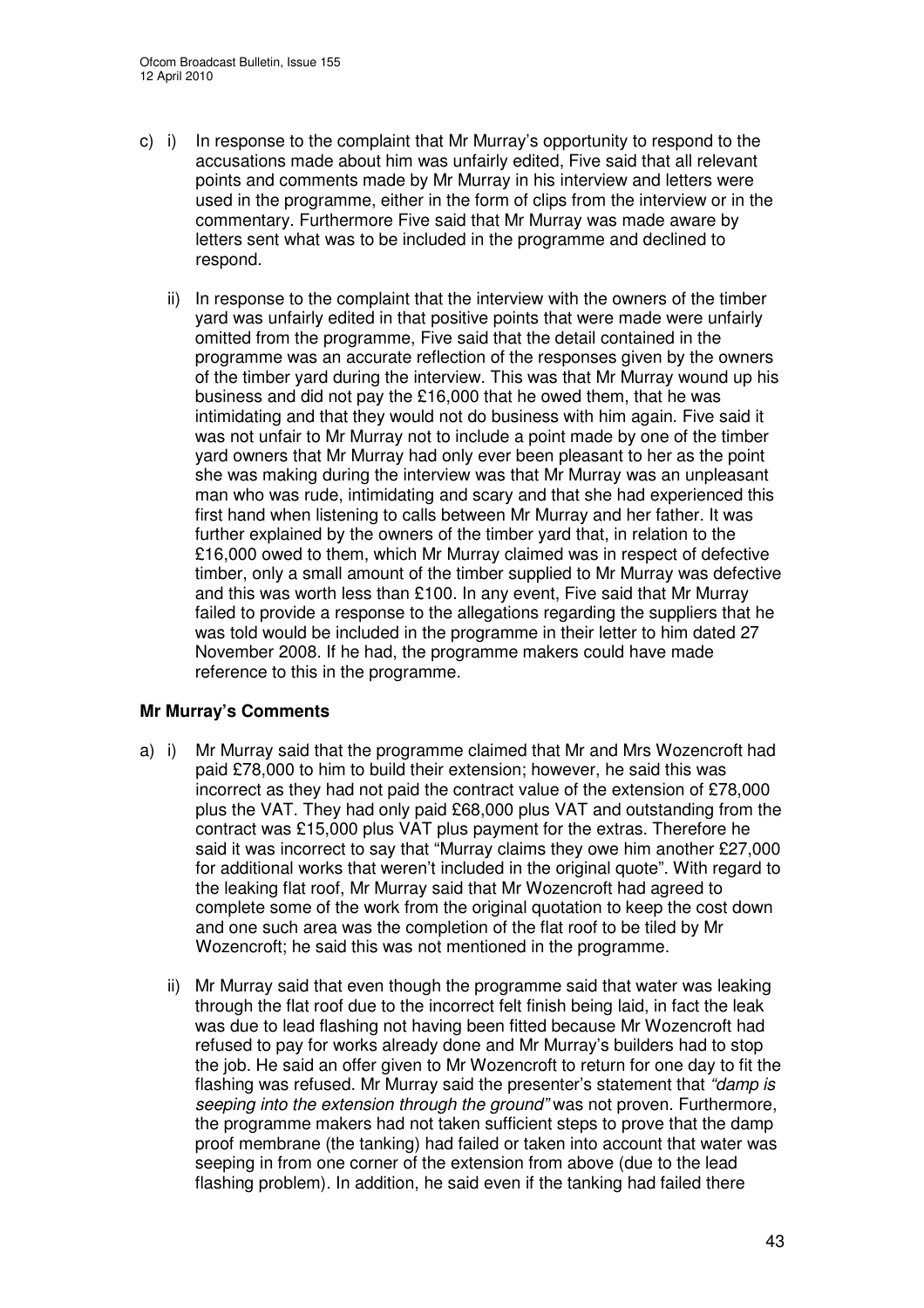were other methods of correcting the fault that were less drastic than the "sensationalised ripping out" of the walls.

iii) Mr Murray said the socket that the presenters drew attention to next to the damp wall was not a socket but a 45amp isolator switch which was not connected to the fuse box so there were no live switches to be concerned about. He said that the presenter stating that it was illegal not to have certificates for the electrical work was incorrect because these are only issued on completion of works and the job was not finished due to non-payment of the bill. Mr Murray said his electrician confirmed that no wires were left bare, and as approximately five months had elapsed since Mr Murray's workers left the site, anyone could have removed protection. Therefore, he said, the broadcaster had no proof that Mr Murray's workers left the bare wiring or if it may have been left unprotected by someone else.

Mr Murray said the accusation in the programme of mixed wiring was incorrect. The switch that was mentioned in the programme was a 3 core and earth fan supply cable, switched via an isolating switch outside the room, as per wiring regulations.

- iv) Mr Murray supplied documentation to confirm he was not responsible for the sanitary ware.
- v) Mr Murray said that the programme's claim that *"the wooden framework holding up the internal walls of the extension is damp and decomposing"* could not have been the case as the wooden timbers supplied by the timber company featured in the programme were treated. Furthermore he said that the criticism that the steel supports which were holding the building up were not waterproofed and were rusting was alarmist, as steels do not require waterproofing when fitted in a dry environment. In any event he said the rust was due to water seeping in from above due to the lack of lead flashing. Mr Murray said the programme drew attention to one joist that was not attached to the steel. This joist was not part of the load bearing structure but instead a packer for the staircase and therefore not required to sit on the steel. The other three joists were attached correctly and were part of the load bearing structure, quite clearly seen in the programme.
- vi) Mr Murray said that the allegation in the programme that the mineral felt used to seal the flat roof of the balcony was *"completely wrong"* was incorrect. Mr Wozencroft was aware that he had agreed to finish off the balcony himself.

#### Mr and Mrs Arnold

- vii) No comment.
- viii)Mr Murray said that the loft conversion did not fail building regulations as stated in the programme. There were a few items the Building Inspector said needed to be altered and Mr Murray had fixed some of these. However, as Mr Murray (and the window company) had been denied access to the loft by Mr and Mrs Arnold he was unable to secure the final sign off certificate. In any event, Mr Murray said that it was the responsibility of the home owner to acquire this document and that Five had Mr Murray's supporting evidence in this regard.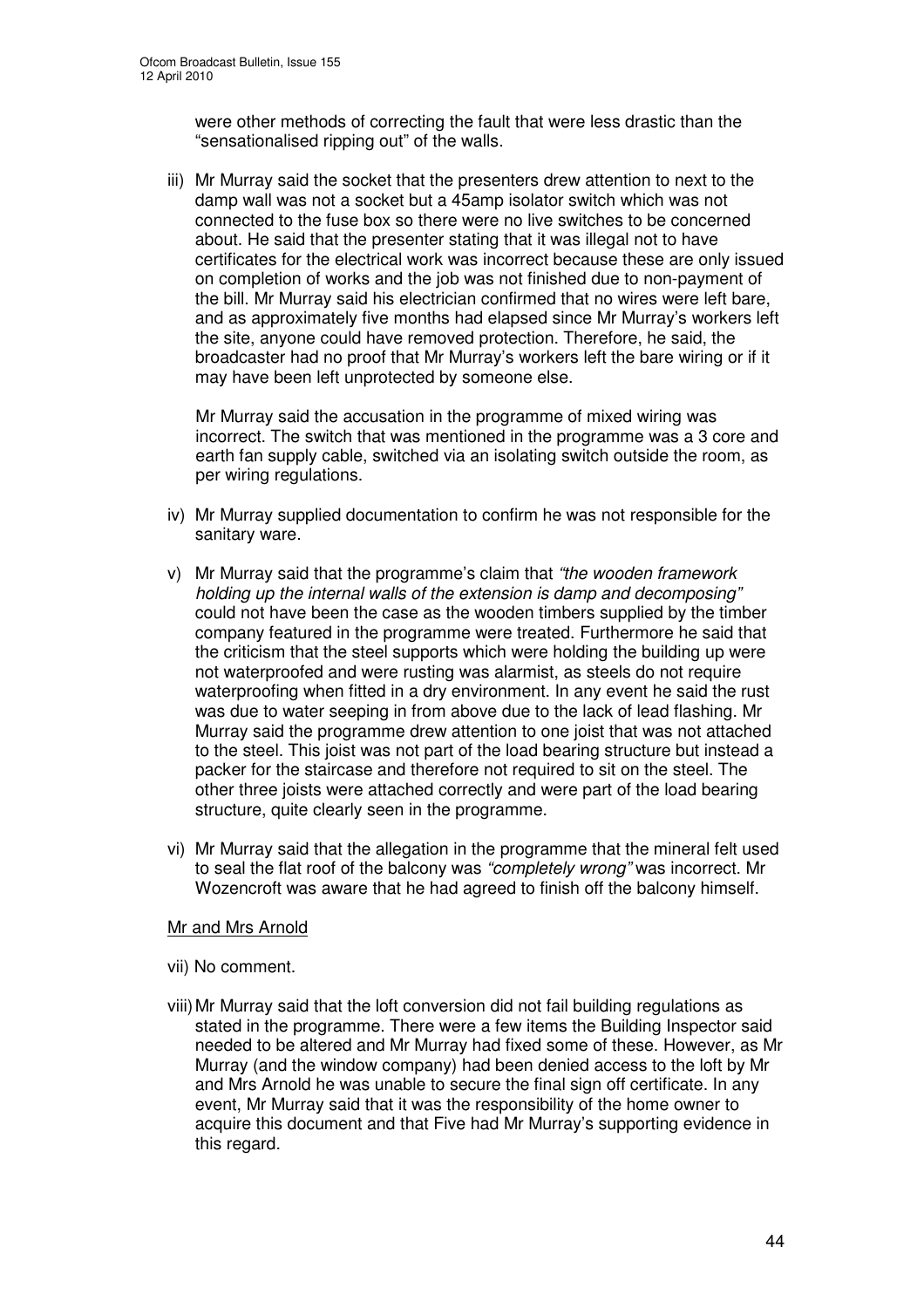- ix) Mr Murray said the time the roof was off was proved by the time line entered into the Building Inspector's diary, which said that the roof insulation was completed just over six weeks after the project was started (the insulation cannot be completed without the roof construction first being completed). Mr Murray said that the broadcaster had copies of documents and the time schedule and could easily have verified matters by telephoning the Building Control offices. Mr Murray said the detail in the programme regarding storms causing the tarpaulin to lift off was over dramatised, as this was unforeseen circumstances and Mr Murray was not alerted to the problem and therefore could not have done anything about it.
- x) Mr Murray said he only received £21,149.98 (comprising cash, the value of a motor home and a payment from Mr Arnold's father), not the £23,500 stated in the programme. The old bank statement shown in the programme had no bearing on the funds Mr Arnold had access to during the job.

#### Mr and Mrs Manley

- xi) Mr Murray said that Mr Manley had been aggressive to him on three or four occasions in the lead up to his comment to Mr Manley and had complained to the insurance company who had employed him to carry out the works. Mr Murray said the comment was in fact made after Mr Manley had got aggressive in front of his wife and children who had all got upset and left the room, and not over the telephone as claimed in the programme. Mr Murray telephoned Mr Manley to apologise the next day but this was not included in the programme.
- xii) Mr Murray said there is no evidence to show that the concrete on the pathway was not strong enough as stated in the programme. That aside, Mr Murray said he had advised that the pathway not be laid at the time due to adverse weather conditions; however, Mr Manley and the insurance company insisted it was done at the time.

#### The Building Suppliers

- xiii)Mr Murray provided invoices to support his claim that the timber supplier had continued to trade with him.
- b) Mr Murray said that he had been in communication with the programme makers from the start and at no point had he ever refused to respond to a question or an interview. Mr Murray said there was a letter supplied by his solicitor requesting a meeting. With regard to the implication that Mr Murray was hard to get hold of. which necessitated him being doorstepped for an interview, Mr Murray said that he had been contacted by telephone and letter several times at his office so this suggestion was false. He said that the programme makers would have had ample opportunity to put forward the truth rather than the allegations made in the programme. Mr Murray said the programme makers refused Mr Murray's request to view the programme pre-broadcast. He said that blatant lies were told about him by builders and programme staff and claims aired about him in the programme were the result of a personal vendetta against him from a disgruntled employee and a client he was suing for non-payment.
- c) i) Mr Murray said it was intimated in his interview that if he agreed to write off the £27,000 owed to him by Mr and Mrs Wozencroft the programme would not be put to air. However, in the programme as broadcast the editing of his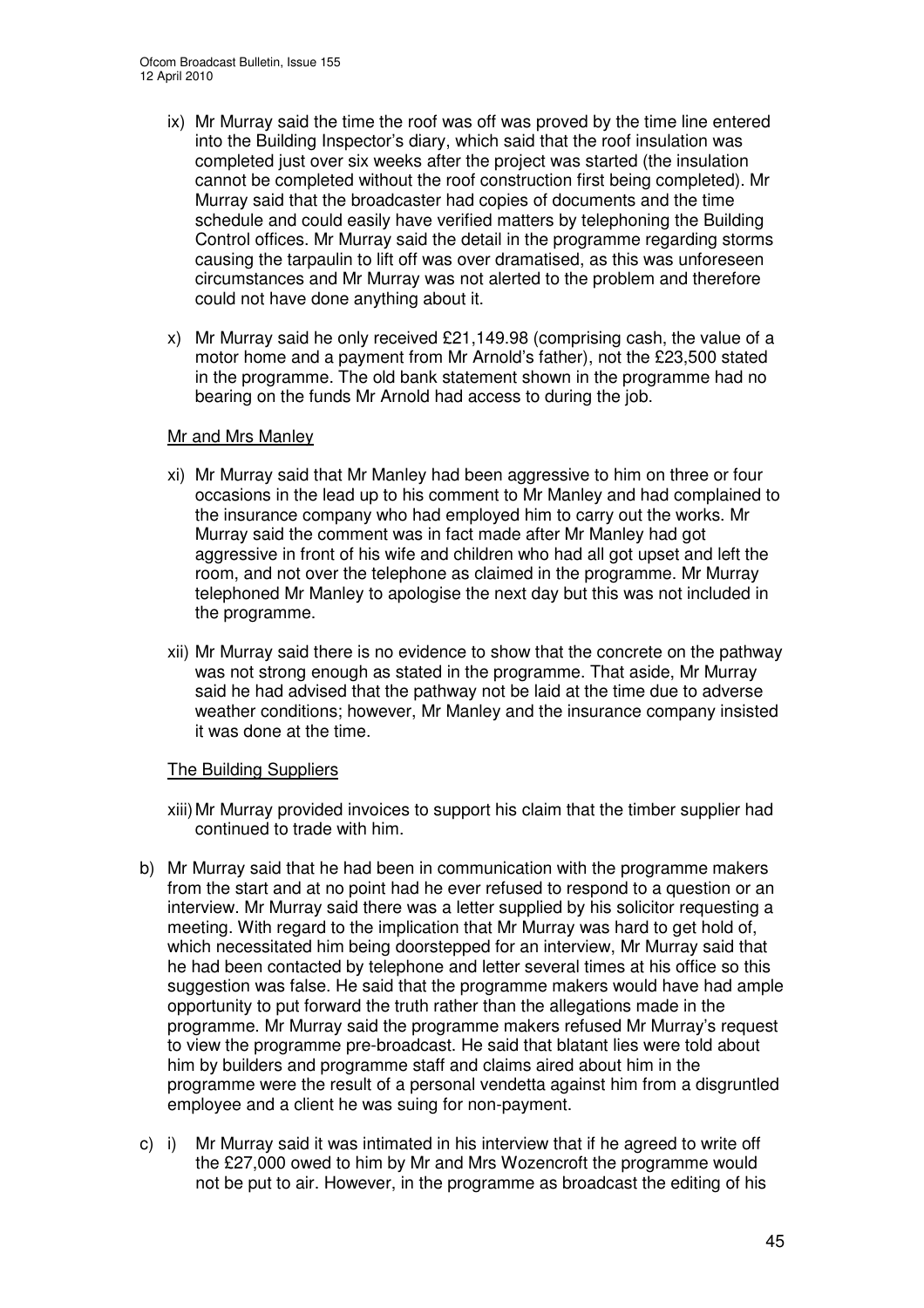interview suggested he was admitting fault and agreeing to the programme makers' terms.

ii) With regard to the claim in the programme that Mr Murray still owed the owners of the timber company £16,000, Mr Murray said that it was agreed between the factoring company and the owners that this would be written off as the wood supplied was unfit for use. Furthermore he said they continued to do business with him right up to the time when the programme was broadcast.

#### **Five's final response**:

- a) i) Five said in a letter dated 20 June 2008 from Mr Murray to Mr Wozencroft, he confirmed that the total paid to date by them was £75,000. In addition, in his email of 5 February 2008 he also confirmed that the balance outstanding under the contract was £3,940 + VAT (i.e. that £75,000 of the total contract price of £78,940 + VAT had been paid). Five also said that the programme contained a clear explanation from Mr Murray openly admitting to pursuing Mr and Mrs Wozencroft for an additional £27,000 and explained that this was *"for the work done"*. Therefore, Five said that the programme was not misleading in respect of the £27,000 Mr Murray was pursuing. Taking the programme as a whole, it was clear to viewers that the additional £27,000 was for work done under the contract, as well as for additional work not included in the original quote.
	- ii) Five responded to Mr Murray's assertion that the programme makers did not take sufficient steps to prove the tanking had failed and that, even if it had, there would be other methods of correcting the fault (e.g. *"pumping a chemical through minor holes around the concrete blockwork or digging a trench down to the bottom of the footings around the outside of the building and render proofed/damp proofed"*). Five said their specialist damp proofing expert inspected the property and confirmed in writing that the tanking system on the walls and floors was non-existent or severely failing and also set out the remedial action required as a result. It said that Mr Murray's evidence post broadcast relied on a letter from structural waterproofing consultants who did not inspect the property but based their opinion solely on a viewing of the programme.

In response to Mr Murray's alternative remedies, Five said that although pumping a chemical through the concrete blockwork is a method that could have been used, Five's damp proofing expert confirmed that it would not have been appropriate in these circumstances. It would have been more expensive than the remedial works they had recommended. In addition there was no guarantee that this method would be successful because they would not have been able to ascertain whether there would have been an appropriate void to pump the chemical into. Furthermore, digging a trench around the outside of the building would not have been possible: in order to access the original rear wall of the property builders would have had to have dug under the extension and through the foundations of the property because it had been extended to the rear. This clearly was not a feasible option and Five said it was nonsensical for Mr Murray to suggest that it might be. The programme makers had clear confirmation from an independent damp expert that the tanking had definitely failed.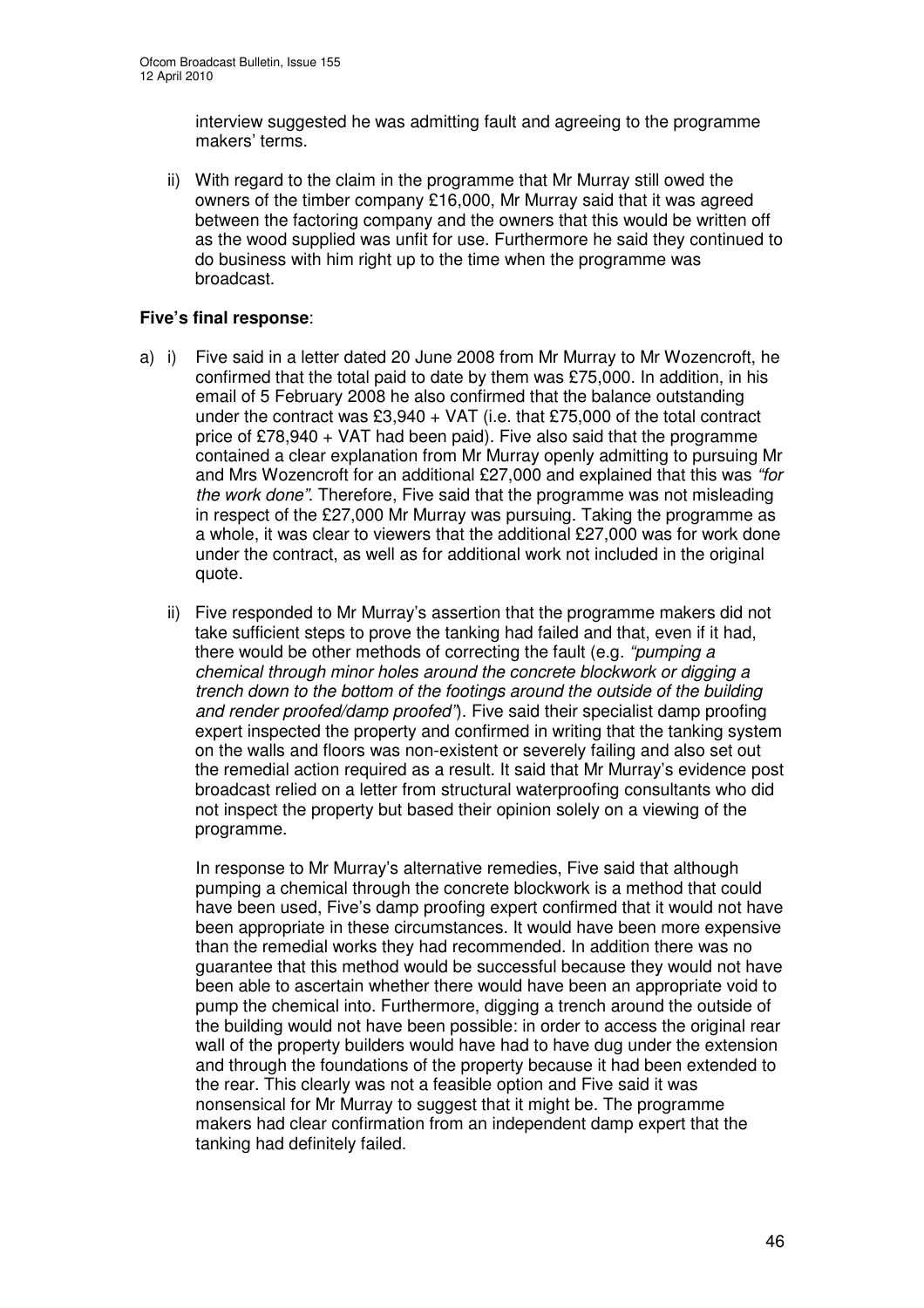Five said that the programme's conclusion that the tanking had failed was not reached as a result of the moisture readings taken on the walls and rusting steel columns. The moisture readings taken were from all over the lower floor, including readings taken in the far back corner of the playroom which were ten times greater than acceptable levels and the locations at which these readings were taken were not located near to the flat roof that Mr Murray suggested was the sole source of damp.

Five said that not all of the problems found during the inspection were shown on the programme; Ms Messenger simply referred to the damp readings and rusting steels as evidence of the damp problem, which the programme made clear may stem from leaks in the roof of the extension from the flat roof as well as the failed tanking. Therefore, Mr Murray was incorrect when he stated that the programme makers did not consider that water was seeping in from one corner of the extension from above.

Finally, Five said that although the programme's damp proofing expert recommended removing the floor tiles, as was reported in the programme, ultimately this was not necessary. On further inspection of the property, they came up with an alternative solution (called a water management system) which meant the tanking could be completed without removing the floor. Five did not consider that it was unfair to Mr Murray not to explain this in the programme. The central allegation contained in the programme, namely that the tanking installed by Mr Murray had failed and had to be completely replaced, was accurate.

With regard to the reference in the programme about damp and decomposing timbers and Mr Murray's claim that the timbers were treated and therefore could not have been decomposing, Five said that Mr Murray's builders had encased the bases of the timber in the ground in concrete and because concrete contains a chemical that decays timber, timber should never be encased in concrete in this way without a membrane between the timber and the concrete (regardless of whether the timber is treated).

iii) Five had confirmation from two sources that there were serious issues with the electrics and were satisfied that the programme was not misleading in this regard.

With regard to the reference by Ms Messenger that *"Not only is that a worry for your safety, but it's illegal because all the electrics should have a Part P certificate at this point in time and if you don't have that, then I think that is something that we should get checked out for you as a priority"*, and Mr Murray's assertion that this statement was incorrect because the job was not finished, Five agreed that a Part P certificate would not have been issued until completion. However, it said the point the programme was trying to make was that Mr and Mrs Wozencroft had never seen any documentation to prove that the electrician used by Mr Murray was properly qualified. When Ms Messenger said that all electrics at this point in time should have a Part P certificate, she meant all electrics in 2008, not necessarily electrics at this particular stage of completion. Five said this information was simply provided for the benefit and education of viewers.

In response to Mr Murray's assertion that five months had elapsed since he had left the site, and that *"anyone could have removed protection, and Five had no proof that we left them, or did someone else remove the protection*?*"*,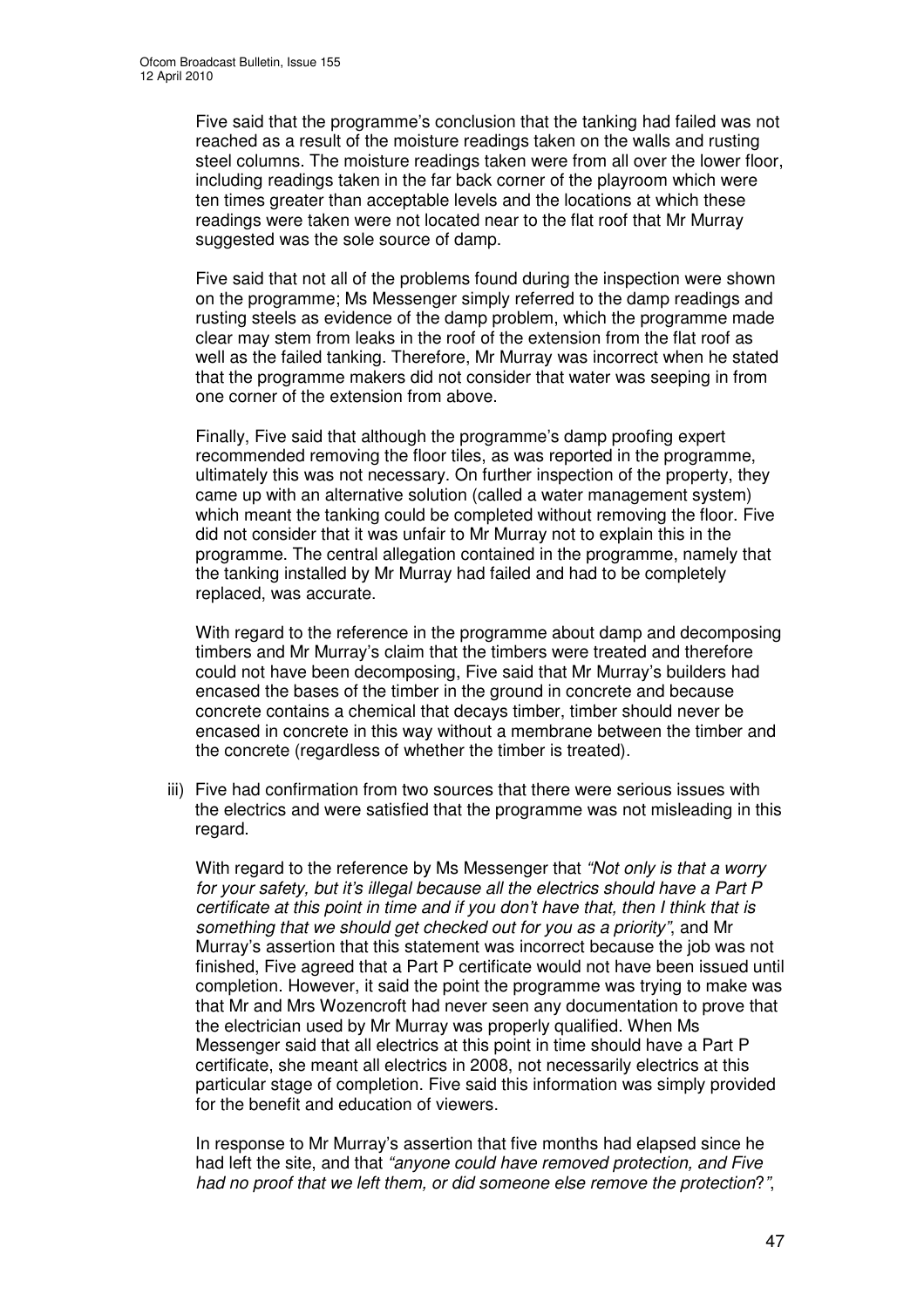Five said this should be ignored. Five said the electrician used by Mr Murray had a criminal record, for amongst other things stealing, and that his statement that the electrics were left in a good state should not be relied upon. It also pointed out that in Mr Murray's letter of 20 June 2008, Mr Murray confirmed that *"to make the site safe"* he wanted to finish the electrics and plumbing, indicating in writing the electrics were not in a safe condition*.* Mr Murray did not return to site and did not therefore complete the electrics and plumbing. Therefore, the letter from Mr Murray's electrician could not be correct when it stated that *"there were no wires left exposed or in a dangerous state…I am satisfied that everything was left in a safe condition and that there was nothing wrong with any of my work"*.

- iv) No further comments were made.
- v) Five said that according to Mr Murray, the steels shown on the programme did not require waterproofing when they were fitted in a dry environment and the visible rust was caused by water coming in from above (due to the lead flashing issue). Mr Murray's expert suggested that water was not present for sufficient duration or quantity to cause any more than surface rusting and that the corrosion experienced would not have affected the capacity of the steels. Five said however, the programme did not suggest that this might be the case, it simply stated that the steels were starting to corrode, which they visibly were. The rust was caused by the high moisture content. The fact that the steels were rusting from the bottom suggested that the failed tanking was the principal cause.

With regard to the unattached joist referred to in the programme, Five said that it was part of a "triple joist", which in itself showed that it was constructed with the intention of bearing more weight than just holding up the staircase; a triple joist would not be required if the joist was required only to hold up the staircase. In reality, the joist was there to support the weight of the partition wall above it, which in turn had to support the weight of the roof joists. As such, it was part of the load bearing structure. Therefore, the explanation given in the programme was accurate.

vi) Five said the programme did not suggest that Mr Murray should have tiled the balcony, it simply commented that the specification and installation was *"all wrong"*, which was a justifiable comment in the circumstances. It said whether or not the material used was applied or was acceptable and whether or not Mr Wozencroft had agreed to tile the roof was largely irrelevant. The roof installed by Mr Murray at the property was not watertight. Mr Murray's former employee confirmed in writing that it was agreed that the roof would be watertight. According to Five's builder, the roof leaked because it was poorly installed, regardless of the finish used and regardless of whether Mr Wozencroft was responsible for the tiling. Five also said that although it would have been possible for Mr Wozencroft to tile the roof at a later date, it would not make the roof watertight. Therefore, it said the agreement in respect of the tiling was irrelevant: either way the roof was not watertight, which was provided for in the contract.

With regard to Mr Murray's suggestion that the roof was leaking because the lead flashing had not yet been fitted (because Mr Wozencroft was refusing to pay for work already completed and that Mr Murray intended to fit it once payment had been made), Five said this was the first time that Mr Murray had raised the issue of lead flashing. Furthermore, Mr and Mrs Wozencroft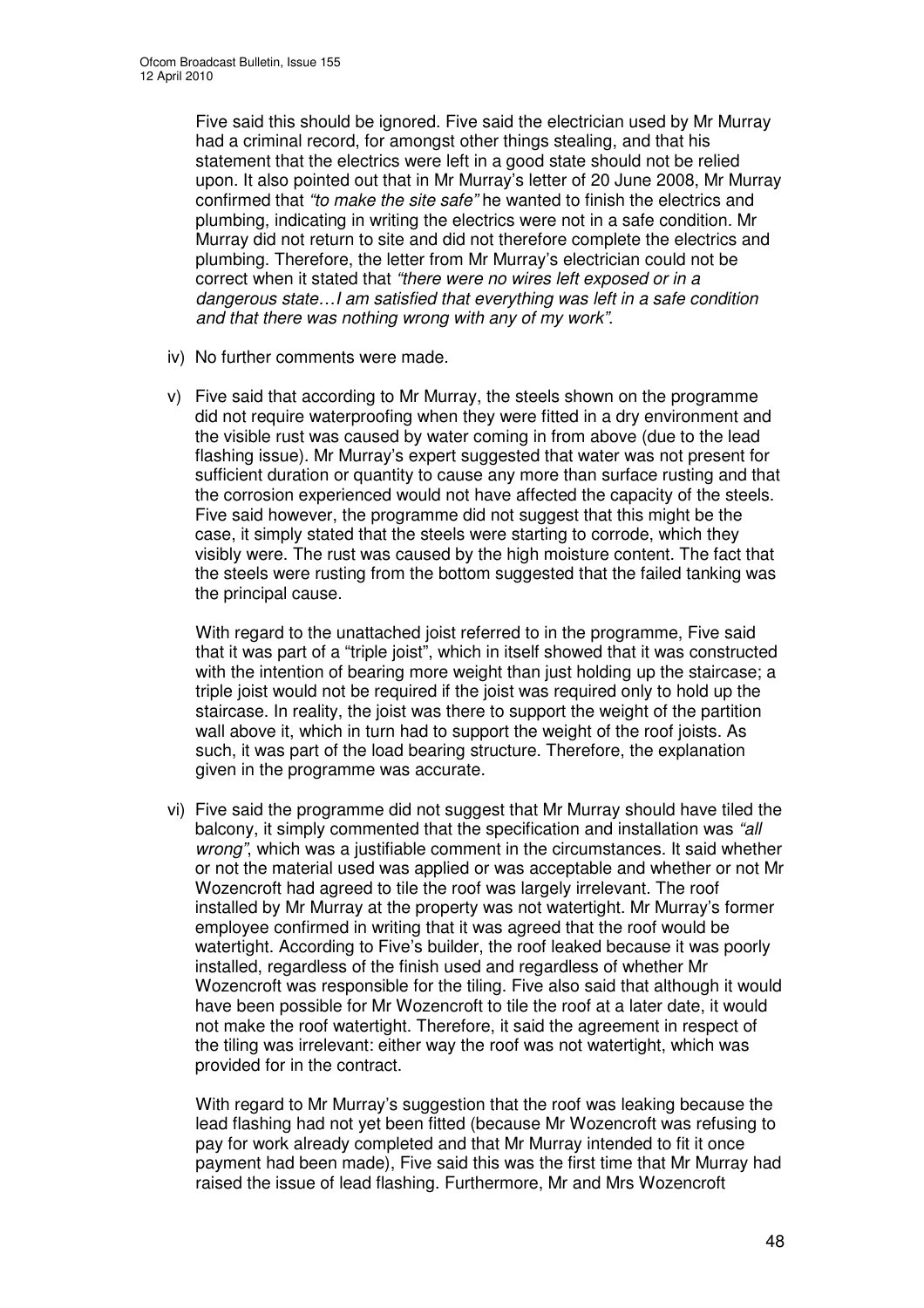informed Five they had no recollection of any such offer to fix the lead flashing. Five's expert roofer confirmed that if the roof was fitted properly, it should have been bonded to the wall. Therefore, there should be no water ingress, especially within such a short period of time. In any event, the lead flashing was generally done at the pre-render stage and when Five's experts saw the roof, it was already rendered and therefore the lead flashing should already have been fitted.

#### Mr and Mrs Arnold

- vii) No further comment.
- viii)Five said they had confirmation from Mr Arnold that that no appointments were ever made. Mr Arnold said he did not reply to Mr Murray because he had already submitted a complaint about Mr Murray to Trading Standards and he considered the contents of a letter from Mr Murray about failed appointments to be untrue. Five said that Mr Murray did not name the window company in his letter, his complaint, or his response and it had, therefore, been unable to contact the window company to obtain independent confirmation of Mr Murray's explanation.
- ix) Five referred to a letter dated 7 July 2009 that Mr Murray had supplied (subsequent to the broadcast of the programme) as proof from the relevant Building Control office about the length of time the roof was off but pointed out that it did not expressly state for how long the roof was removed. Mr Murray said that the roof was removed on 6 October 2005 but provided no evidence to prove this was the date. Five said that according to Mr Arnold, the roof was removed before this date.

In response to Mr Murray's suggestion that insulation could not have been completed without the roof first being completed, and that the roof must have been completed when the Building Inspector visited on 25 November 2005, Five did not agree with Mr Murray's analysis of the letter dated 7 July 2009 from Building Control. Five's expert concluded that Building Control's letter in respect of the inspection on 22 November 2005 was too vague to determine whether the roof was on or off by this date. Furthermore a letter supplied by Mr Murray subsequent to the broadcast regarding hire of a crane on 27 October 2005 also failed to prove that the roof work was completed in seven weeks. In any event, Five said that Mr Murray made a comment about the roof being off for five weeks and this was included in the programme. It would therefore have been clear to viewers that Mr and Mrs Arnold's and Mr Murray's accounts differed and Five did not believe this would have affected viewers' opinion of Mr Murray in a way which was unfair to him.

x) No further comment.

#### Mr and Mrs Manley

xi) Five referred to Mr Murray's email to the insurance company on 29 November 2007 (provided as evidence but subsequent to the broadcast) in which he complained about Mr Manley, who he said was abusive and insulting towards him. It did not consider that this email supported Mr Murray's assertion that his own offensive comment was made to Mr Manley's face following an argument. It said the comment was made over the telephone in direct response to Mr Manley calling Mr Murray *"a cowboy"*. Five said that whether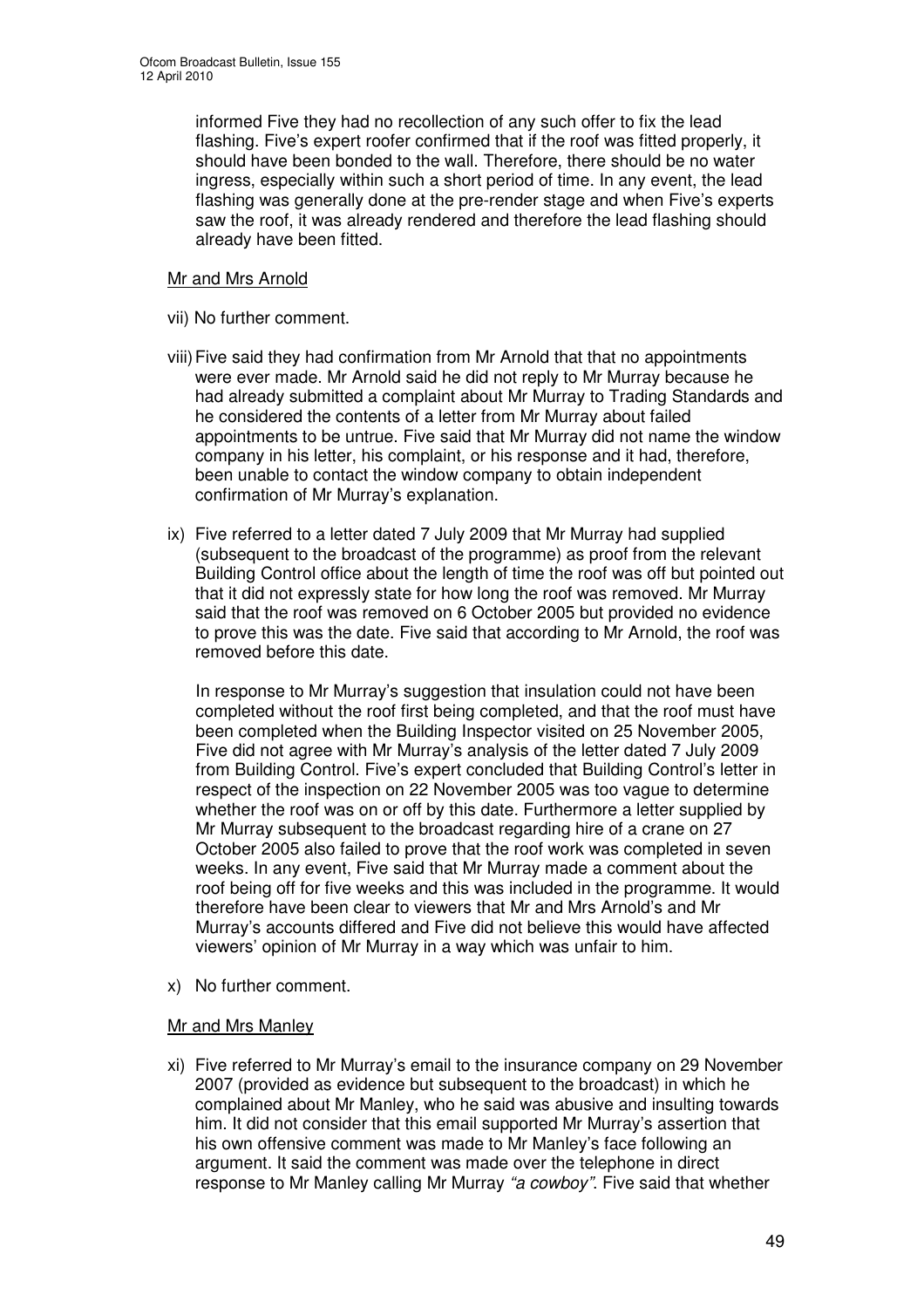Mr Manley had been abusive towards Mr Murray in the past was irrelevant. The programme accurately reported Mr Murray's comment which would not be an acceptable comment to make under any circumstances.

- xii) Five did not dispute that Mr Murray carried out other work at Mr and Mrs Manley's home, as well as the pathway. However, it said Mr and Mrs Manley were not satisfied with the other work carried out by Mr Murray and Five had nothing further to add in this regard.
- xiii)Five said that the timber suppliers had taken cash for payment for goods since the incident referred to in the programme. The documents supplied by Mr Murray subsequent to the broadcast from the timber suppliers headed "Sales Order" for the period July – December 2005, were irrelevant because Five did not deny the timber suppliers traded with Sovereign Property Designers Ltd, Mr Murray's old company. The documents provided by Mr Murray from March 2007 – November 2008 were "Sales Orders" but the timber suppliers had confirmed that they were nothing more than cash receipts from purchases made from them. Five said the buyers were not named on these documents and they did not prove that the timber suppliers had traded with Mr Murray.
- b) Mr Murray had not provided a copy of his solicitor's letter in which he allegedly requested a meeting.

The programme makers wrote to Mr Murray on 3 September, 24 September and 27 November 2008 and Mr Murray did not provide any substantive response or even indicate when he would be in a position to respond. With regard to Mr Murray's request for a copy of the programme prior to broadcast in order to rectify any inaccuracies, Five said he had ample opportunity to respond to their letter of 27 November 2008, which set out a full list of the allegations being made in the programme and exactly what would be included by way of response from Mr Murray. Mr Murray failed to respond to this letter and still continues to fail to provide any explanation as to why he did not respond.

- c) i) The extract of the interview in the programme fairly reflected what was agreed, namely that Mr Murray would not pursue Mr and Mrs Wozencroft for the extra £27,000 provided Mr Wozencroft left Mr Murray and his company alone.
	- ii) Five said it disputed the evidence supplied by Mr Murray subsequent to broadcast that proved that the credit management company dealing with the account of the timber suppliers had written off the £16,000 bill as a result of supply of wood being unfit for use.

Mr Murray did not provide any evidence in support of his assertion that it was agreed that the £16,000 would be written off prior to broadcast of the programme, and the dates on the letters that Mr Murray supplied did not appear to tally. According to the timber suppliers only £100 worth of the timber supplied was substandard and the bill also covered the supply of insulation and other materials. Therefore, Mr Murray could not be correct when he claimed that the amount was written off because the timber was all substandard.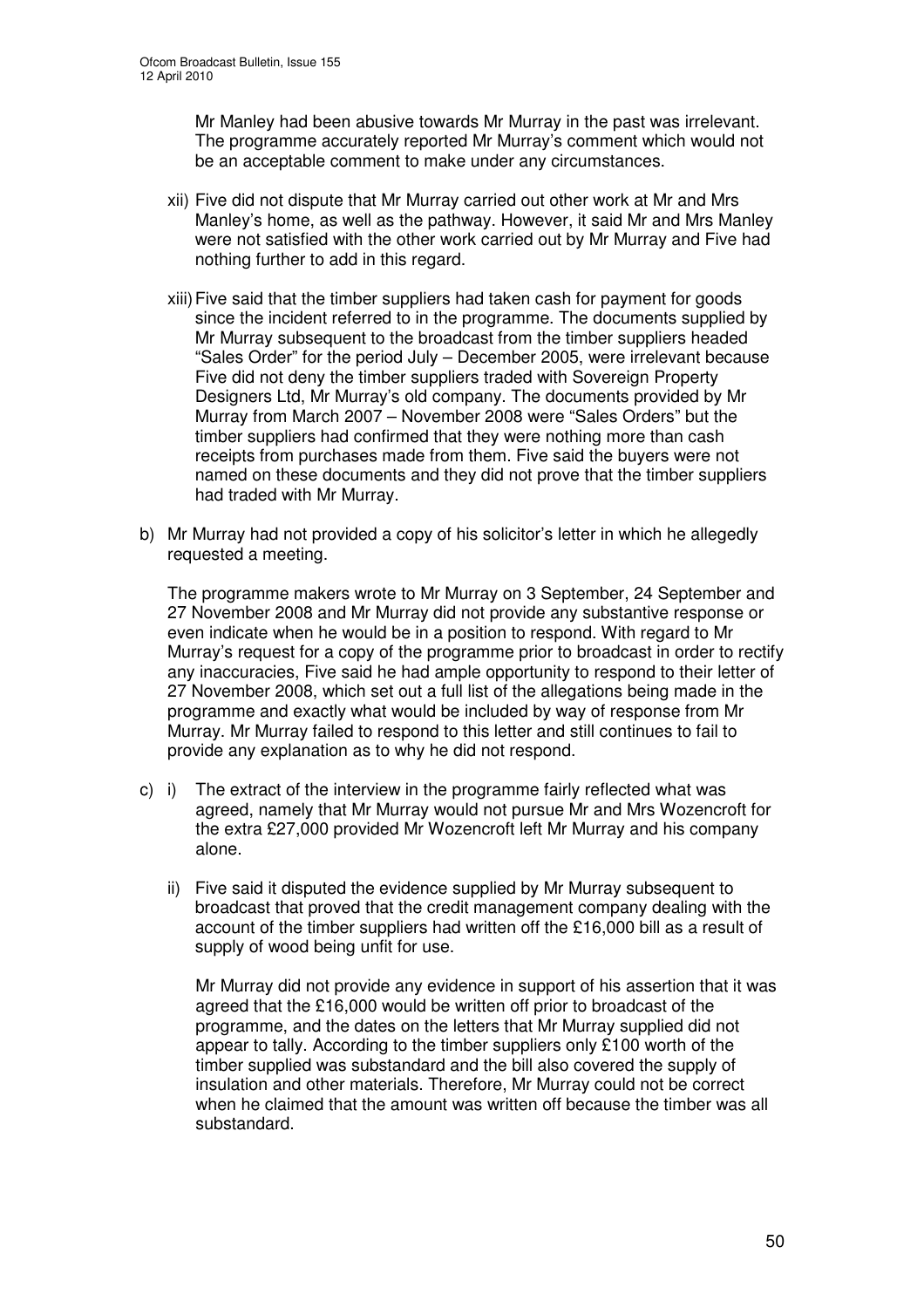# **Decision**

Ofcom's statutory duties include the application, in the case of all television and radio services, of standards which provide adequate protection to members of the public and all other persons from unfair treatment and unwarranted infringement of privacy in, or in the making of, programmes included in such services.

Where there appears to have been unfairness in the making of the programme, this will only result in a finding of unfairness, if Ofcom finds that it has resulted in unfairness to the complainant in the programme as broadcast.

In carrying out its duties, Ofcom has regard to the need to secure that the application of these standards is in the manner that best guarantees an appropriate level of freedom of expression. Ofcom is also obliged to have regard, in all cases, to the principles under which regulatory activities should be transparent, accountable, proportionate and consistent and targeted only at cases in which action is needed.

Mr Murray's complaint was considered by Ofcom's Executive Fairness Group. In reaching its decision, Ofcom considered all the relevant material provided by both parties. This included a recording of the programme as broadcast and transcript, recordings and transcripts of unedited material and both parties' written submissions and supporting material. In its considerations, Ofcom also took account of Ofcom's Broadcasting Code, ("the Code").

Before it went on to consider the individual heads of Mr Murray's complaint, Ofcom first looked into the question of the opportunity afforded Mr Murray to respond to the allegations made in the programme.

Ofcom noted the programme makers' intentions, as expressed in their letters to Mr Murray dated 3 and 24 September 2008, to make serious allegations against Mr Murray. The allegations included: that he had been paid a substantial amount of money for works carried out on various houses and the work was sub-standard and dangerous; that he was intimidating; and that he had liquidated various companies and tried to avoid paying bills. It was therefore, in fairness to Mr Murray, incumbent upon the programme makers to give him an appropriate and timely opportunity to respond to the intended allegations. Ofcom noted that Mr Murray did not appear to have responded to any of the allegations in these letters, or to have taken steps to arrange a concrete date for an interview, and so a doorstepped interview<sup>1</sup> took place with him on 4 October 2008. Mr Murray followed this up in a letter to the programme makers dated 10 October 2008, which reiterated the points he had made in his recorded interview and included further information that did not address the specific allegations due to be made in the broadcast. Subsequently, in a letter from the programme makers to Mr Murray dated 27 November 2008 the programme makers outlined the precise allegations to be made in the programme as broadcast along with an outline of how they intended to present the responses that had been obtained so far from Mr Murray. Ofcom took note that on the evidence before it, Mr Murray had not responded in writing to this letter (see also head b) below).

In Ofcom's view, the steps taken by the programme makers above constituted an appropriate opportunity for Mr Murray to respond. Having established that Mr Murray was given an appropriate opportunity to respond, Ofcom next considered the key allegations made about Mr Murray in the programme as broadcast.

<sup>&</sup>lt;sup>1</sup> Meaning of "doorstepping": Doorstepping in this case is the filming or recording of an interview or attempted interview with someone without any prior warning.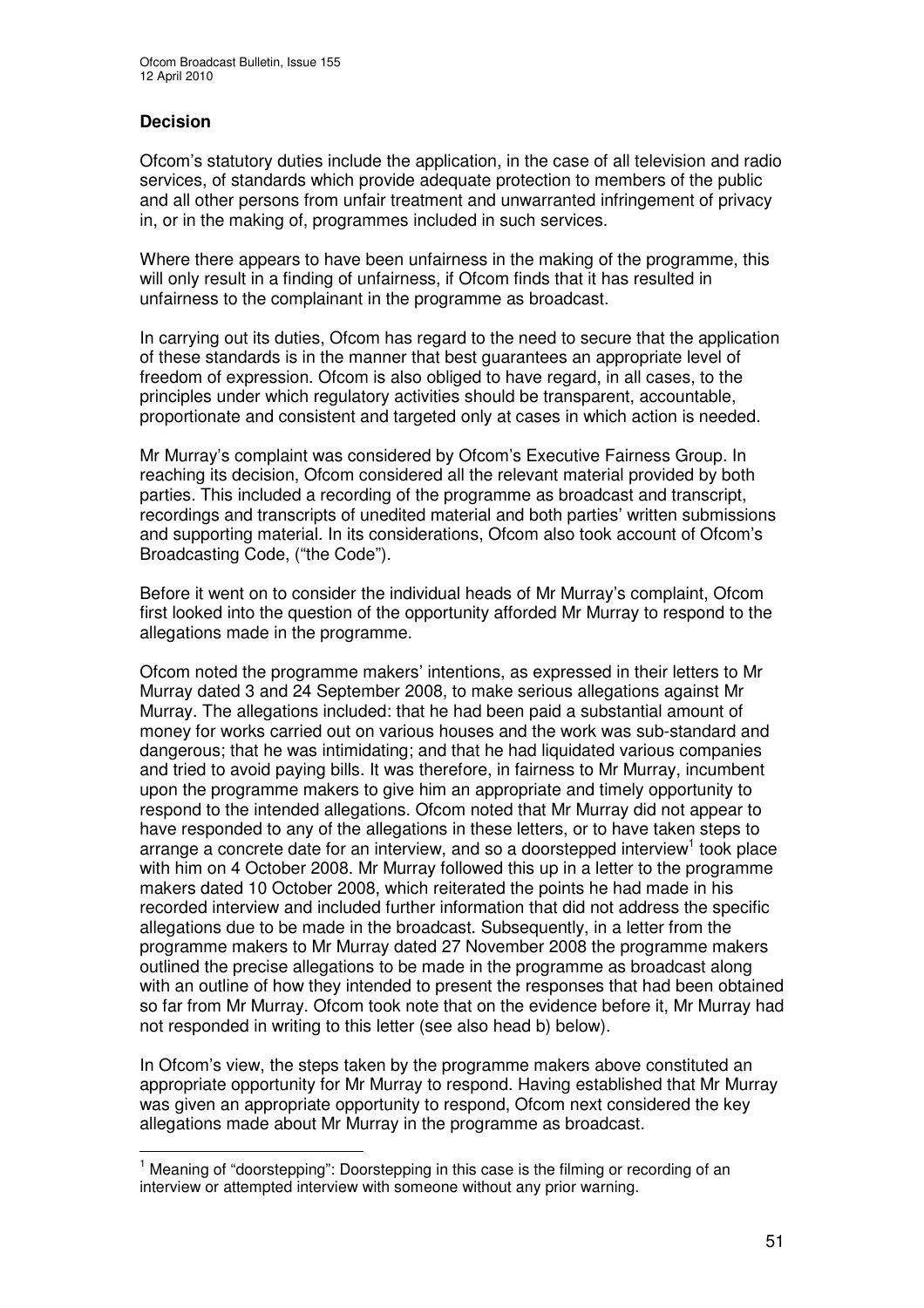In considering these Ofcom took into account that its remit is to consider and adjudicate on complaints of unfair treatment and is not required to resolve conflicts of evidence as to the nature or accuracy of particular accounts of events but to adjudicate on whether the complainant has been treated unfairly in the programme as broadcast through the misrepresentation or omission of material facts.

a) Ofcom first considered the complaint that the programme was ill-researched, imbalanced and inaccurate and that material facts were omitted in a way that was unfair to Mr Murray.

Ofcom considered whether the programme makers' actions ensured that the programme as broadcast avoided unjust or unfair treatment of Mr Murray, as set out in Rule 7.1 of the Code. In particular, Ofcom considered whether the broadcaster took reasonable care to satisfy itself that material facts had not been presented, disregarded or omitted in a way that is unfair to an individual (as set out in Practice 7.9 of the Code). Taking this practice into account, Ofcom first addressed separately each of Mr Murray's individual points of complaint under this head concerning the programme's treatment of him.

#### Mr and Mrs Wozencroft

i) Ofcom considered the complaint that the work was not completed as Mr Murray was owed money, that they did not pay him £78,000 as stated in the programme and that, had he been paid, the leaking flat roof would have been rectified and the alleged tanking problem non-existent.

Ofcom noted the programme's commentary:

*"Sadly the man they paid £78,000 to build it* (the extension) *turned their lives upside down* …*The extension was badly built and dangerous and the builder won't finish it unless they pay more money*…*In order to pay him David and Lara borrowed £78,000. Now Murray claims they owe him another £27,000 for additional works that weren't in the original quote"*.

Ofcom considered the allegations made in the programme and the material relied on by the broadcaster in relation to monies paid or owed. The programme's commentary correctly said that Mr Murray wanted payment of a further £27,000, as he confirmed in untransmitted material from his doorstepped interview, and that Mr Murray had withdrawn his workers from the job as monies owing had not been paid. The programme also said that Mr Murray had offered to put right the problems at Mr and Mrs Wozencroft's house but that they had rejected this offer.

Ofcom noted from the submissions before it that there was some disagreement about what extra work was to be done free of charge (by way of compensation because of some defects) and what was to be charged as extras; that the broadcaster had provided copies of receipts and letters that indicated £78,000 had been paid to Mr Murray by Mr and Mrs Wozencroft; and that it was unclear whether the contract price included VAT.

Ofcom takes the view that the programme made clear that, irrespective of the precise amounts, a substantial amount of money had been paid by Mr and Mrs Wozencroft, the extension was of poor quality, and Mr Murray was still asking for additional sums of money. Ofcom noted that, when given an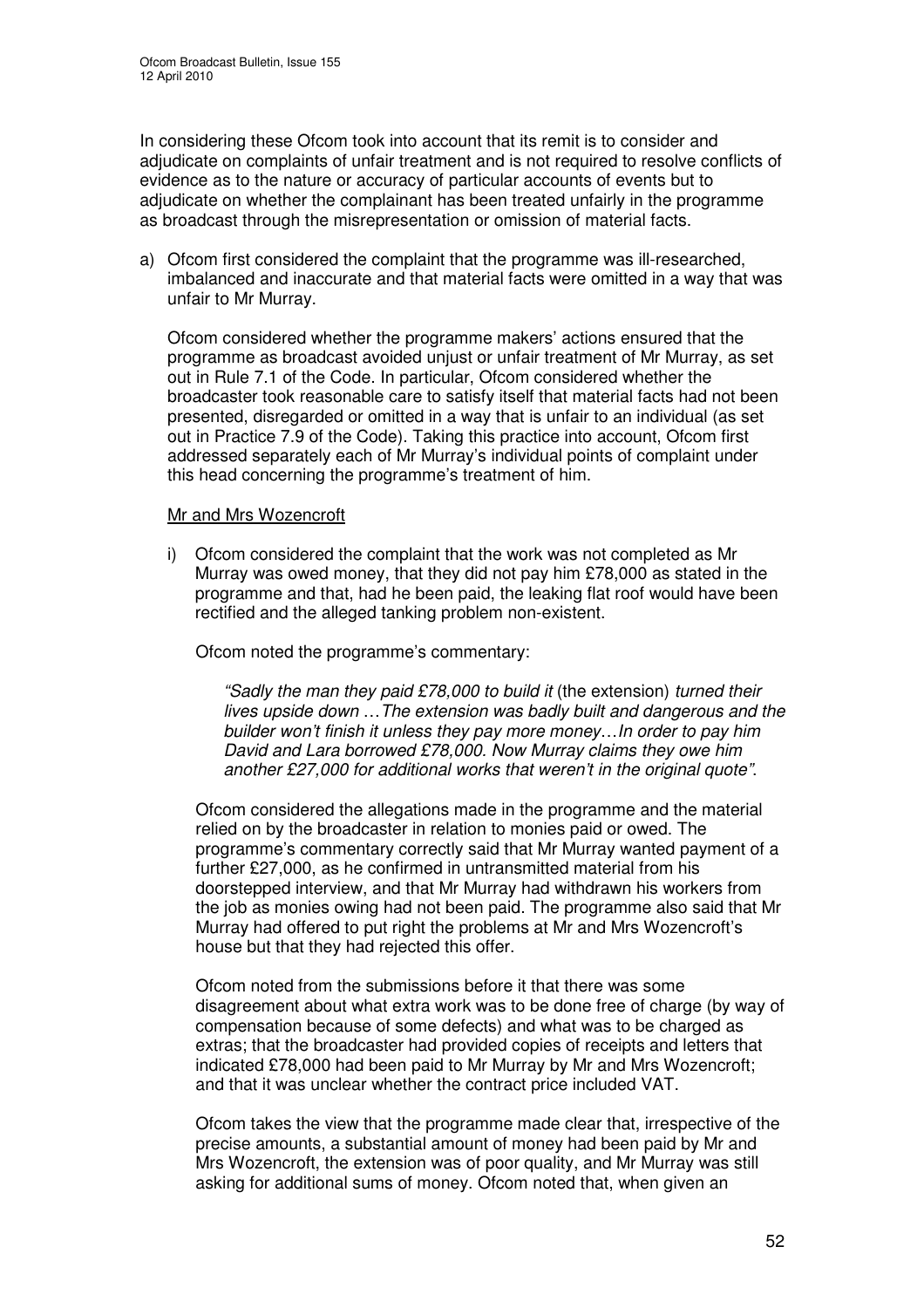opportunity to respond to these allegations, Mr Murray did not deny the last claim but said that he had offered to return to site to put right the problems but that he had been refused. This was reflected in the programme. It was made clear to viewers that, despite a considerable sum having been paid, the work that had been done was sub-standard and there were still disagreements about sums owed. Ofcom considered that it was not incumbent on the programme makers to speculate about what might have happened if Mr Murray had been paid what he felt he was owed, but noted that the programme included his explanation that he offered to come back and put the work right.

Ofcom was satisfied that Mr Murray's response to this allegation was fairly reflected in the programme, and considers it was not unreasonable for the programme makers to include the allegation in the programme in light of the fact that, having been given a further opportunity to respond in the letter dated 27 November 2008, Mr Murray had provided no further information. Ofcom considered that the programme makers had given Mr Murray appropriate and timely opportunities to respond to exactly what the programme proposed to allege as far as monies paid or owed. Given the factors detailed above, Ofcom concluded that the broadcaster had taken reasonable care to satisfy itself that material facts had not been presented, disregarded or omitted in a way that was unfair to Mr Murray. Ofcom therefore found no unfairness to Mr Murray in this regard and has not upheld this head of complaint.

ii) Ofcom then went on to consider the complaint that the description of the tanking problem in the programme was not accurately presented and that the expert report that Mr Murray had obtained said the damp problems were more likely to have come from the flat roof than from a failure in applying the tanking.

Ofcom noted from the programme commentary that damp patches had began to appear all over the extension and could be an indication of more serious problems below the surface. The programme said that when it rained the flat roof leaked water straight onto the electrics into the cloak room and utility room; that the *"specification and installation is all wrong"*; and that the tanking was *"failing badly"*. The programme said that to fix it, it was necessary to *"tear down"* all the internal walls and *"rip up the floor"* to install a new waterproof membrane.

Ofcom noted that the programme's expert evidence, relied upon in making the allegations in the programme, was based on its experts' inspection of the property. The experts used by the programme included damp proofing and roofing companies who confirmed that the condition of the work was unsatisfactory. Ofcom then noted that the allegations made in the programme had been outlined to Mr Murray in the programme makers' letter of 27 November 2008 and Mr Murray had failed to respond to that letter. However, the programme included Mr Murray's comment from his interview to camera that *"the tanking has been carried out as per the manufacturers' recommendations of the materials used and as per the structural engineer's drawings"*.

Ofcom took note that the programme experts had made an on-site assessment. Moreover, they gave Mr Murray an opportunity to respond, in particular by way of the final letter dated 27 November 2008, and had included in the programme the comments he had made on this subject in his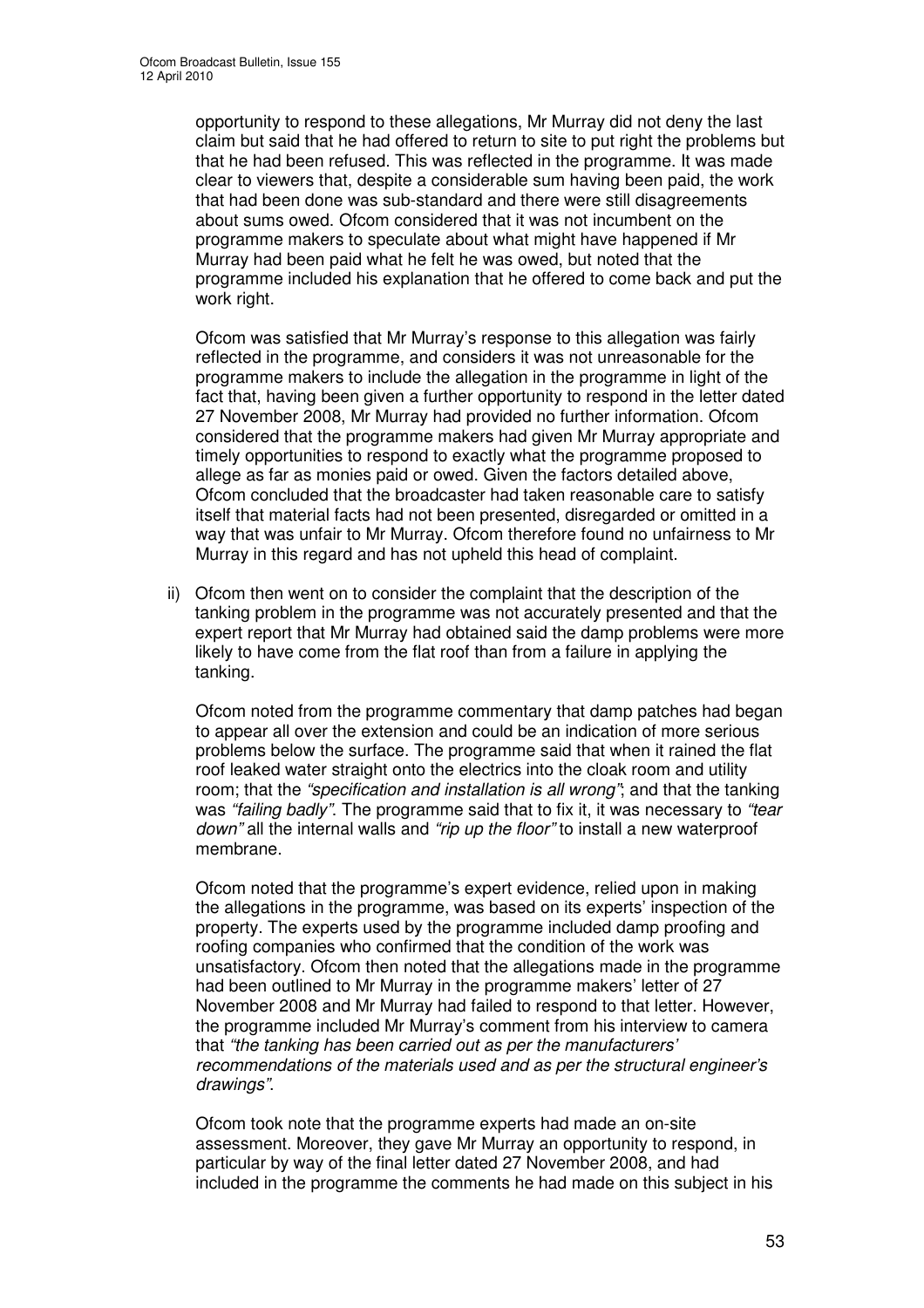recorded interview. In the absence of any further evidence from Mr Murray, Ofcom was satisfied that the broadcaster had taken reasonable steps to ensure that it was not presenting these facts in the programme in way that was unfair to Mr Murray. Ofcom has not upheld this head of complaint.

iii) Ofcom then went on to consider the complaint that criticisms of the electric work carried out at Mr and Mrs Wozencroft's house were incorrect and that an isolating switch on the damp and dangerous wall described as potentially live was a gross misrepresentation of the truth because Mr Wozencroft knew there was no fuse in the fuse box.

Ofcom first noted the allegations made in the programme. Mr Wozencroft said: "we have water leaking onto the room as well…where it's running down…right next to the socket here…we don't know if it's been connected, we don't know whether it's live or anything else…we don't know what the state of the electrics are inside the property at all". The programme also said that the electrics were wired incorrectly, that there were exposed wires, and that no certificates had been provided with regard to the electrics (a Part P certificate). Furthermore, that the house was unsafe despite promises made by Mr Murray that the site was safe for Mr Wozencroft's children.

Ofcom took note that there was a conflict of opinion as to the state of the electrics. For example, in a letter from Mr Murray to Mr and Mrs Wozencroft dated 20 June 2008, he mentioned making *"the site safe".* However, in his complaint he said that the example of a danger used in the programme was not in fact a danger as there was no fuse in the fuse box, indicating it was safe. Ofcom also noted that the programme reported Mr Murray's comment from his interview that as far as he was concerned there were *"no exposed cables whatsoever hanging out of that building"*.

As explained above, it is not Ofcom's remit to resolve conflicts in evidence or accounts of events but to adjudicate on whether the complainant has been treated fairly in the programme as broadcast. In respect of the general state of the electrics, Ofcom examined the programme and the evidence obtained by the broadcasters prior to transmission. Expert assessment appeared to show that the electrics were in a poor and unfinished state, as claimed in the programme. The programme made it clear that Mr Wozencroft did not know if the electrics were live. Mr Murray was given sufficient opportunity to put his views across before the programme was broadcast. He failed to respond in writing or provide any other evidence on the subject of the electrics prior to the programme's broadcast despite being aware that the electrics were a subject that was to be raised in the programme. That said, his recorded response was included in the programme.

Ofcom took note of Ms Messenger's comment about the Part P certificate which is normally issued on completion of electric works: *"Not only is that a worry, for your safety, but it's illegal because all the electrics should have a Part P certificate at this point in time and if you don't have that, then I think that is something that we should get checked out for you as a priority"*. Ofcom noted Mr Murray's explanation, subsequent to the broadcast programme, that these certificates are not issued until the completion of electric works and that as work was unfinished there was no reason for a Part P certificate to have been applied for at this stage. Ofcom recognised that Ms Messenger's statement may have been misleading. However, within the context of the overall poor condition of the electrics, it was not a significant factor for Ofcom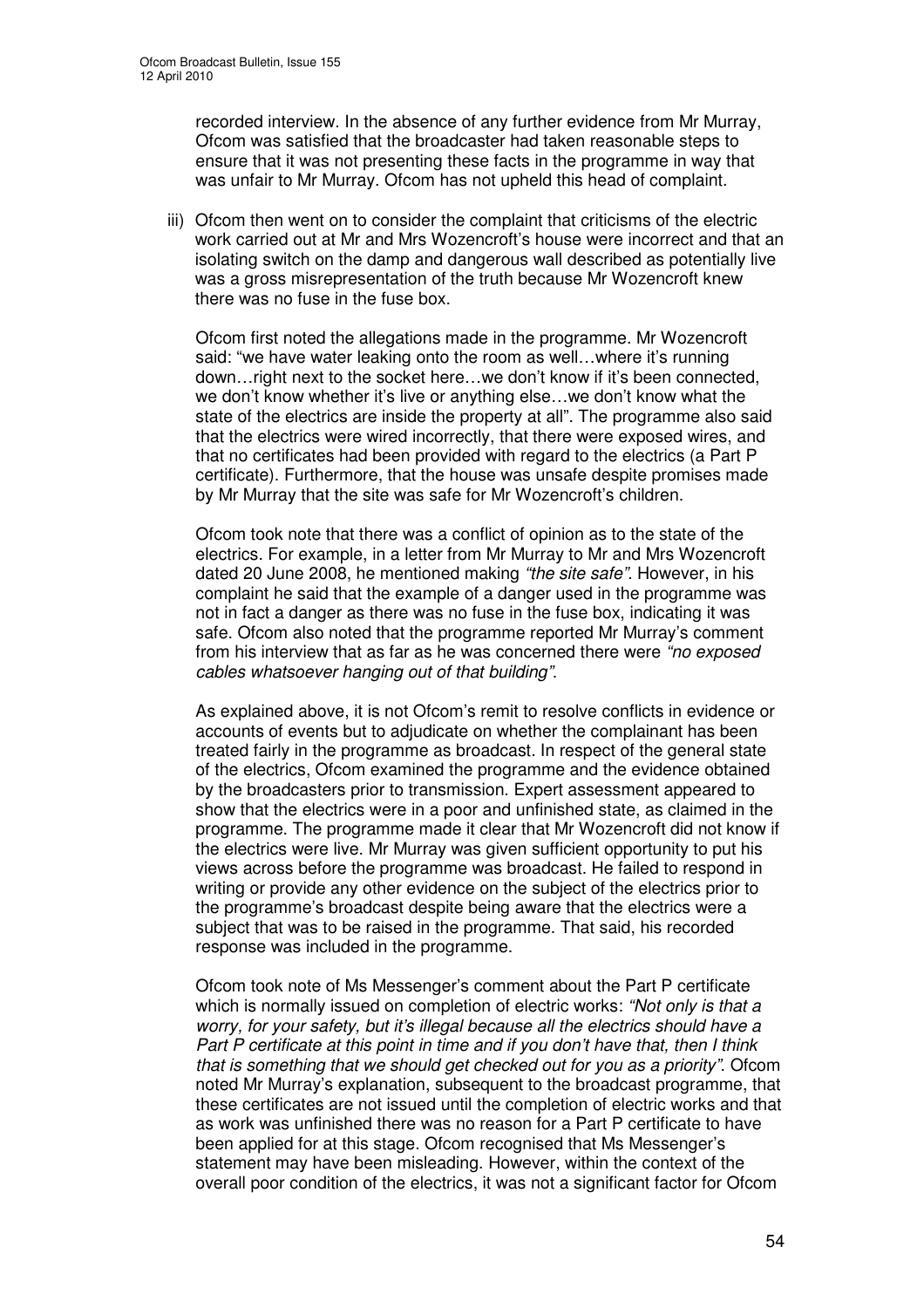to consider in terms of unfairness to Mr Murray and any further clarification would not have further affected viewers' impression of him, as the electric work did appear to be poorly carried out.

Taking into account the factors detailed above, Ofcom was satisfied that material facts were not presented or omitted in a way that was unfair to Mr Murray. Ofcom has therefore not upheld this head of complaint.

iv) Ofcom next considered the complaint that Mr Wozencroft was aware that the sanitary ware and units in the utility room and kitchen were not included in the written and agreed contract, but that this was presented inaccurately in the programme as another criticism of Mr Murray's work.

Ofcom considered what had been included in the programme with regard to this head of complaint. It noted that the programme made no reference to the sanitary ware or units and that only images of unfinished work in the bathroom and other rooms that related to other aspects of the unsatisfactory build were shown. In these circumstances it was not necessary to further consider this head of complaint and it has not been upheld.

v) Ofcom then considered the complaint that criticisms of the joist work and partition work were incorrectly portrayed and that the programme makers knew of these inaccuracies prior to broadcast but exaggerated faults and did not present the full picture. Ofcom firstly took note of the allegations made in the programme. The commentary said that: *"The wooden frame work holding up the internal walls of the extension is damp and decomposing"* and that some of the steel supports holding the building up had not been waterproofed and were rusting*.* It also said that the first floor wasn't supported properly and that the four joists bolted together should have been coming into a steel, but they were cut short and were not sitting on the steel or properly attached to it. The programme also said that they needed to properly support the first floor of the extension, that there were major weaknesses in vital areas of the build and that Five's structural engineer was not impressed with the poorly supported floor but thought most of the extension was solid enough to salvage.

Ofcom noted from the unedited material of Mr Murray's interview that he was offered an opportunity to comment on structural aspects of the build and that he was told in his interview that a surveyor had inspected the work and had said that the wall was not properly supported. Mr Murray's response in his interview was a denial that anything was wrong and an assertion that a building inspector had inspected the structure of the extension. However, subsequent to his interview he had failed to provide evidence to support his claim. Ofcom also noted that, in the programme makers' letter to Mr Murray of 27 Nov 2008, he was informed that his response in respect of the joist work was not going to be reflected in the programme, and he did not take this opportunity to comment further on the subject.

Ofcom again noted that there was a difference of opinion between Mr Murray and the broadcaster about the joist work. As detailed earlier it is not for Ofcom to resolve conflicts of evidence or particular accounts of events but to adjudicate on whether the complainant has been treated fairly in the programme as broadcast. Taking into account the factors detailed above, in Ofcom's view the programme makers had given Mr Murray an opportunity to respond to the allegations and to support his claims, but he had failed to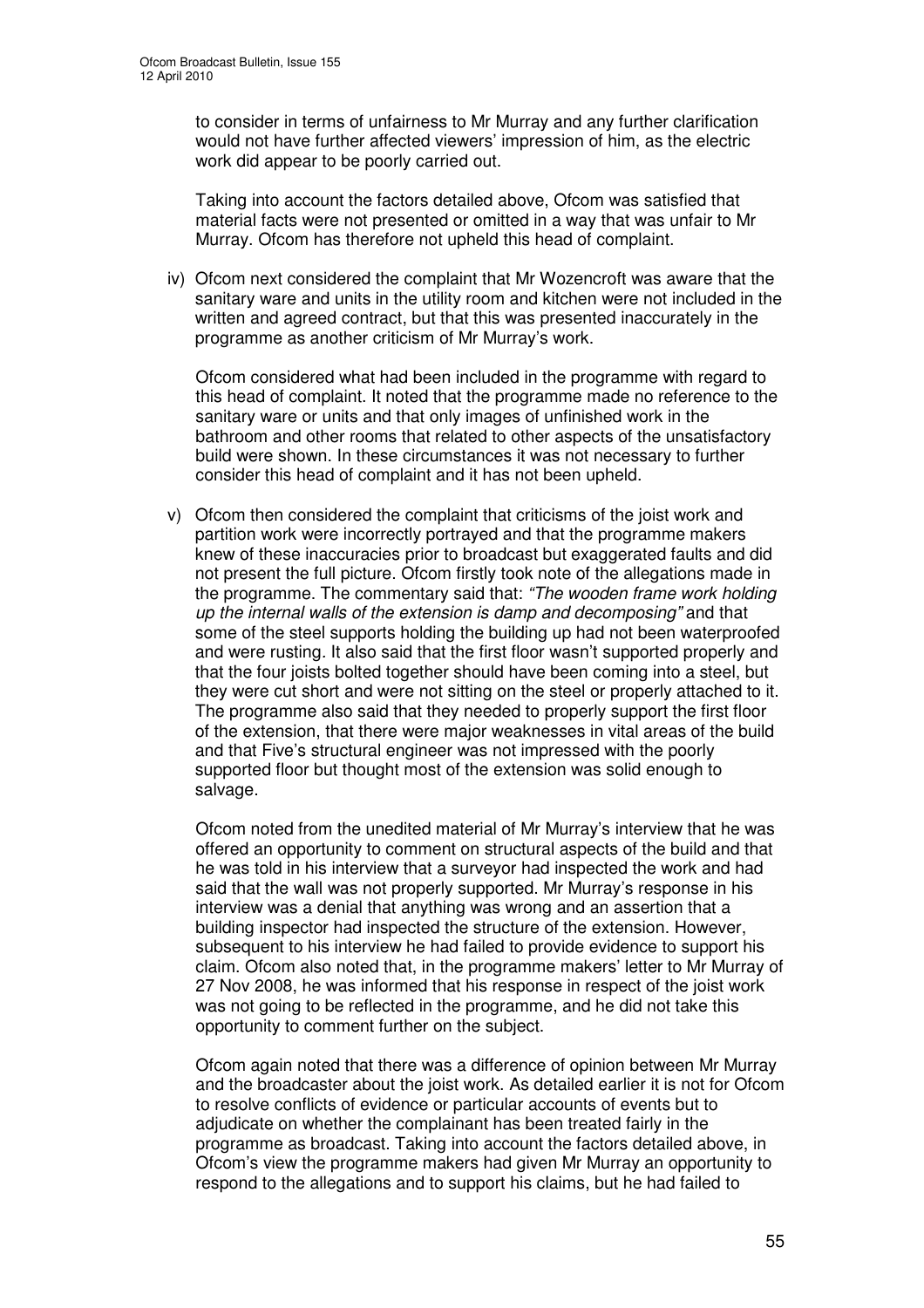respond beyond a denial of the allegation, or to provide any supporting evidence to contradict the programme's expert. Ofcom was therefore satisfied that the programme's portrayal of the joist and partition work was fairly presented and based on the evidence available to the programme makers when editing the final version of the programme for broadcast. Given the opportunities provided to Mr Murray by the programme makers to correct or otherwise provide evidence to counter the allegations to be made in the programme, Ofcom was satisfied that the facts as known to them at the time were presented fairly. Ofcom therefore found no unfairness to Mr Murray in this regard.

vi) Ofcom next considered the complaint that criticisms of the flat roof work were unfairly portrayed with regard to the finish used, and that there were exaggerations of safety with regard to the lack of balustrade, when according to contract Mr and Mrs Wozencroft were to finish this part of the work themselves.

Ofcom took note of comments made in the programme. It said Mr and Mrs Wozencroft had not been able to enjoy their balcony because *"it doesn't actually have any balustrade around it…so therefore we've got no protection for our children at the moment"*. Ms Messenger added that *"Even more terrifying is the fact that when it rains, the flat balcony roof leaks water straight onto the electrics into the cloakroom and utility room below"*. With regard to the finish on the flat roof, the programme said that the *"standard roof felt"* used was *"completely wrong…specification and installation is all wrong"*, that there were *"huge water problems"* coming into the roof, and that a roofing inspector had said the work had not been done properly. Finally the programme included a comment from Mr Murray's interview that *"it was always the intention that the roof would be looked at, at a later date when we had some reasonable weather"*.

Ofcom noted from Mr Murray's complaint that he had objected to the fact that the programme said the flat roof was not watertight as he had used the incorrect finish on it when in fact according to contract Mr Wozencroft was to finish this part of the roof himself with specialist tile work which would have made it watertight and that it was therefore not his fault as was claimed/implied. Ofcom then noted what the programme had alleged, namely that the standard roof felt used was *"completely wrong"* and that *"specification and installation was all wrong"*.

Ofcom noted the programme said that the flat roof was leaking. This was a matter of fact, irrespective of any agreement that tiles were to be fitted later. Although Mr Murray claimed, subsequent to the broadcast of the programme, that the leaks were due to lead flashing not being finished on the roof, he did not make this information available to the programme makers at the time of broadcast. Ofcom noted that the programme's expert had said that the whole specification and installation of the roof was wrong, aside from the felt finish, and that in any event the lead flashing should have been fitted at an earlier stage of the job rather than as a last addition to the work. Ofcom also noted that the contract said that the roof would be left watertight. It noted too that the programme included Mr Murray's comment from his interview with Mr Littlewood that it was his intention to look at the roof again at a later date.

In Ofcom's view, based on the evidence before the programme makers at the time the programme was broadcast, it was not unfair for the programme to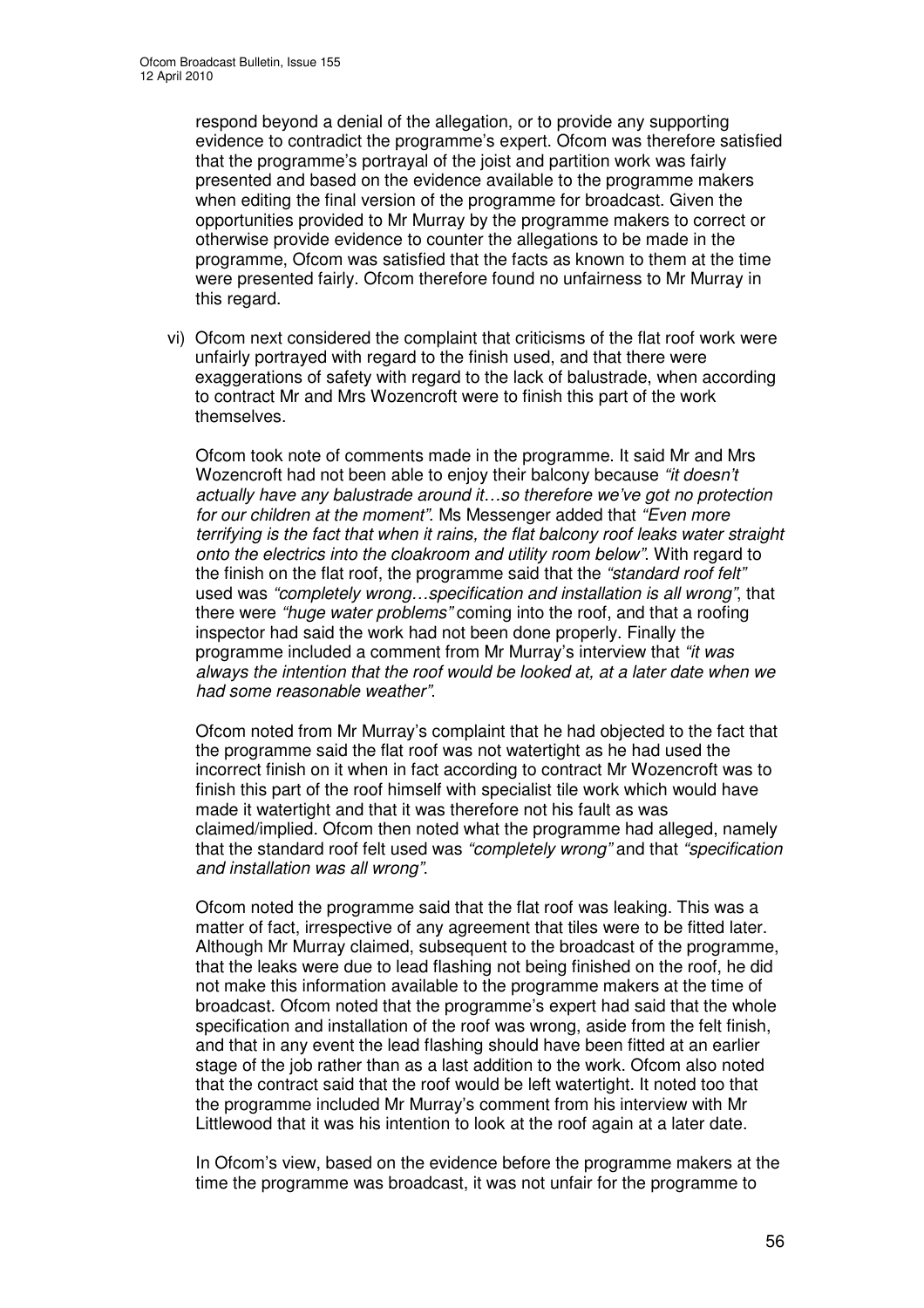have said that the flat roof was not watertight as this was factually correct. However, we acknowledged that the programme had omitted one aspect of Mr Murray's response to this allegation, namely that he was not responsible for this because Mr Wozencroft had agreed to finish the roof himself. We recognised that issues regarding lead flashing had only been raised by Mr Murray after the programme had been broadcast and therefore could not have been included by the programme makers, although we noted, as previously detailed, that Mr Murray was given several opportunities to respond to the allegation in the programme and was made aware of these allegations in the letter dated 27 November 2008.

We considered whether the omission of Mr Murray's assertion that Mr Wozencroft would finish the roof resulted in unfairness to Mr Murray. We noted that the programme makers' expert described the initial work on the roof as sub-standard and that he considered the roof had been incorrectly installed from the beginning. We therefore concluded that viewers' impression of Mr Murray's work on the roof would not have been significantly affected by learning that there was some dispute over who was responsible for making the roof watertight in the final stages.

Taking account of all the factors as detailed above, Ofcom took the view that the broadcaster had taken reasonable steps to satisfy itself that it had portrayed the facts in a fair manner and did not omit material facts that the broadcaster had in its possession at the time of broadcast so as to cause unfairness to Mr Murray.

Ofcom then considered Mr Murray's complaint that the dangers of lack of balustrade were exaggerated in the programme because it was kept behind two lockable patio doors. Ofcom noted that the programme made clear that the lack of balustrade prevented Mr Wozencroft and his family from enjoying the balcony. Ofcom took the view that it was a reasonable comment for the programme to make given that the roof was left in an unfinished state, which was not denied by Mr Murray. Ofcom considered that it was irrelevant whether or not access to the roof was through two lockable patio doors. The relevant issue was in Ofcom's view the fact that there was a lack of balustrade which prevented Mr Wozencroft and his family from enjoying the balcony as there was no guardrail at the edge of the roof. In any event, Ofcom noted the programme makers' letter of 27 November 2008 to Mr Murray which stated that the programme would include a point about the balcony being left without a safety balustrade meaning there was no protection for the children. Mr Murray failed to address this before the programme was broadcast.

Taking account all the factors detailed above, Ofcom was satisfied that the programme's portrayal of this aspect of the building project was presented fairly and that material facts were not presented, disregarded or omitted in a way that was unfair to Mr Murray.

It has not upheld this head of complaint.

#### Mr and Mrs Arnold

vii) Ofcom then went on to consider the complaint that Mr and Mrs Arnold's loft conversion was described as *"yet another unfinished project"* despite it being finished. Ofcom noted that the programme did not describe or refer to the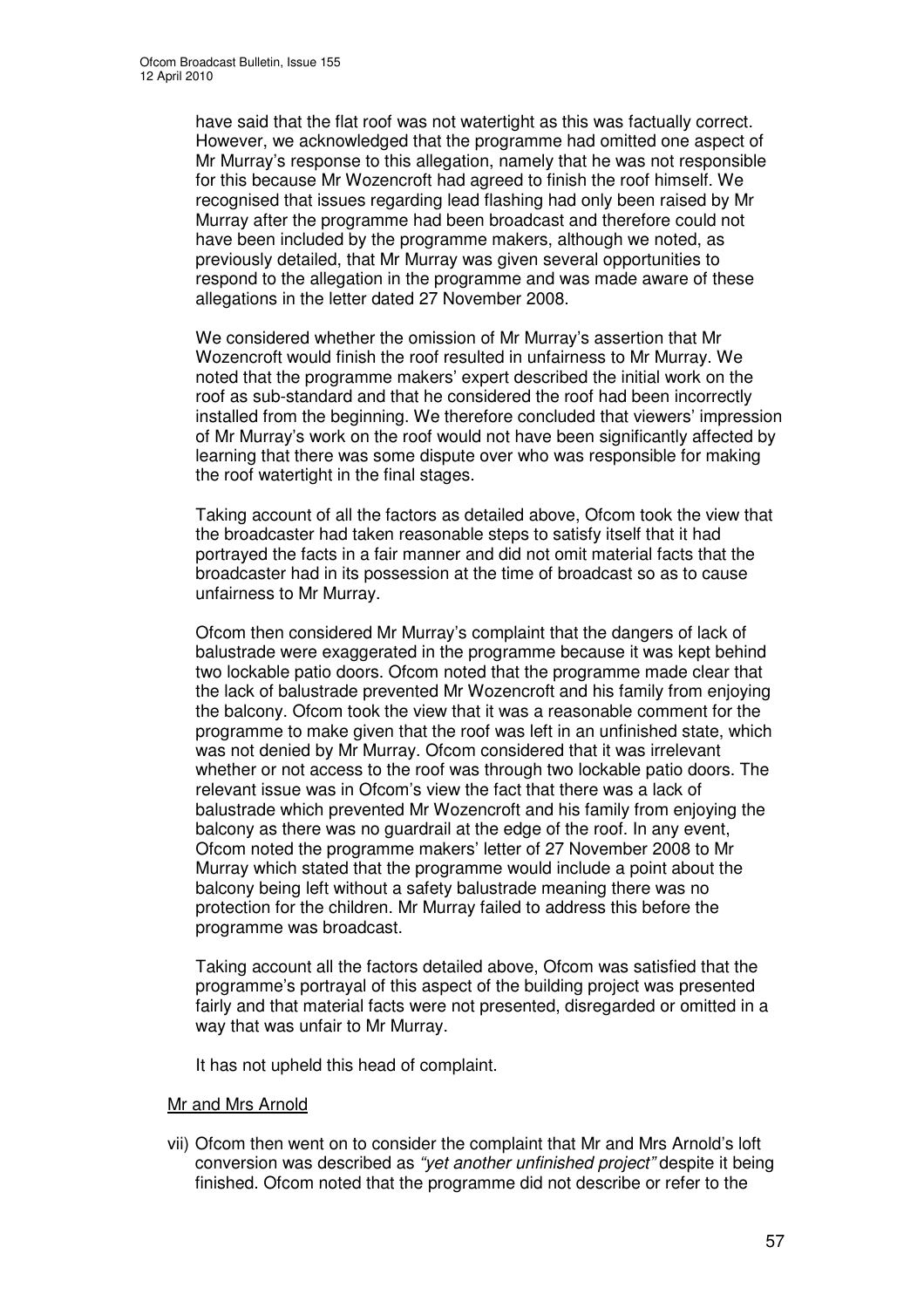project in this way but did refer to problems with the loft conversion. These are dealt with below under heads viii) to x). As the programme did not describe the project in the terms Mr Murray alleges, it was not necessary to further consider this head of complaint and it has not been upheld.

viii)Ofcom next considered the complaint regarding the reference to dangerous windows and the claim that because of these the project had not been signed off by the building inspector, whereas the window installation company repeatedly attempted to carry out remedial works but there were at least five failed appointments and the company could not gain access to do the work.

Ofcom first noted what was broadcast in the programme. The commentary said that: *"Building regs failed the loft extension on amongst other things, unsafe windows, and not enough head height on the stairs"*; and the programme included Mr Murray's comment from his interview that he *"did absolutely nothing wrong"*.

Ofcom also examined the written submissions from the parties. It considered that there was no evidence offered to it to corroborate Mr Murray's assertion that five failed appointments had occurred. Mr Murray did not provide the programme makers with the name of the window company concerned, which meant that they were unable to contact the company to verify whether or not the appointments had been missed. In any event, Ofcom took the view that the programme made clear that unsafe windows were just one of the reasons that Building Regulations failed the loft extension.

Taking into account the factors detailed above, in respect of this head of complaint, Ofcom was satisfied that the broadcaster had taken reasonable steps to satisfy itself that material facts were not omitted or misrepresented in a way that was unfair to Mr Murray.

ix) Ofcom next considered the complaint that the roof work was completed in seven weeks not four months as reported in the programme and that proof was at the local Building Control office.

Ofcom took note of what was included in the programme. Mr Littlewood said that it was normal during a loft conversion for the roof to be exposed for four or five weeks but that Mr and Mrs Arnold said their roof was off for four months during the worst storms of the winter of 2005. This resulted in father and son climbing on the roof to tie up the tarpaulin that was in place in the worst of weathers. The programme also included Mr Murray's comment from his interview that *"the roof was only off for five weeks not the four months the Arnolds say".*

In this regard, there appeared again to be a conflict in the accounts of those concerned as to how long the roof was off. Ofcom considered the evidence on which the broadcaster was relying to support the claims made in the programme before its broadcast. It had relied on the testimony of Mr and Mrs Arnold. Mr Murray had provided some evidence after transmission that he believed proved the roof was off for a shorter period of time than the four months stated in the programme; this evidence appeared open to interpretation. In any event, Ofcom considered that Mr Murray had the opportunity to provide this evidence to the programme makers prior to broadcast of the programme but failed to do so. Ofcom also noted that the broadcaster had in fact included his interview comments in the programme.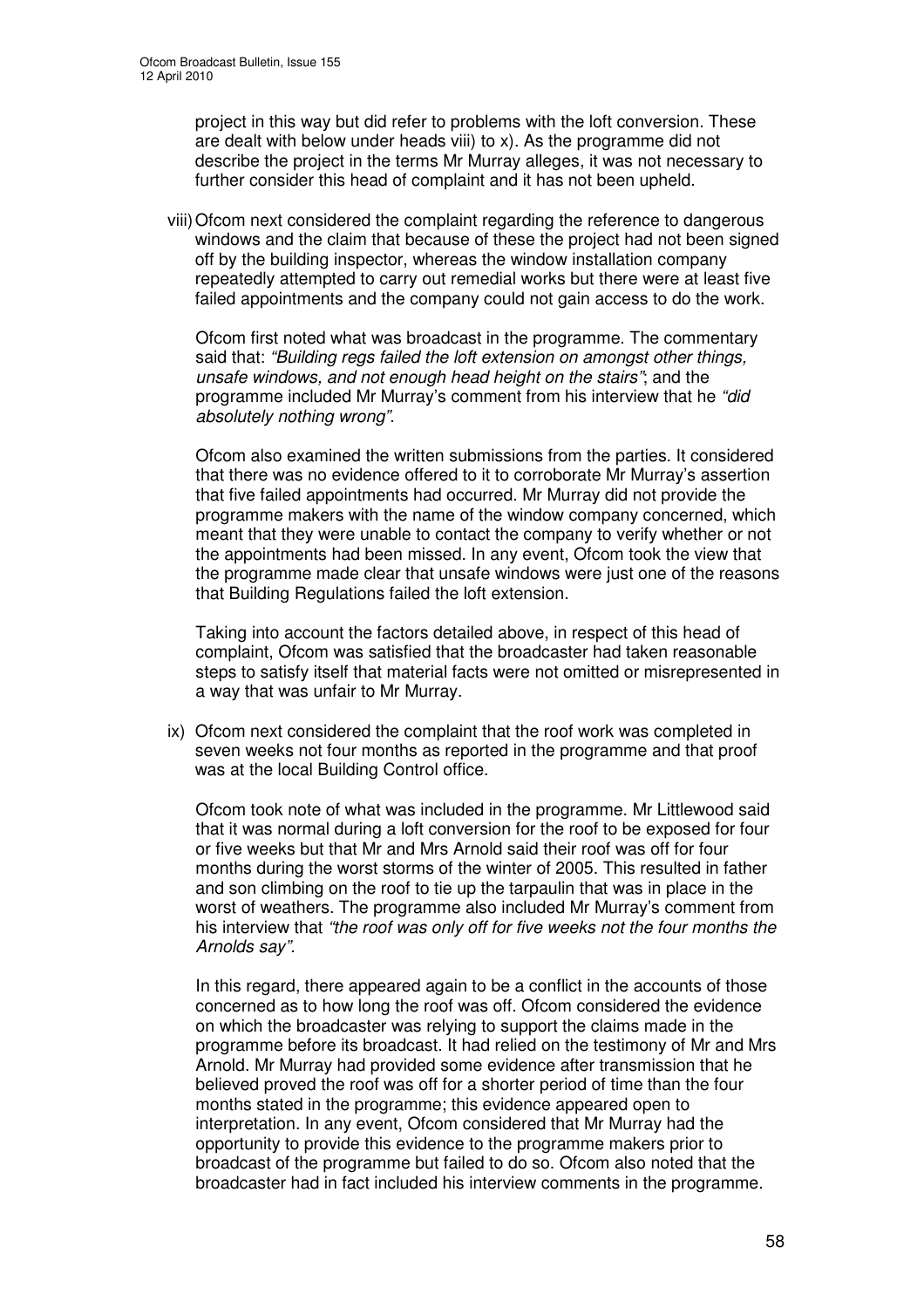Taking into account the factors detailed above, Ofcom was satisfied that the broadcaster had taken sufficient steps to satisfy itself that material facts had not been presented in a way that was unfair to Mr Murray. The programme fairly reflected the interview response they had from Mr Murray at the time of broadcast. Ofcom has therefore not upheld this head of complaint.

x) Ofcom next considered the complaint that the programme did not mention that Mr and Mrs Arnold's ability to pay Mr Murray was under question and that facts about their finances were omitted.

Ofcom took note of what was included in the programme. It said that about £23,500 had been paid by Mr and Mrs Arnold to Mr Murray and that Mr Arnold had re-mortgaged to pay for the work and a bank statement was shown as evidence that he had enough money up front. The programme also included Mr Murray's comments from his interview that *"delays were caused by them not having enough money to pay for the job in the first place"*.

Ofcom noted the impression in the programme that availability of funds was a point of contention and that the programme makers used the bank statement to "prove" that Mr Arnold had the money up front to pay for the works. From the evidence before Ofcom the use of this statement in the programme had the potential to mislead viewers, because in reality not all of these funds were used to pay for the extension and the bank statement did not cover the period when the building work was taking place. From the material available to Ofcom it was clear that some of the cost was met by the value of a motor home offered in payment to Mr Murray which was agreed to in the original building quote.

Nevertheless, Ofcom observed from the material before it that Mr Murray had been paid a substantial sum by Mr and Mrs Arnold for the job, albeit according to him a slightly lower sum than expected (due to the motor home being sold at a reduced rate which in any event was out of the hands of Mr and Mrs Arnold). We considered that any discrepancy in the precise sums would not have materially affected viewers' likely opinion of the situation, namely that Mr and Mrs Arnold were unhappy with the build and with Mr Murray himself. In Ofcom's view, the fact that the bill was not entirely met by funds from the bank loan had been omitted from the programme, but although the programme did not reflect the reality of the situation exactly, Mr Murray had nevertheless been paid, and this was accurately reflected in the programme. Also included in the programme was his own view of the situation given in his interview (that the delays in the build had been caused by the couple's inability to pay).

Taking into account all the factors detailed above, Ofcom was satisfied that the broadcaster had taken sufficient steps to satisfy itself that material facts had not been presented or omitted in a way that was unfair to Mr Murray. It has not upheld this head of complaint.

#### Mr and Mrs Manley

xi) Ofcom next considered the complaint that a reference by Mr Manley to Mr Murray's aggression and bad language was taken out of context and that Mr Murray regretted comments he made but they were spoken after Mr Manley had been very aggressive with his family.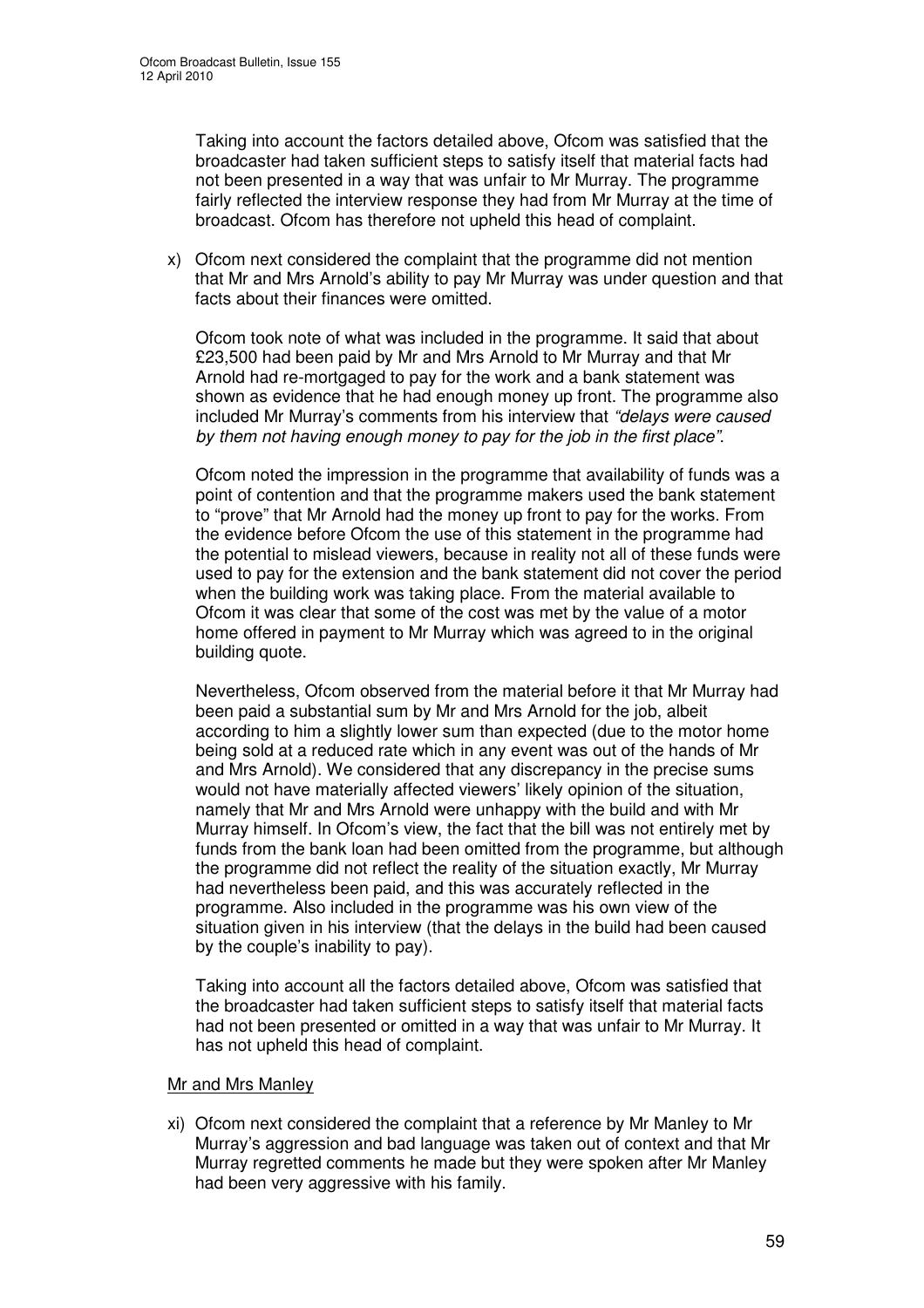Ofcom noted what was included in the programme. Mr Manley said that Mr Murray needed to *"sort out"* the work on his pathway and said that he was *"like a cowboy"*. Mr Manley said that in reply, Mr Murray had said *"you've lost your legs but you don't have to lose your manners"* to which Mr Manley replied *"is this how you treat your customers?"* and that *"the phone line went dead and that's the last I have heard of him"*. From this comment, Ofcom took the view that viewers would have understood that this conversation had taken place over the telephone.

Ofcom noted from unedited material that Mr Murray had been questioned about the anti-slip pathway by Mr Littlewood, and that he did not deny making the personal comment about Mr Manley. Mr Murray defended himself in the interview by saying this was a result of Mr Manley's aggression but he provided no further detail or context to the remark being made. Ofcom then noted that Mr Murray was again given an opportunity to respond to the programme makers' letter of 27 November 2008 which outlined exactly what was to be included in the programme. The letter said that the programme would say, *"When Mr Manley complained to you, your response to him was "you may have lost your legs but you don't have to lose your manners" and then hung up the telephone"*. We noted that Mr Murray had failed to respond to this letter, despite being given an opportunity to do so.

Therefore, in Ofcom's view, it was not unfair for the programme makers to have included the information it had to hand when broadcasting the programme, namely that Mr Murray had made a rude comment to Mr Manley, which Mr Murray did not deny. The broadcaster could be satisfied that reasonable steps had been taken to ensure that material facts had not been presented inaccurately so as to cause unfairness to Mr Murray in the programme as broadcast. Furthermore, Ofcom considers that it would not have materially affected viewer's opinion of Mr Murray to have known that the words were spoken face to face rather than by way of telephone call. Ofcom has therefore not upheld this head of complaint.

xii) Ofcom then considered the complaint that the pathway that was criticised in the programme was just a small part of a much larger job for Mr and Mrs Manley which they were entirely satisfied with, but that this was not mentioned in the programme; furthermore that the insurance company that paid for the pathway works had never taken action against Mr Murray for any "faulty" work he carried out.

Ofcom firstly considered what had been included in the programme as broadcast. It said that an anti-slip pathway needed to be built outside Mr Manley's house as he had lost both legs while on duty in Iraq and was using prosthetic legs to walk, and that this was a specialist job and needed to be done correctly. The programme also alleged that the pathway that Mr Murray laid was condemned by independent experts as the concrete wasn't strong enough and the top was incorrectly applied *"rendering the crucial anti-slip surface ineffective"*, and that it had cost Mr and Mrs Manley's insurance company over seven thousand pounds to make the pathway safe. The programme also included Mr Murray's comments from his interview:

*"Murray has since said that he had to lay the path in bad weather even though he advised against it. He has apologized for the work and said that*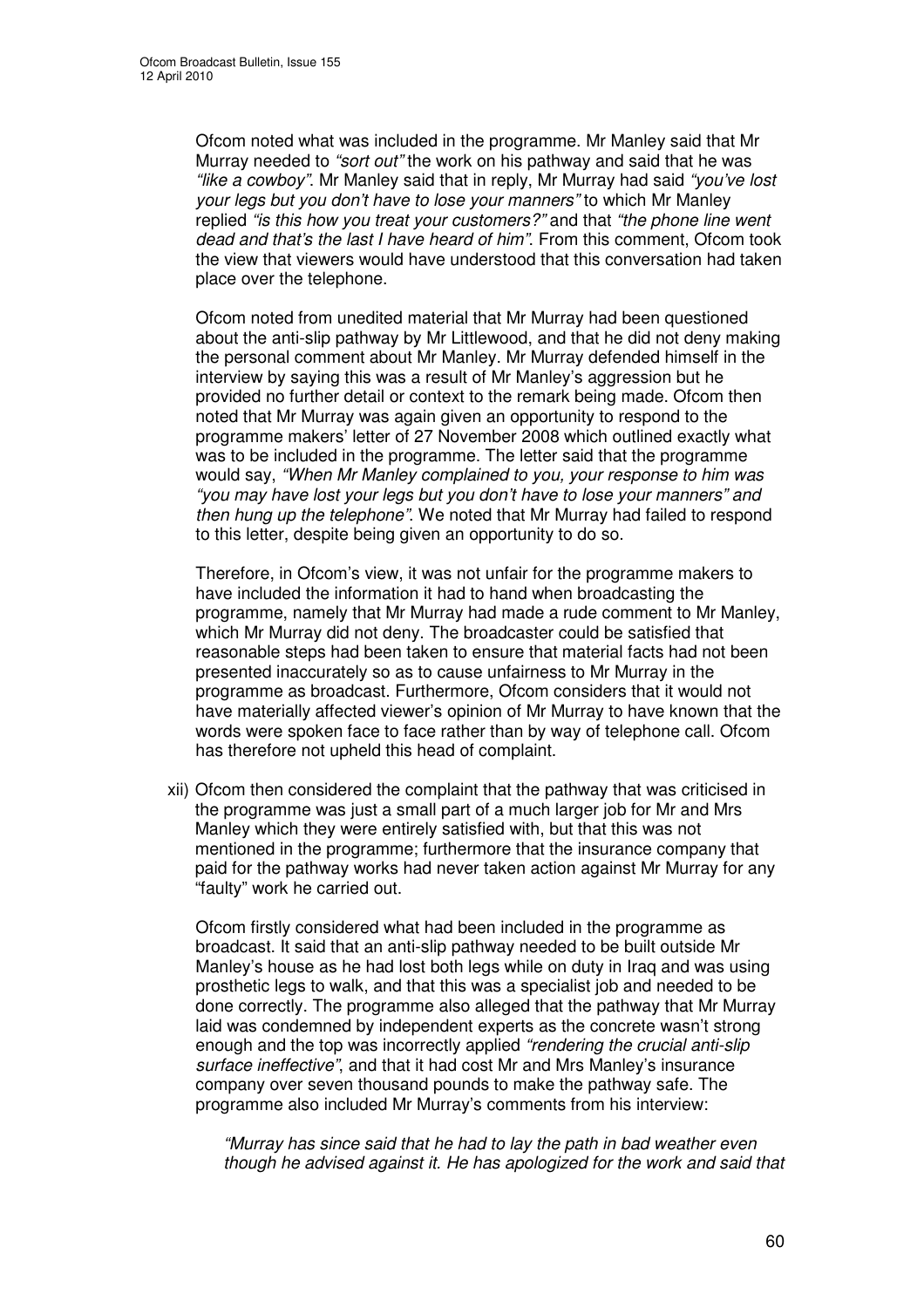*he offered to pay for a specialist company to fix it but the Manleys say they knew nothing about this offer."*

Ofcom noted from the evidence before it that the pathway did in fact need to be re-built and acknowledged that in the circumstances of this case it was important for the work to be done correctly. It also noted that there was a difference between Mr Manley's account of matters and Mr Murray's. As previously stated, it is not Ofcom's duty to decide in matters of differing accounts as to who is right or wrong. Nor is it the role of Ofcom to speculate about the reasons why the insurance company may have decided not to pursue matters with Mr Murray over the reconstruction of the pathway. However, in our view the programme made clear the material facts of this case, that is: that the pathway had to be re-built; and that it cost more than the original price because the insurance company had to employ a specialist to re-do the work that Mr Murray had carried out. The fact that it was part of a much bigger job, satisfactory or otherwise, was, in Ofcom's view, irrelevant as this information was unlikely to have materially affected viewers' opinion of Mr Murray's work on the pathway.

Ofcom considered that the broadcaster had taken sufficient measures (including giving a summary of Mr Murray's response to the allegations) to ensure that material facts had not been presented or omitted in a way that was unfair to Mr Murray.

Ofcom has not upheld this head of complaint.

#### The Building Suppliers

xiii)Ofcom then went on to consider the complaint that the building suppliers' claim in their interview that they refused to deal with Mr Murray because of his poor business record was incorrect because Mr Murray had invoices dating from 2005 to 2008 which proved he was not cut off from trading with them. In considering this head of complaint Ofcom first considered what had been included in the programme as broadcast. The programme included the building suppliers' comments that Mr Murray was very good at convincing them to give him credit, making promises of payment but never paying and eventually liquidating his business to avoid payment. It also included personal remarks about Mr Murray: that he was a *"plausible character"* and people got *"sucked in"*, but that he *"*w*as rude and intimidating"*. They stated that *"he certainly won't be getting materials from us and that's final, that's the end of it...we will never see a penny of our money".*

Ofcom noted from the submissions before it that subsequent to the broadcast of the programme Mr Murray had provided copies of invoices that he believed proved the suppliers had continued to trade with him. However, it appeared that there was some dispute that these were in fact proof of his trading, and some may have been receipts for cash sales rather than evidence of materials supplied on account. This did not provide any evidence that the inclusion of comments in the programme by the building suppliers that they would not deal with Mr Murray again were inaccurate. In any event, Ofcom noted that Mr Murray had not supplied any of this proof, genuine or otherwise, when offered an opportunity to do so by the programme makers before the programme was broadcast, in particular in the programme makers' letter of 27 November 2008. In these circumstances, Ofcom was satisfied that the broadcaster had taken reasonable steps to satisfy itself that facts as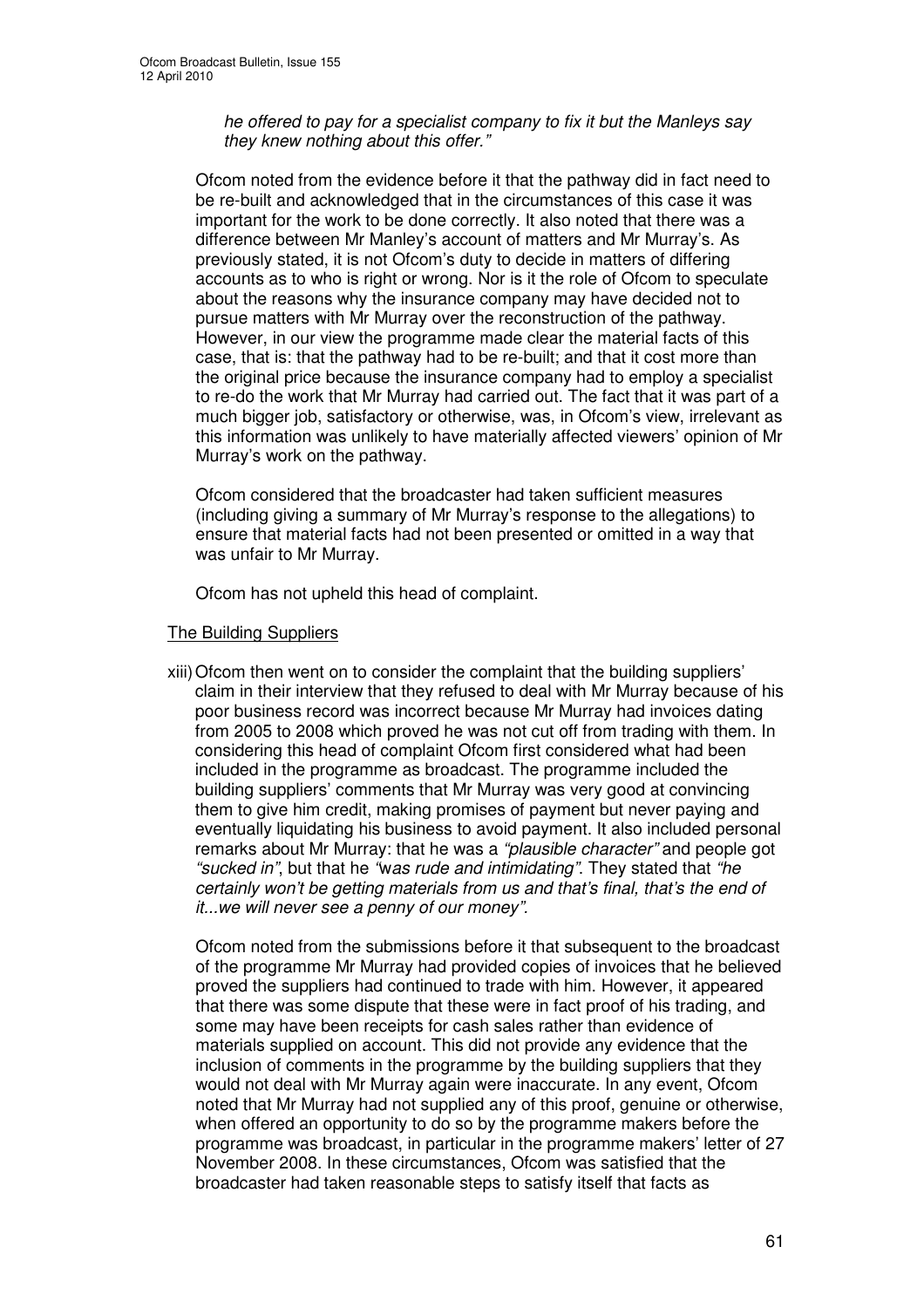broadcast in the programme were not presented inaccurately that were materially misleading so as to be unfair to Mr Murray.

Ofcom has accordingly not upheld this complaint.

b) Ofcom then went on to consider the complaint that Mr Murray was not offered an opportunity to respond; that, despite agreeing to a controlled interview with his solicitor, he was doorstepped for an interview, where the presence of a security guard implied that he was a violent and dangerous man; and that in tricking him the suggestion was that he was hard to get hold of and uncooperative.

In considering this head of complaint, Ofcom had regard to Practice 7.11 of the Code which states that "if a programme alleges wrongdoing or incompetence or makes other serious allegations, those concerned should normally be given an appropriate and timely opportunity to respond". The guidance that accompanies Practice 7.11 of the Code, also states that "an individual needs to be given sufficient information concerning the arguments and evidence included in the programme to enable them to respond properly". It goes on to explain that "the programme should fairly represent the substance of any response but it is not normally necessary, in the interests of fairness, to reproduce it in its entirety". Ofcom also had regard to Practice 8.11 of the Code which states that "doorstepping for factual programmes should not take place unless a request for an interview has been refused or it has not been possible to request an interview, or there is good reason to believe that an investigation will be frustrated if the subject is approached openly, and it is warranted to doorstep".

Ofcom considered that serious allegations were going to be made in the planned programme and therefore an "appropriate and timely" opportunity to respond to the allegations should normally be given by the broadcaster. Ofcom first considered the steps the broadcaster took to help to ensure that Mr Murray had been offered this opportunity.

On the evidence before Ofcom, this took the form of a series of exchanges of correspondence leading up to Mr Murray's doorstepped interview.

On 3 September 2008 the programme makers wrote to Mr Murray explaining they were making a new television series with the working title of *Cowboy Builders,* of which one episode centred on allegations about him and that they wished to offer him an interview on camera to give him *"an opportunity to respond to these allegations in the interests of accuracy and in order that the programme fairly reflect(*ed*) your position".* It outlined the criticisms they planned to include, in particular those of Mr and Mrs Wozencroft, Mr and Mrs Arnold, former employees and suppliers. The letter also mentioned the programme makers' investigation of Mr Murray's liquidation of various companies and gave Mr Murray seven days to respond, that is, by 10 September 2008.

A series of further exchanges took place including a letter dated 15 September 2008 from Mr Murray's solicitors that said it was Mr Murray's *"intention to respond substantively to the defamatory allegations set out in the letter of 3 September 2008* (…) *in due course"*.

On 24 September 2008 a further letter was sent by the programme makers to Mr Murray outlining further issues regarding damp proof and structural problems at Mr and Mrs Wozencroft's house that had arisen since its initial letter of 3 September 2008, made apparent after examination by their damp proof and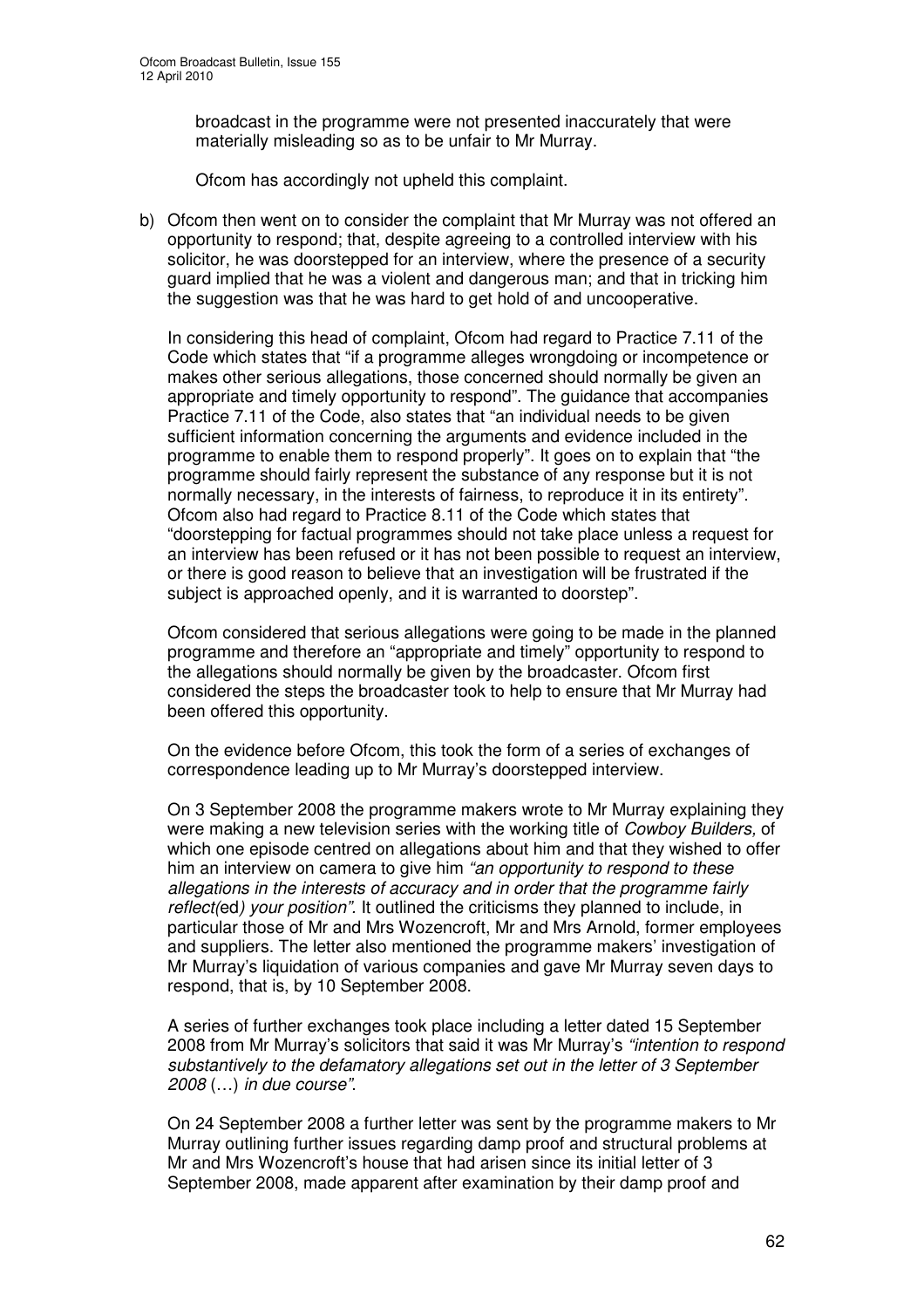structural engineer experts. Again it asked for Mr Murray's response and offered a period of seven days to respond. It concluded that if a response was not received by 2 October 2008 it would *"reluctantly be forced to conclude that your client does not wish to provide a response".* In these circumstances and in the absence of any response, a doorstepped interview took place with Mr Murray on 4 October 2008. Mr Murray then provided a written response dated 10 October 2008.

Ofcom then noted a final letter from the programme makers dated 27 November 2008 outlining exactly what allegations were to be made in the programme and how they intended to reflect Mr Murray's responses. The letter offered him an opportunity to make any further comments with a final deadline of 5 December 2008.

As detailed above, it is clear that the programme makers provided several opportunities to Mr Murray to give his response either by way of letter or filmed interview. Ofcom noted that Mr Murray wrote of his intention to respond *"in due course"* in a letter dated 15 September 2008, but that there did not appear to be any evidence that a date for a formal interview was suggested or set. As the programme makers' attempts to obtain a response to allegations in connection with their investigations appear to have been frustrated by Mr Murray's lack of action, Ofcom considered that it was reasonable for the programme makers to have concluded that a doorstepped interview was an appropriate step for them to have taken to ensure he had been given an opportunity to put his views across. Ofcom noted that the interview was extensive and covered a wide range of subjects, only some of which were relevant to the allegations that were eventually included in the broadcast programme. In any event, the programme makers had advised Mr Murray on two previous occasions the basis of the intended allegations to be made in the programme, so that the substance of the questioning in his interview would not have been completely unexpected.

In terms of the implication that Mr Murray was a violent and dangerous man, Ofcom considered the presence of the security guard at the doorstepped interview, and the relevant reference by Mr Littlewood when the guard was shown on screen:

#### *"I don't think Murray will be aggressive on camera, but my team aren't taking any chances."*

In Ofcom's view, this reference could have implied uncertainty about Mr Murray's disposition. However, given that the decision to have a security guard present at the interview was based on the comments that participants in the programme had made up to that point, and the difficulty that the programme makers had experienced in contacting Mr Murray, Ofcom considered that the reference was more likely to be understood as an explanation of why the security guard was present. In the event, Mr Murray was interviewed in a calm and reasoned manner and the security guard was redundant, all of which was clearly reflected in the broadcast programme. Revealing the presence of the security guard in the programme as broadcast was therefore unlikely, in our view, to have unfairly created the impression that Mr Murray was a violent and dangerous man.

Ofcom concluded, therefore, that the programme makers had taken extensive steps to ensure that Mr Murray was given an opportunity to respond to the programme's allegations. We did not consider that giving Mr Murray a further opportunity to respond in the form of a doorstepped interview, or revealing the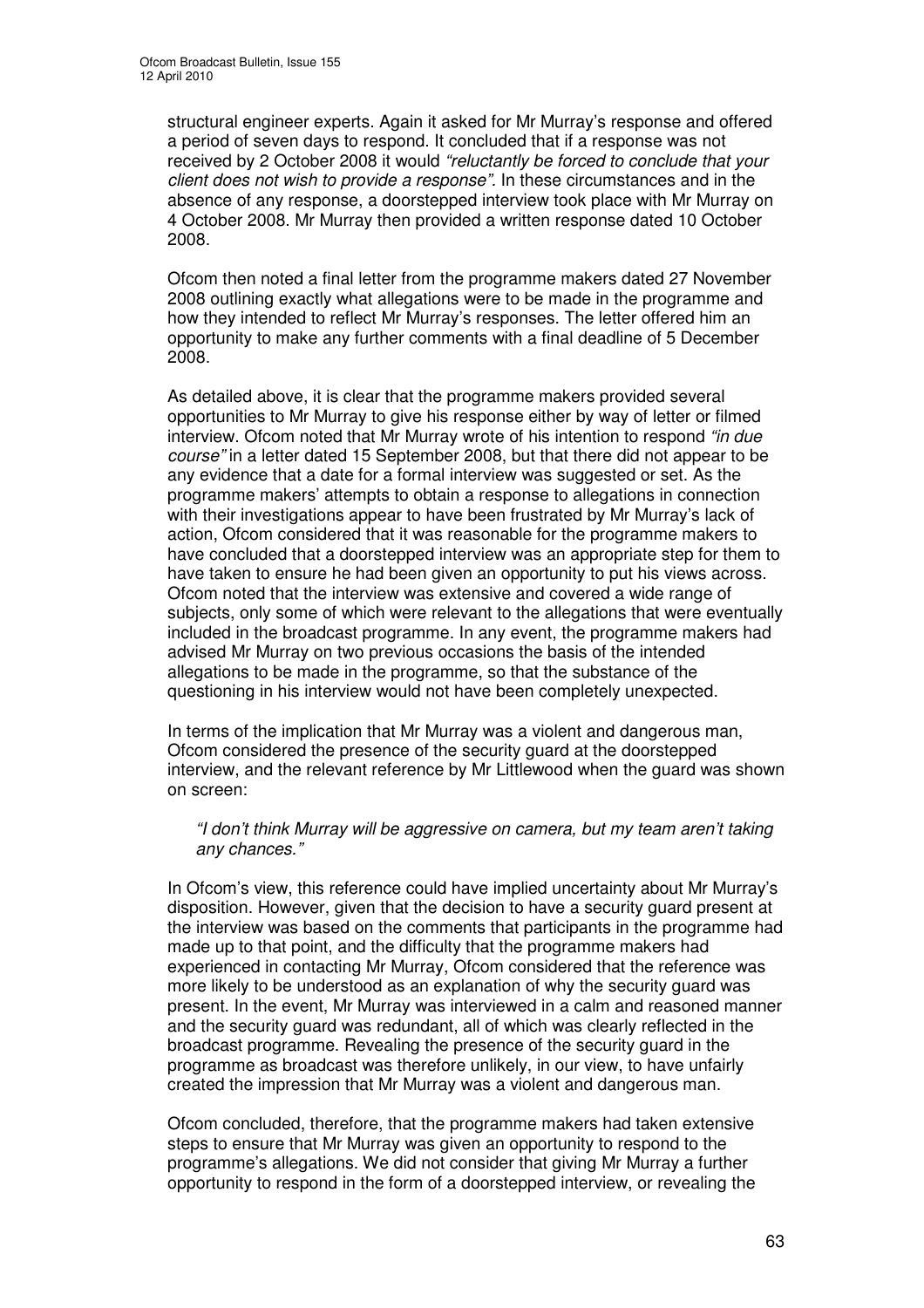presence of a security guard at that interview in the programme as broadcast, resulted in unfairness to him. Ofcom has not upheld this head of complaint.

- c) Ofcom next considered the complaint that the programme was unfairly edited in that:
	- i) Mr Murray's interview to camera was unfairly edited. Despite answering all of the questions asked of him in a 50 minute interview it was reduced to three minutes in the programme as broadcast. This resulted in his responses to the accusations and inaccuracies not being fully explained.

Ofcom took into account Rule 7.1 of the Code and Practice 7.6 which states that when a programme is edited, contributions should be represented fairly.

Ofcom firstly considered the responses Mr Murray had given that were included in the programme. At three points in the programme, a summary of his comments was provided by Mr Littlewood. These were in respect of: Mr Manley's anti-slip pathway; the time the roof was off at Mr and Mrs Arnold's house and their alleged dispute with monies; and Mr Murray's opinion on the situation at Mr and Mrs Wozencroft's build (as detailed in heads i, v, ix, x and xii). It also noted that footage from his filmed interview was included towards the end of the programme and this amounted to around three minutes.

Ofcom notes that deciding what to include or exclude from a programme is a matter of editorial discretion, provided the broadcaster complies with its obligation to ensure that the programme as broadcast does not result in unfairness. In this particular case, as outlined earlier, Mr Murray's responses were fairly included in the programme as broadcast, as appropriate to the subject matter in the broadcast programme. The broadcaster was entitled to edit the responses it had in its possession provided that this did not result in unfairness. As outlined in head a) above, Ofcom found that the broadcaster had acted reasonably in this regard. Taking into account these factors Ofcom found that Mr Murray's opportunity to respond to the programme's allegations was fairly summarised in the programme as broadcast and it has not upheld this head of complaint.

ii) Finally Ofcom considered the complaint that the interview with the timber suppliers was unfairly edited in that positive points made were omitted from the programme. The claim that he still owed them over £16,000 was inaccurate as this was brought about by their supply of sub-standard timber, resulting in cost to Mr Murray to remedy the job.

Ofcom firstly considered what had been reflected in the programme. The Timber Suppliers said that he was very good at *"spinning out"* promises of payment, but that payment was never made and then Mr Murray would wind his business up still owing the money. Mr Murray owed them over £16,000. They also said he was a very plausible character and people got *"sucked in"* but that he could really shout, was rude and intimidating and quite scary. They also said they did not want to supply materials to him as they *"would never see a penny of our money"*.

Ofcom then viewed the unedited material to assess whether the programme fairly reflected the substance of the interview. It noted one of the timber yard owners said that *"he's never, ever shouted or been rude to me"*, and that this statement had not been included in the programme. Ofcom also noted that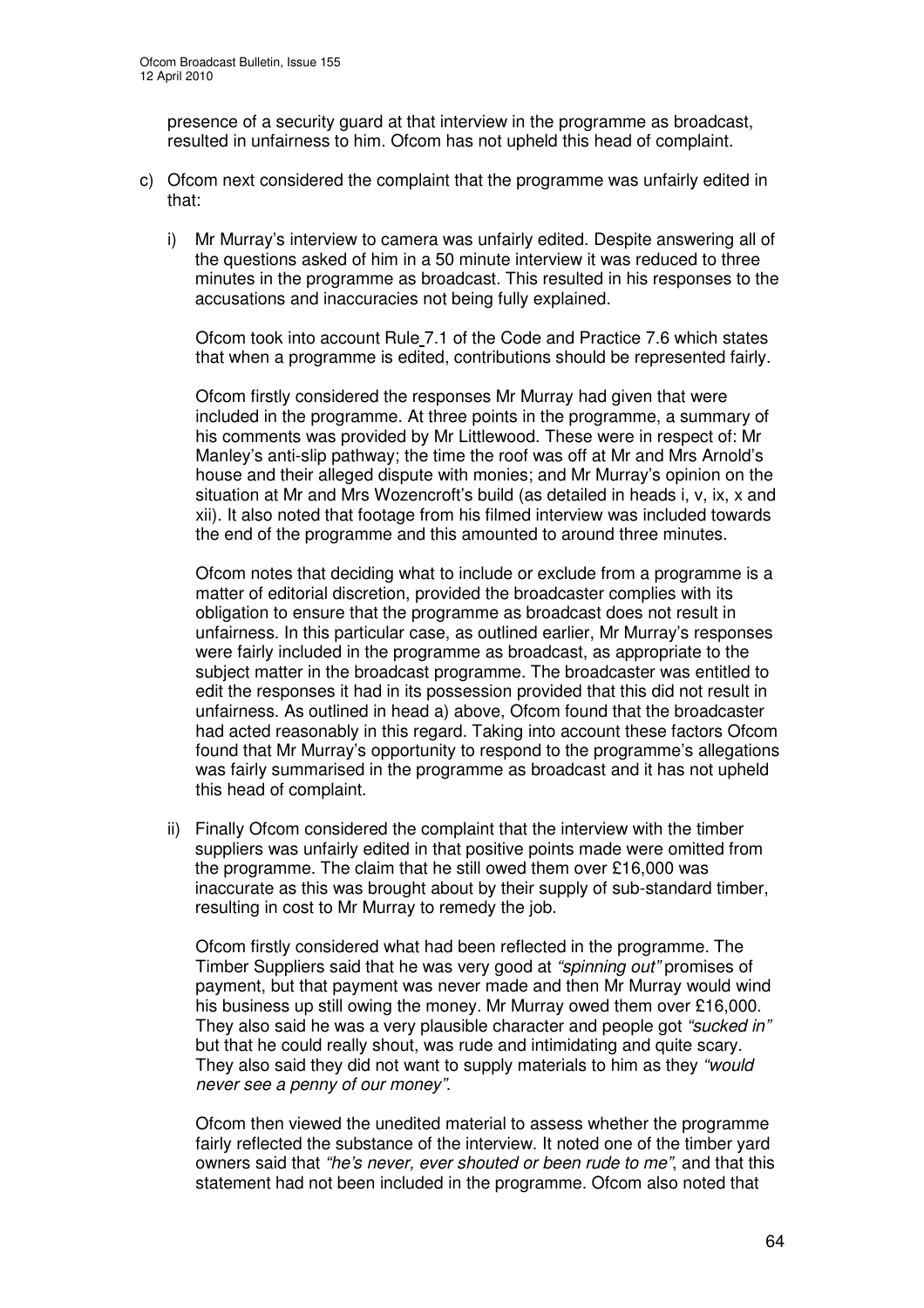the same person had then said that that she'd *"seen the bad side of him"* and that she'd *"never heard a man shout like he could shout"*.

Ofcom considered that the overall substance of the unedited interview was that the timber yard owners had been caught out financially many times by Mr Murray, and that he was rude, intimidating and scary. Only one comment, as detailed above, suggested that Mr Murray could be pleasant.

Ofcom considered whether the failure to include an isolated, positive comment would have the potential to mislead viewers and lead to unfairness to Mr Murray. Ofcom took into account that the same person also said Mr Murray was intimidating and she had heard him shout and that the positive comment was only a small part of an extended interview which focused in the main on Mr Murray's poor credit record and his persuasive and sometimes forceful ways of working.

Finally, Ofcom noted that, in the programme makers' letter of 27 November 2008, it was outlined to Mr Murray that he would be described as "scary, rude and intimidating" by the building suppliers and Mr Murray failed to respond to that letter.

Taking into account all the factors as detailed above, in the circumstances Ofcom considered it was not unfair not to include this one point given the general message of the interview as a whole.

With regard to any inaccuracy in respect of the outstanding £16,000, Ofcom considered what had been broadcast in that regard. The programme said that Mr Murray had *"took us for £16,079.50"*. Ofcom then looked at the evidence before it. It noted Mr Murray had not provided any material to prove that the timber suppliers had agreed to write off the debt because it was for substandard timber. It also noted that in submissions provided after the programme was broadcast, that dates on the letters did not appear to tally. The timber suppliers had said that only a small proportion of this unpaid amount was in respect of substandard timber.

As before, Ofcom noted there was a difference in the accounts of Mr Murray and the timber suppliers as to what the £16,000 bill was for. It is not for Ofcom to decide in matters of conflicts of evidence but only to decide whether any unfairness has been caused as a result of broadcast programmes. In this case, the programme makers' letter of 27 November 2008 clearly outlined that the programme would say that Mr Murray owed the timber suppliers over £16,000 and this was not disputed prior to the programme's broadcast despite the opportunity afforded to Mr Murray to do so. Taking into account these circumstances, it is Ofcom's view that it was not unfair for the programme makers to include this allegation in the edited interview with the timber yard owners that appeared in the programme as broadcast. Ofcom concluded that the interview had not been edited in such a way as to cause unfairness to Mr Murray and we have not upheld this head of complaint.

#### **Accordingly Ofcom has not upheld Mr Murray's complaint of unfair treatment in the broadcast of the programme.**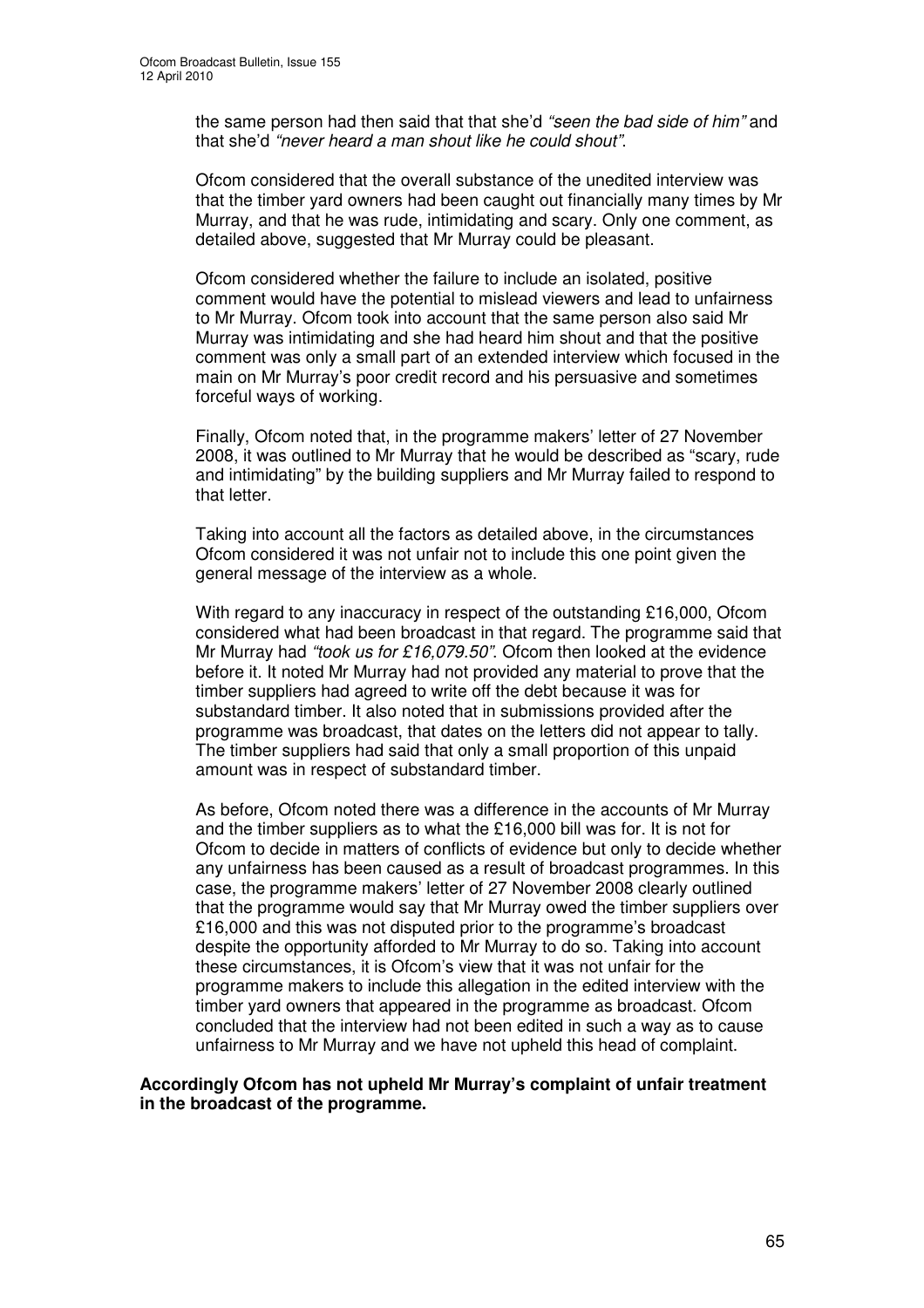# **Not Upheld**

# **Complaint by Paris Smith Solicitors on behalf of Mr Massoud Yeganegy and Roxan Construction Limited**

*Inside Out, BBC1 South, 21 January 2009*

**Summary:** Ofcom has not upheld this complaint of unfair treatment made by Paris Smith Solicitors on behalf of Mr Massoud Yeganegy and Roxan Construction Limited.

BBC1 South broadcast an edition of its regional current affairs programme, *Inside Out*, which included a report about a struggling local Cuban-themed bar, Havana. The report looked specifically at the publicans who ran the bar, and the problems they were having with their new landlords, Mr Yeganegy's company Roxan Construction Limited.

In summary, Ofcom found the following:

- The report did not unfairly present Mr Yeganegy as an unscrupulous property owner using underhand tactics, as these were clearly presented as the views of the publicans.
- The report did not "personalise" the issues unfairly by referring to the landlord and tenants – both limited companies – by their individual names throughout.
- The report presented specific facts about the dispute accurately and fairly, and the broadcaster took reasonable steps to satisfy itself of the accuracy of factual allegations.
- The complainants were given an opportunity to respond. Their response was then presented fairly throughout the report.
- The report fairly presented both sides of a dispute over negotiations to sell the bar's tenancy to Roxan Construction Limited.

#### **Introduction**

On 21 January 2009, BBC1 South broadcast an edition of *Inside Out*, a regional current affairs and investigative programme. The programme included a report about a Cuban salsa bar named "Havana" in Southsea, Portsmouth. The reporter said that the bar had been *"losing all its trade to the city centre"* and that *"To make matters worse, the publicans are now in a bitter dispute with their landlord"*.

The report set out some of the problems that were causing the business, run by publicans, Mr Ali Nazaripour and Mr Kamal Behdoost ("the tenants"), to struggle.

The reporter explained that:

*"Salsa night aside, the pub is often very quiet. So, 20 months ago, the brewery decided to sell the building to a high-profile property developer: Massoud Yeganegy."*

Mr Yeganegy is the Managing Director of Roxan Construction Limited ("Roxan"), the company which bought the bar. The programme included footage showing the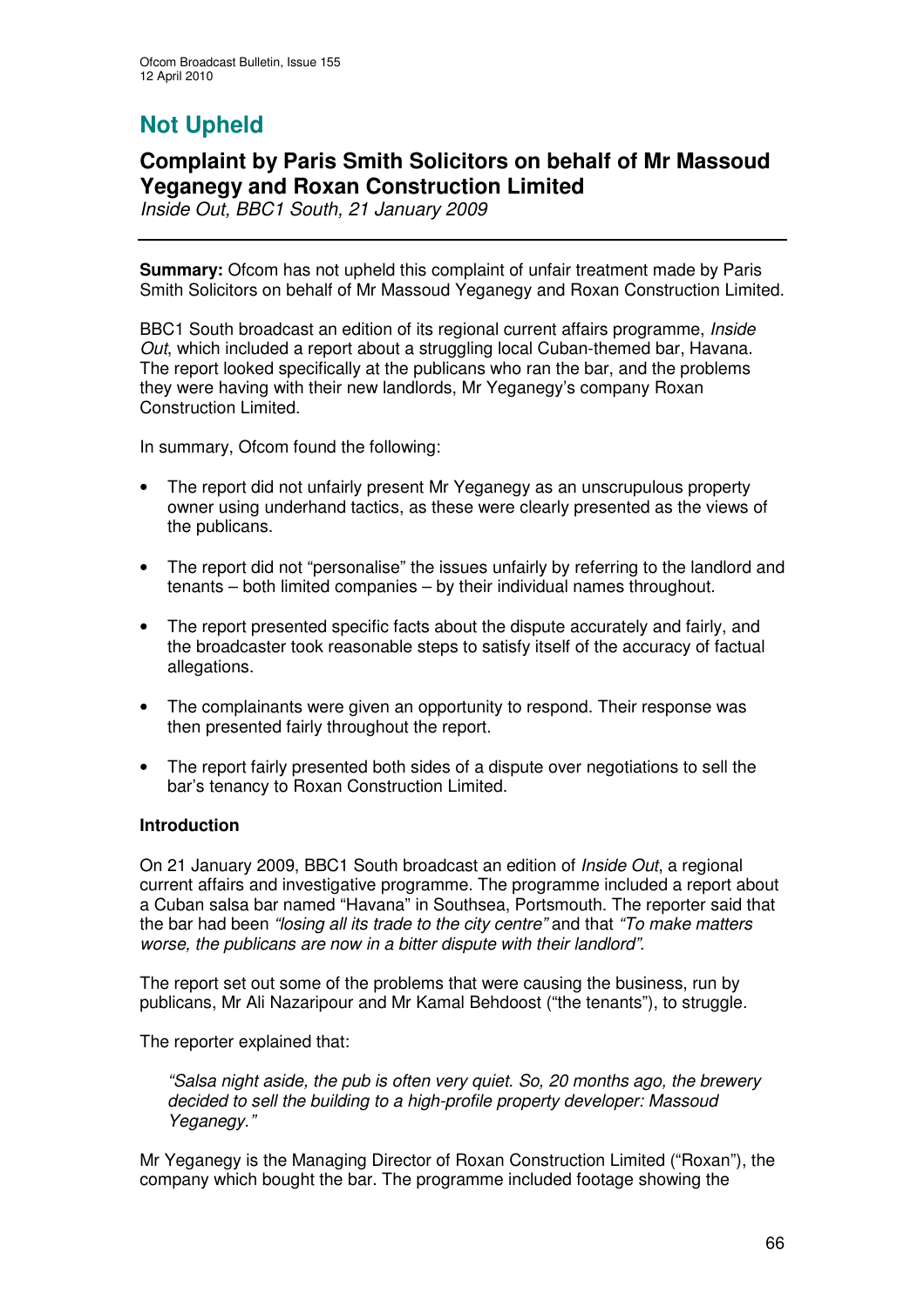reporter using a laptop computer to view the Roxan website, and focusing on the company logo and a number of website images of Mr Yeganegy.

The report outlined a number of disputes between the tenant and landlord, including aborted negotiations to buy out the tenancy leasehold; a rent increase; the price of the insurance premium and an interim schedule of dilapidations.

The report ended with Mr Behdoost saying that the stress of running the business, these experiences and their toll on his private life could force him to quit.

Paris Smith Solicitors ("Paris Smith") complained to Ofcom on behalf of Mr Yeganegy and Roxan that they were treated unfairly in the programme.

#### **The Complaint**

#### **Mr Yeganegy and Roxan's case**

In summary, Paris Smith complained on behalf of Mr Yeganegy and Roxan that they were treated unfairly in the programme as broadcast in that:

- a) Mr Yeganegy and Roxan were portrayed as unscrupulous property owners as a result of the inclusion of a number of untrue, unfair claims about them. In particular:
	- i) The report portrayed the Mr Yeganegy as an unscrupulous property owner attempting to force tenants in a public house out of those premises *"by underhand tactics and legal threats"* so that *"he does not have to buy them out"*.

By way of background, Paris Smith said that the tenants, Mr Behdoost and Mr Nazaripour, were still in possession of the property and trading and there were no court proceedings against them seeking possession.

- ii) No mention was made at any time during the report that the landlord and tenant of the property were both limited companies. The report sought to personalise the issues as between the personalities involved.
- iii) Irrelevant footage from a previous television programme was used to support the view that Mr Yeganegy is a *"high profile property developer"* who was not prepared to take part in the report.
- iv) The programme makers unfairly portrayed the negotiations by presenting the tenants' point of view, irrespective of the material provided to them on Roxan's behalf by Paris Smith.

The report suggested that the tenants believed Mr Yeganegy had offered them £200,000 to buy out their lease following his purchase of the freehold. The tenants believed this offer was subsequently withdrawn. Paris Smith disputed this account, saying that the only negotiations to acquire the leasehold resulted in offers which were rejected by the tenants.

By way of background, Paris Smith said the programme makers were made aware of the sequence of events in its letter to them dated 5 December 2008, sent before the programme was broadcast.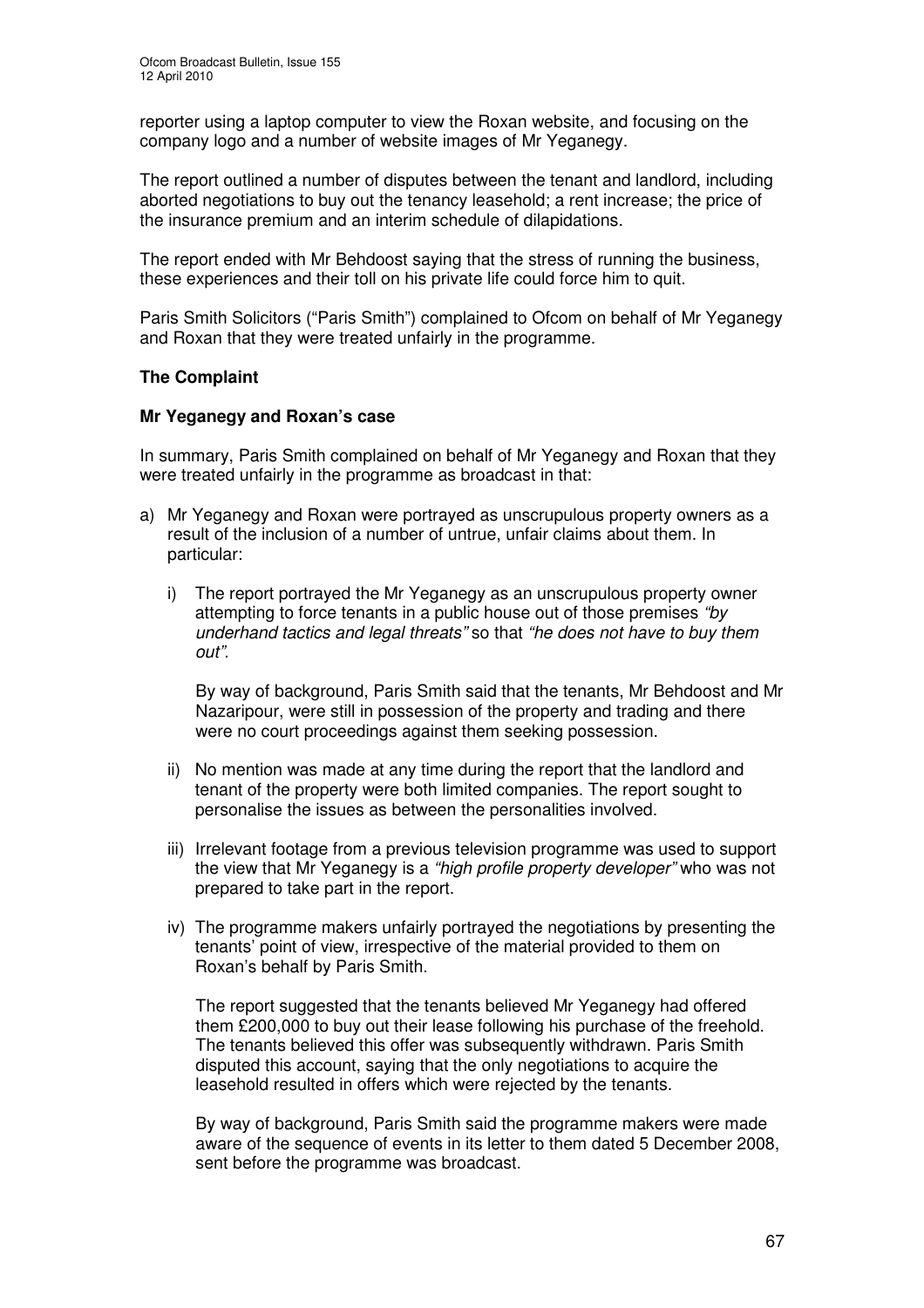- v) The report unfairly gave the impression that the landlord was planning to redevelop the building by including the tenants' view that this was the reason for the landlord's behaviour. Roxan has no current intention to redevelop the public house site and the programme makers were made well aware of this from Paris Smith's letter to them dated 5 December 2008.
- vi) The report included the false allegation that *"the first thing Mr Yeganegy did was to demand an increase in rent from £35,000 to £65,000 to bring us to our knees and to ruin the business"*. This allegation was included despite the alternative explanation provided by Paris Smith in its letter to the programme makers dated 5 December 2008. The programme makers made no reference to these facts. Additionally, the rent was subject to an independent rent review and the allegation that it was an underhand tactic was wrong.
- vii) The report unfairly implied that the landlord asked the tenants for *"double the amount of insurance"* as another *"underhand [tactic] or legal threat"* to seek to obtain possession of the premises from the tenants without paying them.

By way of background, Paris Smith said that it had informed the programme makers that the tenant was mistakenly invoiced for an incorrect amount and was now actually charging a substantially reduced insurance premium. This fact was made very clear to the programme makers prior to the broadcast but was not mentioned at any time during the report.

viii)The report unfairly implied that when Mr Yeganegy served a schedule of dilapidations containing an expensive list of minor faults, he did so to put pressure on the tenants.

By way of background, Paris Smith said the programme makers omitted to make clear that the schedule was drawn up by a firm of independent chartered surveyors and it included only items of repair which could be legitimately included in a schedule served part way through the lease. It also omitted to say that Portsmouth City Council had already made complaints about the state of the building and parts of it being used for unauthorised purposes. These facts were presented to the programme makers in the letter dated 5 December 2008 but were ignored.

#### **The BBC's case**

In summary, the BBC responded to the complaint of unfair treatment made on Mr Yeganegy's and Roxan's behalf by Paris Smith as follows:

i) The BBC addressed the complaint that the report portrayed the Mr Yeganegy as an unscrupulous property owner attempting to force tenants in a public house out of those premises *"by underhand tactics and legal threats"* so that *"he does not have to buy them out"*.

The BBC said that the programme did not state that Mr Yeganegy was trying to force out the tenants. Rather it reported that this was the view of the tenants:

*"They believe he's trying to force them out...using underhand tactics and legal threats so he doesn't have to buy them out of their tenancy."*

The BBC said that it was important to note, in this respect, that this report was about a dispute between tenants and landlord which threatened to lead to the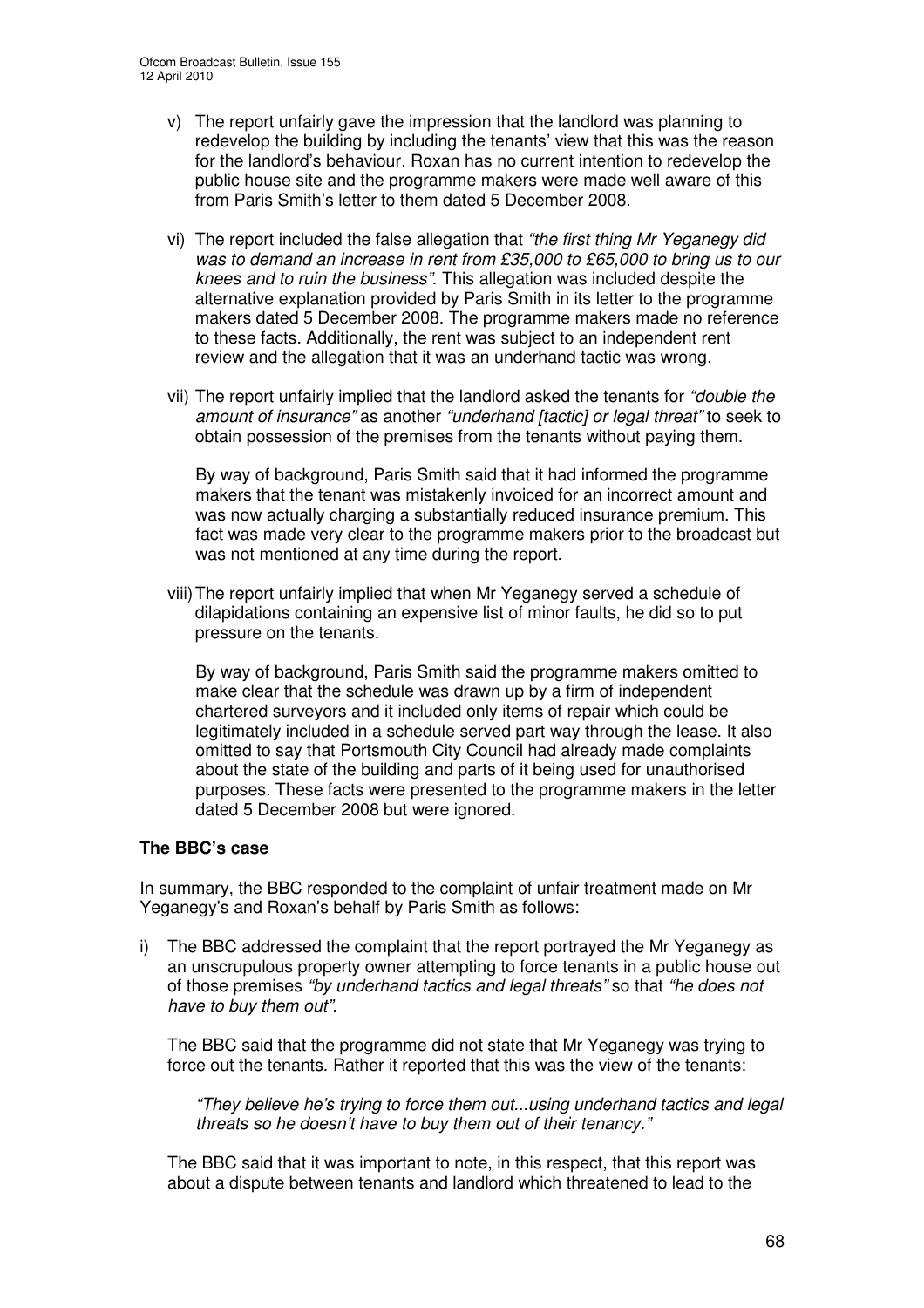closure of a highly individual and unusual entertainment pub in Portsmouth. It was this that gave the story strong local interest. The BBC said that in reporting a dispute, the rival claims of those involved have necessarily to be ventilated and in this case both sides of this particular claim were: the tenants' claim that Mr Yeganegy was using underhand tactics and Mr Yeganegy's claim that this was not so. What support there was for the rival claims was also incorporated: on the tenants' side an idea of some of the changes brought in after Mr Yeganegy bought the freehold of the property (for instance the rent increase from £35,000 to £65,000 per annum) and the legal communications from Paris Smith which gave rise to their belief that they were being pressurised, and on Mr Yeganegy's side the not unpersuasive argument that:

*"It's in (Roxan Construction's) interest to receive a rental income. Market conditions and the fact that the building is listed mean that it is not presently economic to develop."*

Overall, therefore, the BBC said that it did not agree that the programme adopted the view expressed by the publicans and was thus unfair to the complainants. The BBC said that the programme merely set out the two sides of a dispute the unfolding of which was of considerable local interest.

ii) The BBC responded to the complaint that no mention was made at any time during the report that the landlord and tenant of the property were both limited companies and that it sought to personalise the issues as between the personalities involved.

It said that it did not understand how the portrayal of this dispute in terms of the individuals involved may have resulted in unfairness to Mr Yeganegy unless he was arguing that it was unfair to associate him with the actions of the company that he controlled. The BBC noted that he did not argue this and added that correspondence to the tenants from Roxan was personally signed by Mr Yeganegy.

iii) In response to the complaint that irrelevant footage from a previous television programme was used to support the view that Mr Yeganegy was a *"high profile property developer"* who was not prepared to take part in the report, the BBC replied as follows:

The BBC said that it did not accept that use of this footage, from *Homes Under The Hammer*, resulted in any unfairness to Mr Yeganegy. In the clip used Mr Yeganegy was asked *"You're a bit of a property developer, aren't you?"* He replied *"Yes, that's right"*.

Whatever the impression given by this, the BBC said that it saw no unfairness in presenting a description of Mr Yeganegy to which he himself had assented.

The BBC said that it did not accept that the content of the footage portrayed Mr Yeganegy unfairly. It said that it was a fact that Mr Yeganegy was not prepared to be interviewed for *Inside Out*, and unfairness could hardly result from conveying or reinforcing a truth.

iv) In response to the complaint that the programme makers unfairly portrayed the negotiations by presenting the tenants' point of view, irrespective of the material provided to them on Roxan's behalf by Paris Smith, the BBC replied as follows: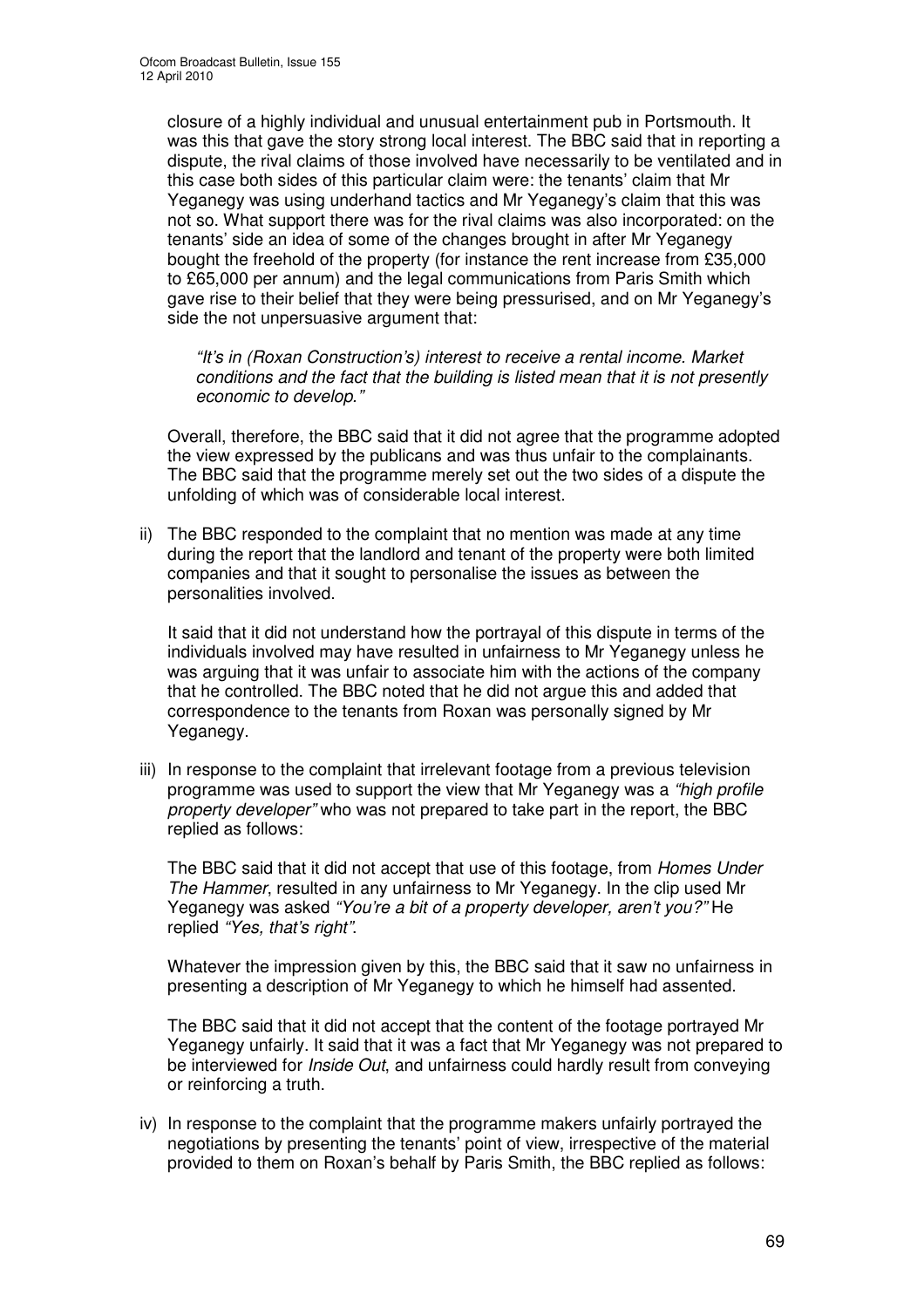The BBC said that, as it had pointed out in its letter of 15 December 2008 to Paris Smith in response to their letter of 5 December 2008, options for the purchase of the tenancy were set out in a letter from Roxan to the tenants on 15 March 2007. The second option suggested by Roxan was purchase of the tenancy for £200,000 without conditions. The tenants believed that agreement was reached on this option at a subsequent meeting and that it was sealed with a handshake.

The BBC said that the fact that agreement was reached was supported by a letter from Paris Smith, on behalf of Mr Yeganegy, to the tenants on 28 March 2007 and before the verbal agreement was reached, which said:

"If we do not hear from you by Monday 16 April 2007 we may assume that you are not interested in our offer and we would withdraw our offer to purchase the freehold."

The BBC said that as Roxan did go ahead with the purchase of the freehold, it was reasonable to take this as supportive of the tenants' claim that agreement had been reached.

The BBC said that the tenants had said that subsequently, however, in a telephone conversation, Mr Yeganegy attempted to modify the terms of the agreement to make the purchase of the tenancy subject to planning permission being obtained to develop the property. This had formed option A in a letter of 15 March 2007, though with a higher price, £300,000 attached, to reflect the added value of the tenancy. The BBC said that the tenants felt that Mr Yeganegy was now trying to obtain the enhanced tenancy for the lower price. His insistence on this new condition represented, effectively, a withdrawal of the original agreed price. The BBC said that the claim in the programme, therefore that the offer of £200,000 for the tenancy was withdrawn was accurate and fair.

v) The BBC then turned to the complaint that the report unfairly gave the impression that the landlord was planning to redevelop the building by including the tenants' view that this was the reason for the landlord's behaviour.

The BBC said that the complainants had provided no basis for the claim that it reflected unfairly upon Mr Yeganegy to suggest that he intended to redevelop the pub once he had obtained vacant possession. In any case, it was clear from the letter of 15 March 2007 to the tenants, signed by Mr Yeganegy, that this was precisely what was intended at the time that he was proceeding to purchase the freehold to the property. The letter, explaining the terms of option A to resolve the purchase of the tenancy, said:

"We pay you £300,000 to surrender the lease, with £150,000 of this to be released to you as soon as we complete the purchase and you hand over to us all accommodation above the pub to enable us to apply for Planning Permission for residential apartments…

…if it is apparent after the duration of the 6 month period, that there is no market for the letting of the pub and basement, we would not pay the remaining £150,000 and we would convert the pub and basement into flats."

The BBC said that it was clear from this that Mr Yeganegy's intention was that the property above the pub would be developed as soon as he obtained possession and that the pub itself would be subsequently developed if he failed to let it out within six months. It may well have been that, at the date of the complaint, Roxan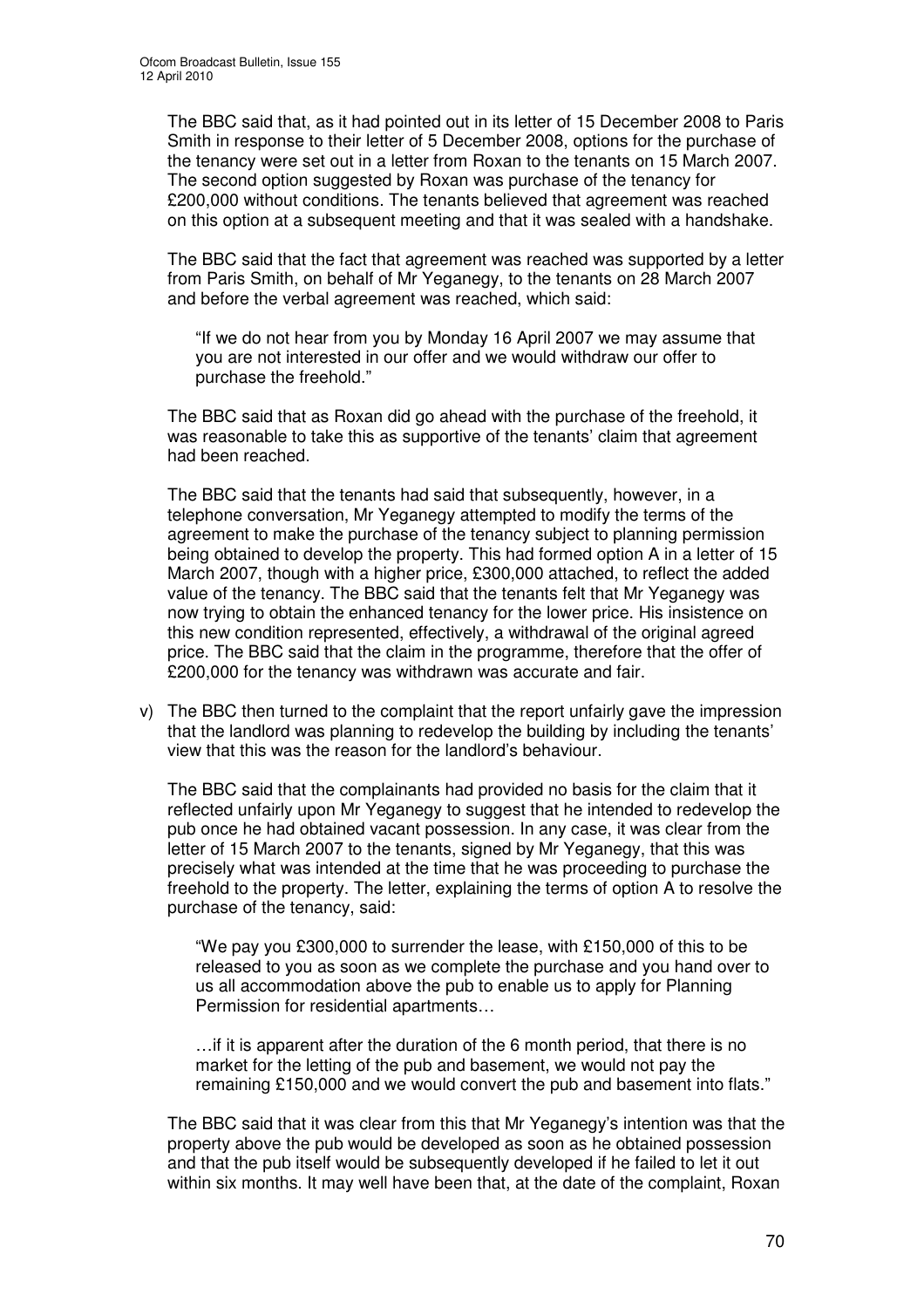had "no current intention to develop the public house site…", but this was certainly not the case at the time in question. In the circumstances the BBC did not believe that any unfairness could attach to the impression that the landlord was planning to redevelop the building.

vi) The BBC then responded to the complaint that the report included the false allegation that *"the first thing Mr Yeganegy did was to demand an increase in rent from £35,000 to £65,000 to bring us to our knees and to ruin the business"* despite the alternative explanation provided by Paris Smith in its letter to the programme makers dated 5 December 2008. The programme makers made no reference to these facts. Additionally, the rent was subject to an independent rent review and the allegation that it was an underhand tactic was wrong.

The BBC said that the explanation provided by the complainants for the proposed increase in rent was that the rent which had been charged by the brewery who previously owned the pub was discounted because of the tied nature of the pub tenancy. With that tie to the brewery now broken, the complainants said, the tenants were free to negotiate improved terms with other suppliers and presumably had done so. In the circumstances, the complainants argued, Mr Yeganegy was free to seek a higher rent and would be doing so through an independent arbitrator.

The BBC again pointed out that this report concerned a dispute between two parties where it was necessary to put both sides of the dispute. The claim that the increased rent demand was an attempt to bring the business to its knees was put by one of the protagonists and was not endorsed by the programme. It was immediately followed by the following commentary about Mr Yeganegy:

*"He says that he's entitled to increase the rent because the pub is now a free house and under the rent review process a fair rent will be set by an independent arbitrator.*

*He also denies trying to force the publicans out of their pub. In a statement his solicitor said:*

*'Our client has no wish to develop the property at the present time and indeed it's in its interest to continue to receive a rental income. Market conditions and the fact that the building is listed mean that it is not presently economic to develop.'"*

The BBC said that it believed that this fairly represented the position expressed by Paris Smith in their letter of 5 December 2008 in the context of setting out both sides of the dispute. The BBC did not believe that this reflected unfairly upon Mr Yeganegy.

vii) The BBC then responded to the complaint that the report unfairly implied that the landlord asked the tenants for *"double the amount of insurance"* as another *"underhand tactic or legal threat"* to seek to obtain possession of the premises from the tenants without paying them.

The BBC said that it was not the case that the point made by Paris Smith in its letter of 5 December 2008 was not reflected in the programme. The claim about the insurance premium increase was made by Mr Behdoost and was plainly his perception of the situation. He said: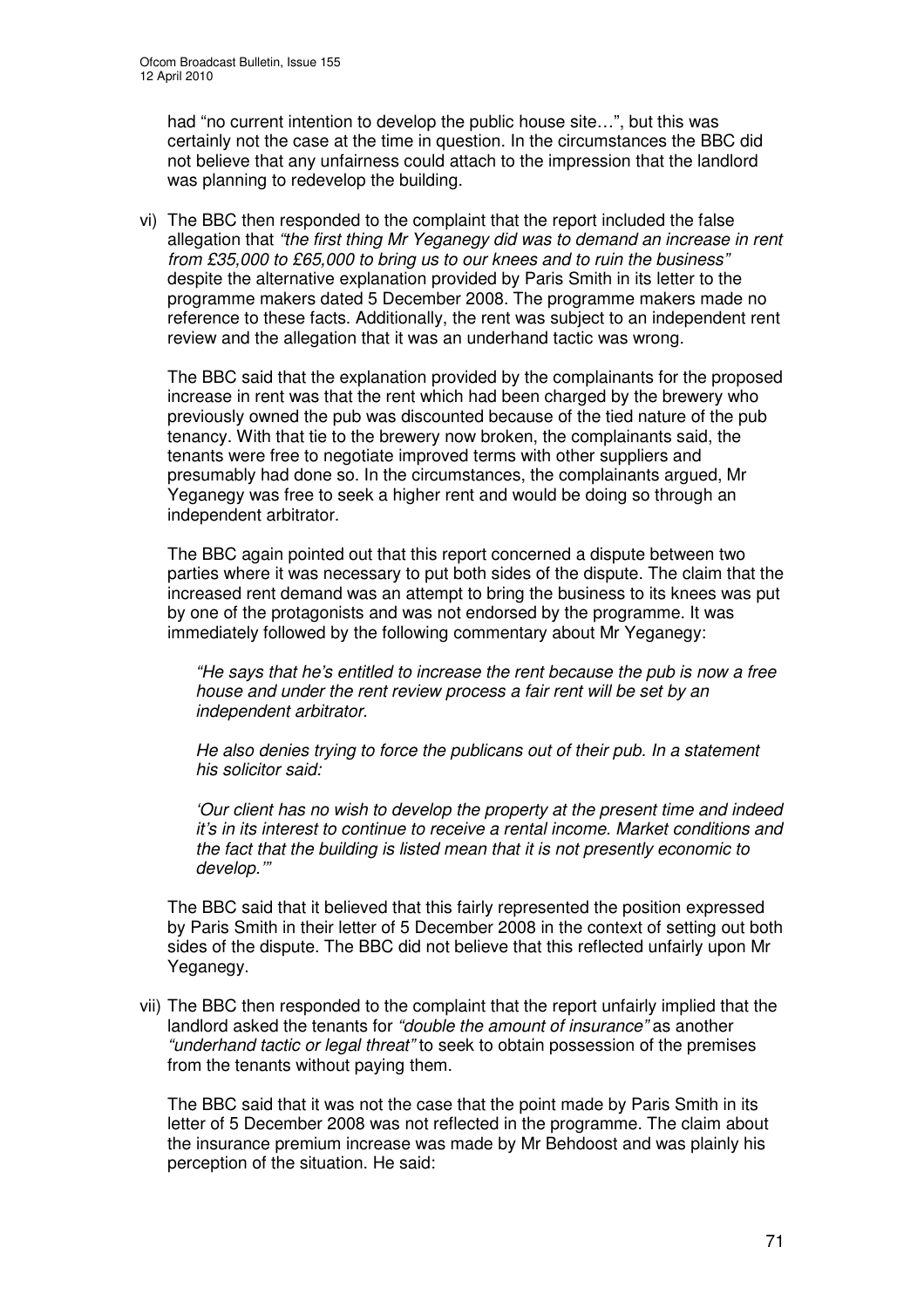*"He also asked for double the amount of insurance that he'd paid for the building. So he paid £2,300 and he demanded £5,200 for the insurance of the building."*

The BBC said that these comments were supported by correspondence between the tenants and Mr Yeganegy's solicitors, Paris Smith. On the 6th September 2007, Paris Smith wrote demanding payment of an insurance invoice of £5271.84 which had been issued on 7 August 2007. They wrote:

"We are instructed that our client requires immediate payment of this invoice in default of which we have instructions to commence winding up proceedings against your client."

The BBC said that Mr Behdoost and Mr Nazaripour had previously been paying their insurance in monthly instalments and they said that the demand for an immediate payment of more than £5,000 caused them considerable distress. Several months later, they discovered that Mr Yeganegy had actually paid £2,355 for the insurance. The invoice for Mr Yeganegy's insurance was dated 6 August 2007 which was the day before he invoiced the tenants for more than double that amount.

The BBC said that Mr Behdoost's comments were followed immediately by commentary saying:

*"Mr Yeganegy says the insurance is an accounting error which has been corrected."*

The BBC reiterated its belief that presenting, in a neutral fashion, the views of the two sides in the dispute reflected unfairly upon Mr Yeganegy.

viii)The BBC then turned to the complaint that the report unfairly implied that when Mr Yeganegy served a schedule of dilapidations containing an expensive list of minor faults, he did so to put pressure on the tenants.

The BBC said that the programme makers had taken advice on this matter from an expert in property litigation at a major law firm, who said that interim (that is, during the lifetime of a lease) dilapidation orders were only supposed to be used for serious repairs that needed to be fixed urgently, rather than cosmetic repairs. He also said that such orders were, on occasion, misused by landlords who wanted to put pressure on their tenants. The BBC said that this view was confirmed by another expert from a major property consultancy, who told the programme makers that interim orders were intended for emergency repairs that had to be fixed immediately to prevent long term damage to the building - a leaking roof, for instance, which could affect the value of the property. The second expert said that minor internal or cosmetic repairs should not be included.

The BBC said that Mr Yeganegy's interim dilapidation order identified 115 separate repairs, most of which were minor or cosmetic. In the circumstances, and considered alongside the pattern of behaviour exhibited by Mr Yeganegy and Roxan, the BBC did not believe that it was unfair to record the tenants' view that the dilapidation order was served in the form that it was in order to put pressure on the tenants.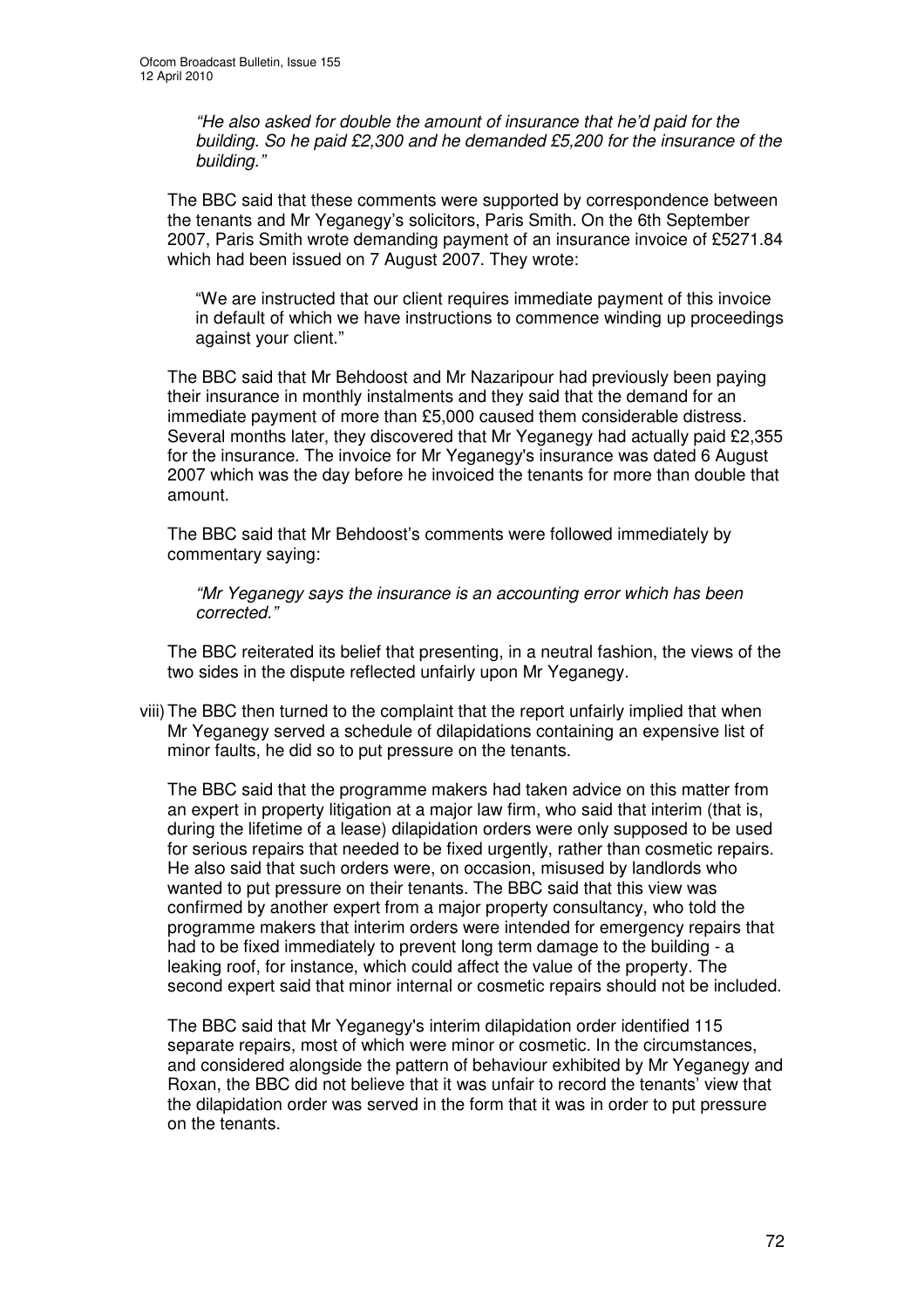### **Mr Yeganegy and Roxan's response**

In summary, Paris Smith commented on behalf of Mr Yeganegy and Roxan in response to heads a)iv) and a)viii) of the BBC's statement, as follows:

iv) Paris Smith first turned to the BBC's statement in response to the complaint that the programme makers unfairly portrayed the negotiations by presenting the tenants' point of view, irrespective of the material provided to them on Roxan's behalf by Paris Smith.

Paris Smith said that any offers which Roxan made for the leasehold were subject to contract and in any event were not withdrawn by them but were actually refused by the tenants who asked for a higher price. In support of their negotiating position the tenants produced an unsigned contract for an alleged alternative purchaser for a higher price drawn by solicitors who actually denied knowledge of that other transaction. Paris Smith said that that the BBC was well aware of this, and referred to its letter of the 16 December 2008.

viii)Paris Smith then turned to the BBC's statement in response to the complaint that the report unfairly implied that when Mr Yeganegy served a schedule of dilapidations containing an expensive list of minor faults, he did so to put pressure on the tenants.

Paris Smith said that the programme failed to state (as clearly indicated in correspondence received by the programme makers before the broadcast) that any schedule of dilapidations was presented against the background that Portsmouth City Council were complaining of the building as a listed building falling into disrepair and that part of it had been subject to unauthorised use as a car wash. Paris Smith said that the BBC said in its first statement that it had taken advice from solicitors, but it did not say when such advice was given or whether it was taken before the programme nor did it provide a copy of it. Paris Smith said that Mr Yeganegy's and Roxan's position was then, and had always been, on advice which the company received from its surveyors that an interim schedule of dilapidations was perfectly acceptable to ensure that basic maintenance to the listed building (which was suffering particularly from external disrepair and redecoration) should be resolved. Paris Smith said that it was a matter of record now that the tenants never responded to the schedule and that no repairs have been undertaken.

#### **The BBC's final statement**

In summary and in response to the Paris Smith's second set of comments made on behalf of Mr Yeganegy and Roxan, the BBC said the following:

- iv) The BBC said that it did not accept that the offer of £200,000 for unconditional sale of the lease was rejected by the tenants; it believed that it was entirely fair to say, as the programme did, that the offer was effectively withdrawn by Mr Yeganegy. The BBC said that the following chronology confirmed this view:
	- 15 March 2007 In a letter, Mr Yeganegy offered two options: £300,000 for the freehold (sic) subject to conditions or £200,000 for an unconditional sale.
	- 16 March 2007 Mr Kamal Behdoost wrote to Mr Yeganegy saying, "As you were well aware since negotiations began, we require the sum of £350,000 for the unconditional surrender of the lease".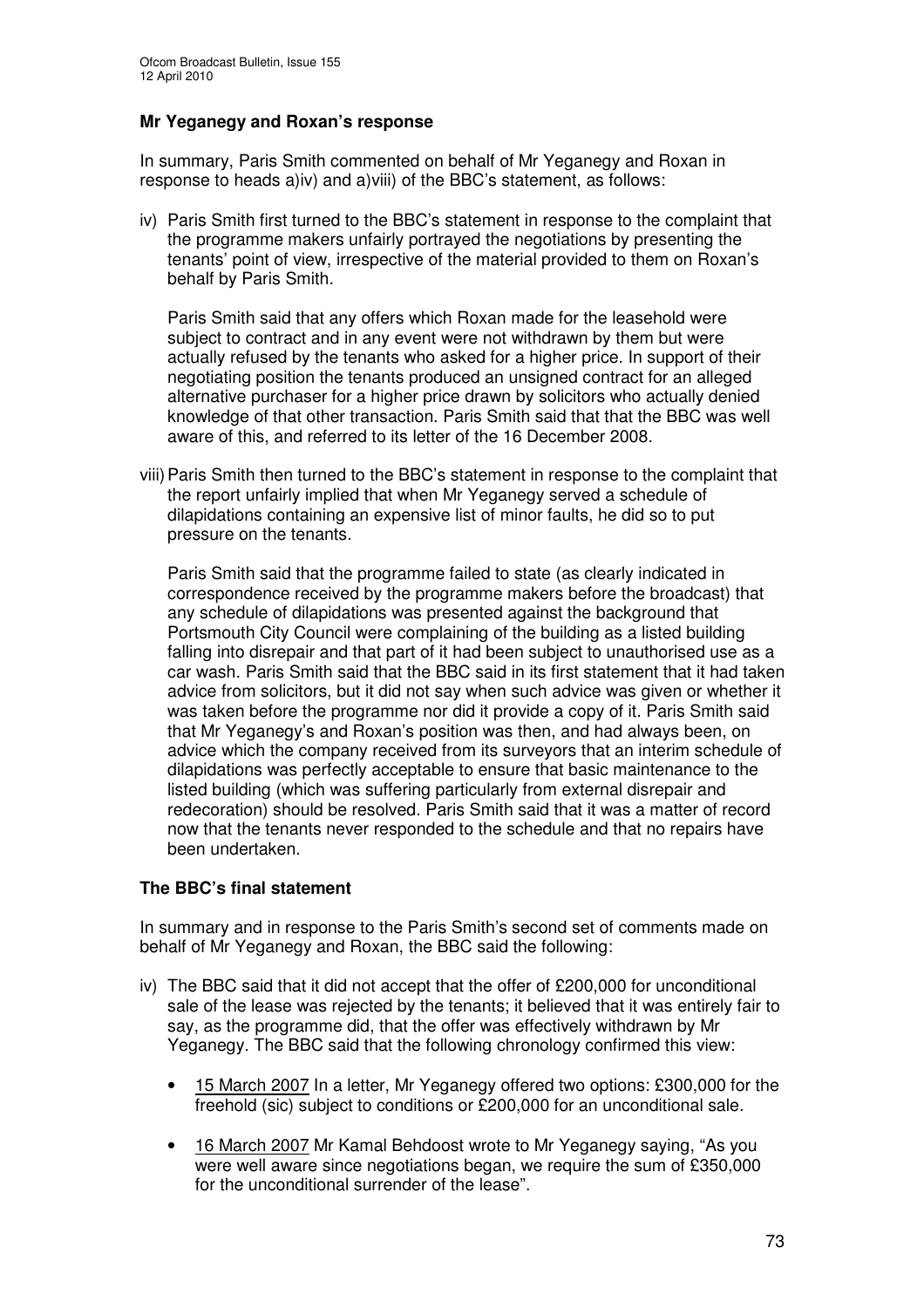- 28 March 2007 Mr Yeganegy replied stating that as the tenants had, in effect, rejected option A the only option still under discussion was his offer of £200,000 for an unconditional sale. He set a deadline of 16 April 2007 saying that: "If we do not hear from you we may assume you are not interested in our offer and we would withdraw our offer to purchase the freehold."
- 13 April 2007 Mr Behdoost and Mr Nazaripour met Mr Yeganegy at his office and agreed a price of £200,000 for an unconditional sale. The deal was settled with a handshake. Nothing, however, was put in writing.
- 3 May 2007 The tenants were told that contracts had been exchanged. This supported the tenants' claim that agreement had been reached: the letter of 28 March 2007 said that the purchase would not proceed unless there was agreement.
- 9 May 2007 Mr Yeganegy called Mr Behdoost by telephone and revised his offer, saying that the offer of £200,000 was now dependent on planning permission. Mr Behdoost told Mr Yeganegy that he believed Mr Yeganegy had reneged upon their agreement and that they would expect considerably more if the agreement was contingent upon planning permission. They believed that by this action Mr Yeganegy was withdrawing the unconditional offer upon which they believed they had agreed. The only basis upon which they understood, and could have understood, Mr Yeganegy to be withdrawing this offer was that he believed that the price for unconditional sale was too high.
- 18 May 2007 A fax from Roxan confirmed that contracts had been exchanged "recently".
- 4 June 2007 Mr Yeganegy wrote to Mr Behdoost and Mr Nazaripour. He confirmed that there was a telephone conversation on 9 May 2007 in which a "subject to planning permission" offer was rejected. It was only rejected, however, because it was being offered in place of the previously agreed offer which had been withdrawn. After considering a further option put forward by the tenants, Mr Yeganegy then stated that Roxan had decided to rescind its decision to make any offer at all for the lease.

The BBC said that it was clear from this that Roxan's decision, conveyed on 4 June 2007, that it would not buy the freehold (sic) at all, which the complainants claim was the material decision and was not taken on grounds of price, actually came later than its earlier decision, conveyed on 9 May 2007, to withdraw the offer of £200,000 for unconditional sale which the tenants believed had been agreed upon. These were two separate decisions and it was the £200,000 offer that was explicitly referred to in the programme which said:

*"At first it seemed like good news for Ali and Kamal because Mr Yeganegy said that he would buy them out. He offered the publicans £200,000 to give up their tenancy but shortly after he bought the pub the offer was withdrawn.*

*Mr Yeganegy says he pulled out because Ali and Kamal were asking for an unrealistic price, but they think it's a calculated ploy."*

The BBC said that it did not believe that this gave rise to any unfairness.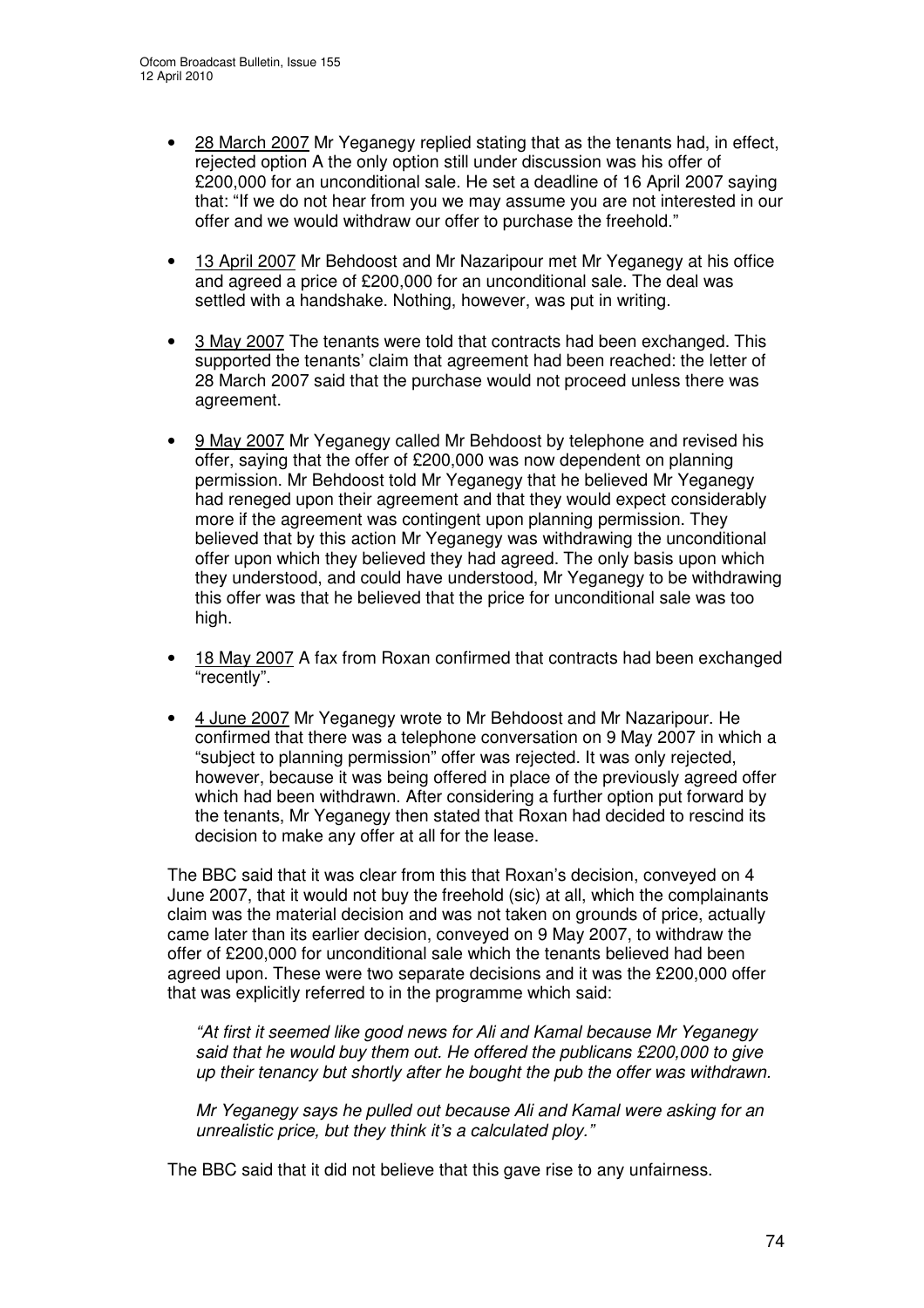viii)The BBC then responded to the complainants' claim that the programme was unfair in that it failed to state that the schedule of dilapidations was presented against the background that Portsmouth City Council were complaining of the building as a listed building falling into disrepair and that part of it had been subject to unauthorised use as a car wash.

The BBC said that in December 2008, the programme makers had contacted the Conservation Office at Portsmouth Council. This was prior to transmission but after receipt of a letter from the complainants alleging that the Council had expressed concerns that this listed building was being allowed to fall into disrepair. The BBC said that the Council's Conservation Officer had told the programme makers that the Council had not raised any concerns about the listed building. The Council's only enforcement action had concerned the car park being used for a carwash but this had been discontinued several months earlier. The Conservation Officer had said that he might contact the owners in the future to talk about improving the appearance of the building, but he had not done so at that point. The BBC said that the programme makers therefore took the view that it would be incorrect to suggest that the schedule of dilapidations had been served against a background of pressure from Portsmouth City Council. They also concluded that the issue with the car wash was not directly relevant as this particular activity had ended many months before.

On the question of legal advice regarding the schedule of dilapidations, the BBC said that it believed that it was immaterial to the complaint when, or indeed whether, advice was taken although, as a matter of fact, it was taken before the programme. The BBC argued that the issue at hand was whether the programme accurately reflected the legal situation in relation to schedules of dilapidation, if inaccuracy on this point might have resulted in unfairness. The BBC referred to its first statement where it stated its belief that the programme was accurate in this respect and that there was no consequent unfairness.

#### **Decision**

Ofcom's statutory duties include the application, in the case of all television and radio services, of standards which provide adequate protection to members of the public and all other persons from unfair treatment and unwarranted infringement of privacy in, or in the making of, programmes included in such services.

Where there appears to have been unfairness in the making of the programme, this will only result in a finding of unfairness, if Ofcom finds that it has resulted in unfairness to the complainant in the programme as broadcast.

In carrying out its duties, Ofcom has regard to the need to secure that the application of these standards is in the manner that best guarantees an appropriate level of freedom of expression. Ofcom is also obliged to have regard, in all cases, to the principles under which regulatory activities should be transparent, accountable, proportionate and consistent and targeted only at cases in which action is needed.

Paris Smith's complaint on behalf of Mr Yeganegy and Roxan was considered by Ofcom's Executive Fairness Group. In reaching its decision, Ofcom considered all the relevant material provided by both parties. This included a recording and transcript of the programme as broadcast, both parties' written submissions and supporting documents.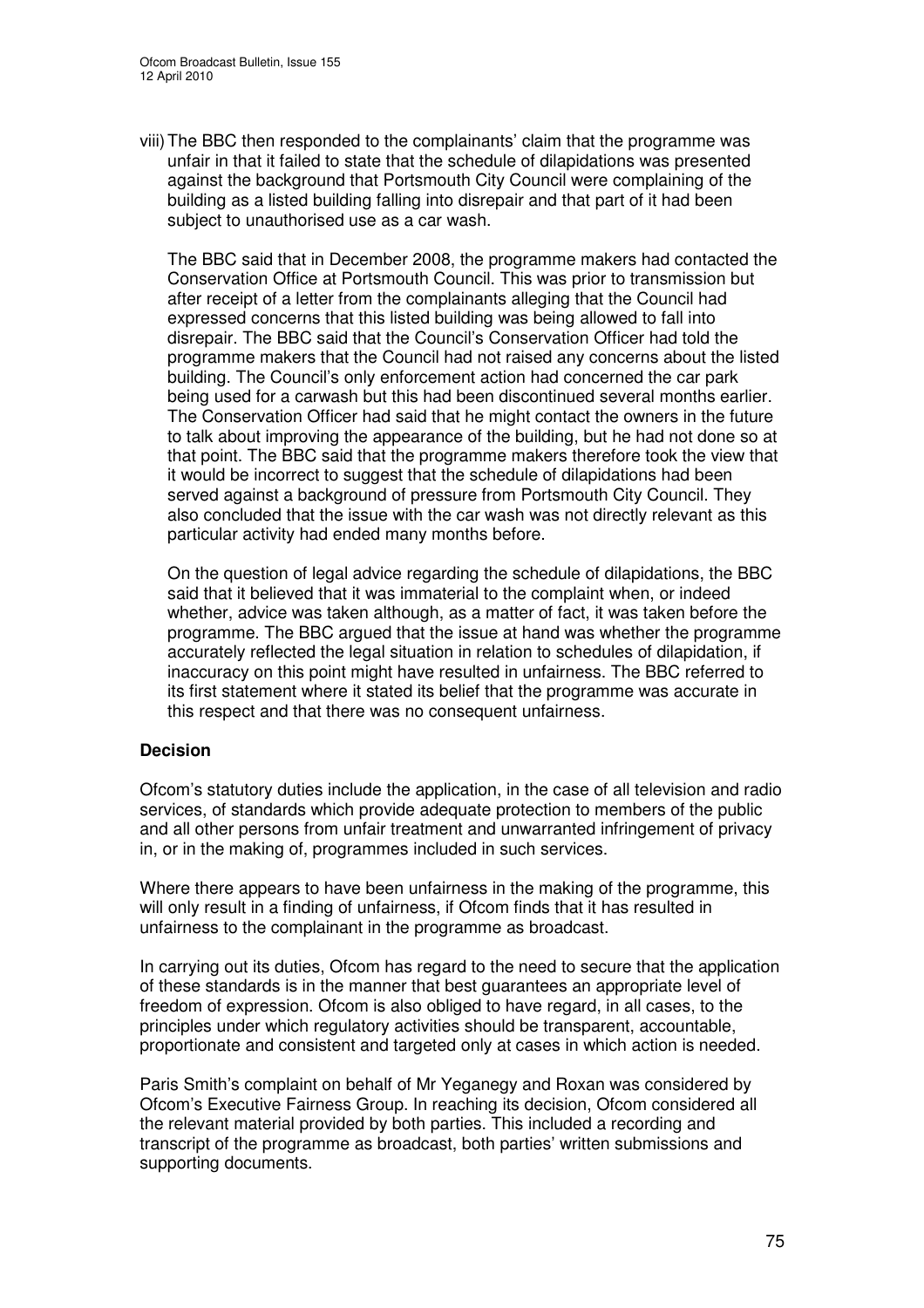a) Ofcom considered the complaint that Mr Yeganegy and Roxan were portrayed as unscrupulous property owners as a result of the inclusion of a number of untrue, unfair claims about them.

In considering this part of the complaint Ofcom took account of Rule 7.1 of the Ofcom Broadcasting Code (the "Code"), which states that broadcasters must avoid unfair treatment of individuals and organisations in programmes, and Practice 7.9, which states that broadcasters should take reasonable care to ensure that material facts have not been presented or omitted in a way that is unfair.

i) Ofcom first addressed the complaint that the report portrayed Mr Yeganegy as an unscrupulous property owner who used *"underhand tactics and legal threats"* so that *"he does not have to buy* [the publicans] *out"*.

Ofcom noted that the report initially stated that Mr Nazaripour and Mr Behdoost were in a *"bitter dispute with their landlord."* The report went on to explain that Mr Yeganegy had initially offered to buy their tenancy but that had not happened. The programme stated:

*"... they think it's a calculated ploy. They believe he's trying to force them out instead, using underhand tactics and legal threats so he doesn't have to buy them out of their tenancy."*

Details of the landlord's dealings with the tenants were then given in the report. These included three key areas: a potential rent increase; an error in insurance payment calculations; and the issue of an interim dilapidation order requiring the publicans to carry out minor repairs which a surveyor hired by Roxan valued at £55,000. Statements from Mr Yeganegy's solicitor, Paris Smith, addressing these three areas were read out or paraphrased throughout (see also heads a) vi) to viii) below).

In relation to the above statement from the publicans, the programme's commentary said:

*"He also denies trying to force the publicans out of their pub. In a statement, his solicitors said: 'Our client has no wish to develop the property at the present time, and indeed it's in its interest to continue to receive a rental income'."*

The presenter then stated:

*" ... everything Mr Yeganegy has done has been completely legal, and that's the frustration for Ali and Kamal."*

Ofcom considered that the programme was describing a dispute between two parties. There was no suggestion that the landlord was acting illegally – indeed the programme explicitly stated that actions taken were legal – and the notion that Roxan was employing *"underhand tactics"* was clearly presented as the opinion of the two publicans. The programme included the landlord's statement on not redeveloping the property at the present time.

Taking all of these factors into account, Ofcom concluded that the programme makers had taken reasonable care to satisfy themselves that they were presenting the actions of Roxan and Mr Yeganegy in a fair manner. The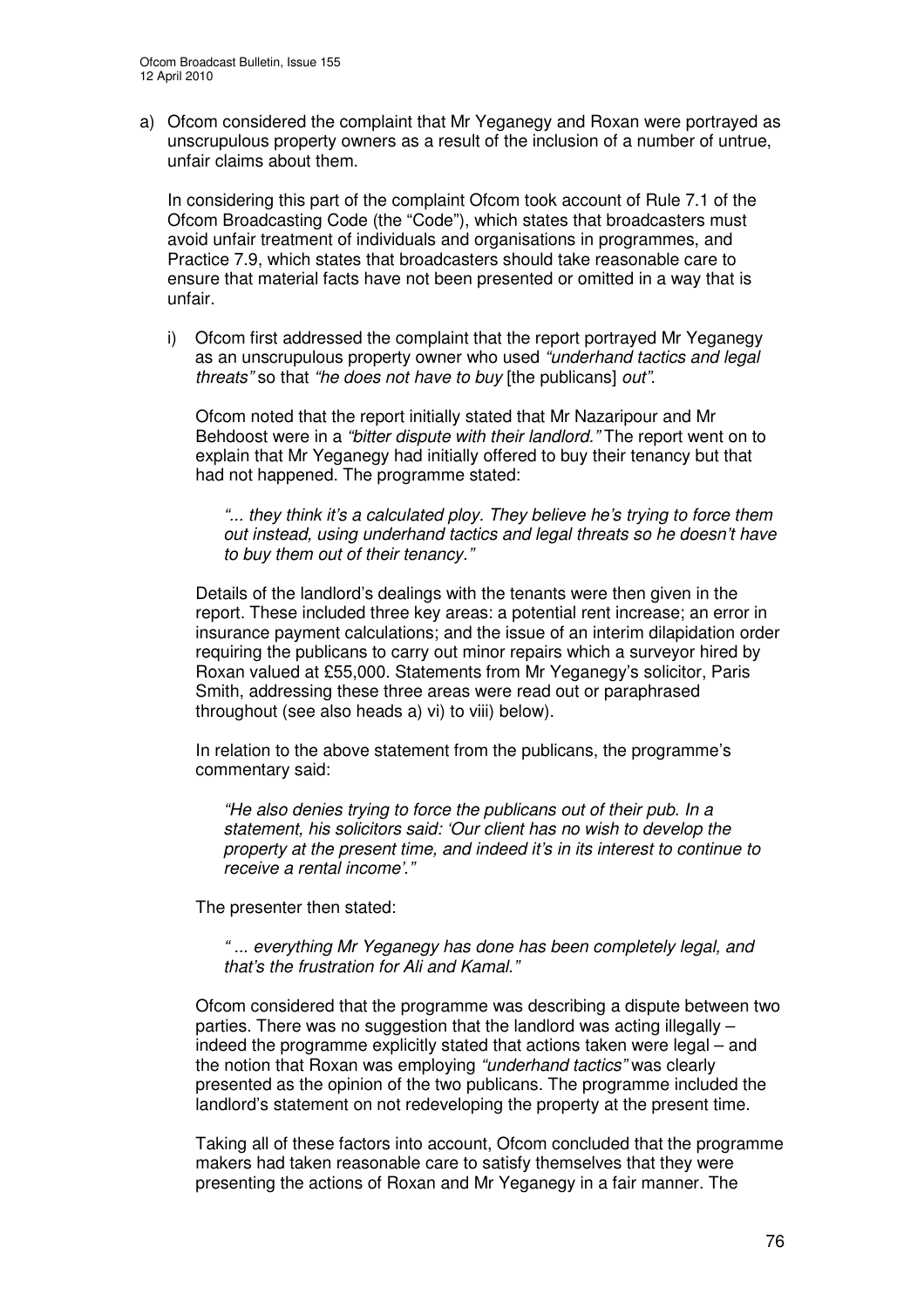references to *"underhand tactics and legal threats"* were clearly presented as the opinion of the publicans and the report did not result in unfairness to either Roxan or Mr Yeganegy in this respect.

ii) Ofcom then went on to consider the complaint that the issues were "personalised" in the report because no mention was made that both the landlord and tenants were limited companies.

Ofcom noted that the report introduced the landlord, Mr Yeganegy, with a sequence that featured his website and indicated the name of his company. Ofcom also noted that correspondence between the two parties was personally addressed to and signed by Mr Yeganegy, and that he was the managing director of Roxan.

Ofcom noted that the report did not indicate that the tenants, Mr Behdoost and Mr Nazaripour, were a limited company.

Ofcom then considered whether the omission of this last fact and the use of personal, rather than company names, resulted in unfairness to Mr Yeganegy and Roxan. Ofcom noted that no specific reference was made to either of the parties' legal status, and in as far as the parties in this story were "personalised", they were treated in the same way. Ofcom considered that the people named were central to the actions described in the programme and key figures in the two companies involved. It also considered that the use of personal names did not affect the material facts of the dispute. Ofcom therefore concluded that no adverse impression was created as a result of the use of personal names when referring to both parties, and that the approach taken by the programme makers was a stylistic editorial decision that did not result in any material unfairness to Mr Yeganegy or Roxan.

iii) Ofcom next went on to consider whether the use of footage of Mr Yeganegy from a previous television programme unfairly portrayed him as a *"high profile property developer"* unwilling to take part in this report.

In considering this complaint, Ofcom also had regard for Practice 7.8, which requires that material for one programme and broadcast in another should only be re-used in a way that does not cause unfairness.

Ofcom noted that the sequence in question showed Mr Yeganegy being interviewed and answering *"Yes, that's right,"* to the question *"You're a bit of a property developer, aren't you?"* Ofcom also noted that the programme stated that Mr Yeganegy *"didn't want to be interviewed for this programme."*

Ofcom noted that the footage used came from a property-themed programme, *Homes Under The Hammer,* which related instances of properties sold at auction and redeveloped. The clip from that programme was used to provide background details about the landlord, Roxan, and its Managing Director, Mr Yeganegy. Ofcom therefore considered that it was relevant to the current report and was used in an appropriate context and not for a significantly different purpose.

Ofcom also noted that Mr Yeganegy had declined to take part in the programme himself, and considered that the statement in the programme (that he *"didn't want to be interviewed"*) accurately reflected this decision. However, Ofcom took note that the programme went on to include his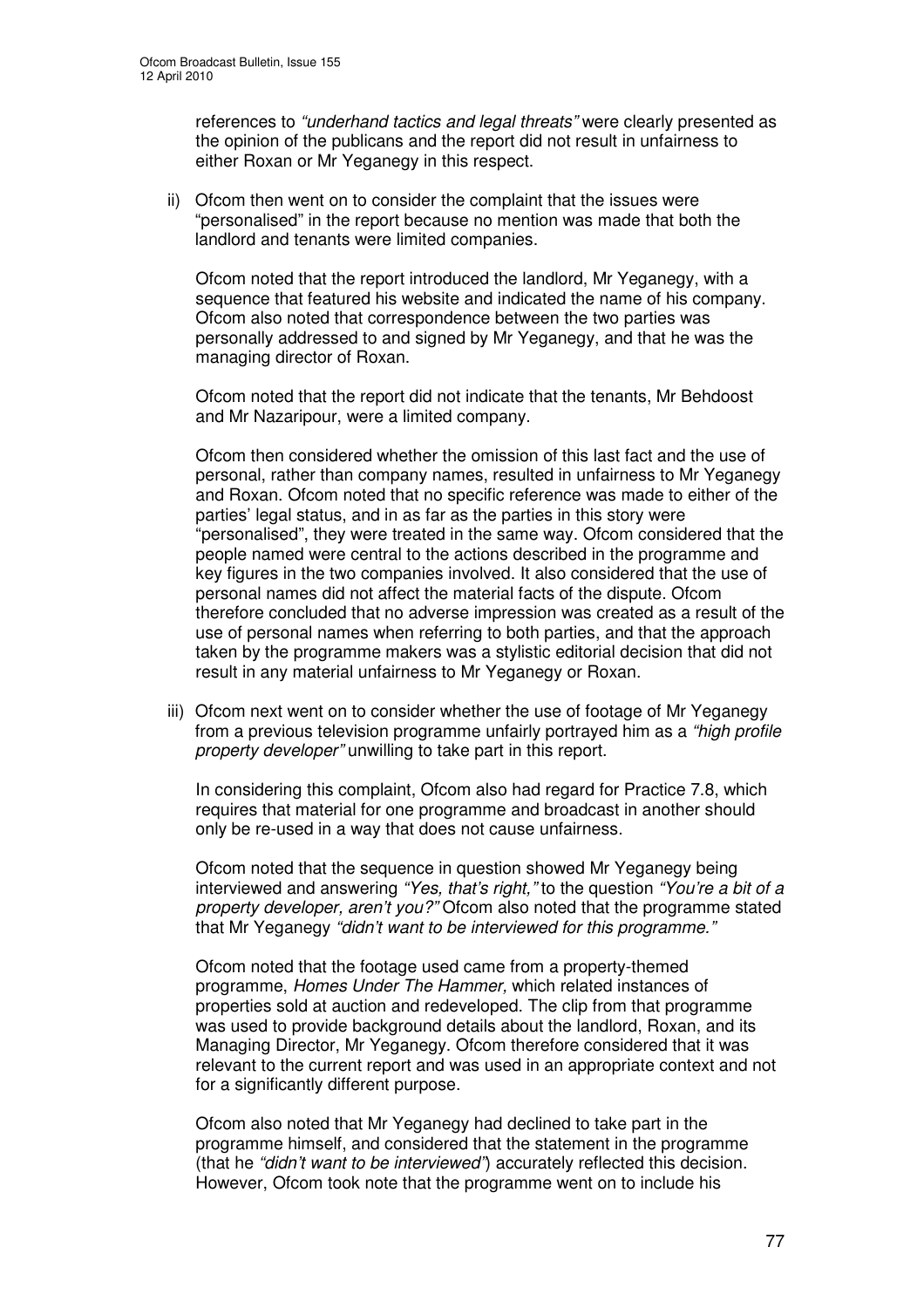response, based on the comments provided through his solicitors, Paris Smith, to each of the issues raised by his tenants and programme makers, and indicate that his point of view had been given by his solicitors.

Ofcom concluded therefore that viewers were unlikely to believe that Mr Yeganegy was not prepared to co-operate with the report, and would have understood that he merely preferred not to be interviewed personally.

Accordingly, Ofcom found that the inclusion of previously used footage in the report did not result in unfairness to Mr Yeganegy.

iv) Ofcom next went on to consider whether the programme makers had unfairly portrayed the negotiations regarding the purchase of the lease on the bar, and ignored material provided to them on Roxan and Mr Yeganegy's behalf by Paris Smith.

In assessing this complaint, Ofcom took into account both the programme itself and the background information submitted by the BBC and by Paris Smith.

Ofcom noted that the report stated:

*"At first it seemed like good news for Ali and Kamal because Mr Yeganegy said that he would buy them out. He offered the publicans £200,000 to give up their tenancy but shortly after he bought the pub the offer was withdrawn. Mr Yeganegy says he pulled out because Ali and Kamal were asking for an unrealistic price …"*

Ofcom sought to establish whether the programme makers had taken reasonable care to satisfy themselves that they had not omitted or misrepresented any material facts in respect of the offer to buy the tenancy.

Ofcom noted that options for the purchase of the tenancy were set out in a letter from Roxan to the tenants on 15 March 2007 and that the second option suggested in this letter was the purchase of the tenancy for £200,000 without conditions. Ofcom also noted that the tenants believed that an agreement was reached on this option at a subsequent meeting and that it was sealed with a handshake.

Ofcom noted that a letter from Paris Smith, on behalf of Mr Yeganegy, to the tenants on 28 March 2007 and before the alleged verbal agreement, said:

"If we do not hear from you by Monday 16 April 2007 we may assume that you are not interested in our offer and we would withdraw our offer to purchase the freehold."

Ofcom noted that the BBC therefore argued that as Roxan did go ahead with the purchase of the freehold, it was reasonable to take this as supportive of the tenants' claim that agreement had been reached.

Ofcom also understood that the tenants had informed the BBC about a telephone conversation in which Mr Yeganegy later attempted to modify the terms of the agreement to make the purchase of the tenancy subject to planning permission being obtained to develop the property. This had formed option A in a letter of 15 March 2007, though with a higher price (£300,000)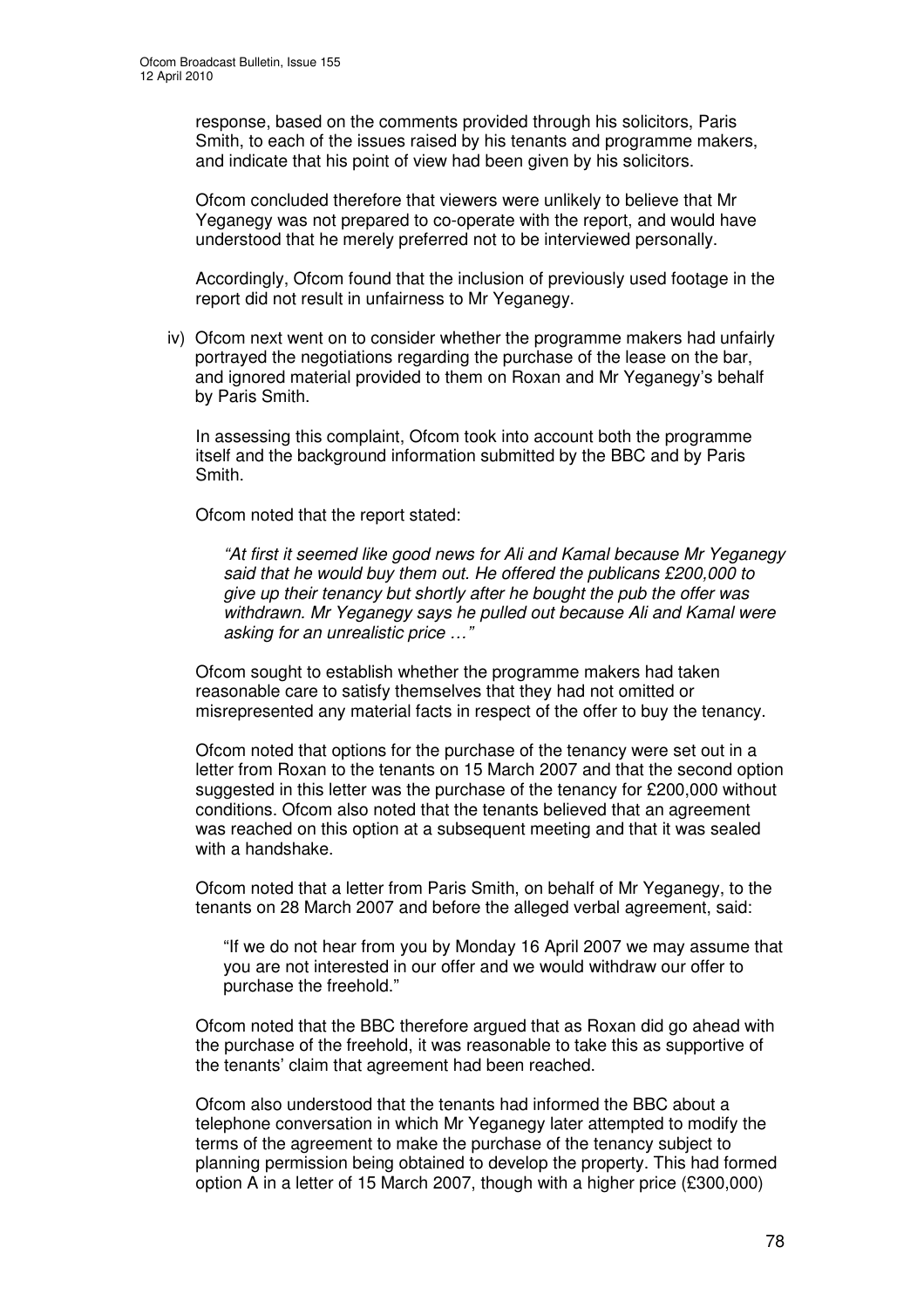attached to reflect the added value of the tenancy. Ofcom noted that it was the tenants' belief that Mr Yeganegy was now trying to obtain the enhanced tenancy for the lower price and that his insistence on this new condition represented a withdrawal of the original agreed price.

Ofcom also took into account the chronology submitted by the BBC to support its argument. This chronology showed that the telephone call in which the tenants believed Roxan had "withdrawn" the original offer was alleged to have taken place on 9 May 2007, while the landlord's letter documenting the decision not to buy the lease was dated 4 June 2007.

Ofcom also took account of the argument put by Paris Smith on the complainant's behalf: that an offer was never made formally and could not therefore be withdrawn. Ofcom also noted that Paris Smith informed the BBC, prior to the report's broadcast, of their client's interpretation of the publicans' refusal of their initial tentative offer. Furthermore, Ofcom noted that additional correspondence from the tenants (a letter dated 16 March 2007) contained references to other buyers, whose interest Roxan and Mr Yeganegy believed to be exaggerated or even invented.

From the responses submitted by the BBC and Paris Smith, Ofcom noted that the situation was obviously complex and that there was some considerable debate as to who was responsible for the breakdown in negotiations over Roxan's potential purchase of the tenancy (although neither party disputed the initial £200,000 offer). The decision of how to present these complexities in a short current affairs report was an editorial one, but nevertheless one that could potentially result in unfairness.

It appeared to Ofcom that some of the negotiations were played out in the correspondence between the publicans and the landlord (and his solicitors), but also that some had taken place in person or over the telephone. As there was no record of these latter negotiations, it was impossible for the programme makers to be certain which of the parties' interpretations of events was correct. It did appear, in Ofcom's view, that the terms of Roxan's offer had changed, as had the tenants' own counter-offer, but the evidence did not appear to incontrovertibly support either party's interpretation.

Ofcom's role in circumstances such as these is limited to establishing whether this situation was fairly portrayed, or whether it resulted in unfairness to Roxan and Mr Yeganegy. Ofcom is not required to resolve conflicts of evidence as to the nature or accuracy of particular accounts of events but rather to adjudicate on whether the complainant has been treated unfairly in the programme as broadcast. In this case, it needed to consider both the presentation of the dispute in the programme as broadcast, and the steps taken by the broadcaster to satisfy itself that it had obtained and included relevant facts in the programme.

Ofcom first looked at the actions taken by the BBC. It appeared to Ofcom that the BBC had taken the following steps: it had obtained correspondence relating to the negotiations over the tenancy, which could be interpreted as indicating that the landlord had withdrawn its offer; and the broadcaster had compiled a chronology of events to attempt to untangle the issues at hand.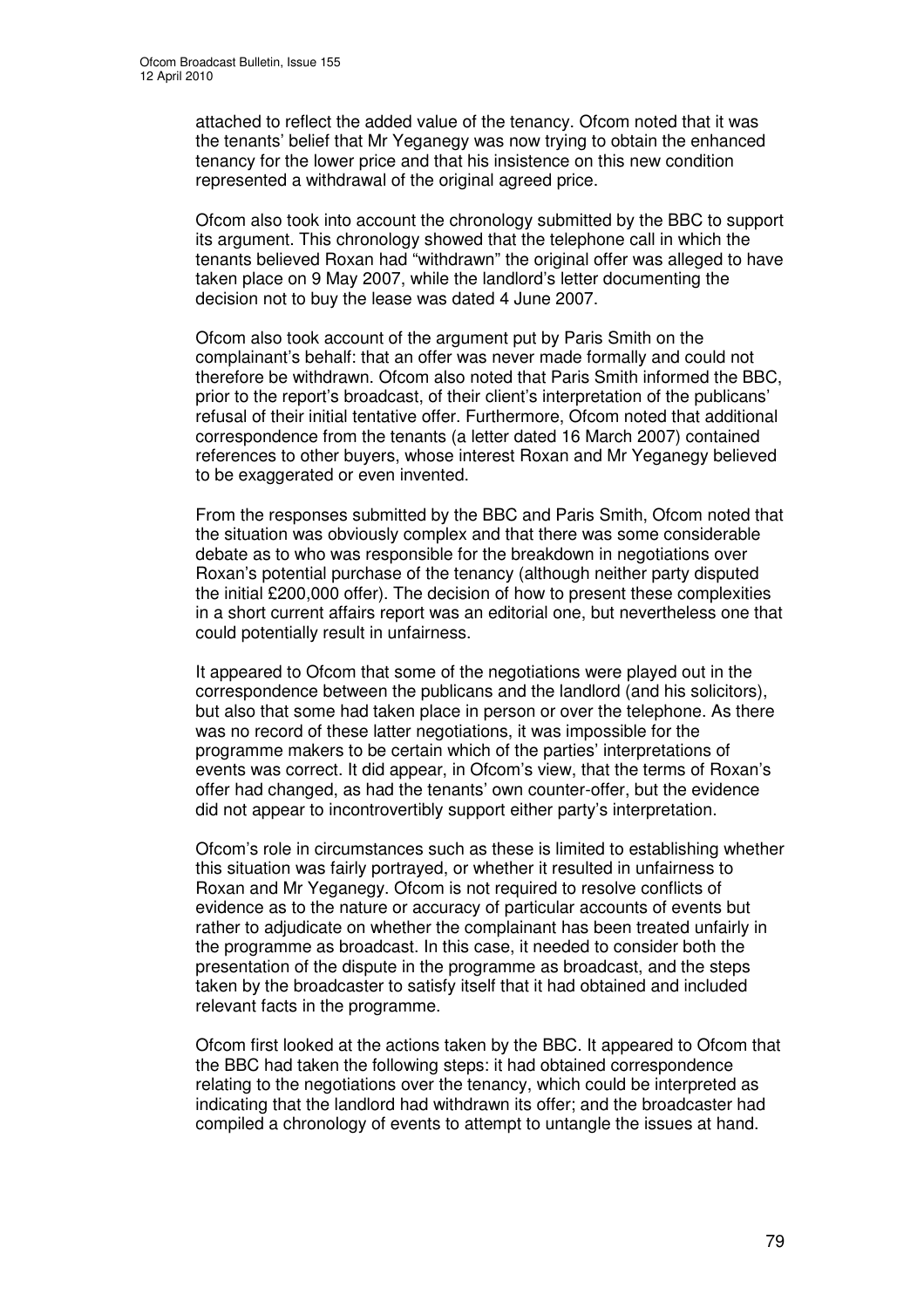Ofcom also noted, as above, that the programme presented the tenants' view of the dispute (that *"the offer was withdrawn")*; and the landlord's view that *"Ali and Kamal were asking for an unrealistic price".*

Ofcom therefore concluded that, although brief, the programme's reference to this dispute made clear that the two parties differed in their interpretation and fairly reflected Roxan's explanation for the breakdown in negotiations. It considered that it was the responsibility of the broadcasters to ensure that they achieved fairness in their summary of events but that viewers were unlikely to expect a detailed breakdown of the history of the dispute in a short current affairs report. Ofcom was therefore satisfied that the programme makers had taken reasonable care to obtain factual material relating to the case, and present the material facts of this complex issue as accurately as possible. Ofcom concluded that the report did not portray the negotiations in an unfair way.

v) Ofcom then went on to consider the complaint that the report unfairly implied that the landlord was planning to redevelop the building by including the tenants' view that this was behind the landlord's behaviour.

Ofcom first noted that the programme made several references to the redevelopment of the Havana pub and the building in which it is located. The presenter stated that:

*"Mr Yeganegy buys properties at auction and then redevelops them and it was clear that he had similar plans for the pub".*

The programme then went on to give the tenants' view of the landlord's actions and behavior towards them following his decision (for whatever reason) not to buy the lease on their pub: *"they think it's a calculated ploy".*

The programme then included the landlord's response to this allegation:

*"He also denies trying to force the publicans out of their pub. In a statement his solicitor said: 'Our client has no wish to develop the property at the present time and indeed it's in its interest to continue to receive a rental income. Market conditions and the fact that the building is listed mean that it is not presently economic to develop.'"*

Ofcom also took into account the letter submitted by the BBC, sent to the tenants on 15 March 2007 and set out in their response above, which appeared to indicate an original intention by the landlords to develop the building into apartments.

Ofcom considered that it was the responsibility of the broadcaster to present the matter of dispute fairly. It concluded that the programme makers had taken steps to obtain material facts and contact Roxan and Mr Yeganegy for a response. The programme included the landlord's response to this allegation – namely, that there was no longer any intention to redevelop – in the programme. By taking these steps, Ofcom was satisfied that the programme makers had taken reasonable care to satisfy themselves that the facts of the landlord's original intentions to redevelop were presented fairly. Additionally, it was satisfied that the idea that the landlord's actions were a *"ploy"* was clearly presented as the view of the publicans.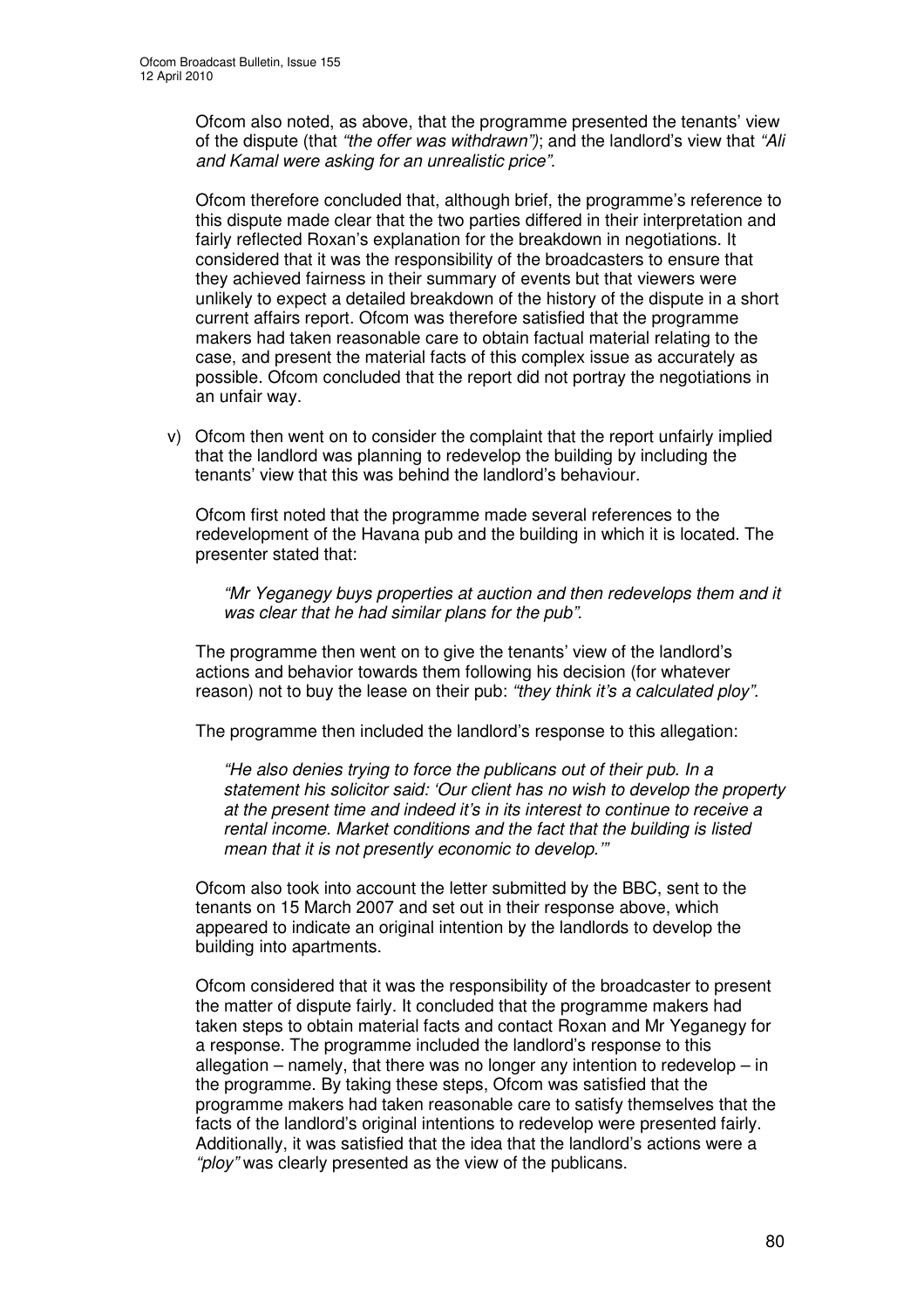Ofcom therefore found no unfairness to Roxan or Mr Yeganegy on this point.

vi) and vii)Ofcom considered together complaints that the programme had unfairly included the false allegations that the landlord had increased the rent in order to *"ruin the business"*, and had requested *"double the insurance"* as an *"underhand tactic",* despite the alternative explanation provided by the complainants.

Ofcom noted that the programme included, in relation to the rent increase, Mr Nazaripour's comment:

*"The first thing Mr Yeganegy of Roxan Construction did, he demanded an increase of rent from £35,000 to £65,000 to bring us to our knees and ruin the business."*

After this comment was made, Ofcom noted that the programme went on to paraphrase the response to this allegation provided by Mr Yeganegy and Roxan:

*"He says he's entitled to increase the rent because the pub is now a freehouse and, under the rent review process, a fair rent will be set by an independent arbitrator".*

The programme also went on to include the complainant's assertion that there was no current intention to redevelop the property (as detailed in head a) v) above).

In respect of the insurance payment request, Ofcom noted that the programme included an exchange on the subject. Mr Behdoost described the new landlord's insurance charge:

*"He also asked for double the amount of insurance that he paid for the building. So he paid £2,300 and he demanded £5,200 for the insurance of the building."*

Following this statement, the programme gave Mr Yeganegy's explanation: *"Mr Yeganegy says the insurance was an accounting error, which has been corrected."*

Ofcom also noted that the BBC had obtained documentary evidence of the rent increase and erroneous insurance payment request to support the factual assertions made by Mr Behdoost.

Ofcom considered that the BBC had taken reasonable steps to obtain evidence of the accuracy of the claims regarding rent and insurance. It also considered that the programme makers had asked for an explanation from Roxan and Mr Yeganegy regarding the rent increase and erroneous insurance payment request, and that the explanations provided were both fairly reflected in the programme. Finally, as in decision head a) i), Ofcom took the view that the references to *"underhand tactics"* and *"legal threats"* did not result in unfairness to the complainants in this report because they were clearly presented as the opinions of the tenants.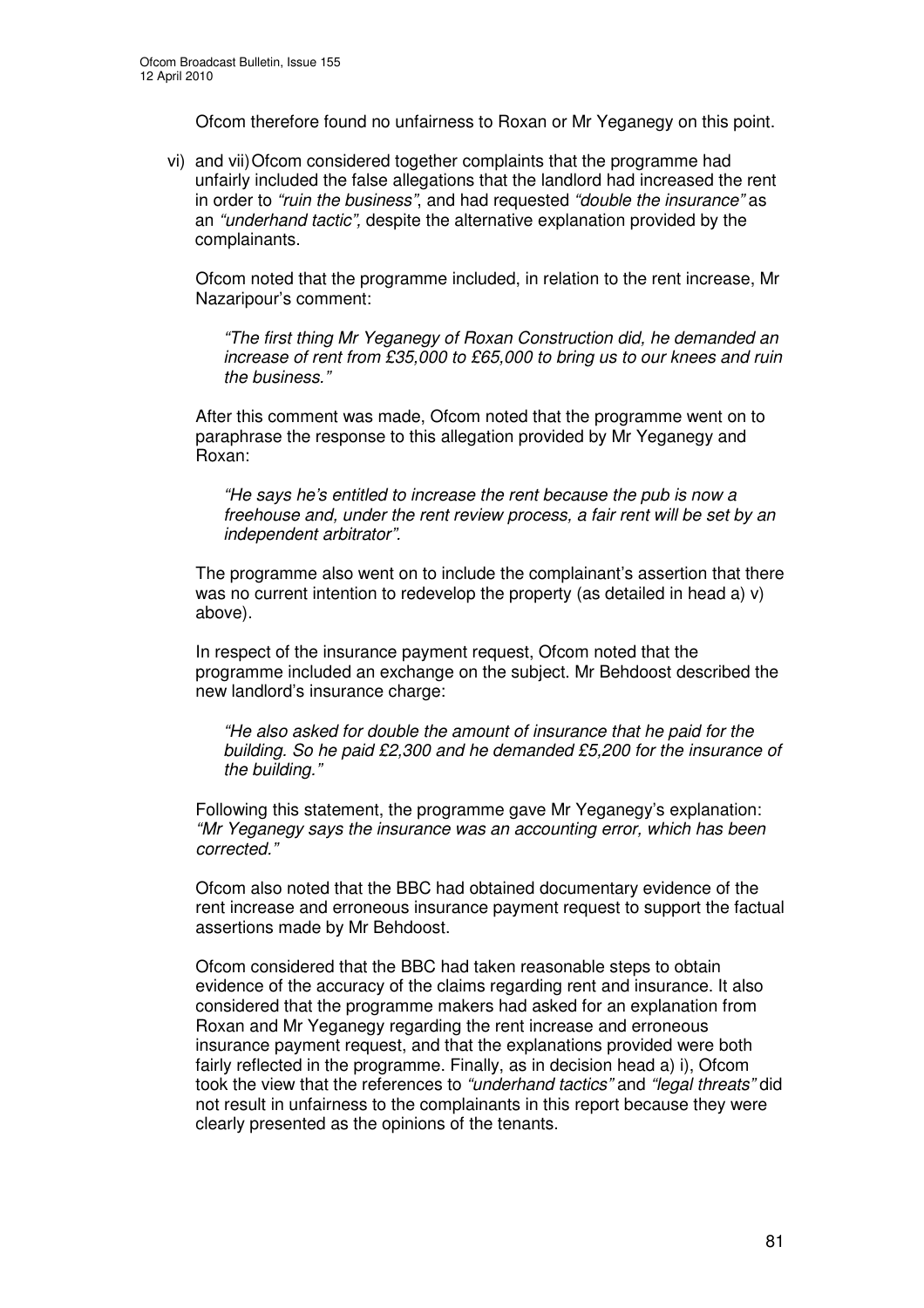Ofcom therefore concluded that no unfairness was caused by including the tenants' allegations relating to rent and insurance payments in the programme.

viii)Finally, Ofcom considered the complaint that the programme unfairly suggested that the schedule of dilapidations was served by Mr Yeganegy in order to put pressure on the tenants.

In considering this complaint, Ofcom once again had regard to Practice 7.9 of the Code, as detailed above.

Ofcom noted that the programme stated:

*"By sticking to the exact letter of the law, he* [the landlord] *can make their lives very difficult indeed"*; and

*"The landlord has now ordered Ali and Kamal to repair the pub. He's only supposed to serve an interim dilapidation order if the building has major structural problems. But his surveyors have made an expensive list of minor faults."*

The programme then went on to state *"Mr Yeganegy says that interim dilapidation orders are not limited to serious structural problems"* and then quoted the following from the landlord's statement:

*"The survey has revealed a number of instances of damp within the premises, the cause of which the poor condition of the exterior. The tenant has an obligation under the lease to undertake appropriate works of repair and maintenance and has failed to do so."*

Ofcom also noted that, as background to the complaint, Roxan and Mr Yeganegy explained that the schedule only included items of repair that an independent chartered surveyor had considered could legitimately be included in a schedule served part way through the lease. It also noted that the programme made no reference to Portsmouth City Council's complaints about the building and unauthorized use of some of its parts, which the complainants insisted was key to the serving of the dilapidation order.

Ofcom then considered whether the BBC, in presenting the issues surrounding the dilapidation order, had taken reasonable care to obtain all of the relevant facts and reflect them fairly in the programme, without omitting facts that may have been material.

Ofcom first considered the steps taken by the BBC to obtain relevant facts. Ofcom noted that it obtained correspondence relating to the dilapidation order. It also contacted Portsmouth City Council, and was told that the council's concerns related only to the inappropriate use of a car park and that the council had not contacted the publicans about any other matter. Additionally, Ofcom noted that the BBC also took legal and other expert advice on when such orders could be served, which indicated that they were normally only appropriate when major structural repairs were required.

Ofcom also took note that this advice had not been provided to Mr Yeganegy or Paris Smith prior to the broadcast, but considered that the broadcaster was under no obligation to provide the complainants with all of the supporting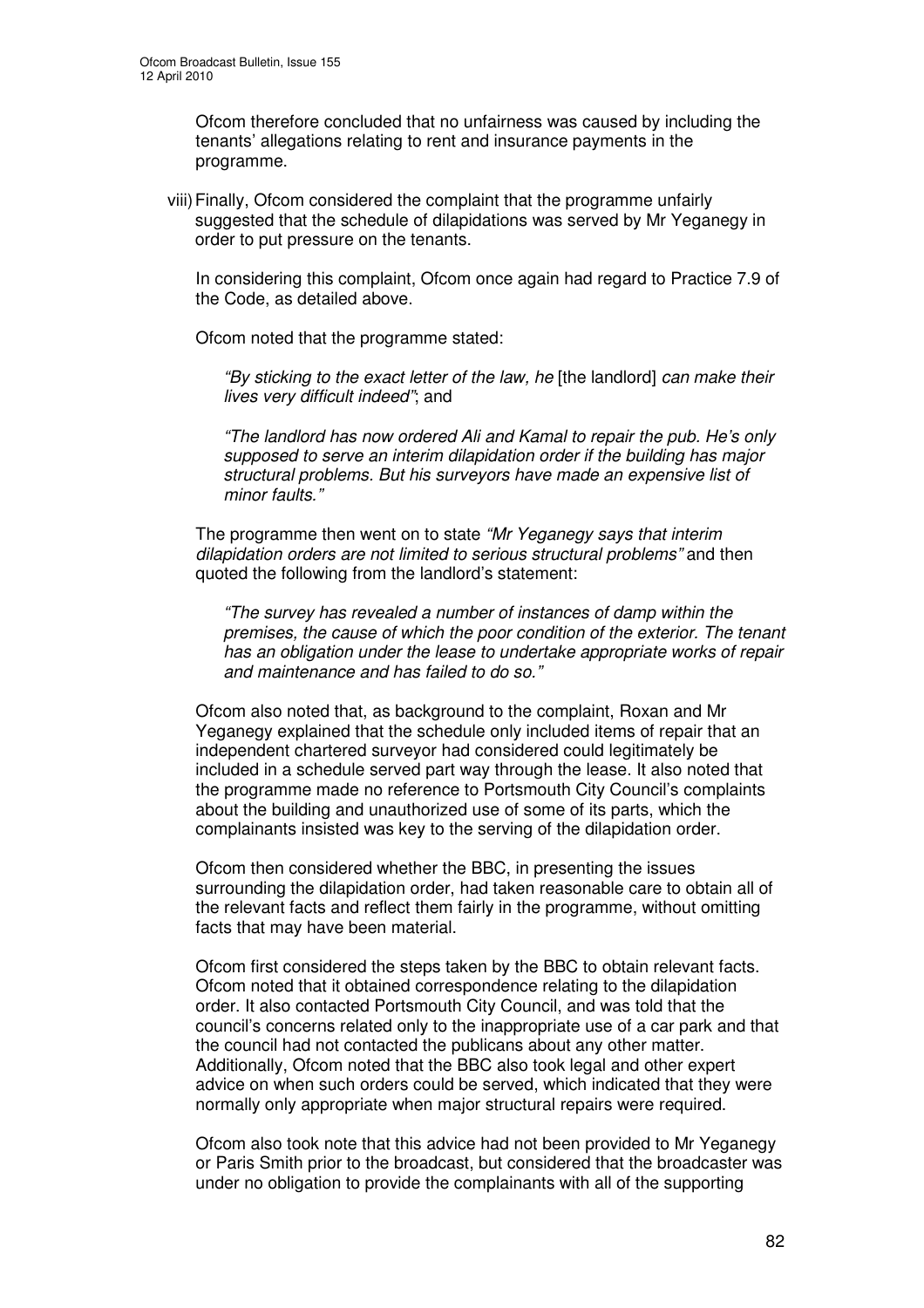evidence it had gathered in support of allegations made; it was required merely to ensure that any material facts were presented fairly in the programme as broadcast

On balance, Ofcom concluded that the programme makers had taken reasonable care to obtain and substantiate the relevant facts in this case. Furthermore, in order to satisfy themselves that they had all of the relevant facts, the BBC had also obtained an explanation from Mr Yeganegy and Roxan for the dilapidation order being served, and had reflected this explanation fairly in the programme. Ofcom noted that the programme did not include background information about the council's unrelated complaints, but did not consider that this amounted to an omission of a material fact.

In conclusion, therefore, Ofcom found that the programme's presentation of the facts surrounding the issue of the interim dilapidation order did not result in any unfairness to Mr Yeganegy and Roxan.

**Accordingly Ofcom has not upheld Paris Smith's complaint on behalf of Mr Yeganegy and Roxan Construction of unfair treatment in the broadcast of the programme.**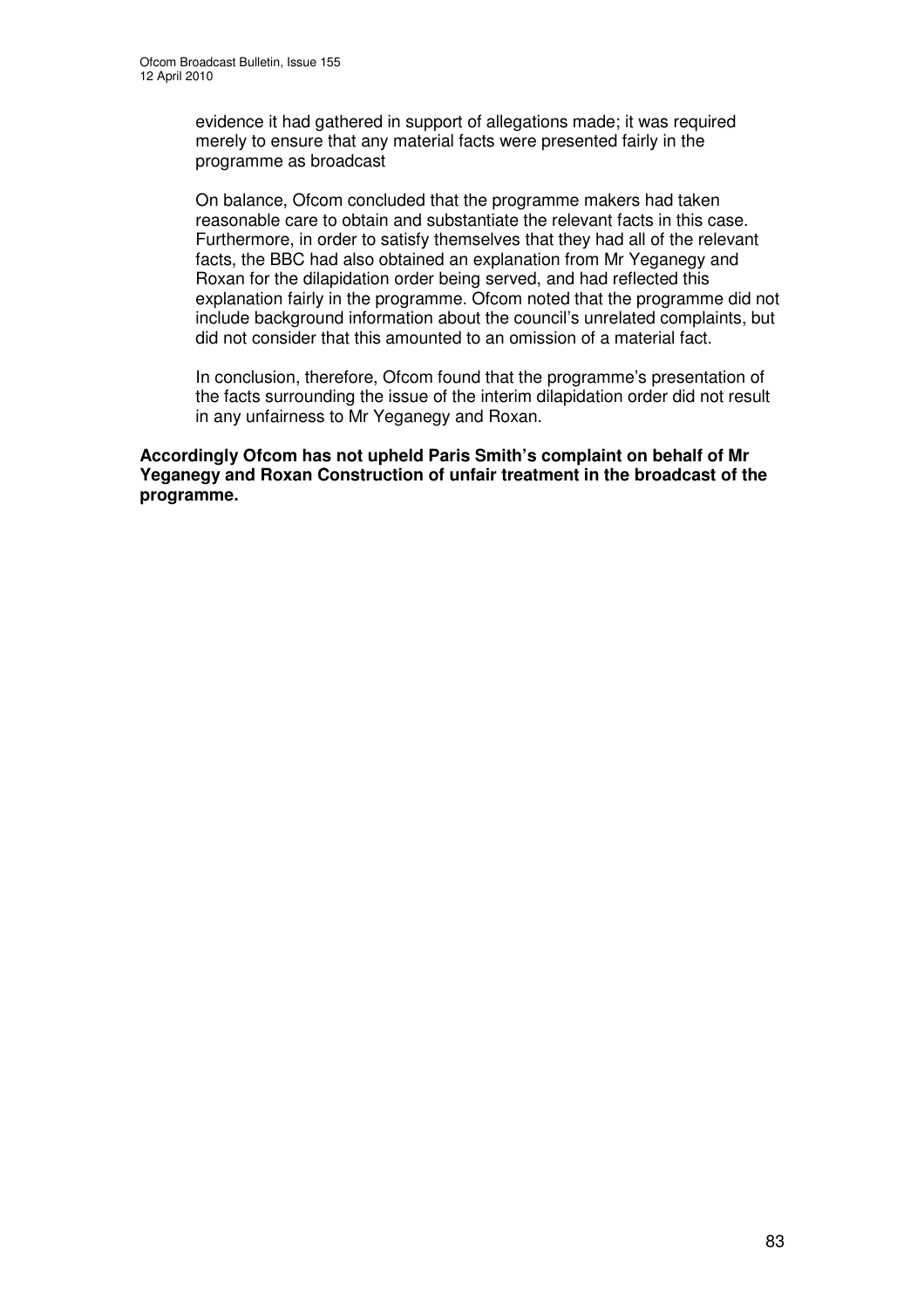## **Other Programmes Not in Breach**

# **Up to 22 March 2010**

| Programme                                      | <b>Transmission</b><br><b>Date</b> | <b>Broadcaster</b> | <b>Categories</b>                             | <b>Number of</b><br>complaints |
|------------------------------------------------|------------------------------------|--------------------|-----------------------------------------------|--------------------------------|
| <b>Adrian Durham</b>                           | 26/02/2010                         | Talksport          | Crime (incite/encourage)                      | 2                              |
| <b>Afternoon Play</b>                          | 11/03/2010                         | <b>BBC Radio 4</b> | Offensive Language                            | 1                              |
| Alan Carr: Chatty Man                          | 11/03/2010                         | Channel 4          | Generally Accepted<br><b>Standards</b>        | 8                              |
| All Star Family Fortunes                       | 20/02/2010                         | ITV1               | Generally Accepted<br><b>Standards</b>        | 1                              |
| All Star Mr & Mrs                              | 13/02/2010                         | ITV <sub>1</sub>   | Generally Accepted<br><b>Standards</b>        | 1                              |
| All Star Mr & Mrs                              | 20/02/2010                         | ITV1               | Generally Accepted<br>Standards               | 1                              |
| Angela and Friends                             | 23/02/2010                         | Sky1               | Generally Accepted<br>Standards               | 1                              |
| Angela and Friends                             | 01/03/2010                         | Sky1               | Violence                                      | $\mathbf{1}$                   |
| <b>Antiques Road Trip</b>                      | 10/03/2010                         | BBC <sub>2</sub>   | <b>Religious Offence</b>                      | $\mathbf{1}$                   |
| Archer (trailer)                               | 02/03/2010                         | Fiver              | Sex/Nudity                                    | $\overline{c}$                 |
| <b>Assault on Precinct 13</b>                  | 13/03/2010                         | E4                 | <b>Animal Welfare</b>                         | 1                              |
| B&Q's sponsorship of<br>Relocation, Relocation | 03/02/2010                         | Channel 4          | Sponsorship                                   | 1                              |
| <b>Balls of Steel</b>                          | 24/01/2010                         | 4Music             | <b>Generally Accepted</b><br><b>Standards</b> | 1                              |
| <b>BBC News</b>                                | 06/03/2010                         | BBC <sub>1</sub>   | Religious Issues                              | 1                              |
| <b>Big Deal Live!</b>                          | 19/10/2009                         | <b>Big Deal</b>    | <b>Use of Premium Rate</b><br><b>Numbers</b>  | 1                              |
| <b>Breakfast</b>                               | 05/03/2010                         | BBC <sub>1</sub>   | Offensive Language                            | 1                              |
| <b>Brit Cops: Frontline Crime</b>              | 14/03/2010                         | Virgin 1           | Offensive Language                            | $\mathbf{1}$                   |
| Call Collymore                                 | 28/02/2010                         | Talksport          | Generally Accepted<br><b>Standards</b>        | $\mathbf{1}$                   |
| Canada's Next Top Model                        | 16/02/2010                         | Livingit           | <b>Generally Accepted</b><br>Standards        | 1                              |
| Caribbean Cops                                 | 25/02/2010                         | Virgin 1           | Violence                                      | $\mathbf{1}$                   |
| <b>Channel 4 News</b>                          | 25/02/2010                         | Channel 4          | Due Impartiality/Bias                         | 1                              |
| Channel 4 News                                 | 25/02/2010                         | Channel 4          | Inaccuracy/Misleading                         | 1                              |
| Channel 4 News                                 | 03/03/2010                         | Channel 4          | Offensive Language                            | 1                              |
| Channel 4 News                                 | 04/03/2010                         | Channel 4          | Due Impartiality/Bias                         | 1                              |
| Channel 4 News                                 | 08/03/2010                         | Channel 4          | Violence                                      | $\mathbf{1}$                   |
| Club Paradiso Evening Chat                     | 19/12/2009                         | Club Paradiso      | Sex/Nudity                                    | 1                              |
| Coach Trip                                     | 10/03/2010                         | Channel 4          | Animal Welfare                                | 4                              |
| Come Dine with Me                              | 27/02/2010                         | Channel 4          | Animal Welfare                                | 1                              |
| Come Dine With Me                              | 17/03/2010                         | More 4             | Generally Accepted<br><b>Standards</b>        | 3                              |
| Come Dine with Me                              | 27/02/2010                         | Channel $4$        | Offensive Language                            | 1                              |
| Come Dine with Me Extra<br>Portions            | 01/03/2010                         | Channel 4          | Offensive Language                            | $\mathbf{1}$                   |
| Come Dine with Me Extra<br>Portions            | 11/03/2010                         | Channel 4          | Sex/Nudity                                    | 1                              |
| Come Dine with Me Extra<br>Portions            | 15/03/2010                         | Channel 4          | Generally Accepted<br>Standards               | 1                              |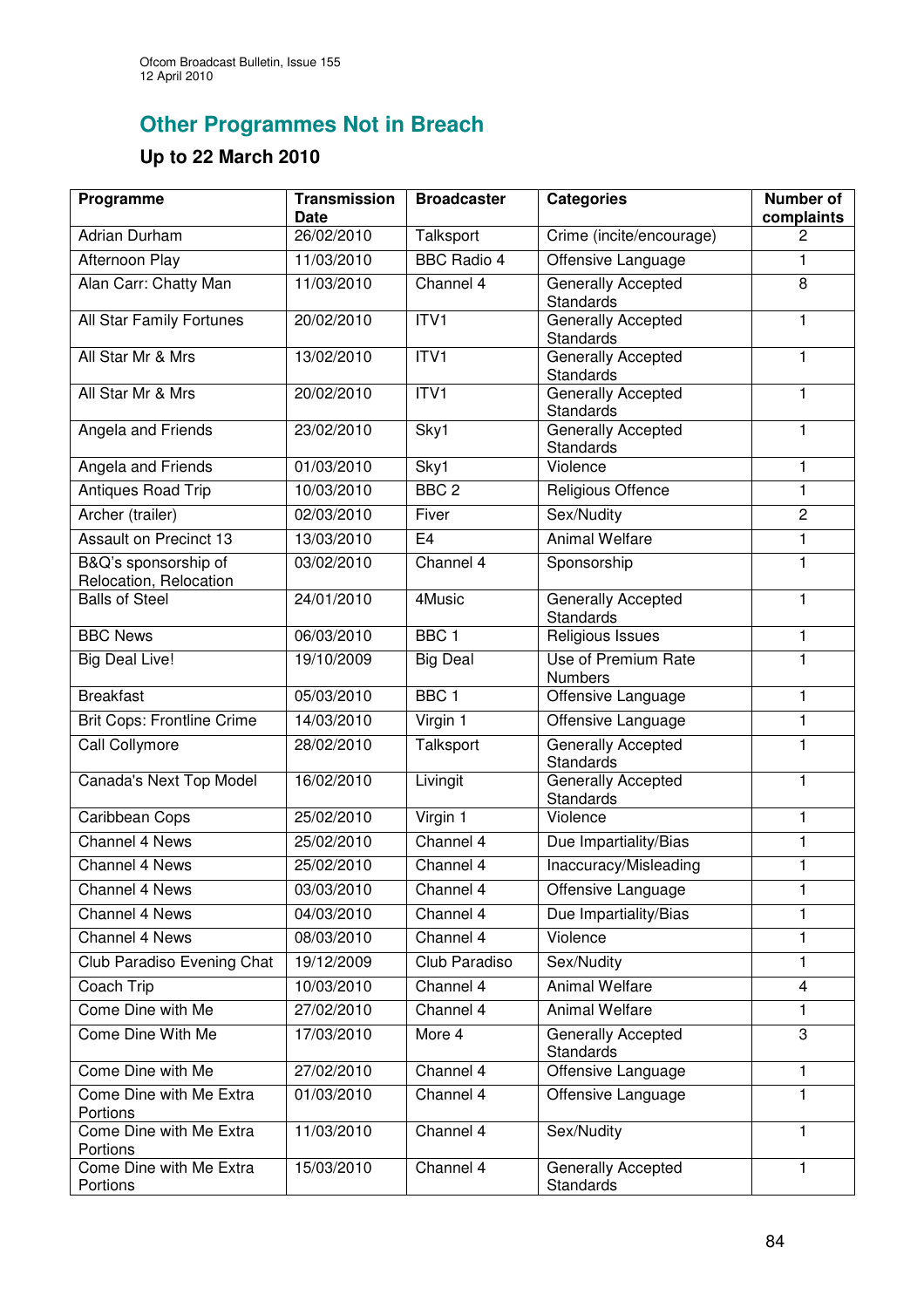| <b>Coronation Street</b>                    | 19/02/2010 | ITV1                      | Crime (incite/encourage)                      | 31             |
|---------------------------------------------|------------|---------------------------|-----------------------------------------------|----------------|
| <b>Coronation Street</b>                    | 19/02/2010 | ITVI                      | Dangerous Behaviour                           | 1              |
| <b>Coronation Street</b>                    | 01/03/2010 | ITVI                      | Inaccuracy/Misleading                         | 1              |
| <b>Coronation Street</b>                    | 08/03/2010 | ITVI                      | Inaccuracy/Misleading                         | 1              |
| <b>Coronation Street</b>                    | 08/03/2010 | ITVI                      | Sex/Nudity                                    | $\overline{2}$ |
| <b>Coronation Street</b>                    | 12/03/2010 | ITVI                      | Inaccuracy/Misleading                         | 1              |
| <b>Coronation Street</b>                    | 22/02/2010 | ITV1                      | Generally Accepted<br><b>Standards</b>        | 4              |
| <b>Coronation Street</b>                    | 04/03/2010 | ITVI                      | Information/Warnings                          | 11             |
| <b>Coronation Street</b>                    | 08/03/2010 | ITVI                      | Generally Accepted<br><b>Standards</b>        | 4              |
| <b>Coronation Street Omnibus</b>            | 07/03/2010 | ITV1                      | <b>Commercial References</b>                  | 1              |
| Crufts 2010                                 | 11/03/2010 | More 4                    | Due Impartiality/Bias                         | $\mathbf{1}$   |
| Crufts 2010                                 | 13/03/2010 | More 4                    | Inaccuracy/Misleading                         | 5              |
| Daddy Ernie                                 | 09/03/2010 | <b>Choice FM</b>          | <b>Generally Accepted</b><br>Standards        | 1              |
| Dancing on Ice                              | 21/02/2010 | ITVI                      | <b>Generally Accepted</b><br><b>Standards</b> | 17             |
| Dancing on Ice                              | 28/02/2010 | ITVI                      | Advertising                                   | $\mathbf{1}$   |
| Dancing on Ice                              | 14/03/2010 | ITV1                      | Generally Accepted<br><b>Standards</b>        | 1              |
| Dancing on Ice                              | 07/03/2010 | ITVI                      | Generally Accepted<br><b>Standards</b>        | 1              |
| Dancing on Ice: The Skate<br>Off            | 21/03/2010 | ITV1                      | Generally Accepted<br>Standards               | 1              |
| Darksiders sponsorship of<br>Stargate       | 16/02/2010 | Sky1                      | Other                                         | 1              |
| Deal or No Deal                             | 24/02/2010 | More 4                    | Generally Accepted<br><b>Standards</b>        | 1              |
| Death Wish 2                                | 05/03/2010 | ITV1                      | Violence                                      | $\mathbf{1}$   |
| Dickinson's Real Deal                       | 04/03/2010 | ITVI                      | Generally Accepted<br><b>Standards</b>        | $\mathbf{1}$   |
| Dirty, Sexy, Funny: Olivia<br>Lee (trailer) | 24/02/2010 | <b>Comedy Central</b>     | Sex/Nudity                                    | 1              |
| Dispatches: Cameron<br>Uncovered (trailer)  | 02/03/2010 | Channel 4                 | Due Impartiality/Bias                         | 1              |
| Early Bird                                  | 20/02/2010 | Tease Me TV<br>(Freeview) | Sex/Nudity                                    | 1              |
| <b>East Enders</b>                          | 19/02/2010 | BBC <sub>1</sub>          | Generally Accepted<br><b>Standards</b>        | 1              |
| EastEnders                                  | 09/02/2010 | BBC <sub>1</sub>          | Sex/Nudity                                    | 1              |
| EastEnders                                  | 25/02/2010 | BBC <sub>1</sub>          | Animal Welfare                                | 12             |
| EastEnders                                  | 02/03/2010 | BBC <sub>1</sub>          | <b>Generally Accepted</b><br><b>Standards</b> | 1              |
| EastEnders                                  | 11/03/2010 | BBC <sub>1</sub>          | Generally Accepted<br><b>Standards</b>        | 3              |
| EastEnders                                  | 16/03/2010 | BBC <sub>1</sub>          | Dangerous Behaviour                           | 1              |
| Eastenders Live: The<br>Aftermath           | 19/02/2010 | BBC <sub>3</sub>          | <b>Generally Accepted</b><br><b>Standards</b> | $\overline{2}$ |
| <b>Embarrassing Bodies</b>                  | 14/03/2010 | Channel 4                 | Sex/Nudity                                    | 3              |
| <b>Embarrassing Bodies</b>                  | 12/03/2010 | Channel 4                 | <b>Generally Accepted</b><br><b>Standards</b> | 1              |
| <b>Embarrassing Bodies</b><br>(trailer)     | 16/02/2010 | Channel $4$               | Sex/Nudity                                    | 1              |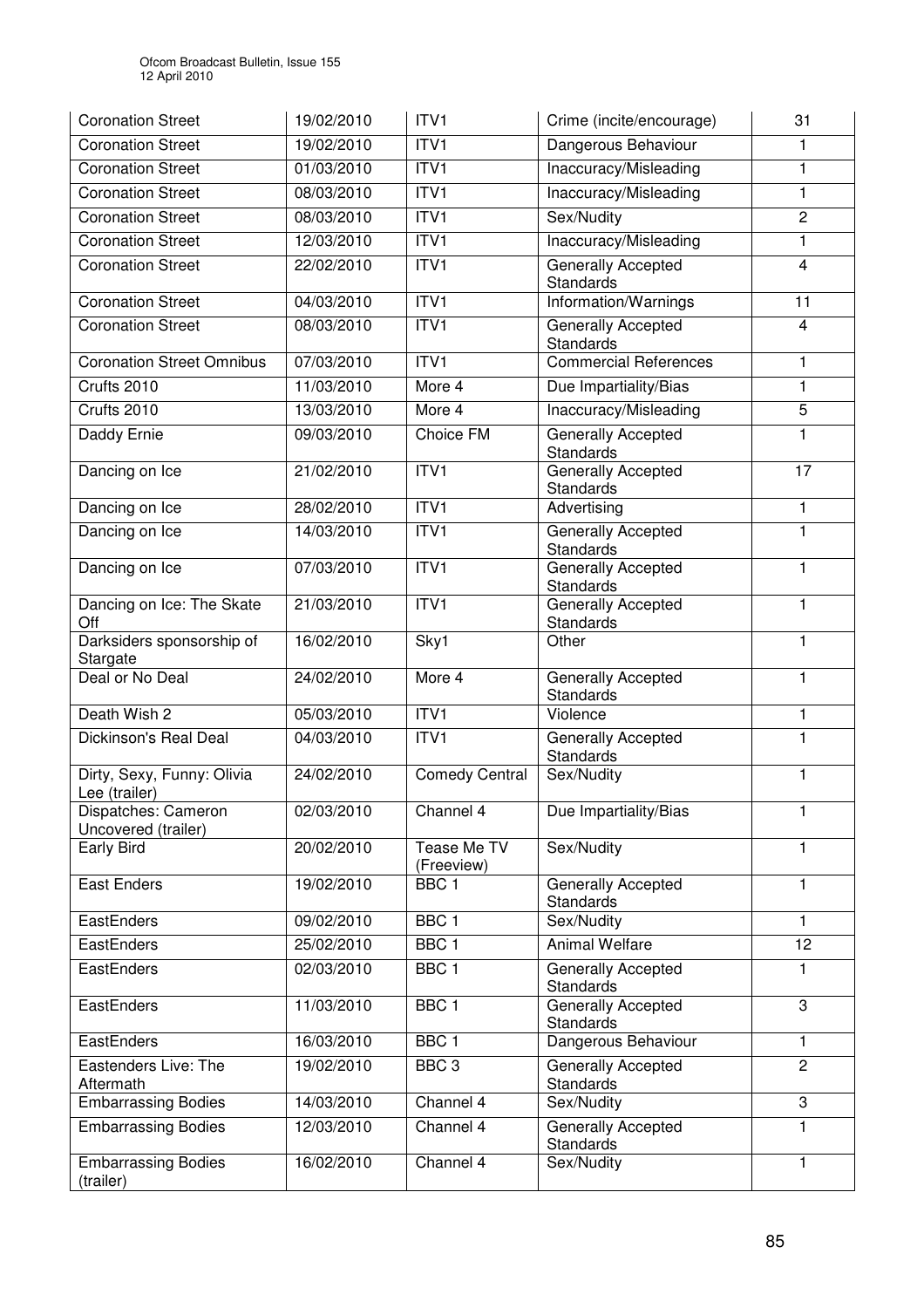| <b>Embarrassing Bodies</b><br>(trailer) | 19/02/2010               | Channel 4                     | Sex/Nudity                                    | 1                   |
|-----------------------------------------|--------------------------|-------------------------------|-----------------------------------------------|---------------------|
| <b>Embarrassing Bodies</b><br>(trailer) | 17/02/2010               | Channel 4                     | Sex/Nudity                                    | 1                   |
| Emmerdale                               | 11/02/2010               | ITVI                          | Suicide/Self Harm                             | 3                   |
| Emmerdale                               | 25/02/2010               | ITVI                          | Violence                                      | 1                   |
| Emmerdale                               | 01/03/2010               | ITV1                          | Violence                                      | 5                   |
| Emmerdale                               | 01/03/2010               | ITVI                          | Substance Abuse                               | 1                   |
| Emmerdale                               | 12/03/2010               | ITVI                          | <b>Animal Welfare</b>                         | 5                   |
| FA Cup Live                             | 14/02/2010               | ITV1                          | Offensive Language                            | $\overline{c}$      |
| FA Cup Live                             | 07/03/2010               | ITVI                          | Generally Accepted<br>Standards               | 1                   |
| FA Cup Live                             | 06/03/2010               | ITVI                          | Offensive Language                            | 1                   |
| <b>Family Guy</b>                       | 11/03/2010               | BBC <sub>3</sub>              | <b>Generally Accepted</b><br><b>Standards</b> | 1                   |
| <b>Five Days</b>                        | 03/03/2010               | BBC <sub>1</sub>              | Offensive Language                            | $\overline{2}$      |
| <b>Five Days</b>                        | 05/03/2010               | BBC <sub>1</sub>              | Dangerous Behaviour                           | 1                   |
| FlashForward                            | 30/11/2009               | Five                          | Flashing images                               | 1                   |
| FlashForward (trailer)                  | 28/11/2009               | Five                          | <b>Flashing images</b>                        | 1                   |
| Friday Night with Jonathan<br>Ross      | 19/02/2010               | BBC <sub>1</sub>              | Generally Accepted<br><b>Standards</b>        | 1                   |
| George Galloway                         | 12/03/2010               | Talksport                     | Due Impartiality/Bias                         | $\overline{c}$      |
| Gillette Soccer Saturday                | 27/02/2010               | Sky Sports 1                  | Offensive Language                            | $\mathbf{1}$        |
| Girls of the Playboy Mansion            | 13/03/2010               | E!<br>Entertainment           | Sex/Nudity                                    | $\mathbf{1}$        |
|                                         |                          |                               |                                               |                     |
| <b>GMTV</b>                             | 28/01/2010               | ITV1                          | Inaccuracy/Misleading                         | 77                  |
| <b>GMTV</b>                             | 11/03/2010               | ITV1                          | Generally Accepted<br>Standards               | 7                   |
| <b>GMTV</b>                             | 19/03/2010               | ITVI                          | Substance Abuse                               | 1                   |
| <b>GMTV</b>                             | 01/03/2010               | ITV1                          | Generally Accepted<br><b>Standards</b>        | 1                   |
| <b>GMTV</b>                             | 10/03/2010               | ITVI                          | Generally Accepted<br>Standards               | 1                   |
| <b>GMTV: LK Today</b>                   | 25/02/2010               | ITV <sub>1</sub>              | Due Impartiality/Bias                         | 1                   |
| <b>Good Morning Manchester</b>          | 11/12/2009               | <b>DM Digital</b>             | Advertising                                   |                     |
| Granada News and Weather                | 21/03/2010               | <b>ITV1 Granada</b>           | Generally Accepted<br><b>Standards</b>        | 1                   |
| <b>Grand Designs</b>                    | 06/03/2010               | More 4                        | Offensive Language                            | 1                   |
| Greek                                   | 06/03/2010               | BBC <sub>2</sub>              | Sex/Nudity                                    | 1                   |
| <b>Happy Gilmore</b>                    | 21/02/2010               | Five                          | Offensive Language                            | 1                   |
| Harry Hill's TV Burp                    | 07/03/2010               | ITV1                          | Sex/Nudity                                    | 1                   |
| Harry Hill's TV Burp                    | 27/02/2010               | ITVI                          | <b>Generally Accepted</b><br><b>Standards</b> | $\overline{2}$      |
| Harry Hill's TV Burp                    | 13/03/2010               | ITVI                          | Generally Accepted<br><b>Standards</b>        | 1                   |
| Hell's Kitchen USA                      | 15/03/2010               | ITV2                          | Generally Accepted<br>Standards               | 1                   |
| <b>Holby City</b>                       | 09/03/2010               | BBC <sub>1</sub>              | Religious Offence                             | 1                   |
| Hollyoaks                               | 15/03/2010               | Channel 4                     | Violence                                      | 1                   |
| Home Video Heroes                       | 18/03/2010<br>15/02/2010 | Virgin 1<br><b>BBC 1 East</b> | <b>Animal Welfare</b>                         | 1<br>$\overline{c}$ |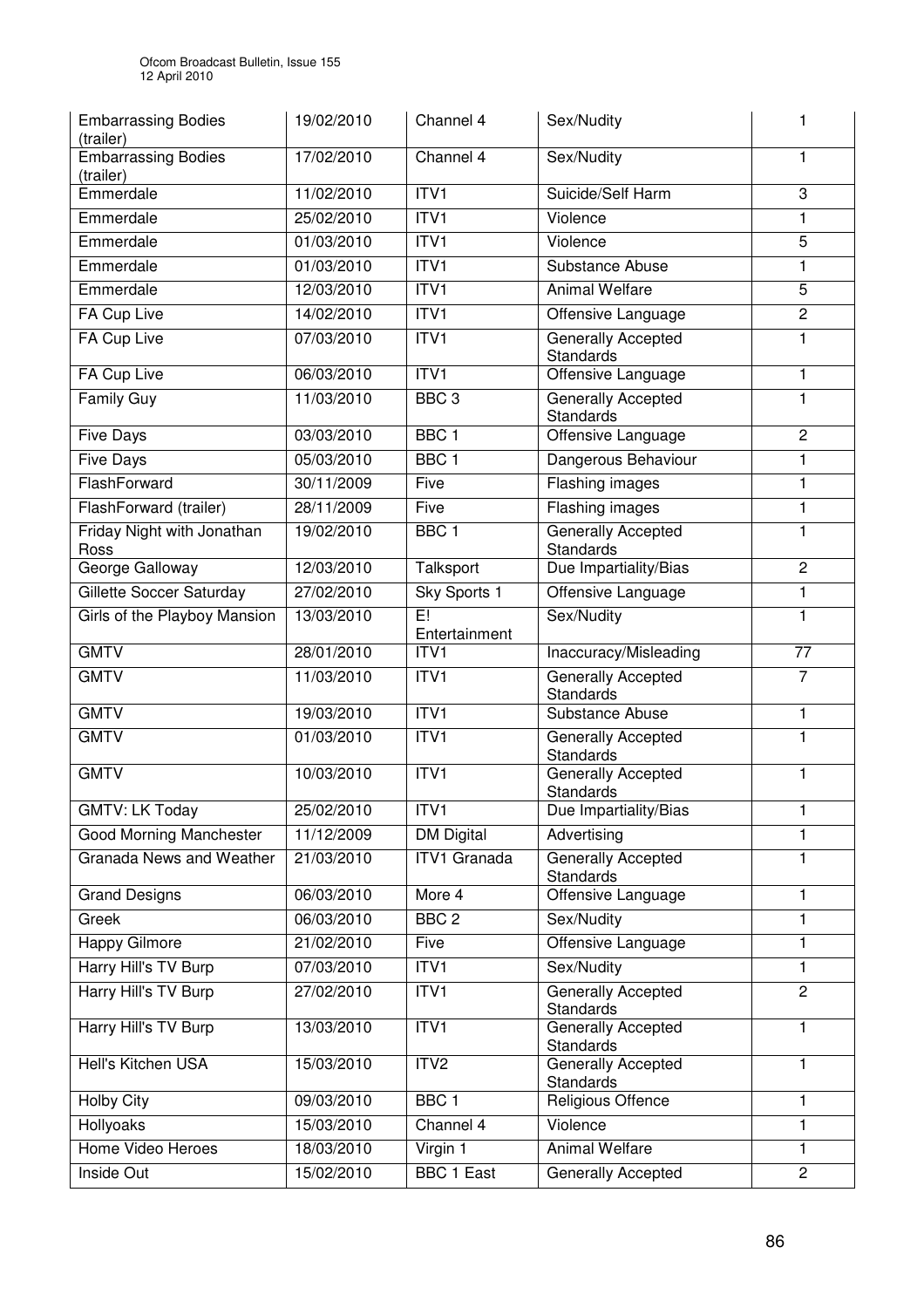|                                           |            | Midlands                         | <b>Standards</b>                              |                |
|-------------------------------------------|------------|----------------------------------|-----------------------------------------------|----------------|
| InTOCZEKated                              | 24/01/2010 | <b>BCB 106.6FM</b><br>(Bradford) | Due Impartiality/Bias                         | 1              |
| <b>ITV News</b>                           | 02/02/2010 | ITV1                             | Generally Accepted<br><b>Standards</b>        | $\overline{2}$ |
| <b>ITV News</b>                           | 01/03/2010 | ITVI                             | Due Impartiality/Bias                         | 1              |
| <b>ITV News at Ten</b>                    | 04/03/2010 | ITV1                             | Due Impartiality/Bias                         | 1              |
| Jeremy Clarkson Meets the<br>Neighbours   | 20/02/2010 | Dave                             | <b>Generally Accepted</b><br>Standards        | 1              |
| Jo Frost: Extreme Parental<br>Guidance    | 09/03/2010 | Channel 4                        | <b>Generally Accepted</b><br>Standards        | 1              |
| Jo Frost: Extreme Parental<br>Guidance    | 09/03/2010 | Channel 4                        | U18's in Programmes                           | 1              |
| Justice For James?: Tonight               | 11/03/2010 | ITVI                             | Due Impartiality/Bias                         | 1              |
| Ken Livingstone                           | 10/03/2010 | <b>LBC 97.3FM</b>                | Elections/Referendums                         | 1              |
| <b>Kev Seed</b>                           | 08/03/2010 | Wish FM                          | Sex/Nudity                                    | 1              |
| Khushiyan                                 | 09/12/2009 | Sunrise TV                       | Suicide/Self Harm                             | $\overline{2}$ |
| Kia Motors' sponsorship of<br>CSI         | 24/02/2010 | Five                             | Generally Accepted<br><b>Standards</b>        | 1              |
| Kia Motors' sponsorship of<br>CSI         | 02/03/2010 | Five                             | <b>Generally Accepted</b><br><b>Standards</b> | $\overline{2}$ |
| Kia Motors' sponsorship of<br><b>NCIS</b> | 05/03/2010 | Five                             | <b>Generally Accepted</b><br>Standards        | 1              |
| Law and Order: UK                         | 09/03/2010 | ITV1                             | <b>Generally Accepted</b><br>Standards        | 1              |
| Live from Studio Five                     | 23/02/2010 | Five                             | <b>Generally Accepted</b><br>Standards        | 1              |
| London Tonight                            | 15/03/2010 | <b>ITV1 London</b>               | <b>Generally Accepted</b><br>Standards        | 1              |
| London Tonight                            | 16/03/2010 | <b>ITV1 London</b>               | Due Impartiality/Bias                         | 1              |
| Loose Women                               | 09/02/2010 | ITV1                             | Due Impartiality/Bias                         | 15             |
| Loose Women                               | 24/02/2010 | ITV <sub>1</sub>                 | Inaccuracy/Misleading                         | 1              |
| Louis Theroux                             | 06/03/2010 | BBC <sub>2</sub>                 | Generally Accepted<br><b>Standards</b>        | 1              |
| Married Single Other                      | 08/03/2010 | ITV1                             | Generally Accepted<br>Standards               | 8              |
| <b>Midsomer Murders</b>                   | 11/02/2010 | ITV1                             | Violence                                      | 1              |
| <b>Midsomer Murders</b>                   | 06/03/2010 | ITV1                             | Offensive Language                            | 3              |
| Mike Parry and Andy<br>Townsend           | 15/03/2010 | Talksport                        | Crime (incite/encourage)                      | 1              |
| Milkshake                                 | 10/03/2010 | Five                             | Generally Accepted<br><b>Standards</b>        | 1              |
| Money to Burn: Tonight                    | 25/02/2010 | ITV1                             | Inaccuracy/Misleading                         | 1              |
| <b>Naughty Naughty Pets</b>               | 21/02/2010 | <b>CITV</b>                      | Offensive Language                            | 1              |
| New You've Been Framed!                   | 27/02/2010 | ITV1                             | <b>Generally Accepted</b><br><b>Standards</b> | 1              |
| <b>News</b>                               | 09/03/2010 | Metro Radio                      | <b>Generally Accepted</b><br><b>Standards</b> | 1              |
| News at Ten                               | 22/12/2009 | ITV1                             | U18's in Programmes                           | 8              |
| One Born Every Minute                     | 16/03/2010 | Channel 4                        | Generally Accepted<br><b>Standards</b>        | 1              |
| Petrie Hosken                             | 24/02/2010 | <b>LBC 97.3FM</b>                | Due Impartiality/Bias                         | 1              |
| Piers Morgan on Las Vegas                 | 02/01/2010 | ITV1                             | Generally Accepted<br><b>Standards</b>        | 1              |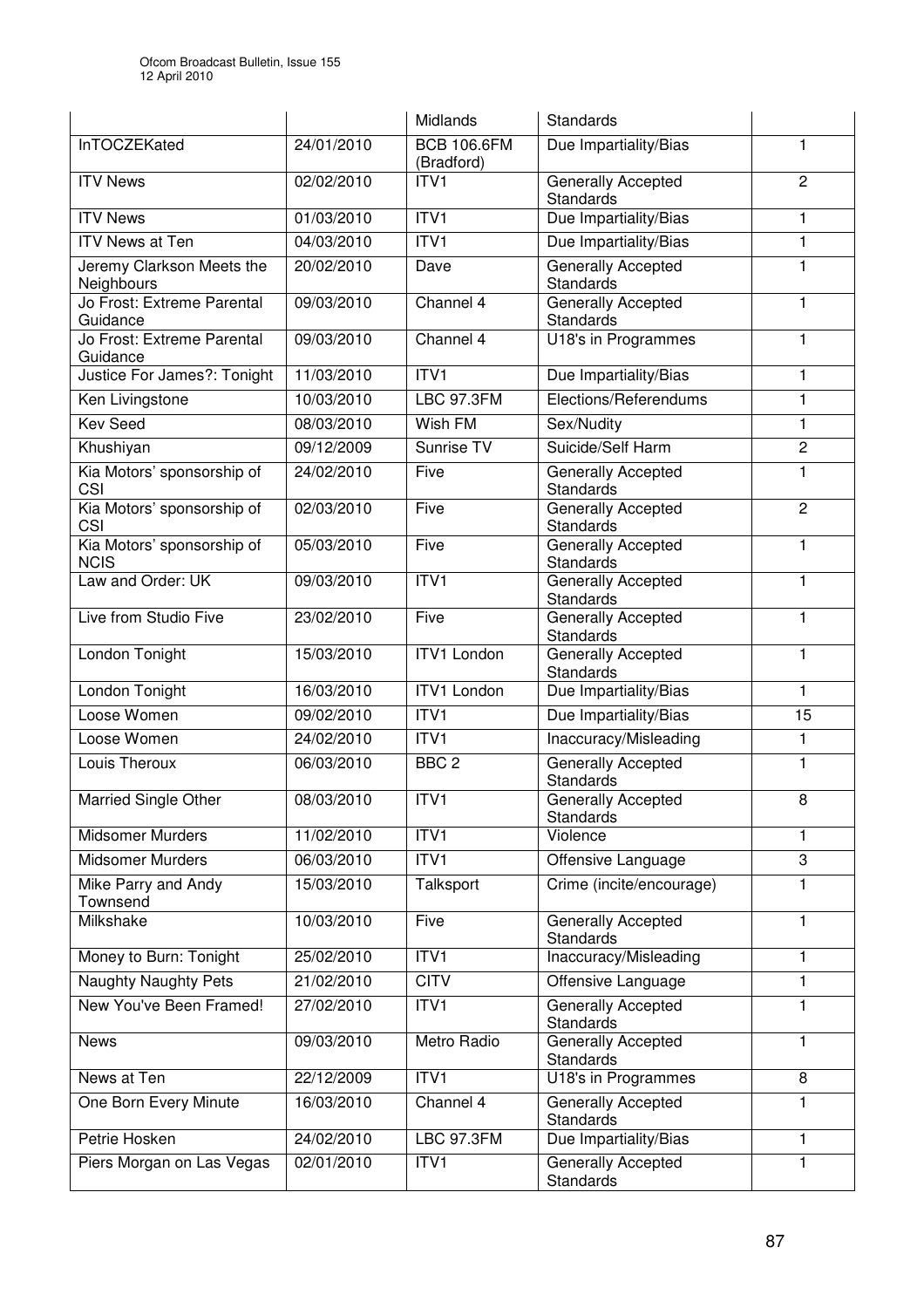| Piers Morgan's Life Stories:<br>Gordon Brown | 14/02/2010 | ITV <sub>1</sub>                 | Due Impartiality/Bias                         | 34             |
|----------------------------------------------|------------|----------------------------------|-----------------------------------------------|----------------|
| <b>Pineapple Dance Studios</b>               | 04/03/2010 | Sky1                             | Generally Accepted<br>Standards               | 1              |
| <b>Press Preview</b>                         | 03/03/2010 | <b>Sky News</b>                  | Generally Accepted<br>Standards               | 1              |
| <b>Press Preview</b>                         | 10/03/2010 | <b>Sky News</b>                  | Generally Accepted<br>Standards               | 7              |
| Private Lives: Growing up<br>Little          | 21/02/2010 | <b>CBS Reality</b>               | Offensive Language                            | 1              |
| <b>Procol and Candor Solicitors</b>          | 08/02/2010 | ITV4                             | Advertising                                   | 1              |
| Programme                                    | 20/02/2010 | Peace FM<br>community<br>station | <b>Generally Accepted</b><br><b>Standards</b> | $\mathbf{1}$   |
| Psychic Interactive                          | 11/03/2010 | Psychic TV                       | Sex/Nudity                                    | 1              |
| <b>Question Time</b>                         | 11/03/2010 | BBC <sub>1</sub>                 | Generally Accepted<br><b>Standards</b>        | 1              |
| Racing Live                                  | 22/02/2010 | At The Races                     | Generally Accepted<br>Standards               | $\mathbf{1}$   |
| Radio Hartlepool                             | 12/02/2010 | Radio<br>Hartlepool              | <b>Commercial References</b>                  | $\mathbf{1}$   |
| Radio XL                                     | 26/02/2010 | Radio XL                         | Due Impartiality/Bias                         | 1              |
| Relic: Guardians of the<br>Museum            | 18/03/2010 | BBC <sub>1</sub>                 | Exorcism/Occult/Paranormal                    | $\mathbf{1}$   |
| Renault's sponsorship of<br>Films on 4       | 28/02/2010 | Channel 4                        | Generally Accepted<br><b>Standards</b>        | 1              |
| Rihanna "Rude Boy"                           | 19/03/2010 | <b>BBC Radio 1</b>               | Generally Accepted<br>Standards               | 1              |
| Rihanna "Rude Boy"                           | 08/03/2010 | Red Dragon FM                    | Generally Accepted<br>Standards               | $\mathbf{1}$   |
| Rosemary and Thyme                           | 15/03/2010 | ITV <sub>1</sub>                 | Offensive Language                            | $\overline{7}$ |
| Rosemary and Thyme                           | 17/03/2010 | ITV1                             | Offensive Language                            | $\mathbf{1}$   |
| Saturday Kitchen Live                        | 06/03/2010 | BBC <sub>1</sub>                 | Harm/Food                                     | 1              |
| Saturday Kitchen Live                        | 20/03/2010 | BBC <sub>1</sub>                 | <b>Generally Accepted</b><br>Standards        | $\mathbf{1}$   |
| <b>Scott Mills</b>                           | 11/03/2010 | <b>BBC Radio 1</b>               | Generally Accepted<br>Standards               | 1              |
| Scrubs                                       | 24/02/2010 | E <sub>4</sub>                   | Sex/Nudity                                    | 1              |
| Sex: The Revolution                          | 26/02/2010 | Yesterday                        | Sex/Nudity                                    | 1              |
| Sexcetera                                    | 05/03/2010 | Livingit                         | Sex/Nudity                                    | $\mathbf{1}$   |
| <b>Shameless</b>                             | 23/02/2010 | Channel 4                        | Sex/Nudity                                    | $\mathbf{1}$   |
| <b>Shameless</b>                             | 16/03/2010 | Channel 4                        | <b>Generally Accepted</b><br>Standards        | 1              |
| <b>Shameless</b>                             | 10/03/2010 | Channel 4                        | Sex/Nudity                                    | $\mathbf{1}$   |
| Simon Mayo Drivetime                         | 24/02/2010 | <b>BBC Radio 2</b>               | <b>Animal Welfare</b>                         | 3              |
| <b>Six Nations Rugby Union</b>               | 20/03/2010 | BBC 1                            | Offensive Language                            | 1              |
| Six Nations Rugby Union                      | 20/03/2010 | BBC <sub>1</sub>                 | Generally Accepted<br>Standards               | 1              |
| <b>Skins</b>                                 | 25/02/2010 | E4                               | Suicide/Self Harm                             | 3              |
| <b>Skins</b>                                 | 11/03/2010 | E <sub>4</sub>                   | Violence                                      | 16             |
| SMart!                                       | 03/03/2010 | BBC <sub>1</sub>                 | Sex/Nudity                                    | 1              |
| South Park                                   | 20/03/2010 | <b>Comedy Central</b>            | Generally Accepted<br>Standards               | 1              |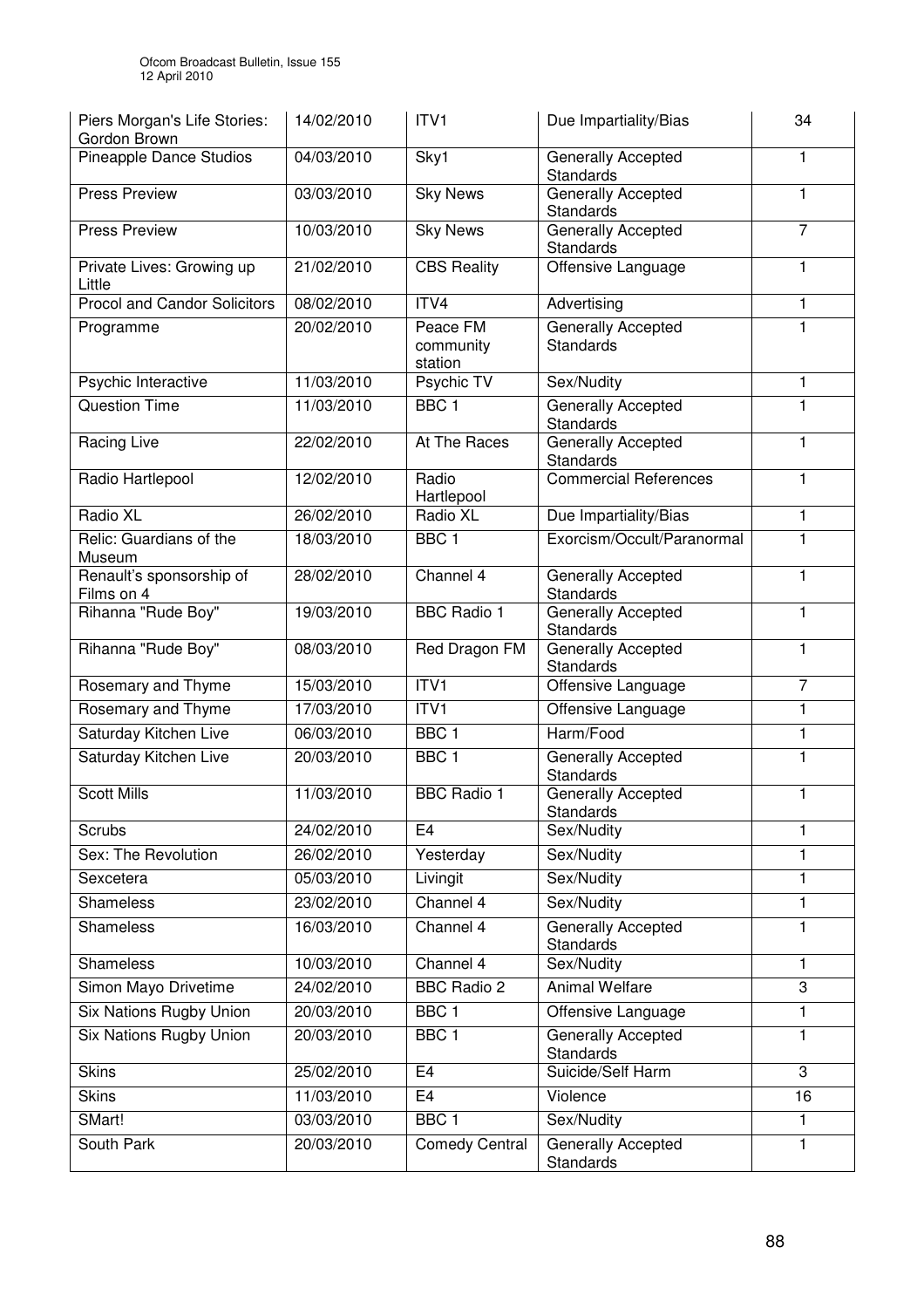| Sport Relief 2010                    | 19/03/2010 | BBC <sub>2</sub>                | Generally Accepted<br><b>Standards</b>        | 1              |
|--------------------------------------|------------|---------------------------------|-----------------------------------------------|----------------|
| <b>Star Awards</b>                   | 14/02/2010 | <b>Star Plus</b>                | <b>Commercial References</b>                  | 1              |
| <b>Stargate Universe</b>             | 28/02/2010 | Sky 2                           | Violence                                      | $\mathbf{1}$   |
| <b>Stewart Nicholson</b>             | 28/02/2010 | Peak FM                         | Generally Accepted<br>Standards               | $\mathbf{1}$   |
| <b>Sunday Live</b>                   | 14/03/2010 | <b>Sky News</b>                 | Inaccuracy/Misleading                         | 1              |
| Sunrise                              | 02/02/2010 | <b>Sky News</b>                 | Violence                                      | 1              |
| Sunrise                              | 17/03/2010 | <b>Sky News</b>                 | Inaccuracy/Misleading                         | 1              |
| Supernatural                         | 21/02/2010 | Living $T\overline{V}$          | Competitions                                  | $\mathbf{1}$   |
| $\overline{14}$                      | 06/03/2010 | Channel 4                       | Sex/Nudity                                    | $\mathbf{1}$   |
| The Alan Titchmarsh Show             | 03/02/2010 | ITV1                            | Substance Abuse                               | $\mathbf{1}$   |
| The Alan Titchmarsh Show             | 24/02/2010 | ITVI                            | Sex/Nudity                                    | 11             |
| The Alan Titchmarsh Show             | 03/03/2010 | ITVI                            | <b>Commercial References</b>                  | 1              |
| The Alan Titchmarsh Show             | 11/03/2010 | ITV <sub>1</sub>                | Sex/Nudity                                    | 15             |
| The Alan Titchmarsh Show             | 11/03/2010 | ITV1                            | Generally Accepted<br>Standards               | 1              |
| The Alan Titchmarsh Show             | 11/03/2010 | ITVI                            | Offensive Language                            | $\mathbf{1}$   |
| The Alan Titchmarsh Show             | 12/03/2010 | ITV1                            | <b>Animal Welfare</b>                         | $\overline{c}$ |
| The Alan Titchmarsh Show             | 11/03/2010 | ITVI                            | Due Impartiality/Bias                         | 1              |
| The Bible: A History                 | 21/02/2010 | Channel 4                       | Generally Accepted<br>Standards               | 10             |
| The Bible: A History                 | 28/02/2010 | Channel 4                       | Sex/Nudity                                    | 1              |
| The Big Questions                    | 07/03/2010 | BBC <sub>1</sub>                | Religious Offence                             | $\mathbf{1}$   |
| The Brit Awards                      | 16/02/2010 | ITVI                            | Offensive Language                            | 10             |
| The Brit Awards                      | 16/02/2010 | ITVI                            | Generally Accepted<br>Standards               | 3              |
| The Brit Awards                      | 16/02/2010 | ITV <sub>1</sub>                | <b>Generally Accepted</b><br>Standards        | 1              |
| The Brit Awards                      | 16/02/2010 | ITV1                            | Generally Accepted<br>Standards               | 1              |
| The Brit Awards                      | 16/02/2010 | ITVI                            | Generally Accepted<br>Standards               | 1              |
| The Brit Awards                      | 16/02/2010 | ITV1                            | <b>Generally Accepted</b><br>Standards        | $\mathbf{1}$   |
| The Brits Encore                     | 16/02/2010 | ITV <sub>2</sub>                | Substance Abuse                               | 6              |
| The Bubble                           | 12/03/2010 | BBC <sub>2</sub>                | Generally Accepted<br><b>Standards</b>        | 1              |
| The Gadget Show                      | 15/02/2010 | Five                            | Due Impartiality/Bias                         | 1              |
| The Gadget Show                      | 08/03/2010 | Five                            | Crime (incite/encourage)                      | $\overline{2}$ |
| The Good Wife                        | 01/03/2010 | Channel 4                       | Advertising                                   | 1              |
| The Hour                             | 22/02/2010 | STV                             | <b>Generally Accepted</b><br><b>Standards</b> | 1              |
| The House On Carroll Street          | 26/02/2010 | <b>Turner Classic</b><br>Movies | Sex/Nudity                                    | 1              |
| The Jeremy Kyle Show                 | 08/03/2010 | ITV1                            | Generally Accepted<br>Standards               | $\overline{2}$ |
| The Jeremy Kyle Show                 | 09/03/2010 | ITV1                            | Generally Accepted<br>Standards               | 1              |
| The Lady and the Revamp<br>(trailer) | 17/03/2010 | Channel 4                       | Offensive Language                            | 1              |
| The Last Detective                   | 13/02/2010 | Alibi                           | Sex/Nudity                                    | 1              |